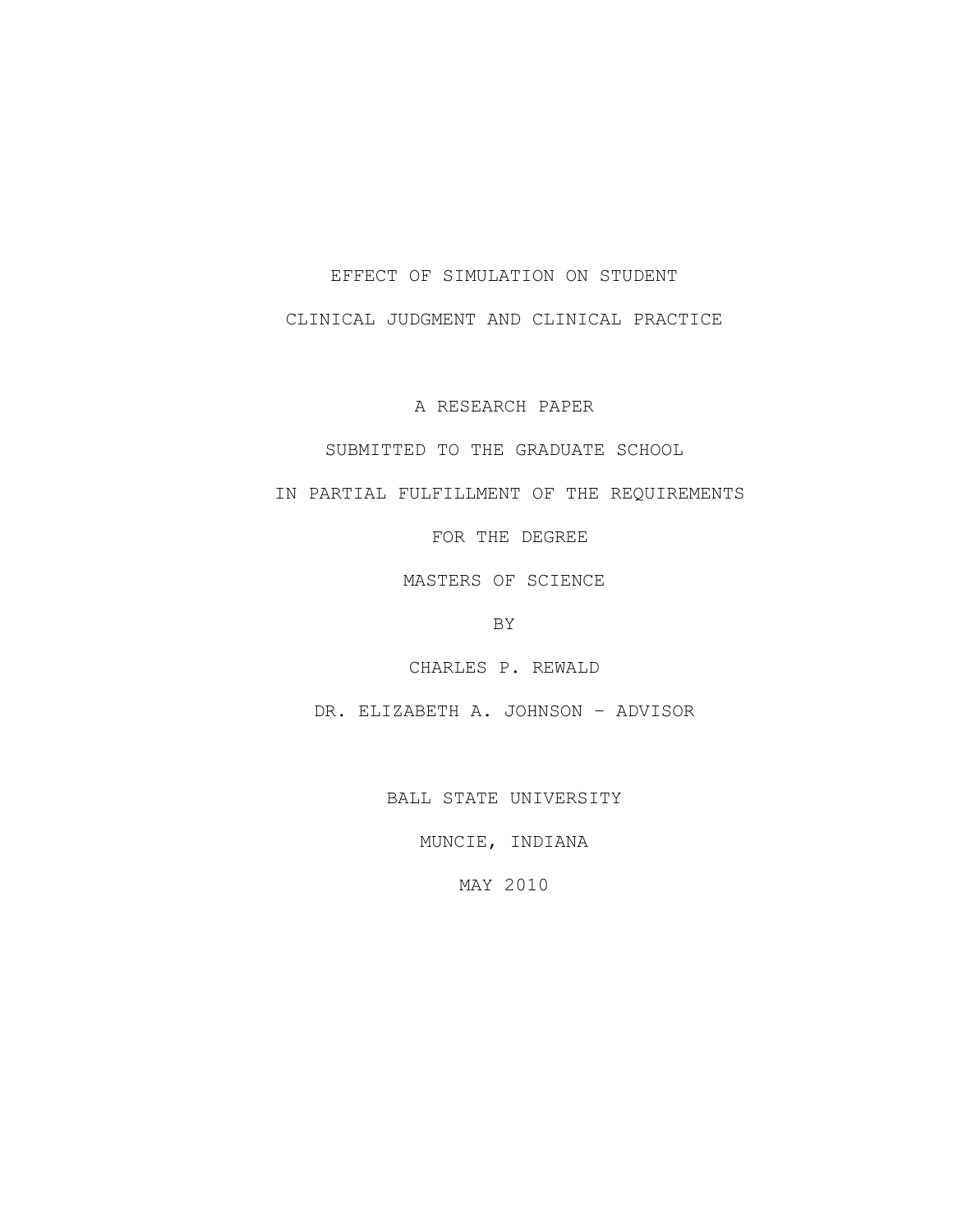# TABLE OF CONTENTS

| The Use of Simulation to Build and Evaluate Clinical |  |
|------------------------------------------------------|--|
|                                                      |  |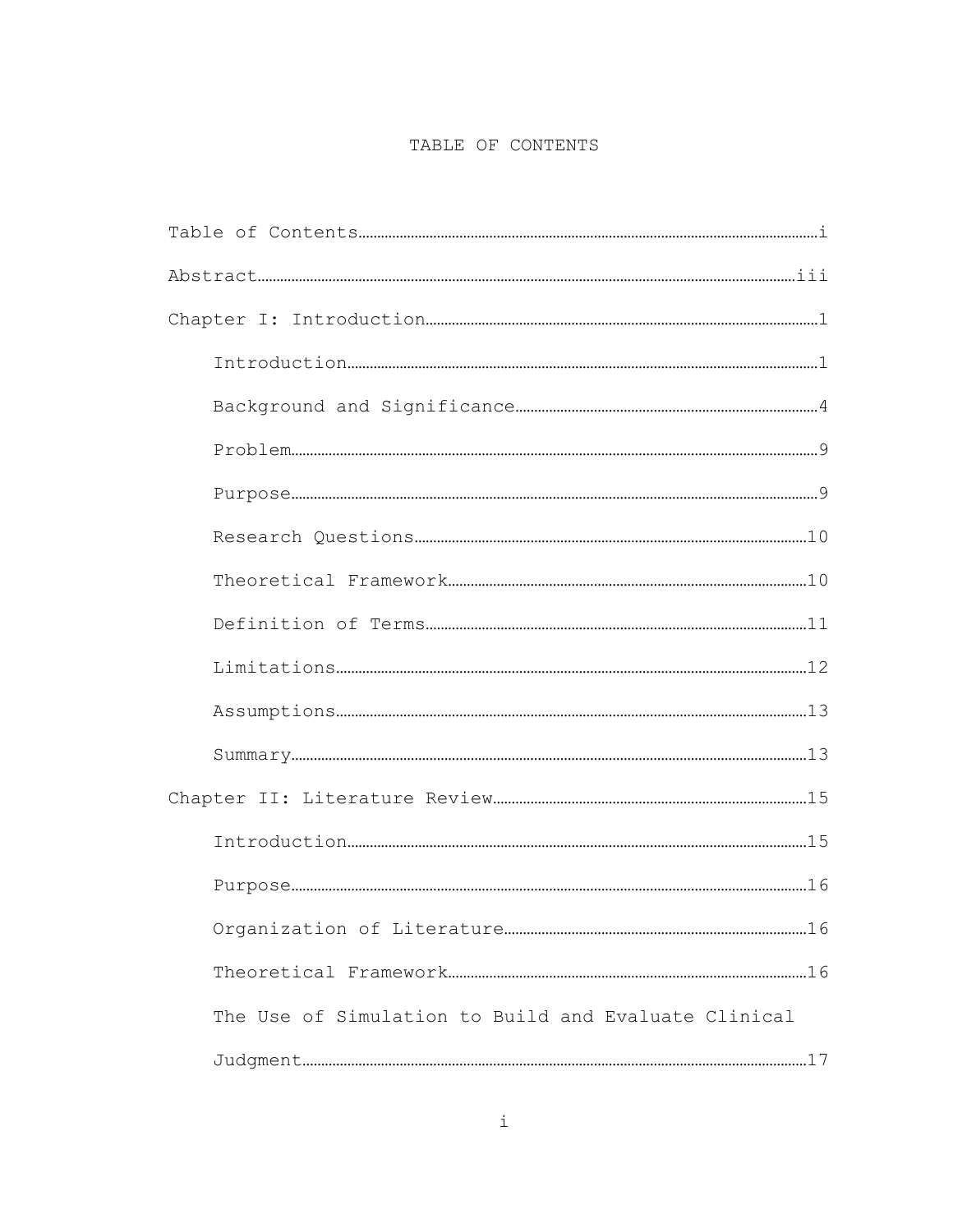| The Use of Simulation to Build and Evaluate Critical |  |
|------------------------------------------------------|--|
|                                                      |  |
| The Use of Simulation to Build and Evaluate Self-    |  |
|                                                      |  |
| The Use of Simulation to Enhance Knowledge and       |  |
|                                                      |  |
|                                                      |  |
|                                                      |  |
|                                                      |  |
|                                                      |  |
|                                                      |  |
|                                                      |  |
|                                                      |  |
|                                                      |  |
|                                                      |  |
|                                                      |  |
|                                                      |  |
|                                                      |  |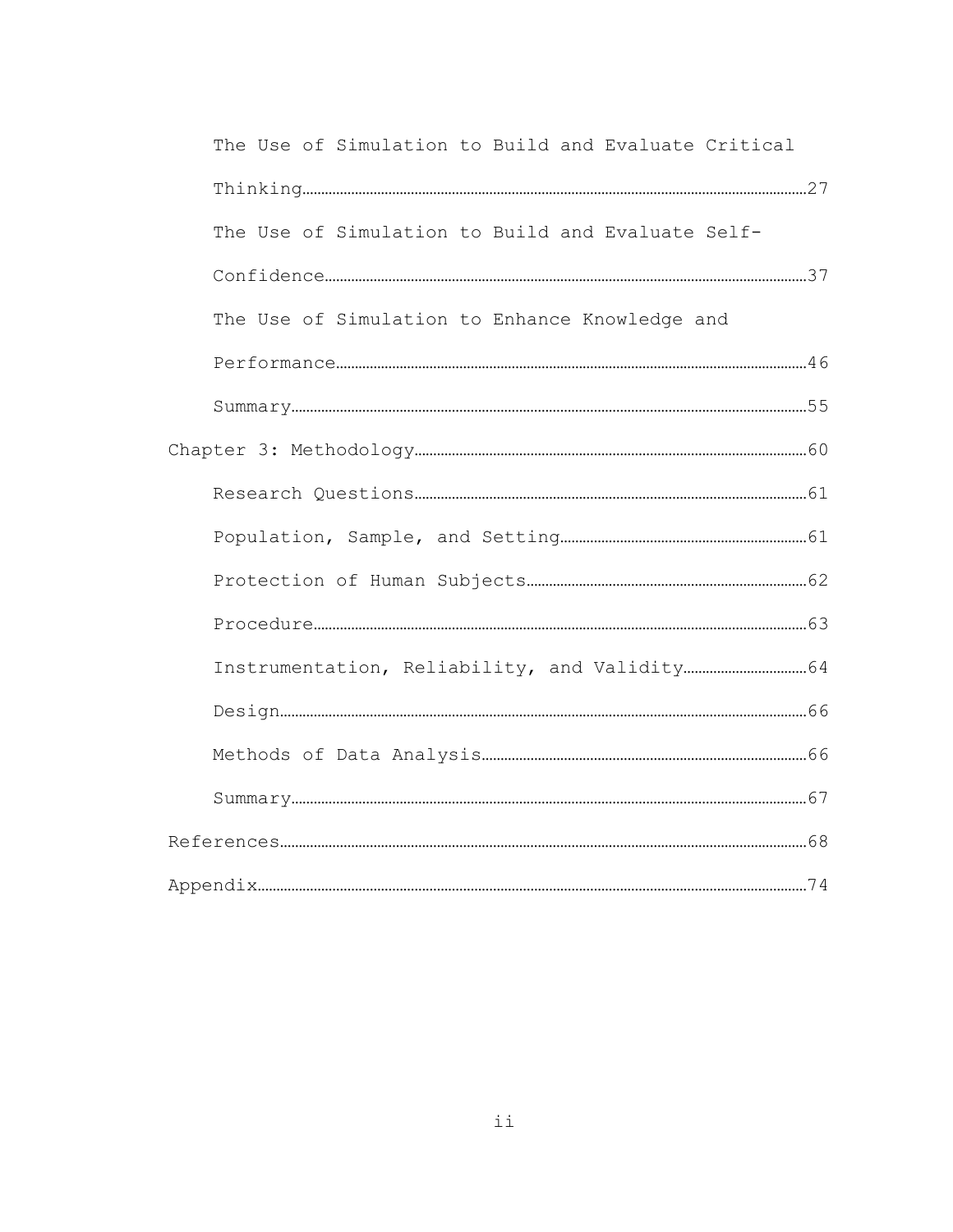#### Abstract

REASEARCH SUBJECT: Effect of simulation on student clinical judgment and clinical practice. STUDENT: Charles P. Rewald DEGREE: Masters of Science COLLEGE: College of Applied Sciences and Technology Date: May 2010

The use of human patient simulation in nursing education will never fully replace real contextual patient care experience. However, it may assist nursing programs which have incorporated this technology into the curriculum to improve learning and development of clinical judgment development (Lasater, 2007a). This will be a partial replication of Dillard's (2009) study. The purpose of this study is to apply the use of Lasater's clinical judgment rubric in the evaluation of students clinical judgment while using simulation; evaluate student learning post simulation; and document student and faculty perceptions of the impact of simulation on clinical practice. Tanner's clinical judgment model will form the theoretical framework for the study. The sample will consist of 50 nursing

iii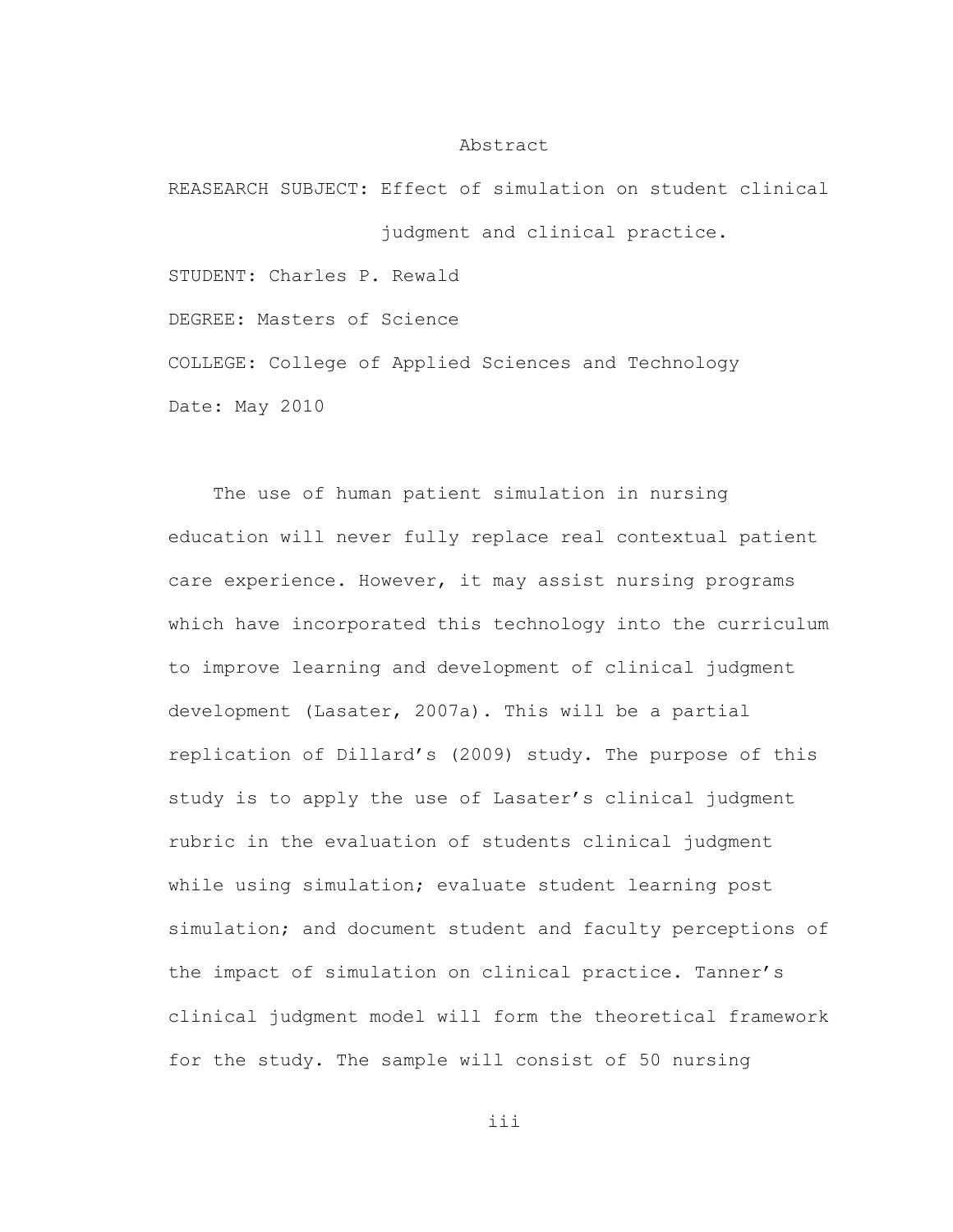students in their junior year. Findings will provide information.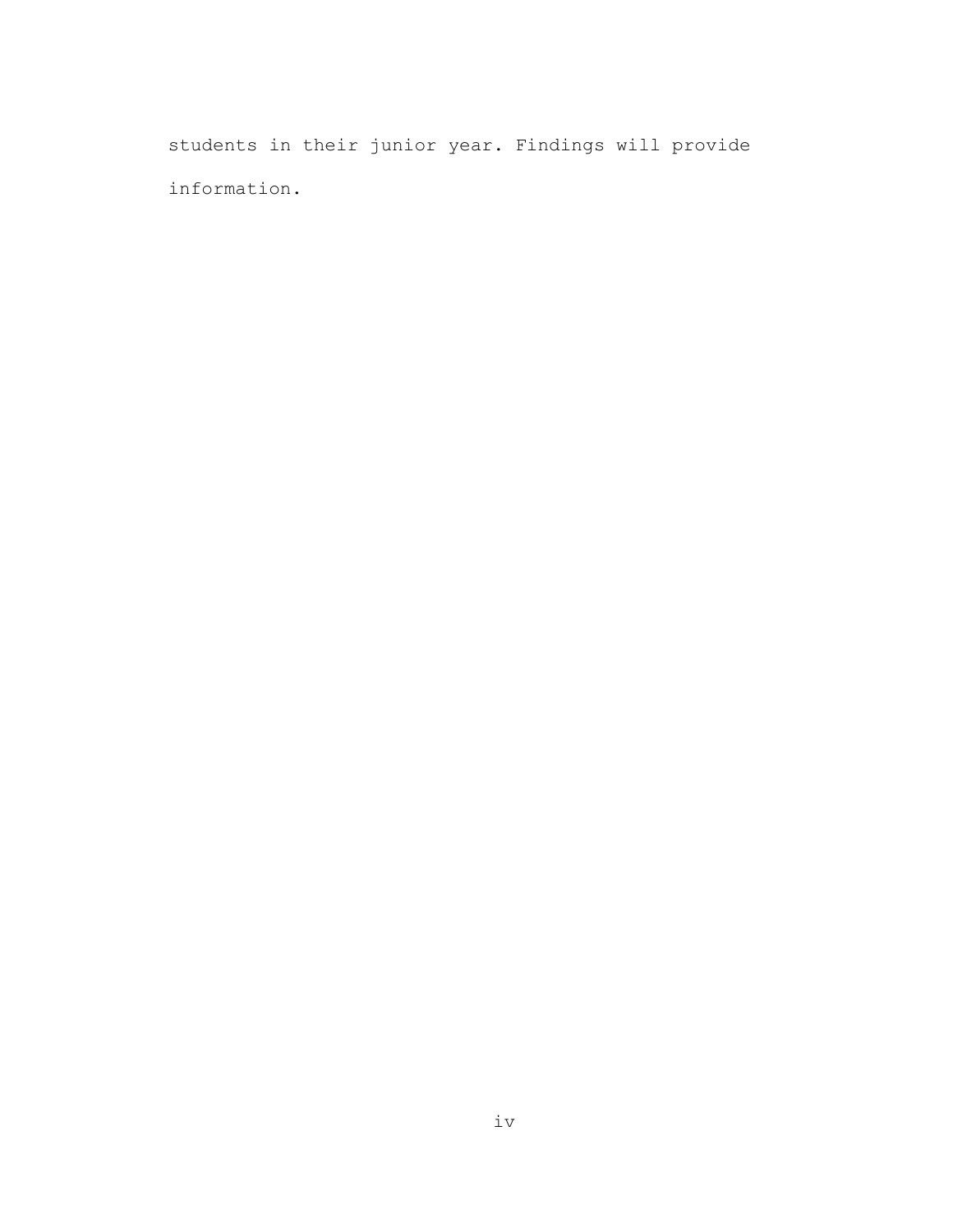## Chapter I

## *Introduction*

With the increasing complexity of the current health care environment, it is more important than ever for nursing programs to prepare students to meet the challenges that face them. Gone are the days of nurses blindly carrying out the orders of a physician without critically thinking and questioning a possible error in that order. Today's complex health care environment requires the nurse to make quick assessments and clinical decisions (National League for Nursing, 2007). The knowledge and skill level required of professional nurses today dwarfs the expectations of nurses a decade ago (Carroll-Johnson, 2009).

The onus is on the school of nursing to prepare the student with the essential knowledge and skill set to enter the profession as a safe manager of care. Difficulty often lies in the transition from nursing student to nursing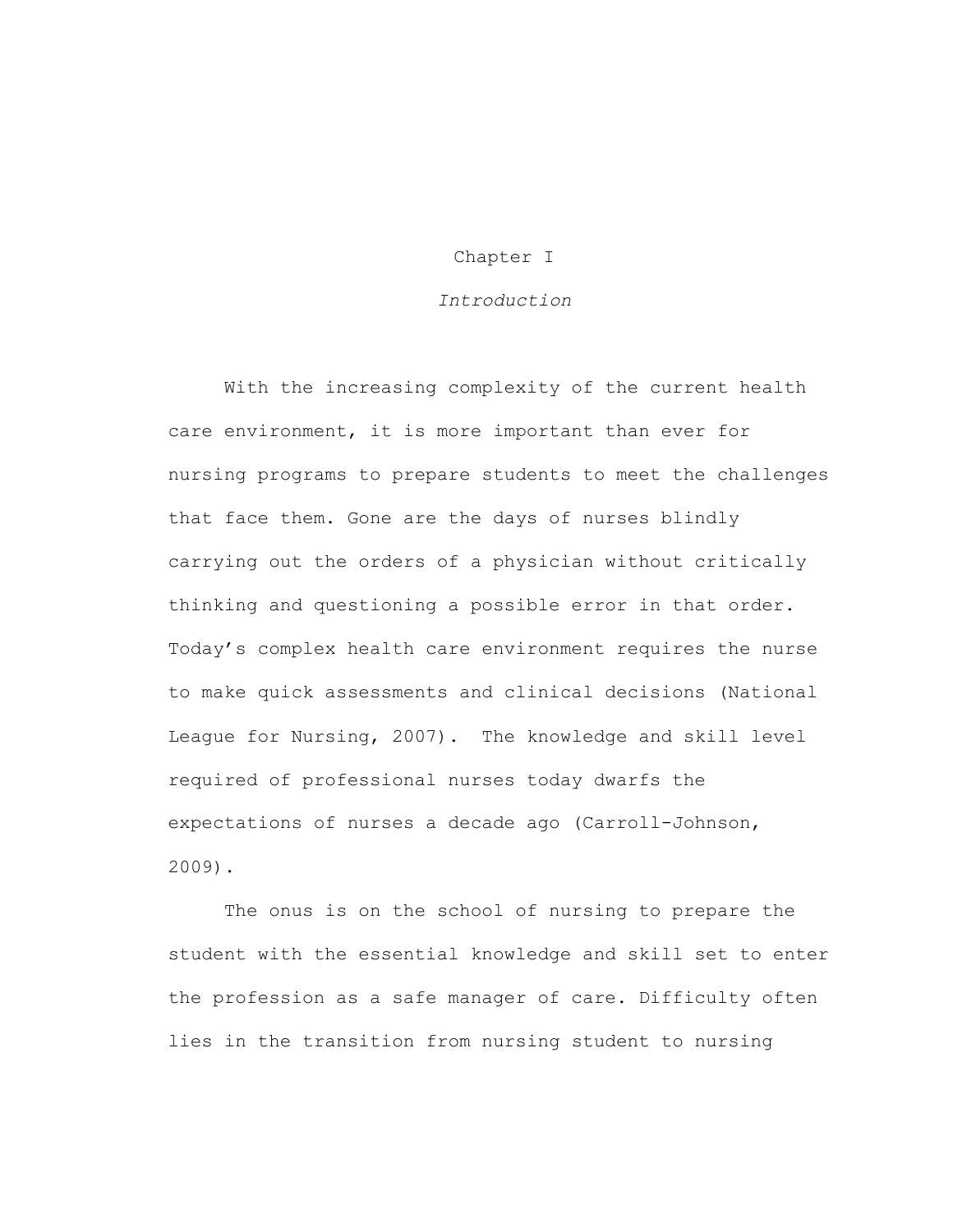professional. New graduates full of hope and excitement are often thrown into impossible situations (Leduc & Kotzer, 2009). Some hospitals accept new graduates into specialty units or high acuity areas without that customary year of medical-surgical experience. In these situations, the new graduate may not possess the proper knowledge, tools, and skills that are required to provide safe and effective care in that specialty area (Rumble, 2009). Internship programs and preceptor programs are available to new graduates in some facilities to help with this transition, but many of these programs fall short. If a new graduate is successful in making the connection between what is learned in the classroom and clinical practice, the transition from student to nurse may be eased.

Some of the literature suggests simulation as a possible answer to bridging this transition to practice gap. High-fidelity simulation provides the opportunity for students to practice in a safe environment without sacrificing realism (Dillard Sideras, Ryan, Hodson Carton, Lasater, & Siktberg, 2009; Bearnson & Wilker, 2005). Because simulation is still relatively new to nursing education, the evaluation tools are limited. The Nursing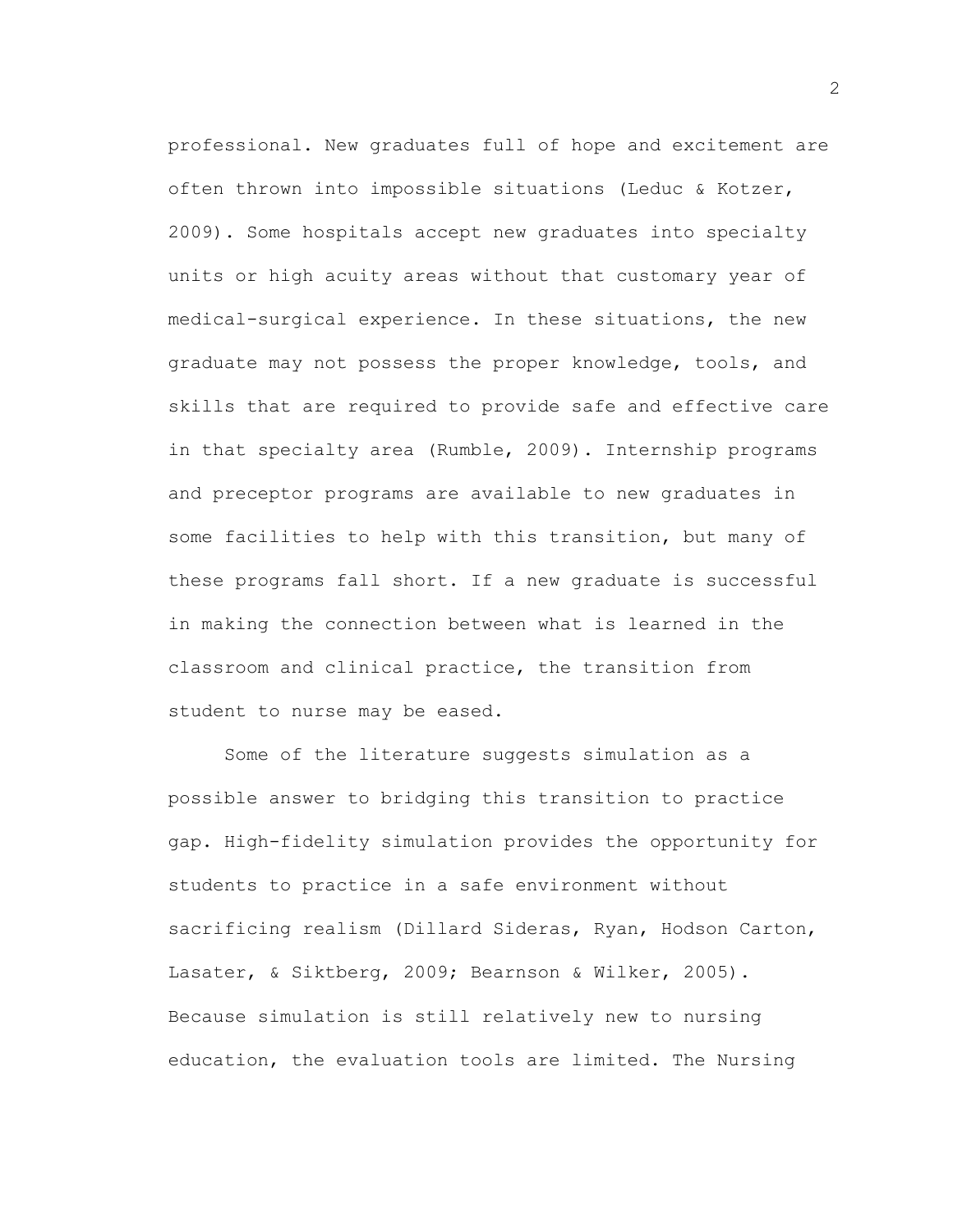Education Simulation Framework (Jeffries, 2005) was developed by a group in conjunction with NLN and Laerdal based on theoretical and empirical literature. The framework can serve to guide the design, implementation, and evaluation of simulation activities including clinical judgment. Simulation outcomes can be measured by students' demonstrated clinical judgments. The proposed study will be a partial replication of the Dillard et al. (2009) study which used the Lasater Clinical Judgment Rubric to evaluate the level of nursing students' clinical judgment. This rubric was based on the Tanner clinical judgment model and designed with simulation evaluation in mind.

Nursing students must also demonstrate proficiency in the clinical setting. Effective evaluation of students in the clinical setting requires enough clinical sites to accommodate all students. There are new schools of nursing opening and more applications being submitted for an already congested area. In Pinellas County, Florida, the site for this proposed study, there are 10 ADN and BSN nursing programs (Florida Board of Nursing, 2009) competing for clinical space in 11 hospitals. That is not counting the practical nursing programs who share the same sites. In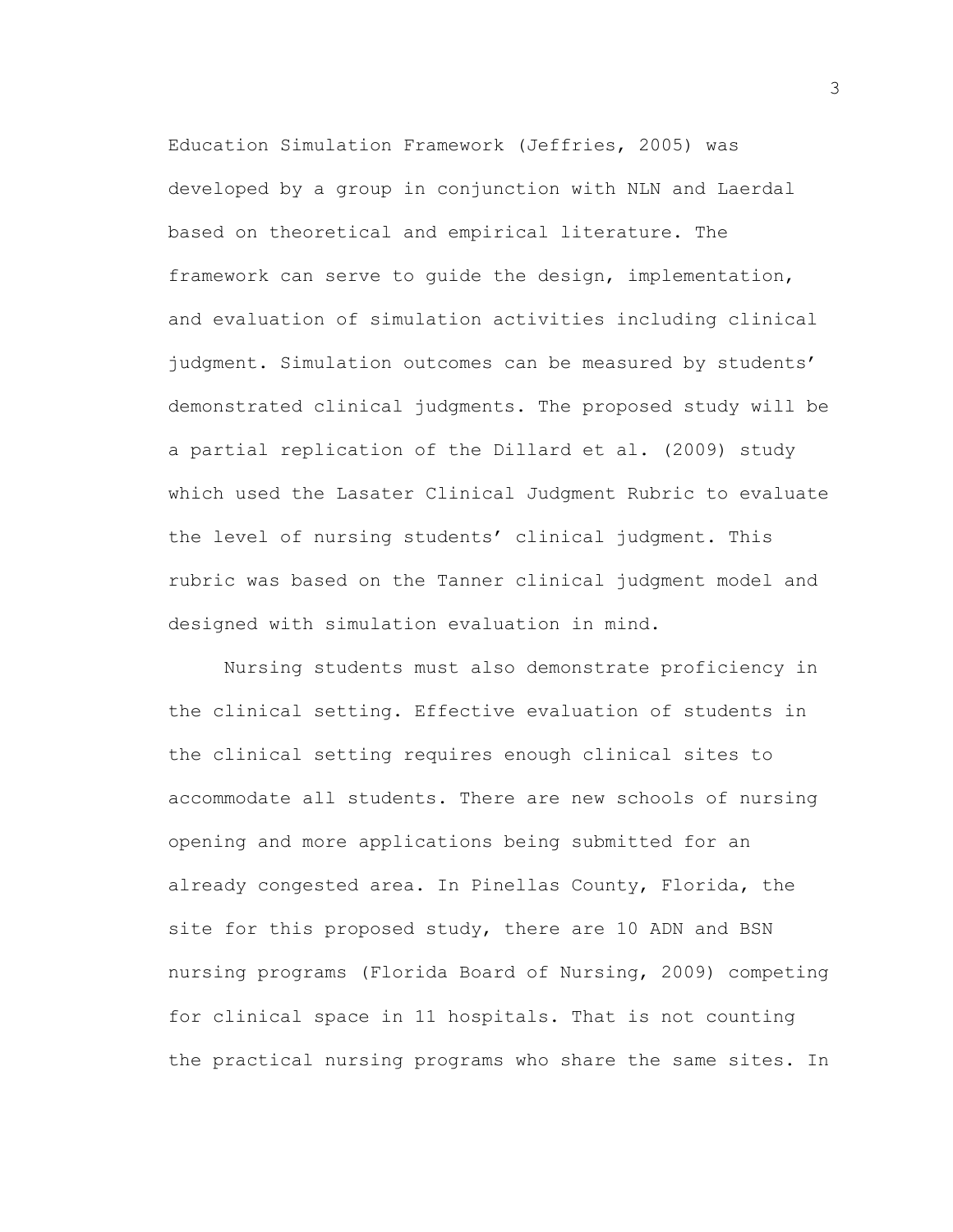this same area, patient census drops in the spring and summer due to a decrease in the "snowbird" population. The combination of inconsistent census and numerous competing nursing programs creates a challenge for faculty in procuring meaningful clinical experiences for students. Simulation is a possible viable alternative to these live clinical experiences.

Simulation has been recognized by the Florida State Board of Nursing as an alternative to live clinical experiences. Simulation is now included in the Florida Nurse Practice Act and up to 25% of clinical hours can be in patient simulation (Florida State Board of Nursing, 2007). Human patient simulation occurs in a controlled environment using clinical scenarios performed with different levels of simulators. Simulation is designed to be a realistic yet non-threatening learning environment for the student. The students are given time to prepare for a given scenario, and then participate in the scenario followed by a debriefing for reflective learning.

Because simulation is still relatively new to nursing education, more research is needed to validate its effectiveness. Replication of the Dillard et al. (2009)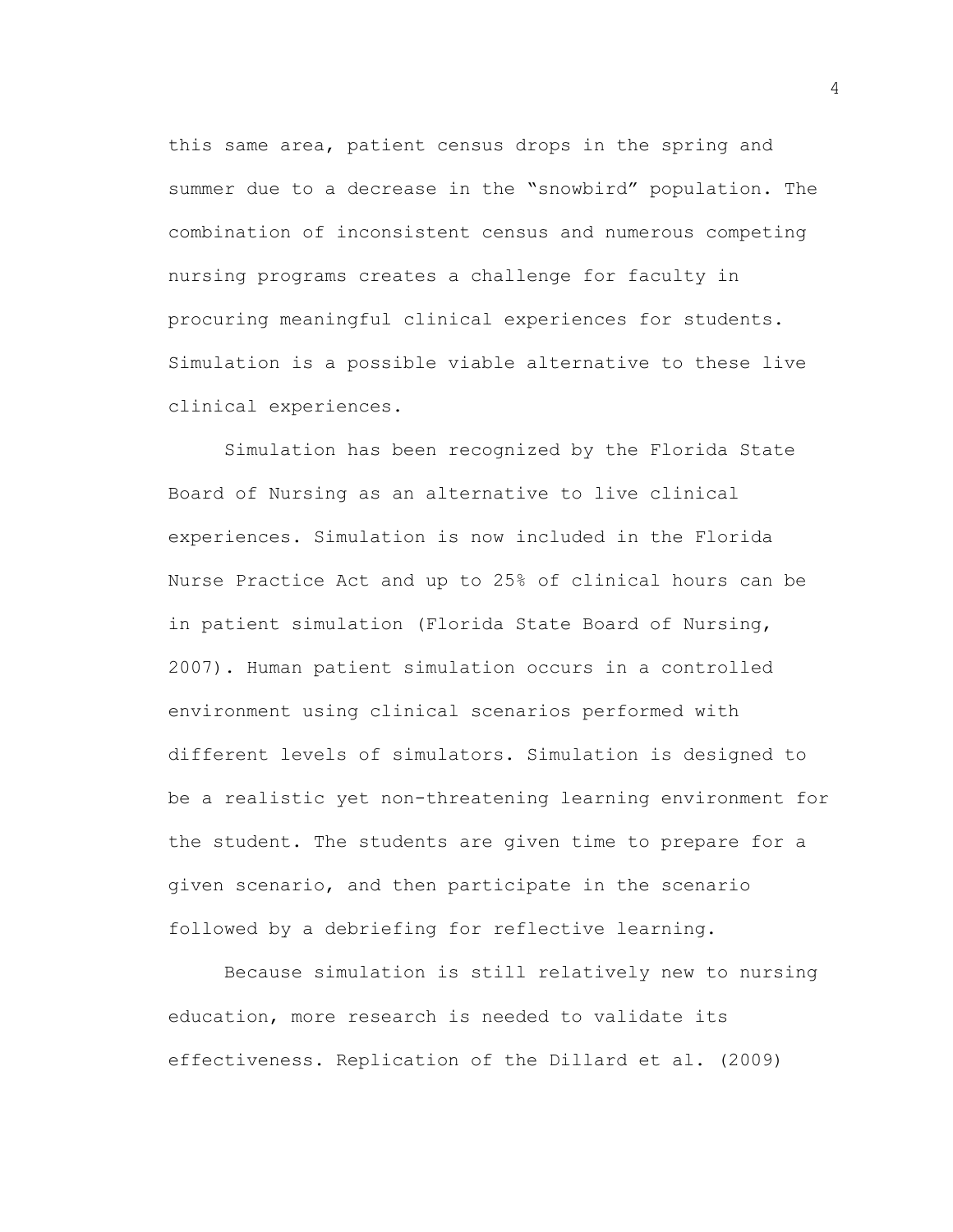study would potentially provide empirical support for the results of the original study. Because a larger sample will be used in the replication study, the results may provide a more accurate representation of the target population. *Background and Significance*

Simulators have been used in medical student and prehospital emergency medicine training since the second half of the 20<sup>th</sup> century. In the beginning, there were part-task trainers like Laerdal Resusci-Anne. In the 1960s the first generation of high-fidelity simulator, Sim One, was produced for anesthesiology training without much success due to prohibitive cost. In the 1980s the company which is now Medical Education Technologies, Inc. (METI) developed a high-fidelity simulator to be used for anesthesiology training (Bradley, 2006).

The use of patient simulators in nursing was brought about by national mandates for essential healthcare provider competencies. In 1998, the Pew Health Professions Commission called for critical thinking, evidence-based care, the use of interdisciplinary teams, and integration of information technology in the practice of health care professionals (Nehring, 2008). Realizing the need for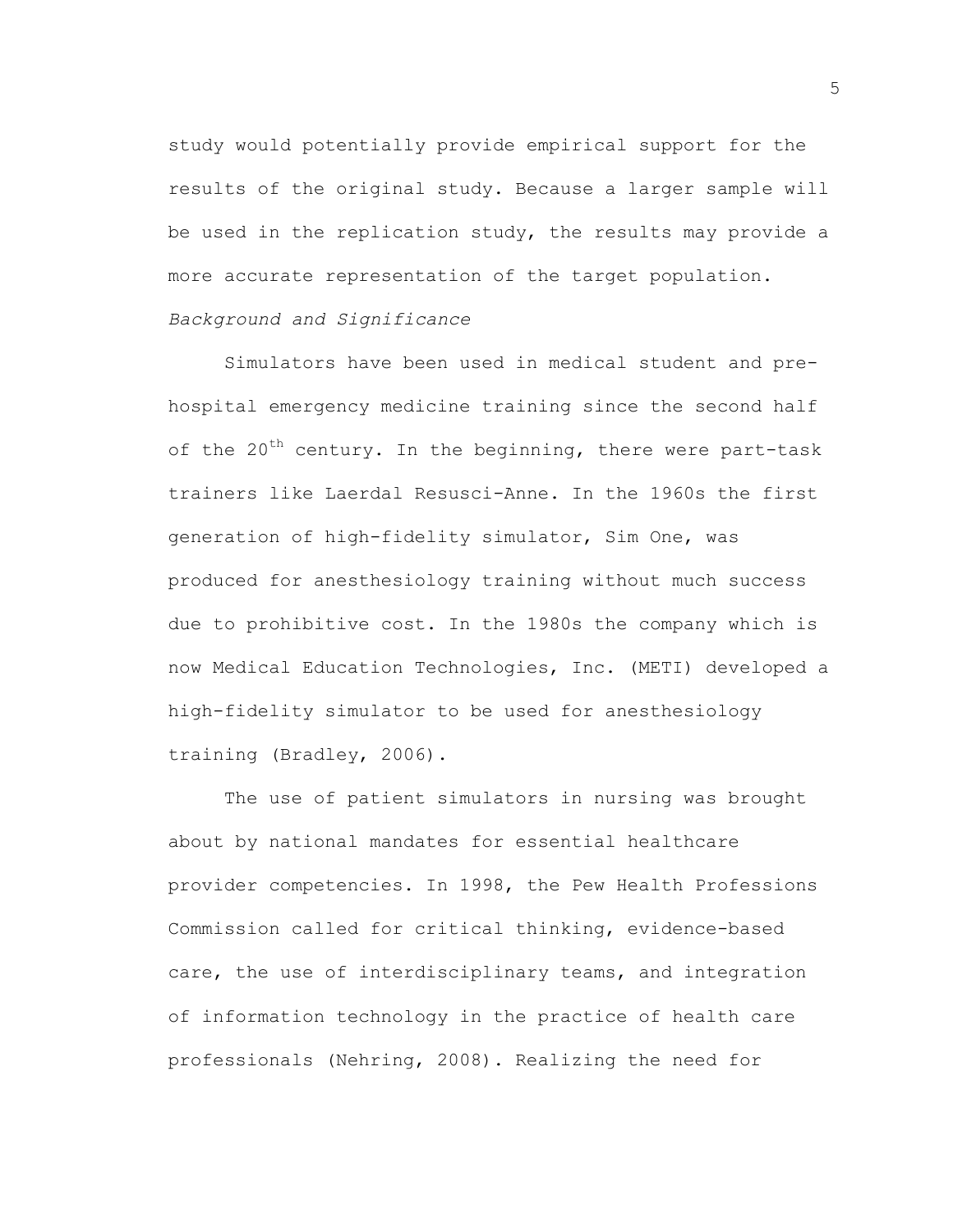incorporating technology into nursing education, those programs that could afford to do so purchased high-fidelity simulators.

There are several types of simulators used in nursing education. The previously mentioned high-fidelity simulators are the most advanced. High-fidelity simulators are computerized simulators which provide realistic physiological and pharmacological indices in real time (Nehring, 2008). Available in adult, pediatric and infant models, this level of simulator provides the most realistic experience. Faculty can implement patient conditions to meet objectives of given courses with the option of creating acute, emergent patient conditions in a safe environment. One company, METI, developed a Program for Nursing Curriculum Integration (PNCI). The PNCI are prewritten, pre-programmed scenarios used specifically for nursing education. In contrast, low-fidelity mannequins provide anatomical representations only (Grady, Kehrer, Trusty, Entin, Entin, & Brunye, 2008). Medium-fidelity simulators may breathe, have heart, lung and bowel sounds, and even pulses, but provide no computerized physiological feedback or responses. Lastly, there are part-task trainers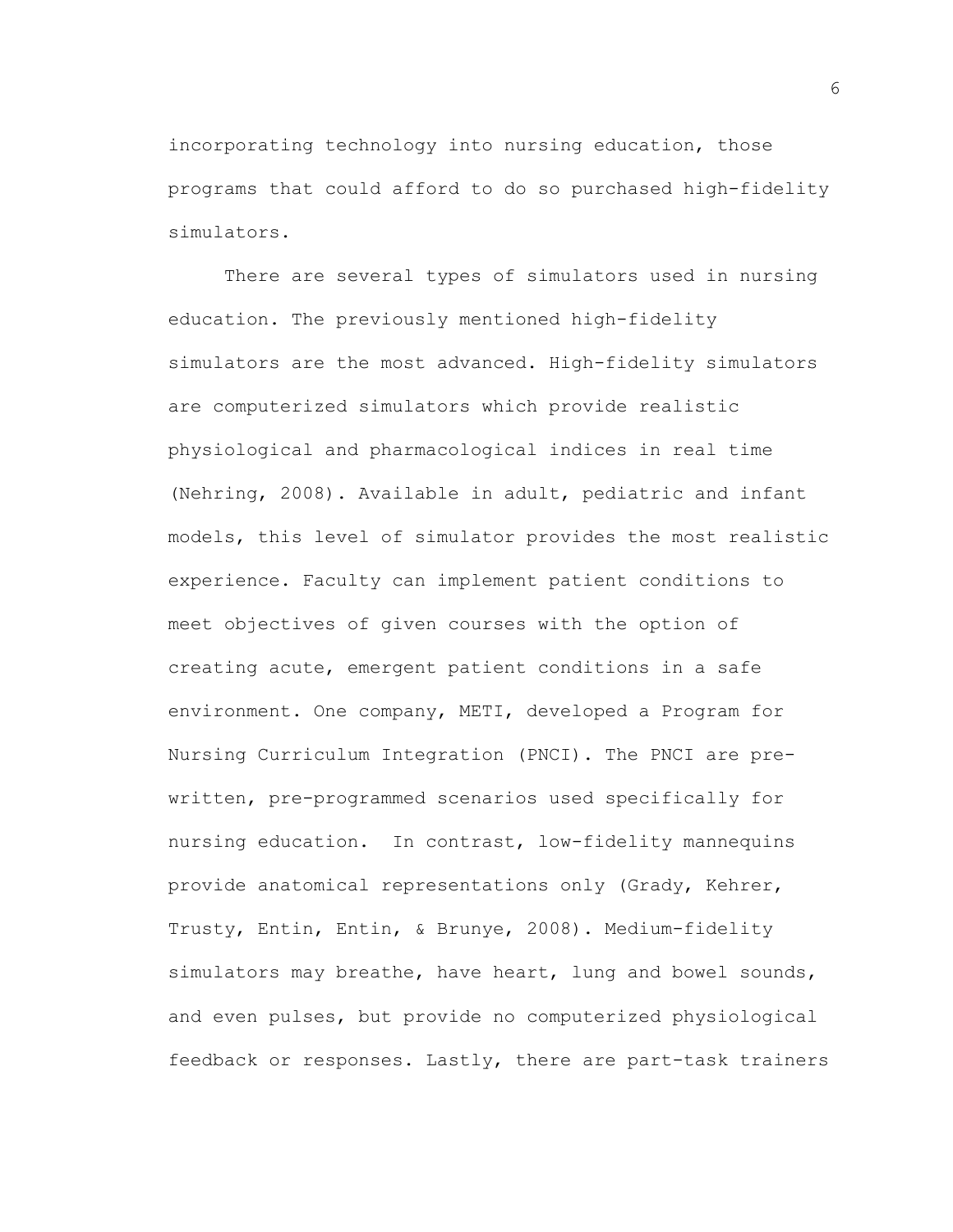which are models of a body part or specific system. These focus on specific skills such as heart auscultation, venipuncture, lung auscultation, etc. (Bradley, 2006).

The research supports advantages and disadvantages of patient simulation. Sullivan-Mann, Perron, and Fellner (2009) and Grady et al. (2008) agreed that simulation has a positive effect on improving critical thinking skills. When compared with traditional teaching methods, the realism of high-fidelity simulation enhances the attainment of knowledge, critical thinking and psychomotor skills.

An advantage of simulation is that it has been shown to increase student self-confidence (Bambini, Washburn, & Perkins, 2009; Morrison, Scaracello, Thibeault, & Walker, 2009). High-fidelity simulation can be successful in increasing the self-confidence of students and improving their ability to perform clinical skills. According to the research, these feelings of self-confidence should translate into practice by positively affecting nursing care behaviors.

Some advantages are echoed throughout the literature. The controlled environment offers a realistic yet safe platform for students to practice and hone their skills.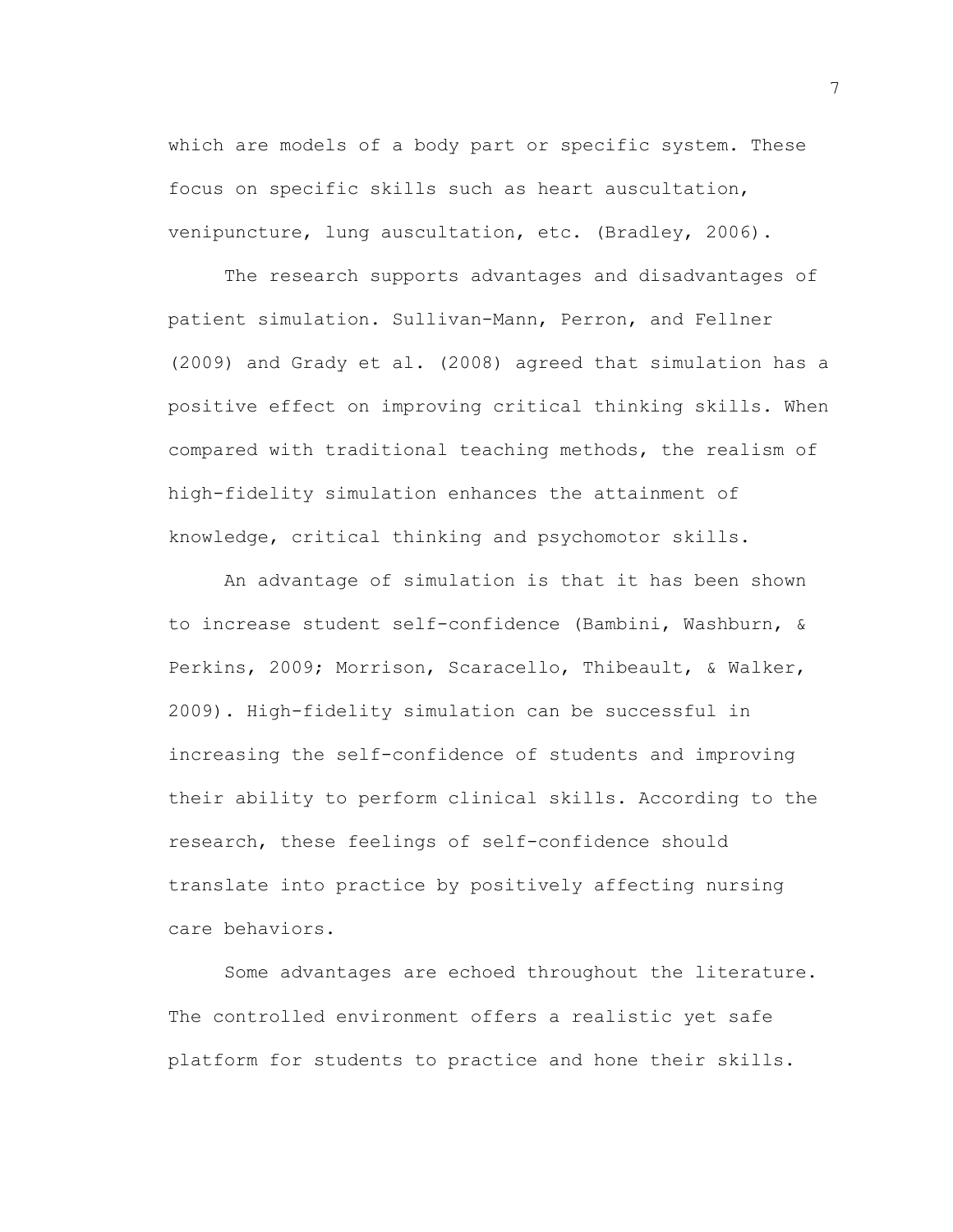When delivered correctly, the simulation experience is nonthreatening to the student and they can practice without the fear of harming a live patient (Dillard et al., 2009; Bearnson & Wilker, 2005).

According to Hicks, Coke, and Li (2009), there are also disadvantages to simulation. As advanced as the equipment may be, the simulator is not a real patient and there are certain physiological responses not possible. Beside the lack of certain physiological responses, the lack of emotional responses from the simulator is a clear disadvantage to holistic patient care. The safe environment of the simulation laboratory may negatively impact the student performance, since there is no consequence for lack of patient safety. This lack of true life may also translate into a lack of emotional stress on the student, since the patient is not really sick.

Initial cost, set-up, and maintenance fees make simulators cost-prohibitive for many nursing programs. The cost to faculty includes enormous time and effort. Faculty need to "buy into" simulation and be willing to take the training in order to be properly prepared. This can be difficult for faculty who may already feel overloaded.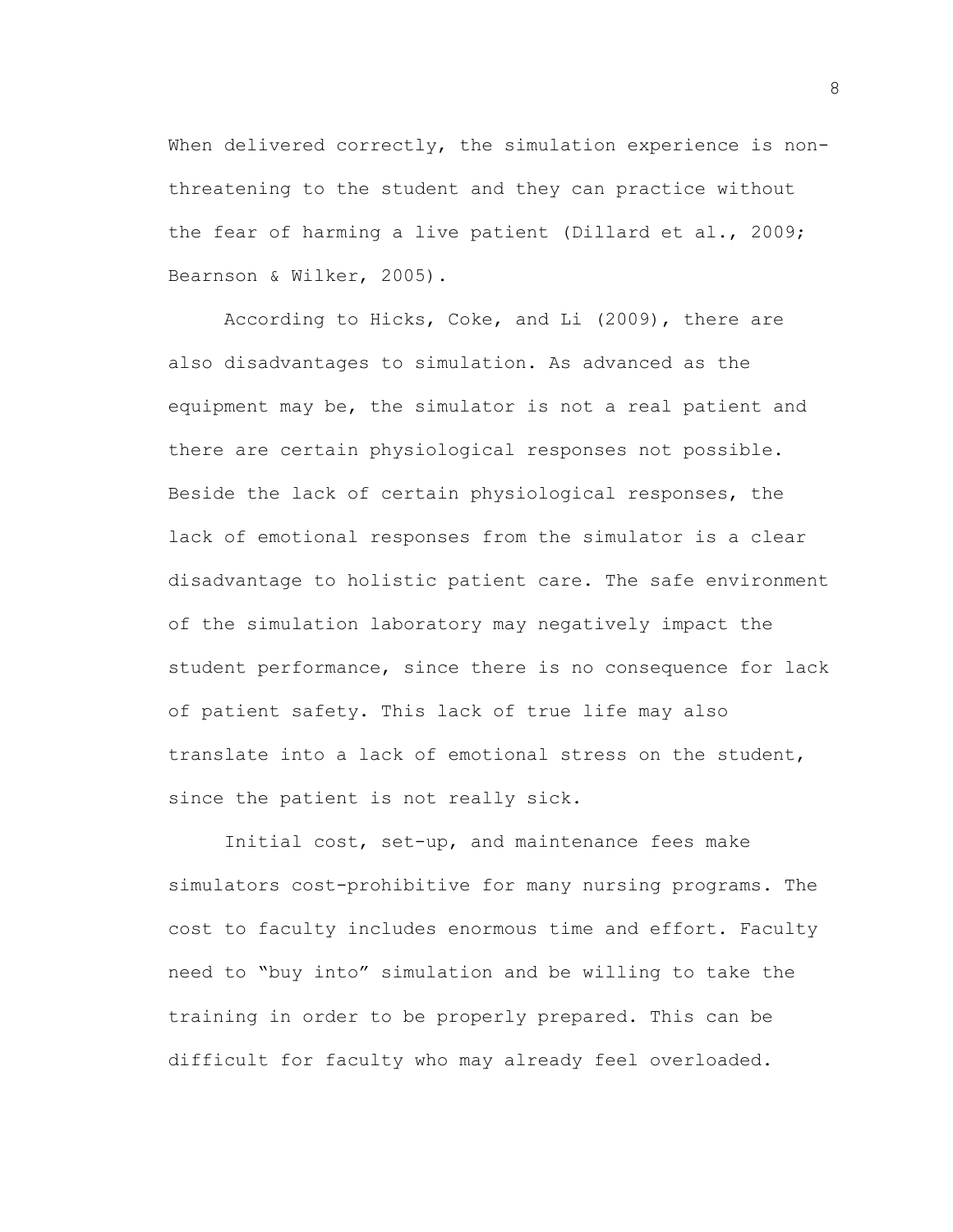Dillard et al. (2009) recognize one disadvantage as the lack of standardization for simulation use. No matter how simulation impacts the student, if it is not properly incorporated into the curriculum, it will not be effective. Once in the curriculum the simulation can be delivered in the same time and same way by all faculty so that no student is left out. This includes standardization for evaluating student learning in simulation. Bearnson and Wiker (2005) believe more research is needed to identify the best method for incorporating this technology into the nursing curriculum.

### *Problem*

With the increasing number of nursing programs purchasing simulators and building simulation labs, there is still no consensus on how to implement and evaluate student performance with this technology. It is essential that in this evaluation faculty can help the student make the connection from classroom to simulation and from simulation to clinical practice (Dillard et al., 2009).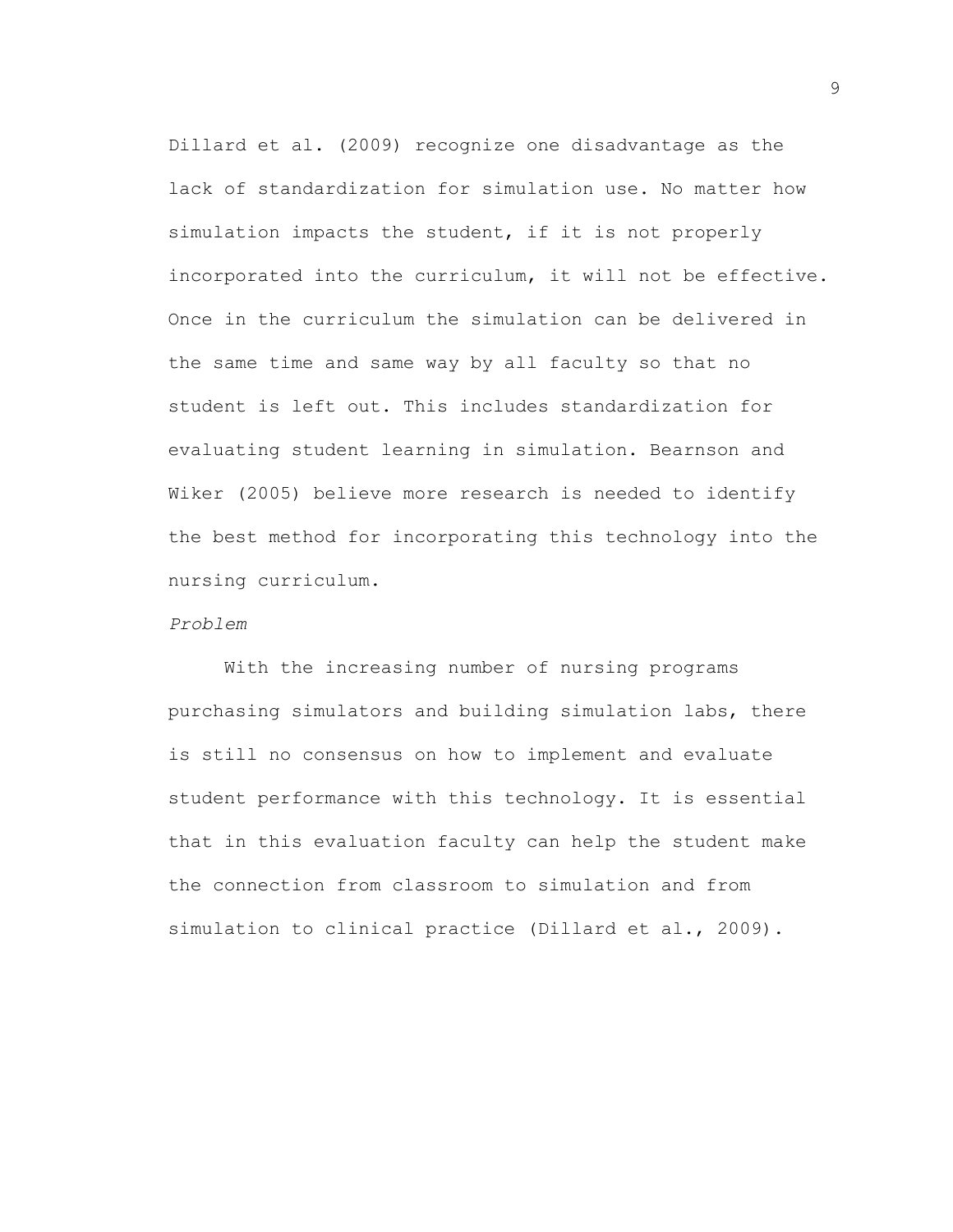# *Purpose*

The purpose of this study is to gather perceptions of students in transferring classroom knowledge to simulated clinical practice. A second purpose is to gather student perceptions in transferring what is learned in simulation to the live clinical setting. A third purpose is to provide faculty opportunity to use the Lasater Clinical Judgment Rubric to evaluate student performance in simulation and clinical.

*Research Questions*

- 1. Will student perceptions of their simulation experience reflect transference of didactic knowledge to simulation?
- 2. Will student perceptions of knowledge gained in their simulation experience reflect transference of that knowledge to the clinical setting?
- 3. What will faculty deductions reflect when using a clinical judgment rubric to evaluate student performance between simulation and clinical?

### *Theoretical Framework*

Tanner's Clinical Judgment Model will be used as the framework for this study (Tanner 2006). Clinical judgment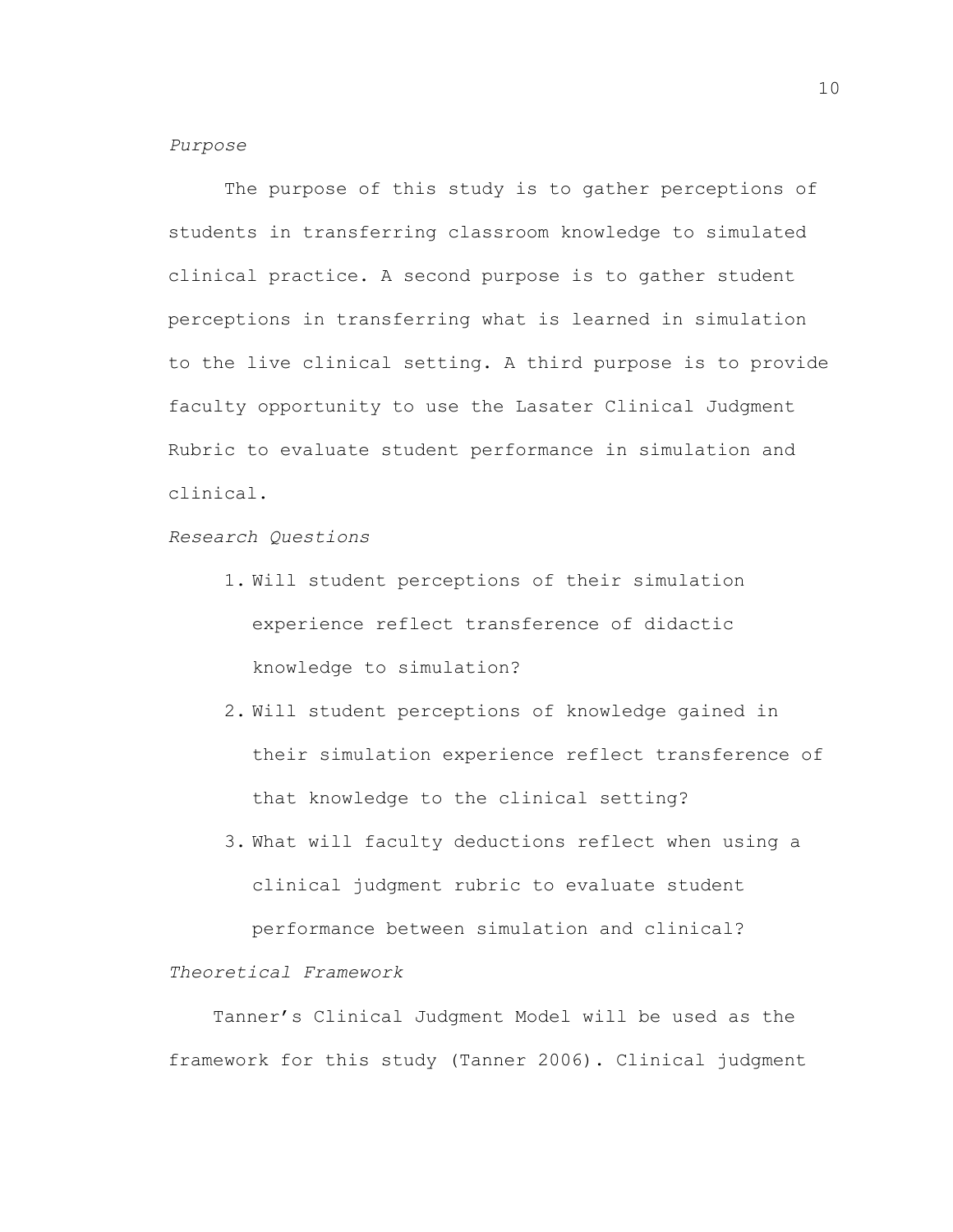is defined by Tanner as an "interpretation or conclusion about a patient's needs, concerns, or health problems, and/or the decision to take action (or not), use or modify standard approaches, or improvise new ones as deemed appropriate by the patient's response" (Tanner, 2006, p. 204). The Tanner model portrays the thought process of nurses who are faced with intricate, uncertain, and almost countless variables in their practice. The model identifies four dimensions of clinical judgment including noticing, interpreting, responding, and reflecting (Dillard et al., 2009).

*Definition of Terms*

*Simulation – Conceptual Definition*

Simulation "provides a pedagogical link between science and education and the opportunity to evaluate student's clinical judgment abilities" (Dillard et al., 2009, p. 99).

*Simulation – Operational Definition*

An active simulation and debriefing session lasting about 15 minutes is administered to each student. A 4-point Likert type scale to measure the students' understanding of six selected simulation objectives. This is a self-assessed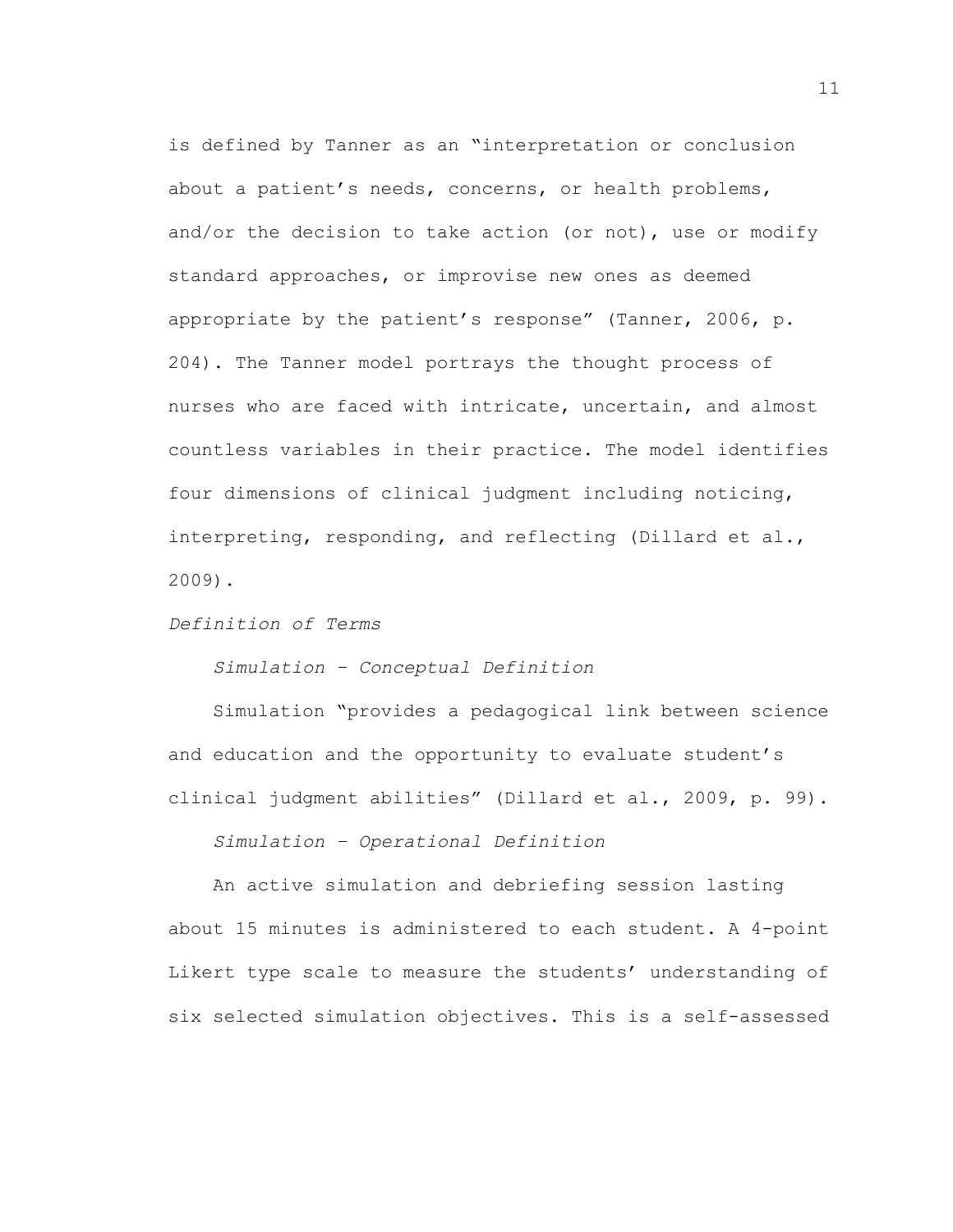understanding of the concepts by the students (Dillard et al., 2009).

*Clinical Judgment – Conceptual Definition*

Clinical judgment is an "interpretation or conclusion about a patient's needs, concerns, or health problems, and/or the decision to take action (or not), use or modify standard approaches, or improvise new ones as deemed appropriate by the patient's response" (Tanner 2006, p. 204).

*Clinical Judgment – Operational Definition*

Students are expected to notice, interpret, and respond to the patient's respiratory distress; once the patient in the scenario is stabilized, cues for noticing will be given requiring further exploration and patient education (Dillard et al., 2009, p. 101).

*Reflection – Conceptual Definition*

Reflection is "the turning over of a subject in the mind and giving it serious and consecutive consideration" (Tanner 2006, p. 207)

*Reflect – Operational Definition*

"Each student will complete a self-assessment focused on the goals and objectives of the simulation experience"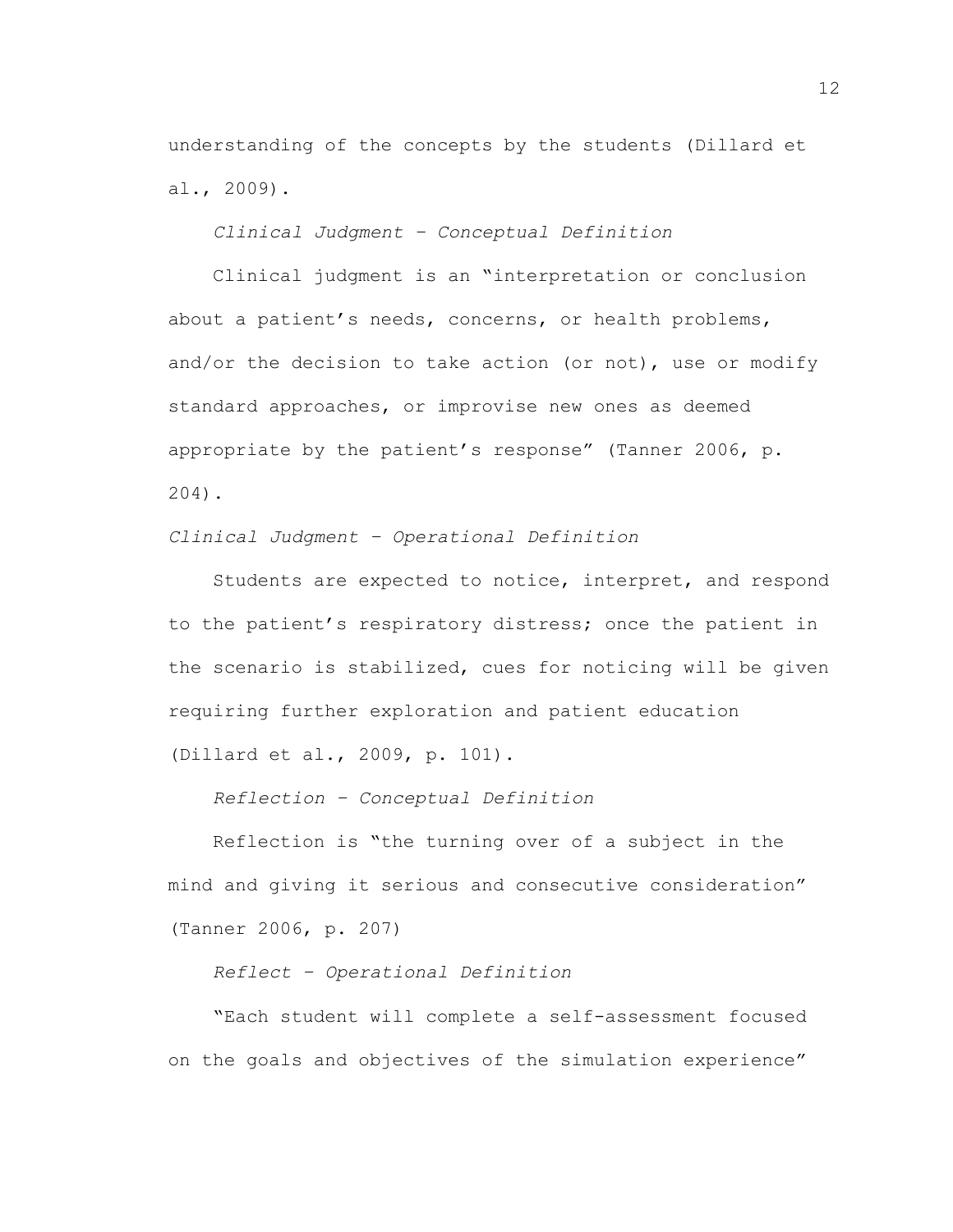(Dillard et al., 2009, p. 101). Students were assigned to heart failure patients and kept journals with guided written reflections following their care of the patient (Dillard et al., 2009).

### *Limitations*

A major limitation to this study is the fluctuation in availability of patients with heart failure. Another limitation is the inconsistencies that may take place in the scenario delivery from each faculty participating. There may also be inconsistencies in what a student places in their journal and their actual clinical experience. Time limitations may require a reduction in the sample for the journal stage of the study leading to a reduction in the amount of data gathered.

#### *Assumptions*

Carefully planned simulations with the proper debriefing are an effective clinical experience. Simulation is effective in facilitating clinical judgment. The combination of the clinical judgment framework with the guided reflective journal provides a practical method for assessing student ability. Most students will perceive simulation as helpful in transference of knowledge from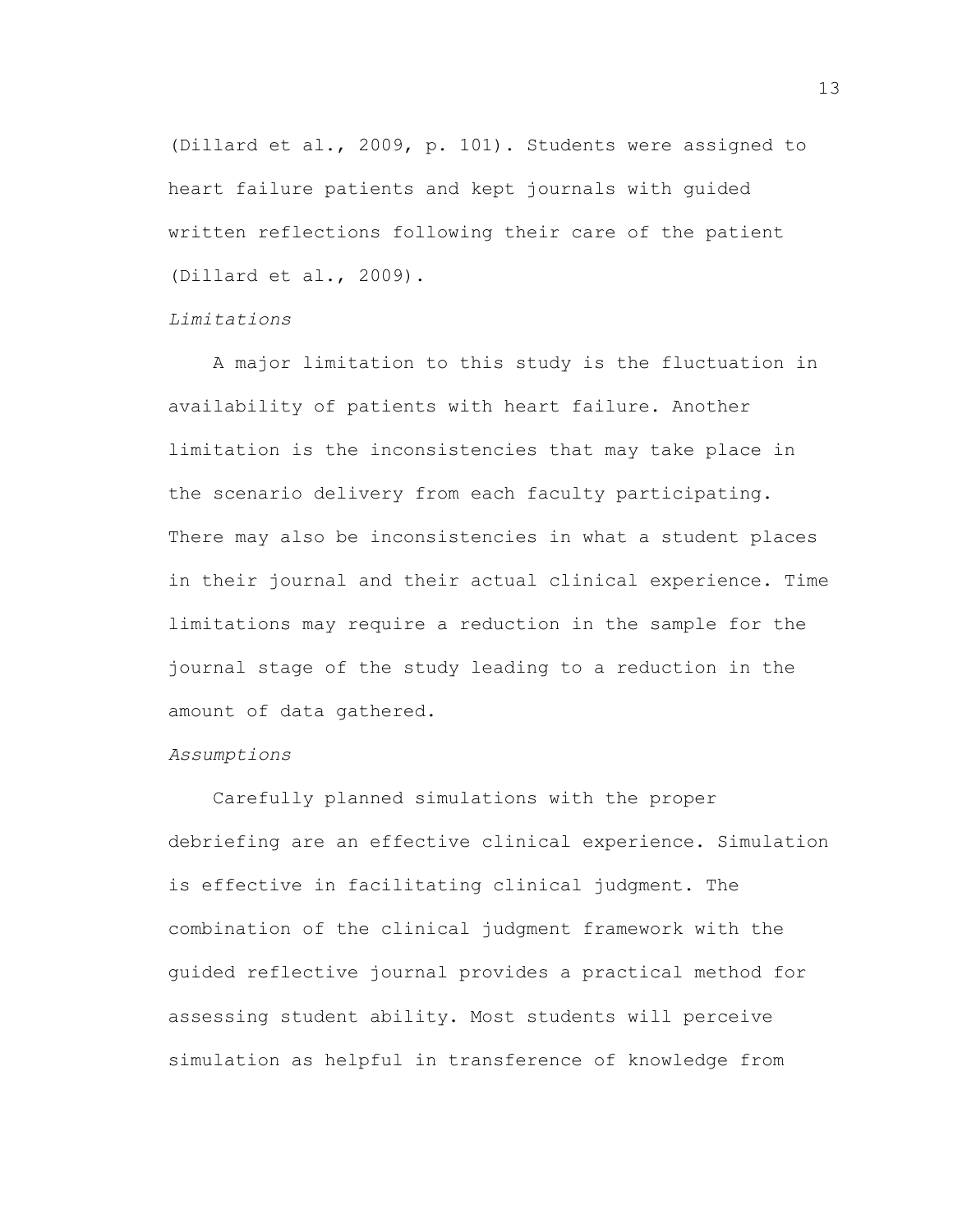classroom to simulation and then from simulation to live clinical.

#### *Summary*

The gap between what is learned in didactic and what transfers to live clinical remains open. High-fidelity simulation should be used to provide a necessary link between science and education as well as the opportunity to evaluate clinical judgment abilities. The first step of assessing the part simulation plays in acquiring clinical judgment skills is to gather perceptions of simulation effectiveness. In addition, a standardized tool to measure student ability must be implemented and used by all programs in order to evaluate the effectiveness of this teaching strategy across nursing programs. Using an established conceptual framework, this study will provide much needed data and reinforce the need for nursing programs to integrate simulation into their curricula.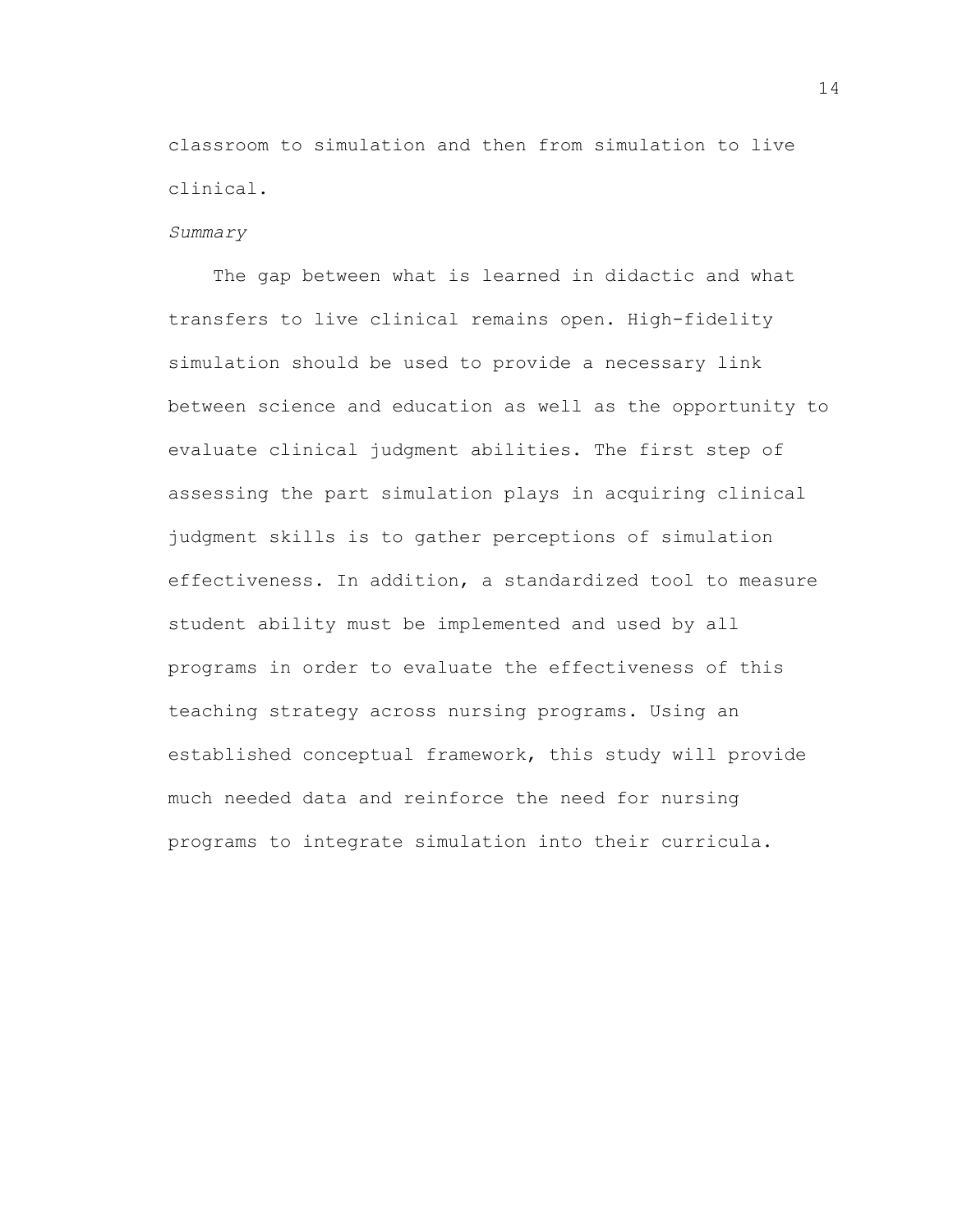# Chapter II

### *Literature Review*

### *Introduction*

The increasing amount of knowledge needed to be a safe and effective nurse is forcing nursing programs to increase the amount didactic material with no increase in program hours. With this increase in didactic material the need for evaluating the abilities of students is as important as ever. This evaluation includes the student ability to apply what is learned in theory to clinical practice. Highfidelity simulation is one method of evaluating students' clinical judgment while providing an opportunity for recognizing gaps in their understanding of clinical practice (Dillard et al., 2009). In addition to clinical judgment the student must gain the ability to be a good critical thinker by the end of their clinical education (Weber 2005) and simulation can assist in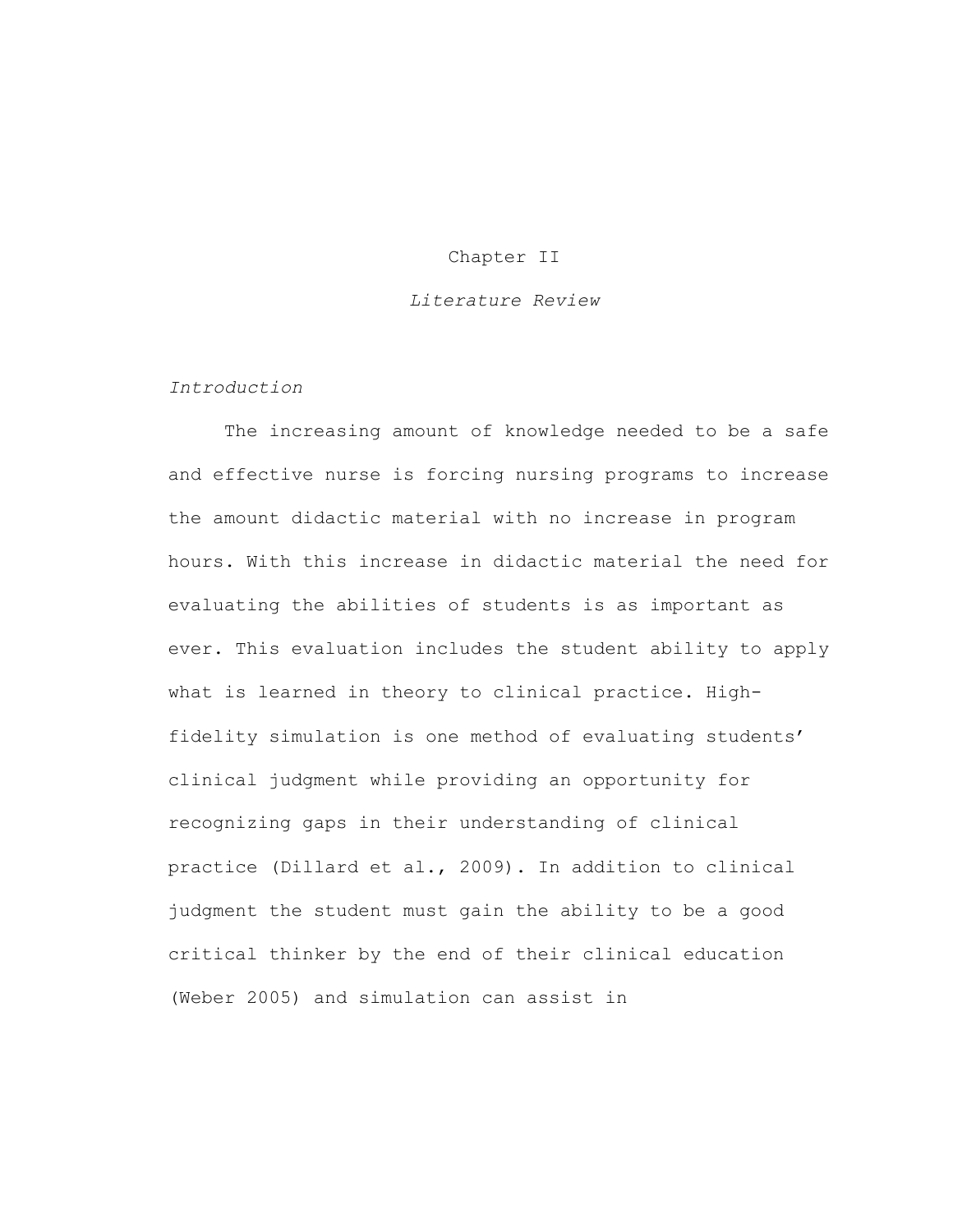accomplishing this while promoting student confidence (Bambini et al., 2009).

#### *Purpose*

The purpose of this study is to gather perceptions of students in transferring classroom knowledge to simulated clinical practice. A second purpose is to gather student perceptions in transferring what was learned in simulation to the live clinical setting. A third purpose is to provide faculty opportunity to use the Lasater Clinical Judgment Rubric to evaluate student performance in simulation and clinical.

# *Organization of Literature*

The literature review to support this study is divided into five sections: (a) conceptual model, (b) simulation to build and evaluate clinical judgment, (c) simulation to build and evaluate critical thinking, (d) simulation to build and evaluate self confidence, and (e) simulation to enhance knowledge and performance.

# *Theoretical Framework*

Tanner's Clinical Judgment Model will be used as the framework for this study (Tanner 2006). Clinical judgment is defined by Tanner as an "interpretation or conclusion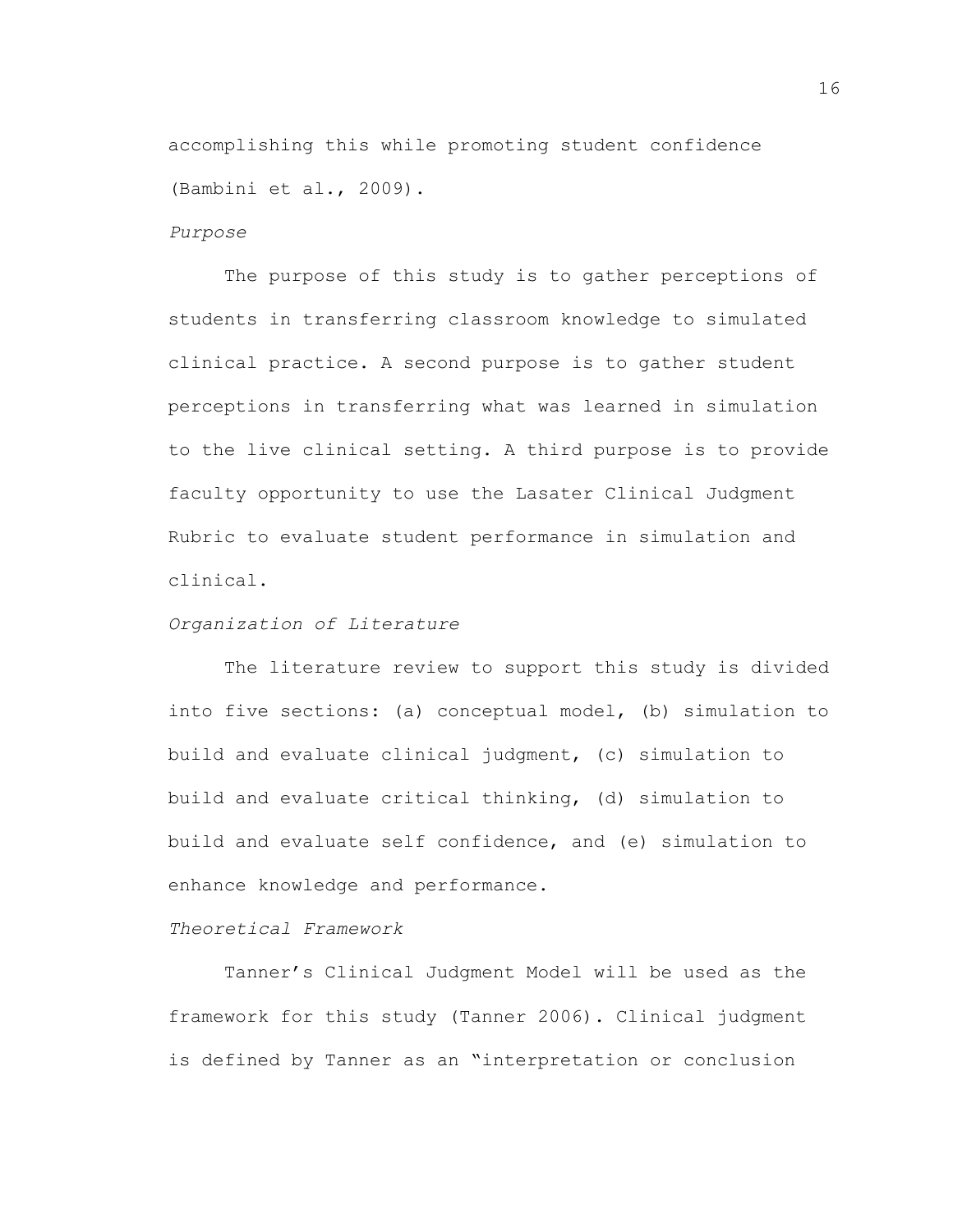about a patient's needs, concerns, or health problems, and/or the decision to take action (or not), use or modify standard approaches, or improvise new ones as deemed appropriate by the patient's response" (Tanner, 2006, p. 204). The Tanner model portrays the thought process of nurses who are faced with intricate, uncertain, and almost countless variables in their practice. The model identifies four dimensions of clinical judgment including noticing, interpreting, responding, and reflecting (Dillard et al., 2009).

*The use of simulation to build and evaluate clinical judgment*

A study by Lasater (2007a) examined the challenges of development of higher level critical thinking and clinical judgment by students. Lasater explores high fidelity simulation as a possible remedy to this dilemma. The purpose of this study was to examine the effect of high fidelity simulation on the clinical judgment of students using this technology for the first time. Morgan's principles were used to facilitate the focus group using traditional framework for qualitative data analysis.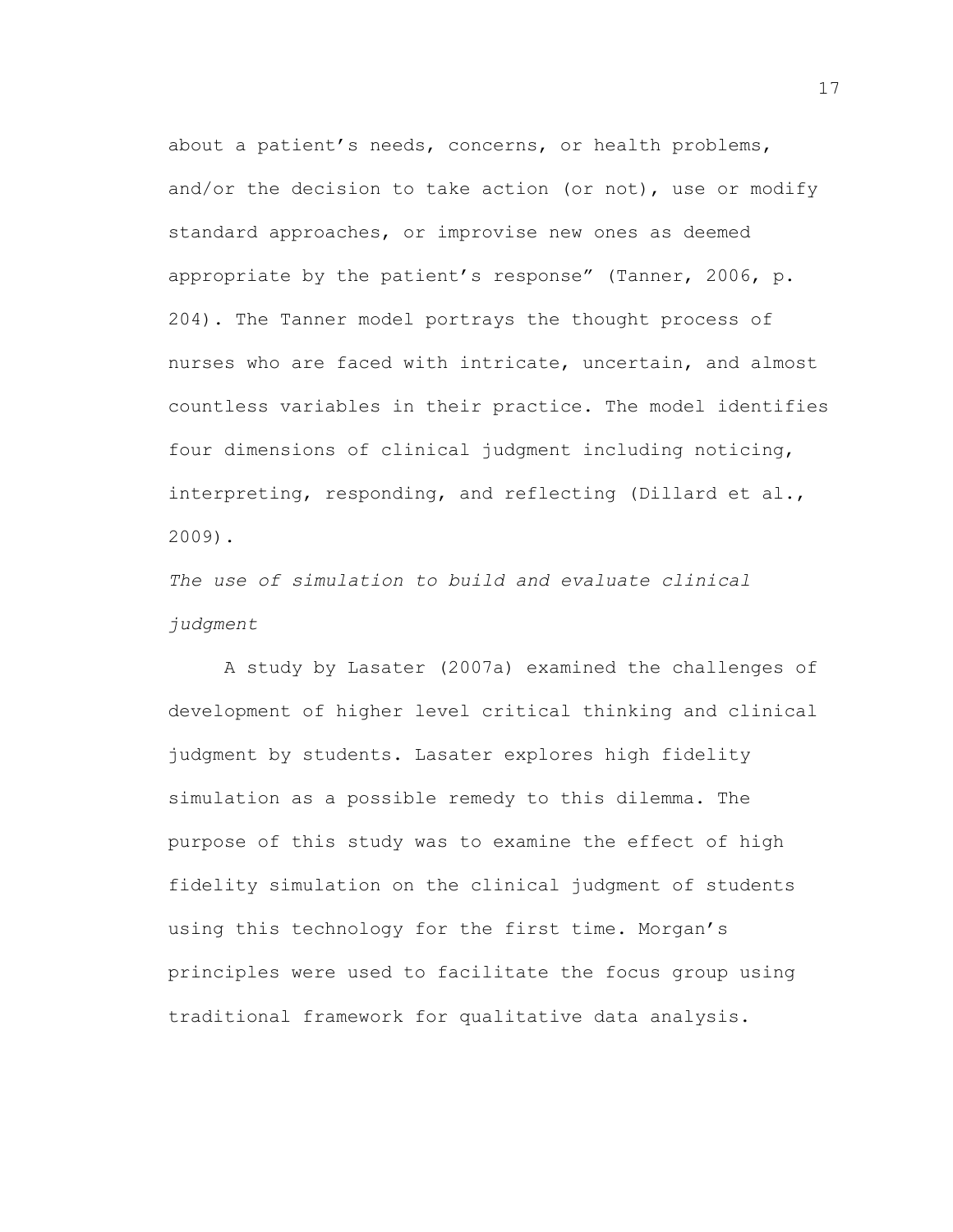The setting for this study was a university simulation laboratory. Out of the 48 students participating in a larger study on the same subject, 39 were invited to participate in this focus group and 15 volunteered with a final sample of eight able to attend. As criteria for this study, only students participating in the larger study were eligible. It should be noted that a small cash award and gift card were awarded to the participants (Lasaker, 2007a).

A 90 minute videotaped focus group was held in the simulation laboratory. This was a participant-driven focus group with occasional open-ended questions for prompts. A traditional framework for qualitative data was followed. The data were organized first and then the videotape was watched several times while taking notes. Thirteen themes were identified out of these viewings. The 13 themes were then condensed into five major codes including: (a) simulation strengths and limitations, (b) the paradoxical nature of simulation, (c) desire for feedback, (d) value of connections with other students, and (e) recommendations for better learning. The researcher did not verify her findings with another researcher or take them back to the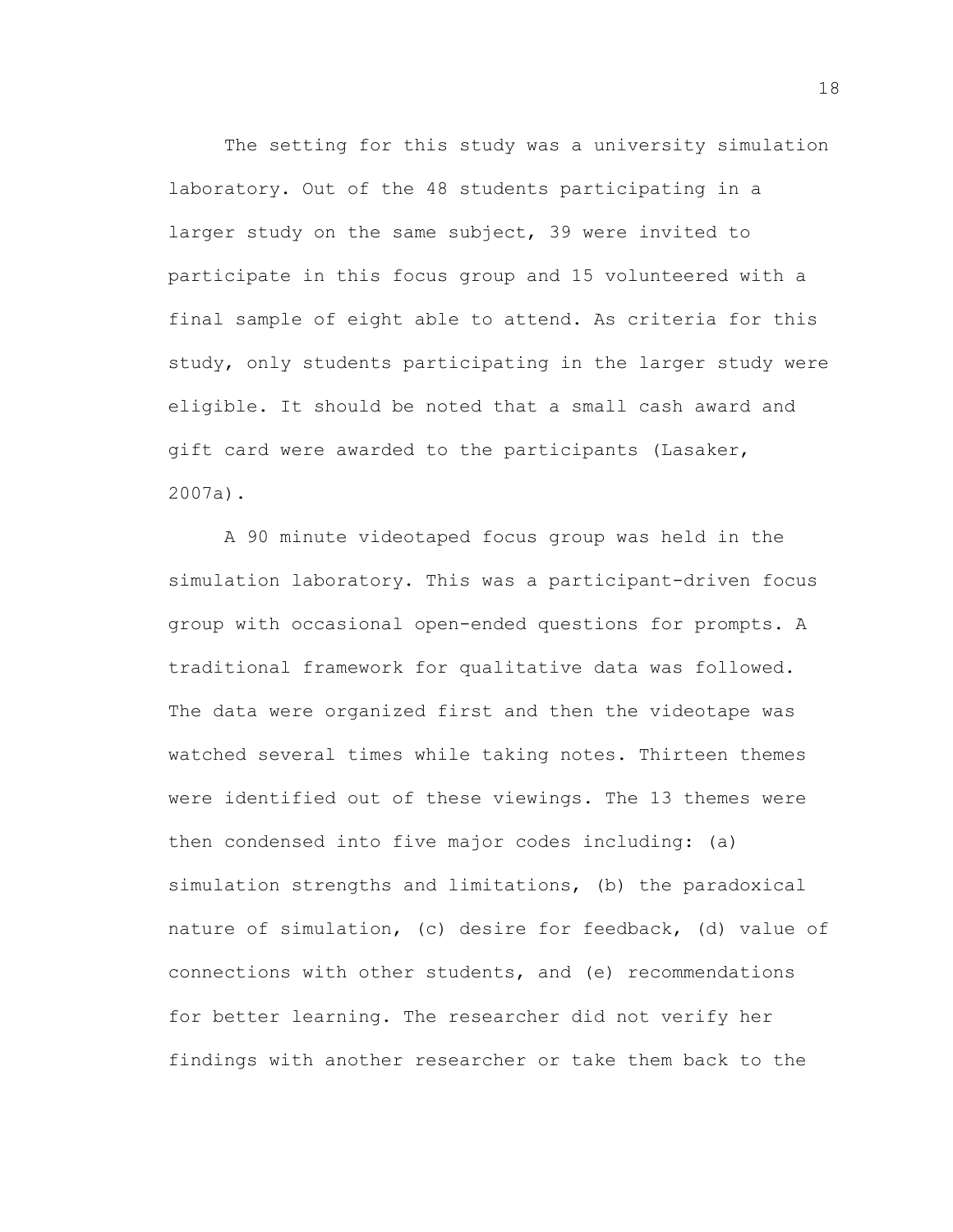students for verification diminishing rigor (Lasater, 2007a).

The Lasater (2007a) study identified strengths and weaknesses of clinical simulation. Strengths acknowledged by the focus group participants included the integration of theory, psychomotor skills and clinical practice during simulation requiring them to think critically. It also reinforced the importance for students to pay attention to detail. Another strength expressed by the participants was the opportunity to use simulation as a method of learning to deal with disease processes and problems they have not experienced in a clinical setting thus expanding their knowledge base. Students stated that even though they felt stupid and anxious in the beginning from not knowing how to respond to the simulation, it was a positive learning experience. The student connection was a positive experience and the group felt they learned from one another interactively during the simulation.

Limitations noted by the group included the use of only a female voice throughout the scenarios. The simulator itself had limitations, such as the inability to change facial expressions; therefore, providing no nonverbal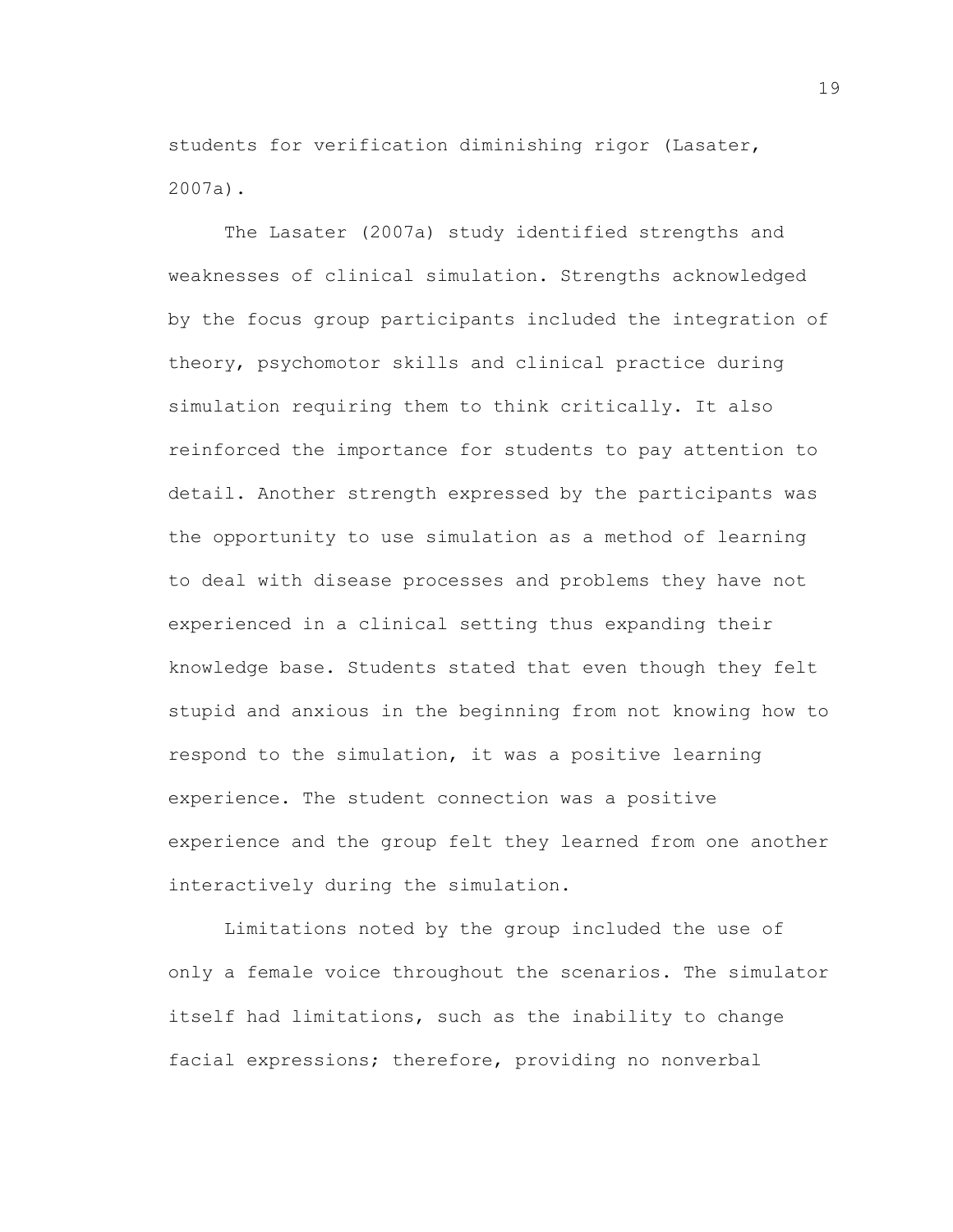communication. Neurological assessment was limited due to the lack of reflexes. No inflammatory responses could be simulated reducing the presence of certain physical signs. In addition, a desire for more immediate feedback was expressed by the students.

Due to the ever-evolving acute care setting faced by new graduates, the need for students to develop and faculty to evaluate clinical judgment skills is imperative. The participants of this focus group found that simulation was a safe place to help them develop those skills. Lasater (2007a) concluded that programs using high fidelity simulation should use focus groups at least once a year to gather student perceptions of the simulation experience and assess the effectiveness.

Perhaps one of the most difficult skills to assess in the clinical area is the students' clinical judgment ability. With advances in high fidelity simulation, the need exists for a tool to measure the effect of simulation on clinical judgment. Lasater (2007b) developed and tested such a tool was using a description, observation, revision, and review cycle approach to rubric development. The purposes of this study were: (a) describe students'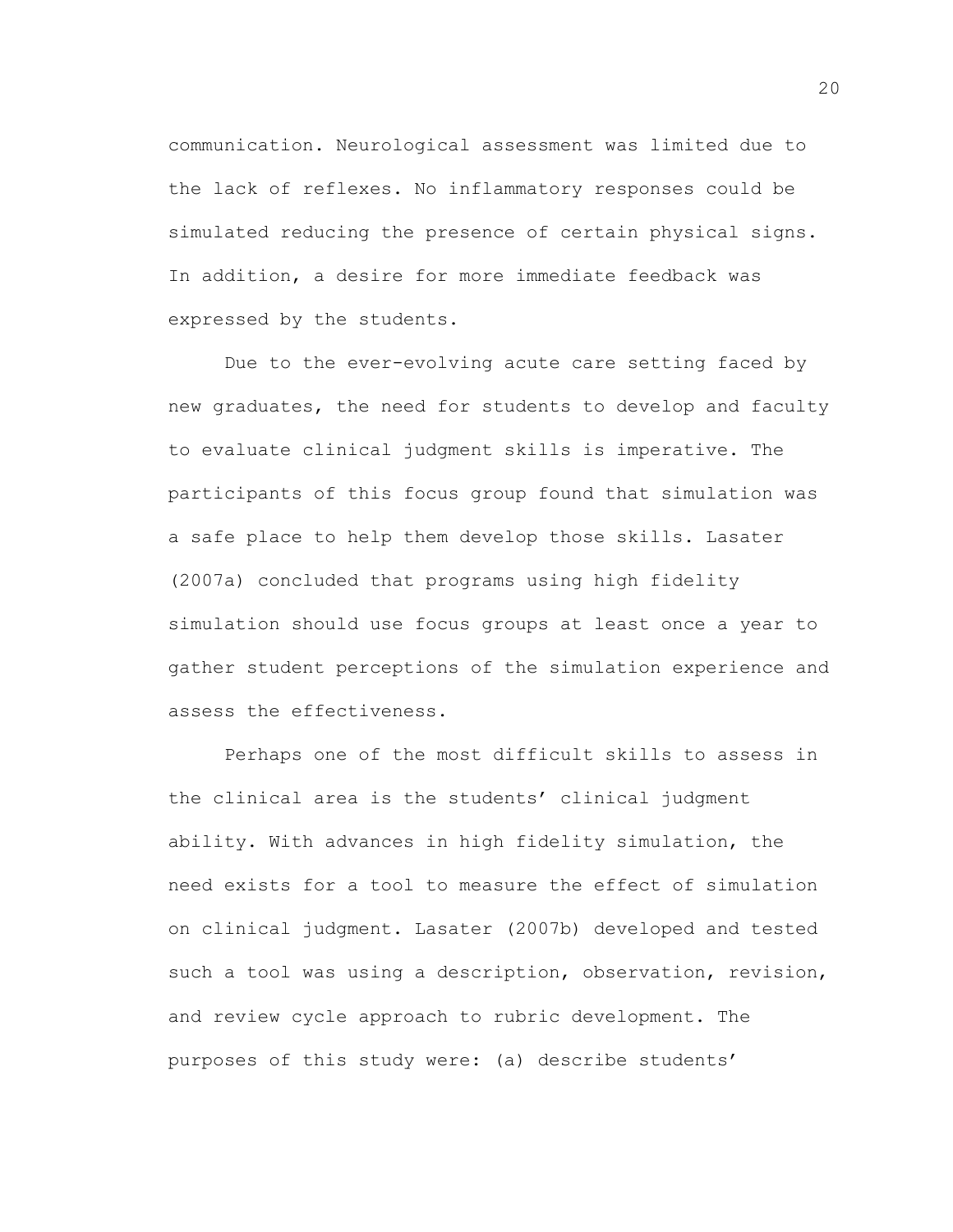responses to simulation scenarios within the framework of Tanner's Clinical Judgment Model, (b) develop a rubric that describes levels of performance in clinical judgment, and (c) pilot test the rubric in scoring students' performance. Tanner's Clinical Judgment Model was the framework for this study.

The setting for this qualitative-quantitativequalitative design study was a simulation laboratory. A sample of 39 students in their junior year and enrolled in an adult medical-surgical clinical course participated with a smaller sample of 26 observed in the scoring phase and a sample of eight participating in a final focus group.

Tanner's Clinical Judgment Model was used in the first three weeks during which time the model was expanded into 11 further dimensions. This expanded model became a quantitative instrument, the Lasater Clinical Judgment Rubric (2007b). Tanner's model described the major components of clinical judgment and measure: noticing, interpreting, responding, and reflecting. In Lasater's (2007b) rubric, the description of effective noticing was expanded to measure: (a) focused observation, (b) recognizing deviations from expected patterns, and (c)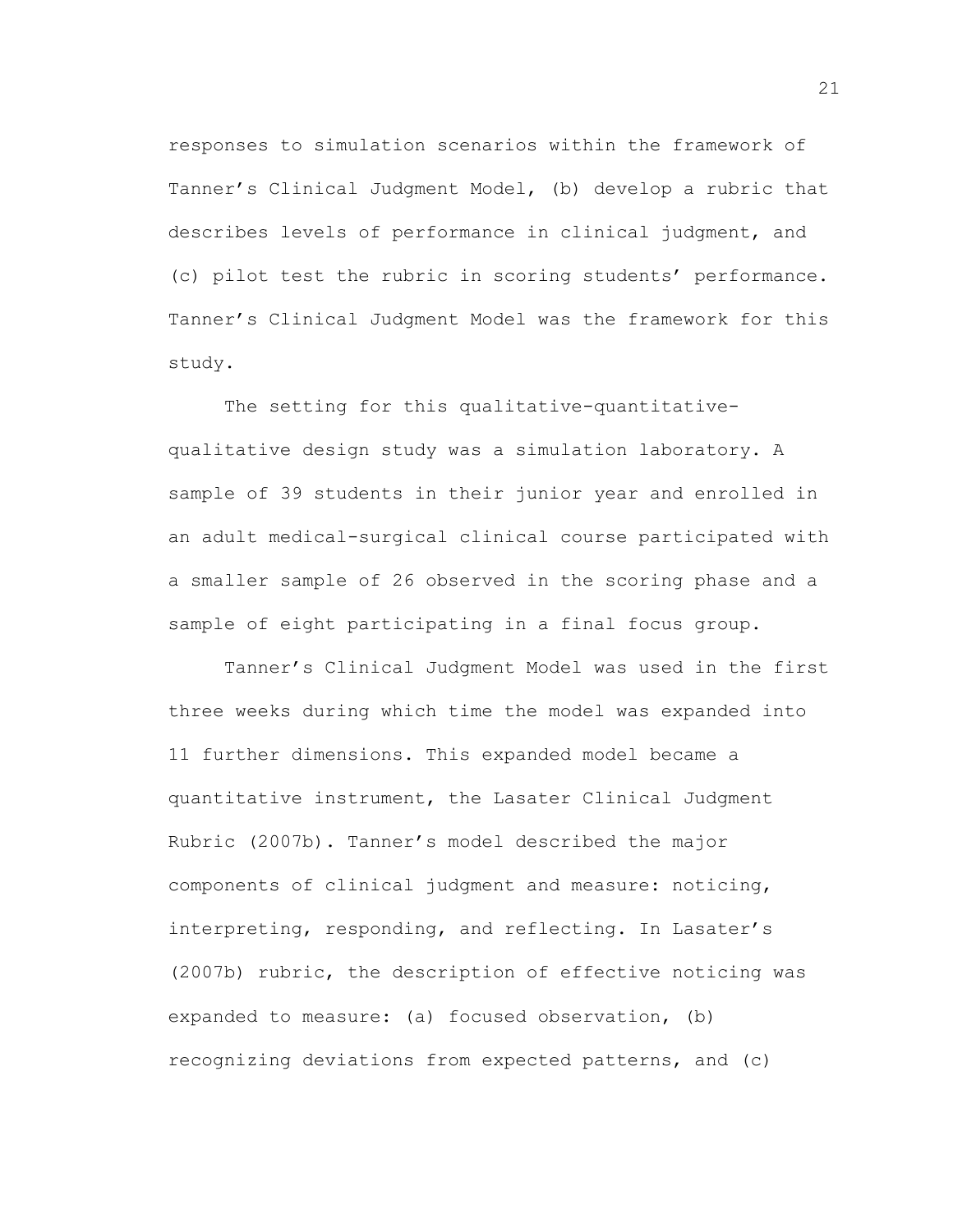information seeking. Effective interpreting was expanded to include (a) prioritizing data, and (b) making sense of data. Effective responding further included (a) calm, confident manner, (b) clear communication, (c) well-planned intervention/flexibility, and (d) being skillful. Effective reflection was further described by the dimensions of (a) evaluation/self analysis, and (b) commitment to improvement. Although Lasater's (2007b) rubric was tested, there was not enough data to obtain reliability data.

Lasater's (2007b) rubric was developed for use in measuring clinical judgment in a solitary occurrence. It is designed to provide students with a better understanding of clinical judgment development, evaluate their progress, and assist in identifying and achieving objectives. The rubric allows for the flexibility necessary when dealing with individual backgrounds.

Student performance was scored using the rubric in weeks four and five. With a maximum of 44 points, the scores ranged from 5 to 33 with a mean of 22.98 and a standard deviation of 6.07. There were no statistically significant findings for this group. The focus group yielded five themes: (a) simulation strengths and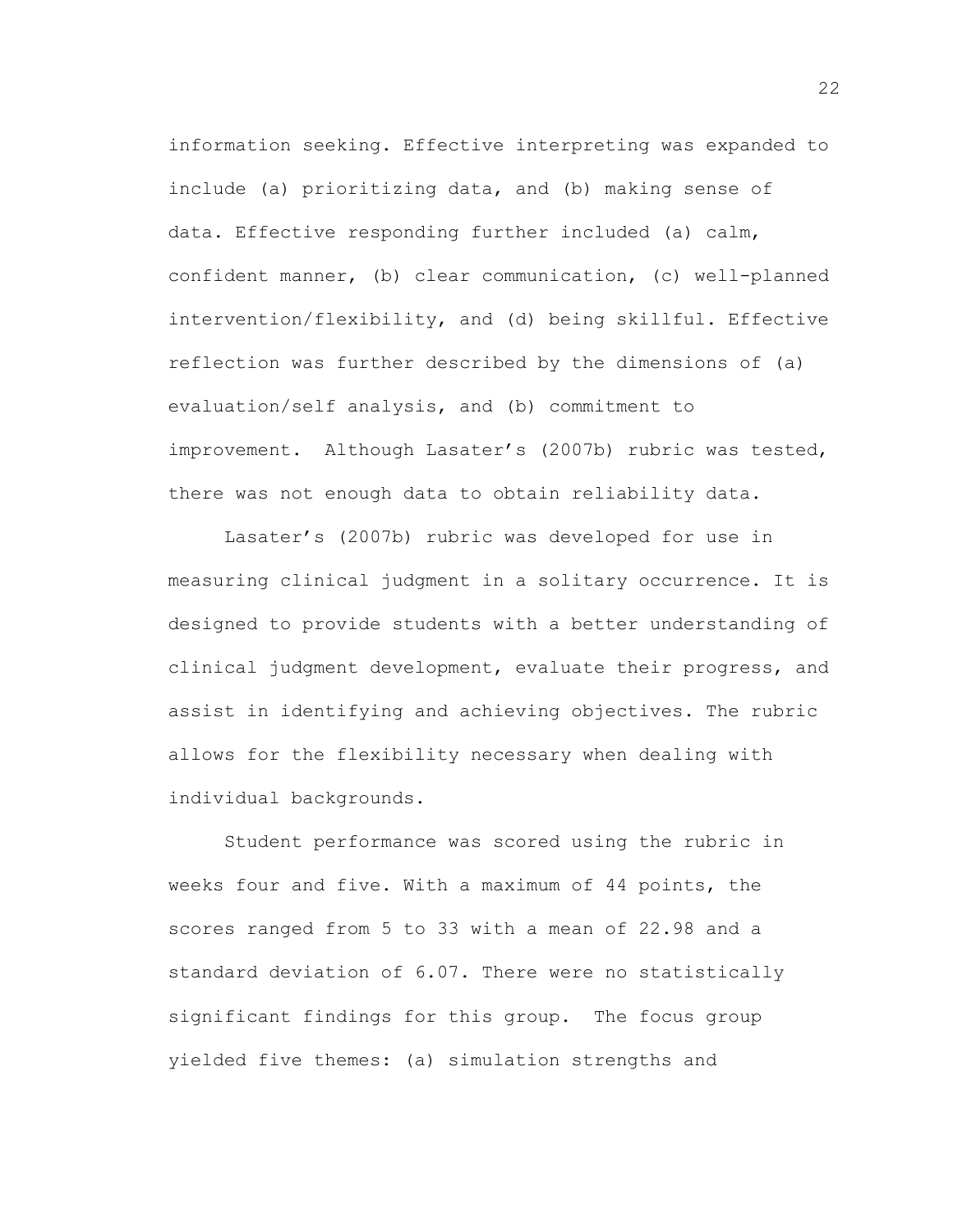limitations, (b) the paradoxical nature of simulation, (c) desire for feedback, (d) value of connections with other students, and (e) recommendations for better learning. The focus group reported that the simulations forced them to critically think. The resounding themes among the group were the desire for more feedback and the positive learning which occurred from student connection.

Lasater's (2007b) Clinical Judgment Rubric provided the necessary feedback for measuring clinical judgment development. Students desire for this feedback will assist in the evolution of their clinical judgment abilities. This assessment tool was essential in honing critical thinking to meet the demands of the clinical setting.

In some of the latest research to date, Dillard et al. (2009) identified that what students learn in the classroom does not always transfer to their judgment in the clinical setting. With the use of high fidelity simulation the researcher's goal was to evaluate and facilitate the closure of that connection between the classroom and the clinical setting. The purpose of this study was threefold: (a) create a workshop to examine faculty effectiveness in evaluating students' clinical judgment in a simulation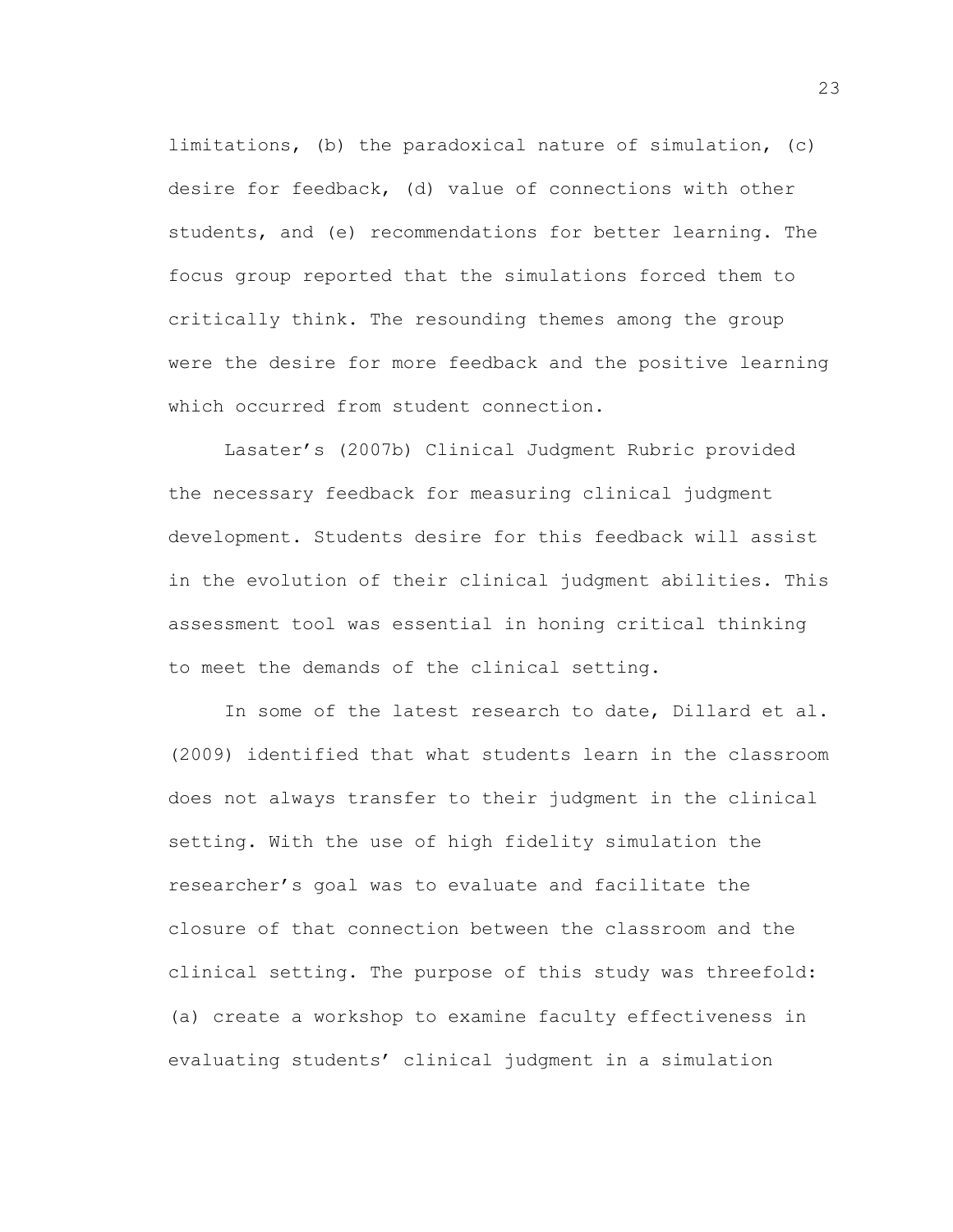scenario, (b) evaluate student learning following a single simulation scenario, and (c) analyze student and faculty perceptions on the effectiveness of using simulation to improve clinical practice. Tanner's Clinical Judgment Model was used as a conceptual framework.

Two schools of nursing collaborated to provide classroom setting for a faculty workshop and simulation lab setting for the scenarios and student evaluations. A sample of 68 students in their junior year enrolled in an adult health course participated in the evaluation of simulation learning portion of the study. A subset of students who participated (*n* = 25) was selected for the final stage to reflect on clinical practice. Dillard et al. (2009) did not specify criteria for inclusion or a method for sample selection.

The first phase of the study, the faculty workshop, used a modified questionnaire based on the Cervero model. The 40-item questionnaire used a 5-point Likert scale to measure six subscales: (a) work environment, (b) motivation r/t nursing education change, (c) relation of educational program to change,(d) relation of educational offering to clinical judgment and simulation, (e) instructor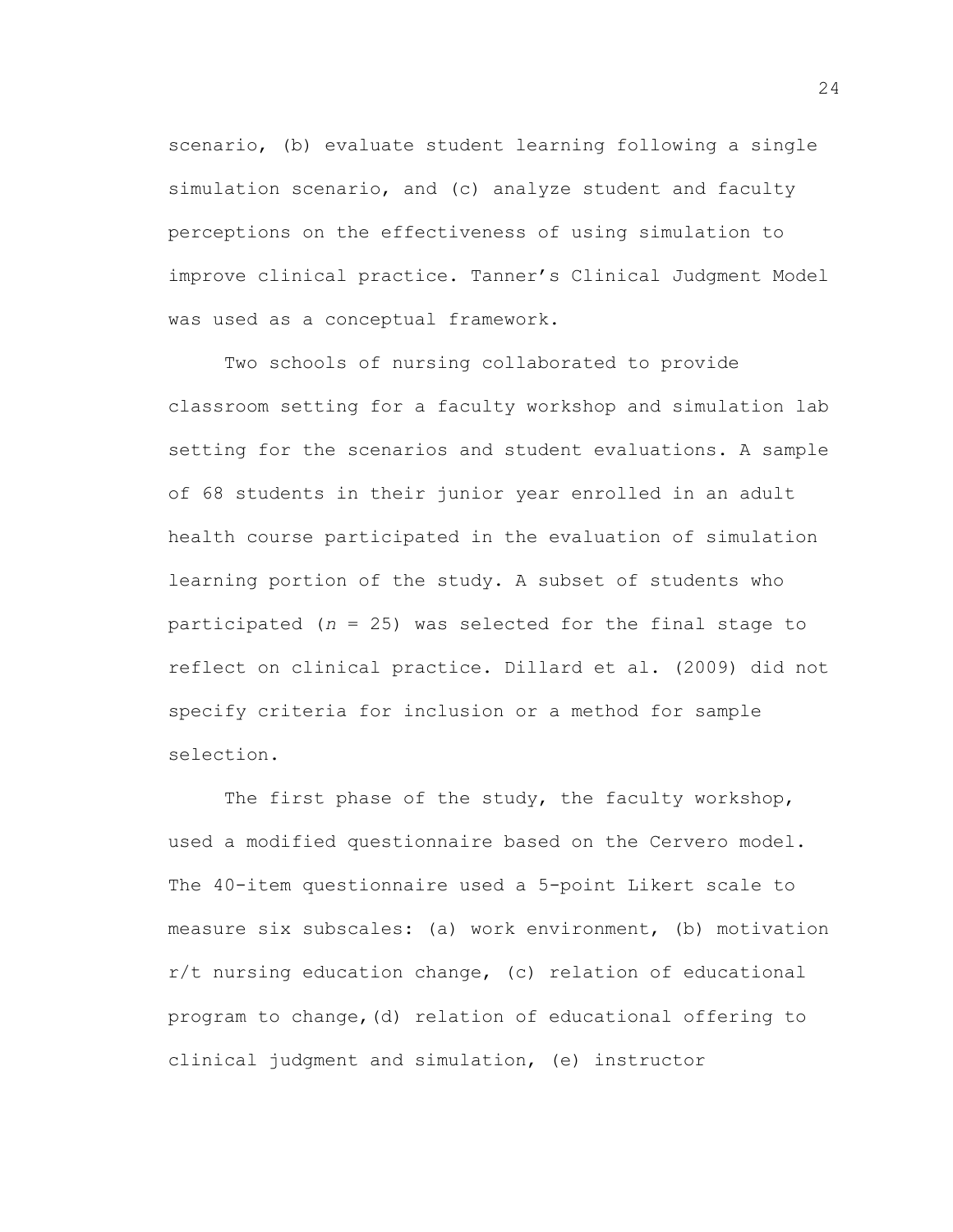presentation, and (f) faculty self-evaluation on the application of the Clinical Judgment Model and Clinical Judgment Rubric. Implementation of knowledge gained from the faculty workshop would be a function of the 6 subscales. Higher scores would suggest that faculty had an increased probability of implementing the new evaluation techniques. The reported reliability of the faculty selfevaluation instrument was, *r* = .94 (Dillard et al., 2009). The second phase of the study used a 4-point Likert type scale to measure the students' understanding of six selected simulation objectives. This was a self-assessed understanding of the concepts by the students. No reliability was reported on this tool. The final stage of the study used Lasater's Clinical Judgment Rubric. This instrument was used to measure: (a) effective noticing including focused assessment, deviation recognition, and information seeking, (b) effective interpreting including data comprehension and prioritization, (c) effective responding including confidence and composure, communication, interventions and adaptability, and skill, and (d) effective reflecting including self evaluation and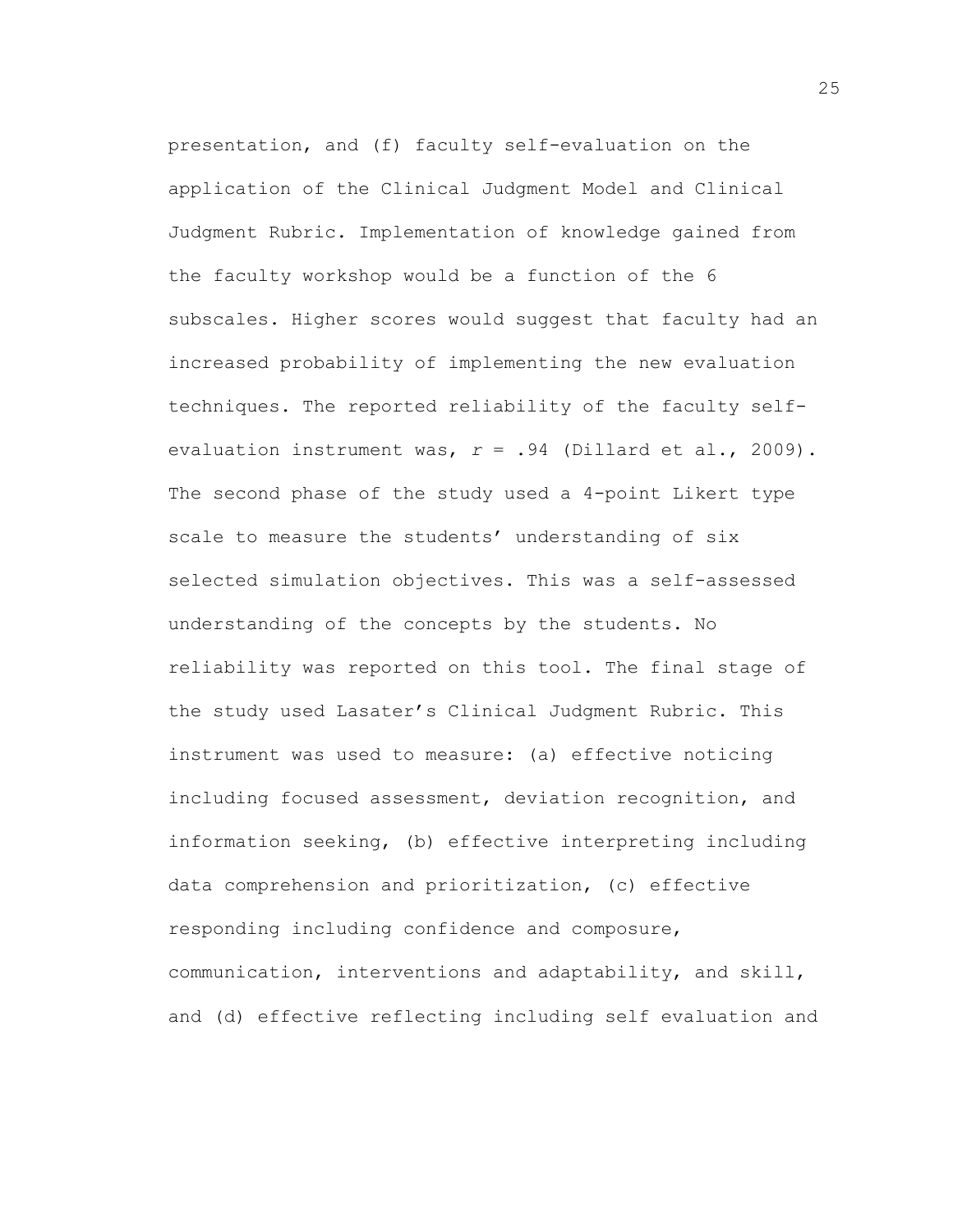willingness to improve. No reliability was reported on this instrument.

In the reported results of phase one, mean scores suggest that faculty increased their understanding of the clinical judgment model and associated rubric and perceived of themselves as competent to evaluate student clinical judgment. Faculty perceptions of the work environment were positive as measured on a 5-point Likert scale with 5 representing strongly agree/expert. Motivation of faculty was highest (*M* = 4.7) followed by instructor performance (*M* = 4.5) and organizational environment and educational program (*M* = 4.3). Responses to the eight items on educational program and change were lowest (*M* = 3.9).

The second phase of the study measured the students' understanding of the simulation objectives for a heart failure scenario. Based on a 4-point Likert scale, the students scored highest in the understanding of body positioning effect on breathing, (*M* = 3.81, *SD* = 0.5) and scored lowest on the use of lab values (*M* = 3.12, *SD* = 0.82).

The final phase of the study used information taken from student journals regarding clinical decisions made in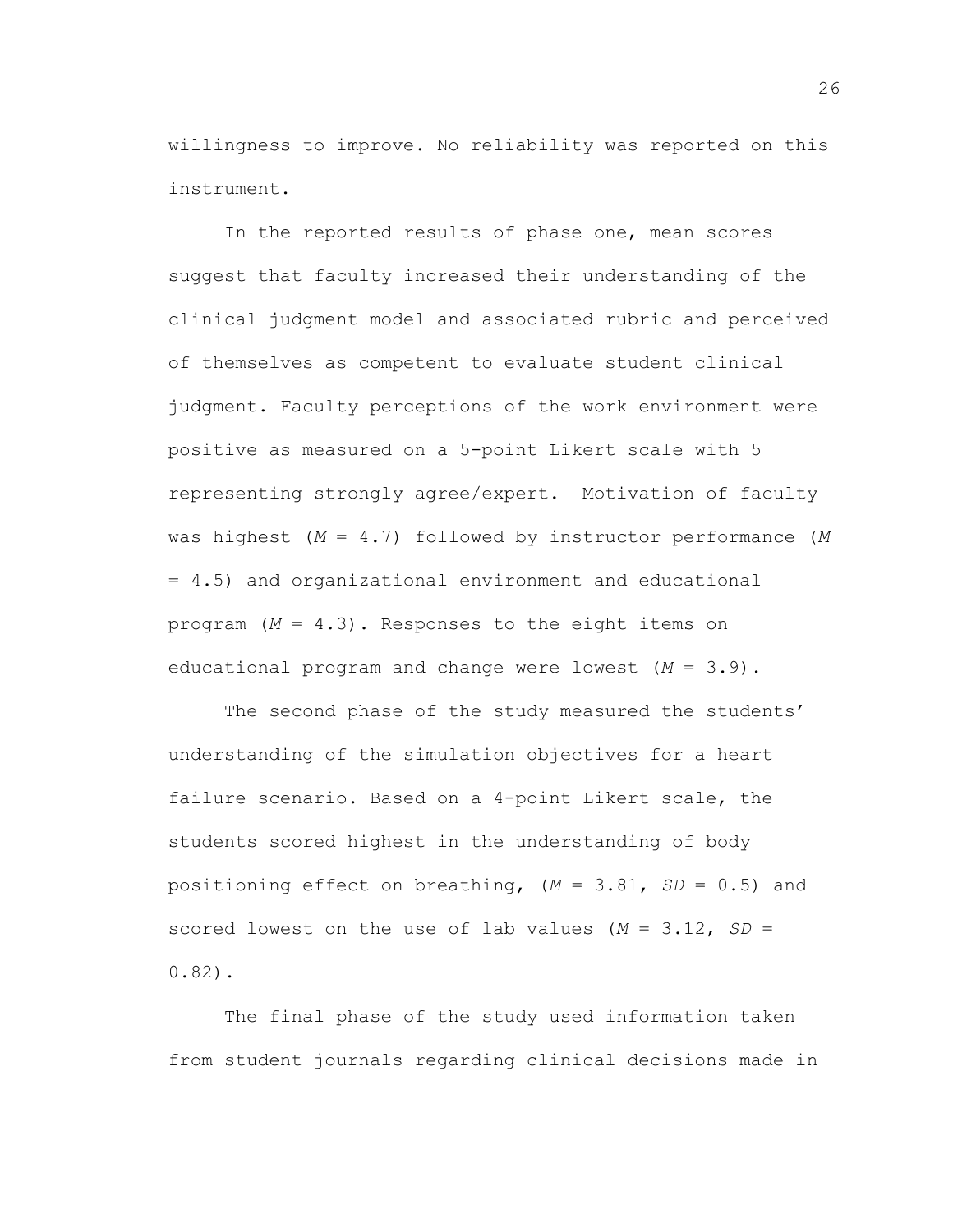the clinical setting. The authors included examples of four student journal results and the manner in which Lasater's Clinical Judgment rubric was applied for evaluation. The student journal entries demonstrated a range of clinical judgment abilities.

Dillard et al. (2009) concluded by recognizing that standardization of curriculum and evaluation for simulation is lacking. The use of clinical simulation can be used as a supplement for allowing the student to focus on critical thinking and clinical judgment. These critical skills are often difficult to focus on as a student due to the overwhelming job of completing tasks. *The use of simulation to build and evaluate critical thinking*

There is a relationship between critical thinking and clinical judgment. According to Facione and Facione (2008), "critical thinking is the process we use to make a judgment about what to believe and what to do about the symptoms being presented by the patient". "To arrive at a judgment about what to believe and what to do, a clinician should consider the unique character of the symptoms (evidence) in view of the patient's current health and life circumstances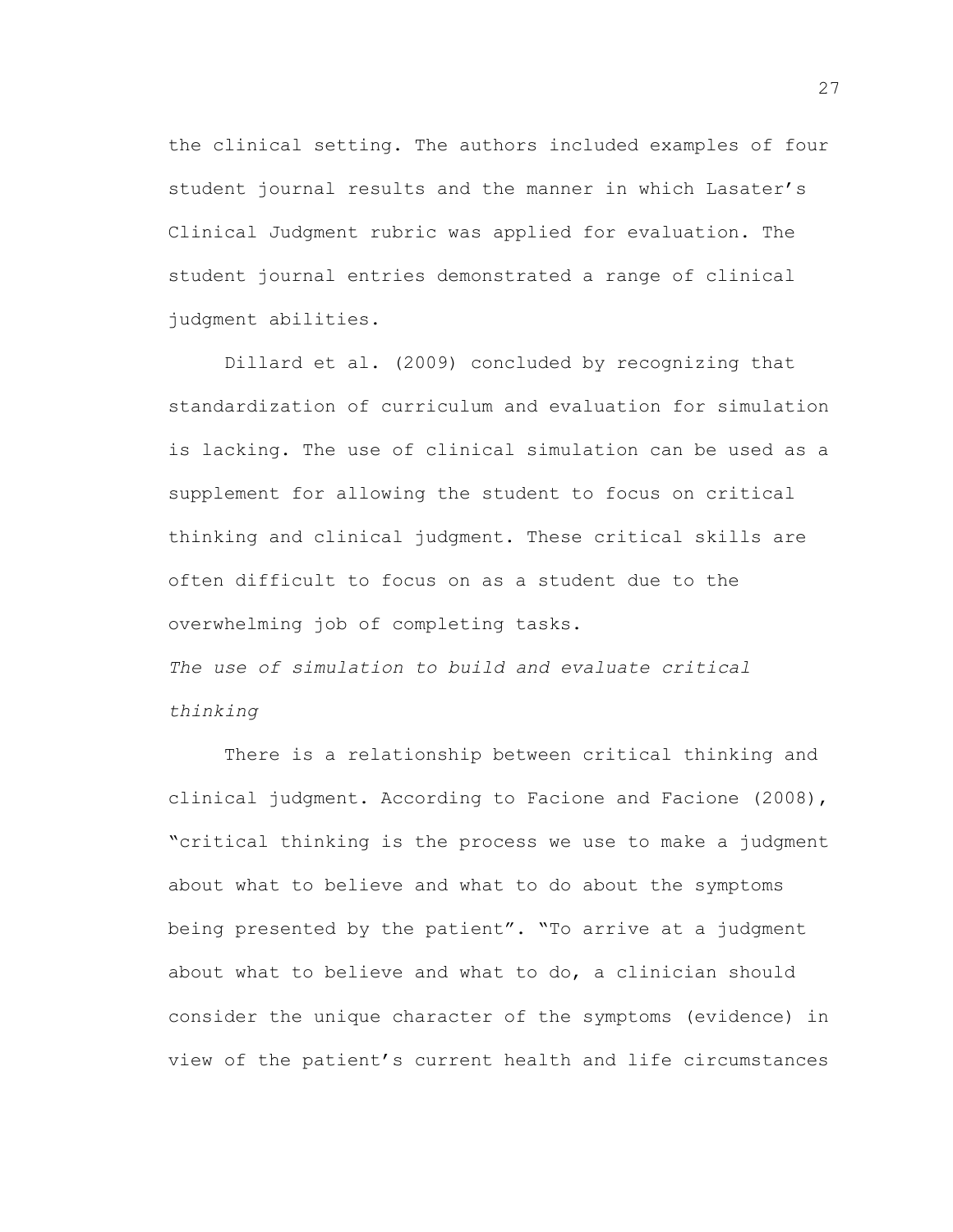(context), using the knowledge and skills acquired over the course of their health sciences training and practice (methods, conceptualizations), anticipate the likely effects of a chosen treatment action (consideration of evidence and criteria), and finally monitor the eventual consequences of delivered care (evidence and criteria)" (Facione & Facione, 2008, p. 2). This is the link between critical thinking and clinical judgment offered by Facione and Facione (2008); and because of this relationship, studies on critical thinking and simulation were relevant.

With more and more distance nursing programs, efforts to monitor critical thinking ability have become increasingly challenging. The impact of simulation on distance students' critical thinking ability was tested in a study by Rush et al. (2008). The purpose of this study was to understand the critical thinking of distance RN-to-BSN students who participated in a simulation designed with interactive questions (Rush et al., 2008). The researchers used a conceptual framework of critical thinking by Scheffer and Rubenfeld.

A sample of 33 RN-to-BSN students in their first semester participated in the study. They were distance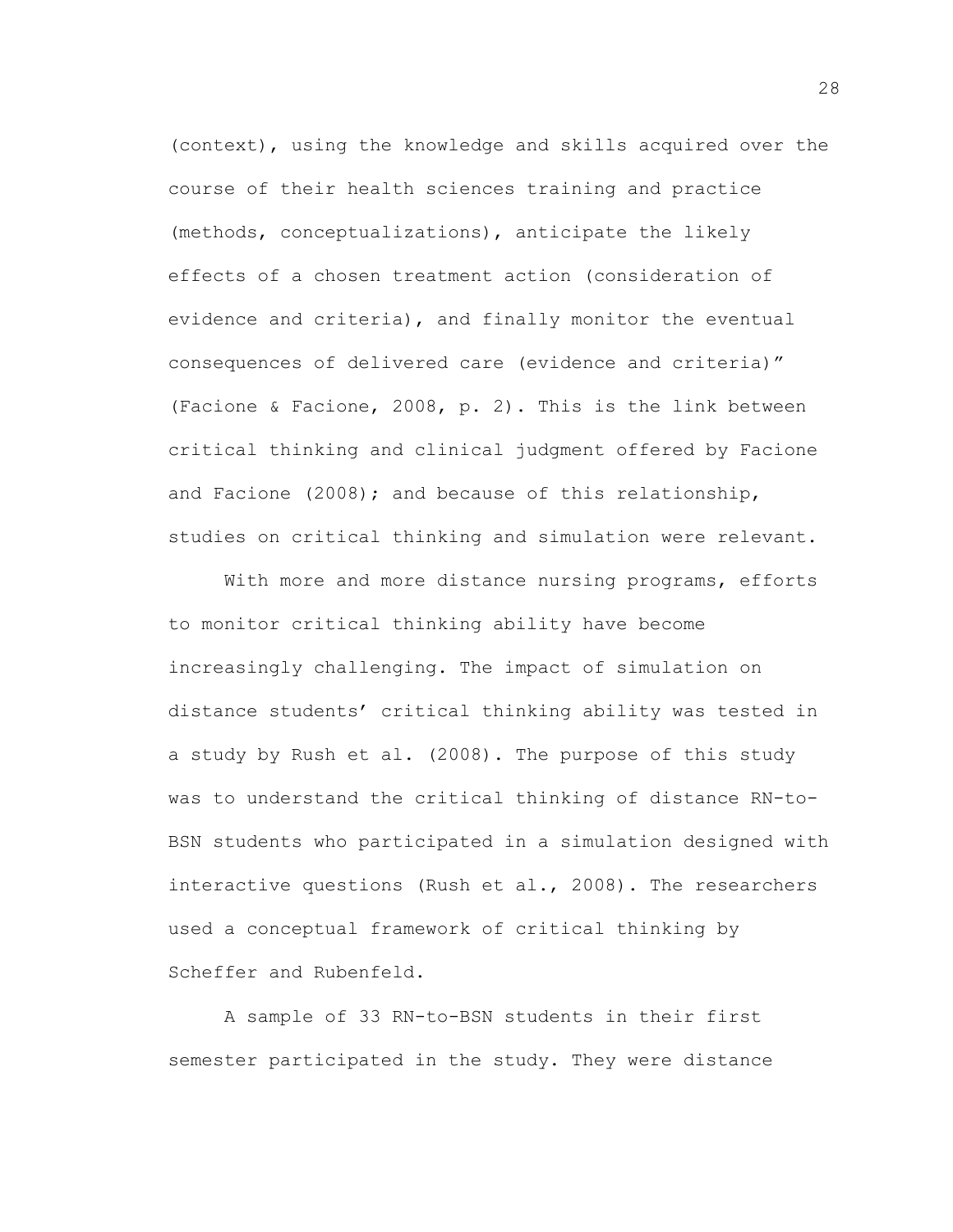students dispersed throughout the southeastern state where the school is located so the physical setting varied. The academic setting was a simulation lab where the simulation scenario took place. There was a blend of students taking the course either online or by way of live television broadcast. The faculty teaching the semester-long health assessment course were not the researchers.

Using a faculty-developed, scripted scenario along with an intermediate fidelity simulator, the scenario was acted out by three faculty members. The CHF/COPD simulation was videotaped and converted for use by the internet students. Instruments used for data collection included written responses and interactive questions guided by the 17 major components of the Scheffer and Rubenfeld framework. The data were coded for this study. Questions to evoke critical thinking were posed at various stages of the simulation. The debriefing topics included the value of simulation, different actions they would have taken, confidence in their assessment, and prioritization. The first component of the Scheffer and Rubenfeld framework measures habits of the mind which include confidence, contextual perspective, creativity, flexibility and open-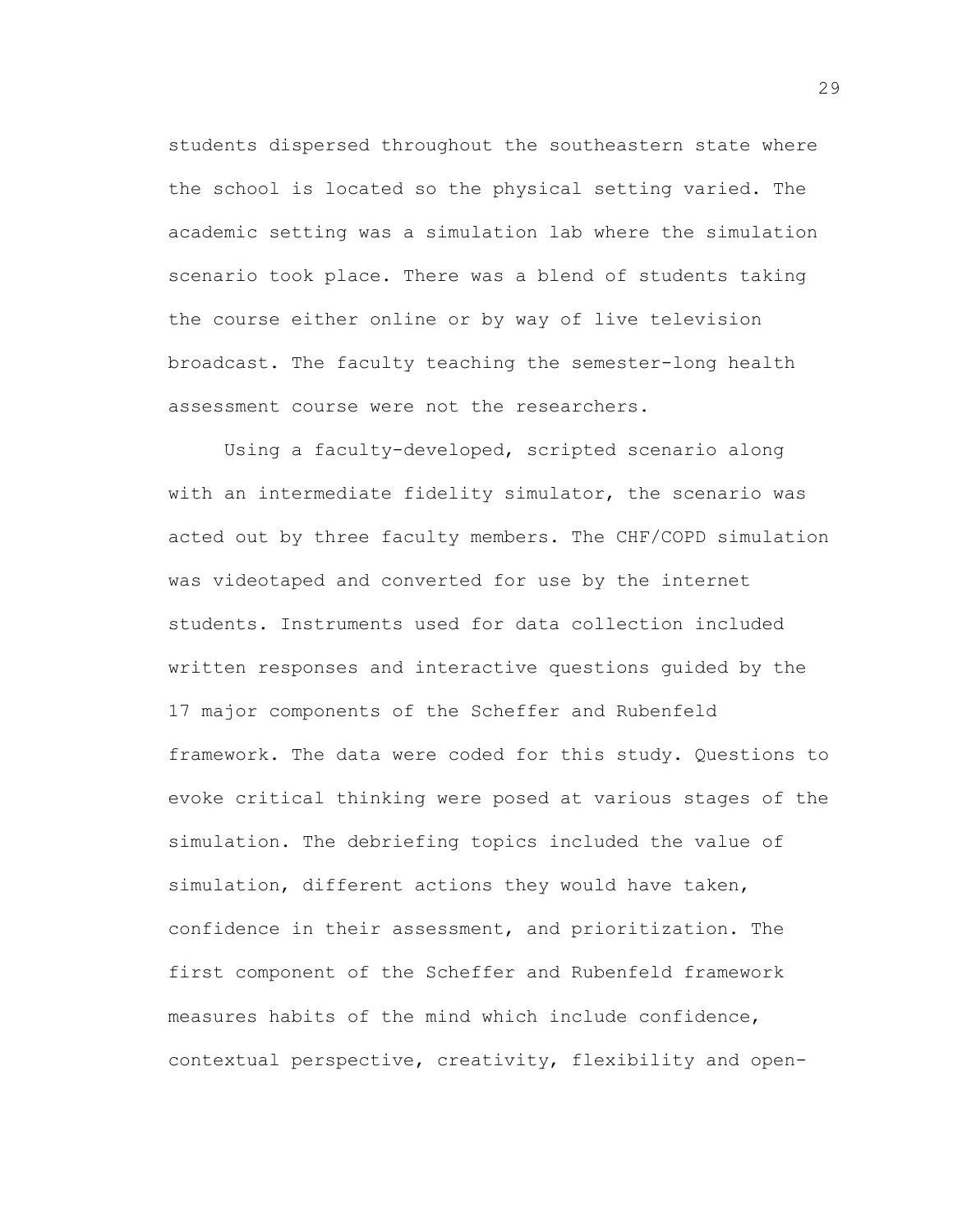mindedness, inquisitiveness and perseverance, intuition, intellectual integrity, and reflection. The second component measures skills and includes analyzing, applying standards, discriminating, information seeking, logical reasoning, predicting, and transforming knowledge.

Habits of the mind are individualized predetermined tendencies of thought. Confidence improved for students who did not work with CHF/COPD patients regularly in their area of practice area of practice while confidence of students who did work with these patients was not affected. All students felt that simulation provided contextual perspective. Creativity was mostly generated by students who found the simulation to be too unrealistic. Flexibility and open-mindedness varied with their different experiences and backgrounds. Inquisitiveness and perseverance were higher across the board with the internet students as opposed to the television students. Intellectual integrity among the students varied with no particular pattern. Reflection was only reported as being expressed by the internet students.

Skills are the learned abilities and thought processes used to complete tasks. A gap in the analysis processes of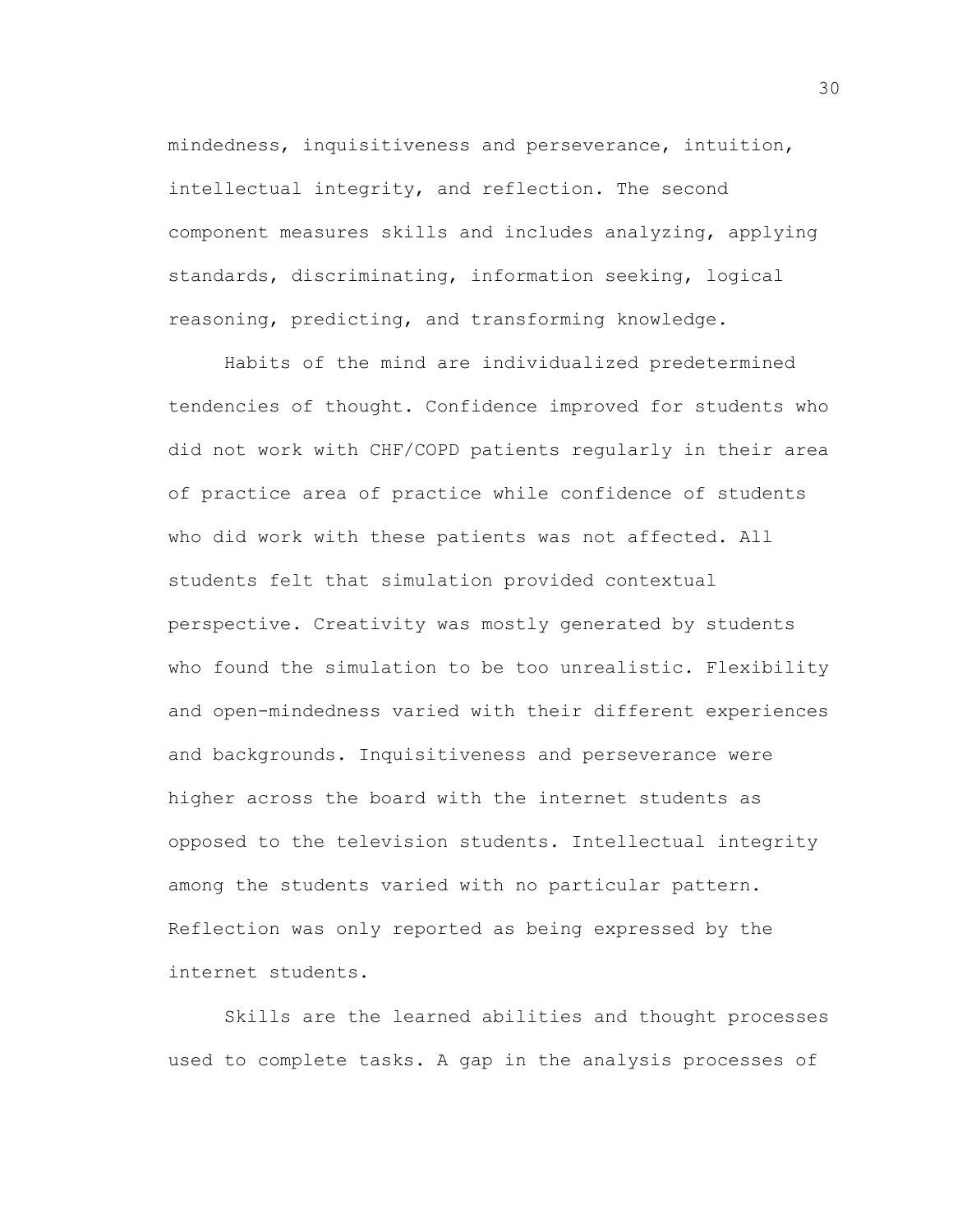the students was reported overall. The students were successful in applying standards throughout the simulation. The discriminating abilities were good in prioritizing but were lacking in categorizing patient data. Information seeking was frustrating overall to the students who see themselves as doers. Logical reasoning was good across the board throughout the simulation. Finally, the students demonstrated skill in both predicting and transforming knowledge.

It was reported by Rush et al. (2008) that these RNto-BSN students were able to conquer the limitations of geographical proximity to demonstrate all aspects of critical thinking habits and skills of the mind. The ability to create a realistic simulation environment was a difficult challenge. This study showed that this is a challenge worth the effort because with careful planning, human patient simulation is capable of promoting the use of critical thinking skills.

The problem of evaluating critical thinking was addressed in a study by Brown and Chronister (2009). Barriers of effective evaluation include inconsistent patient availability and inability to contour patient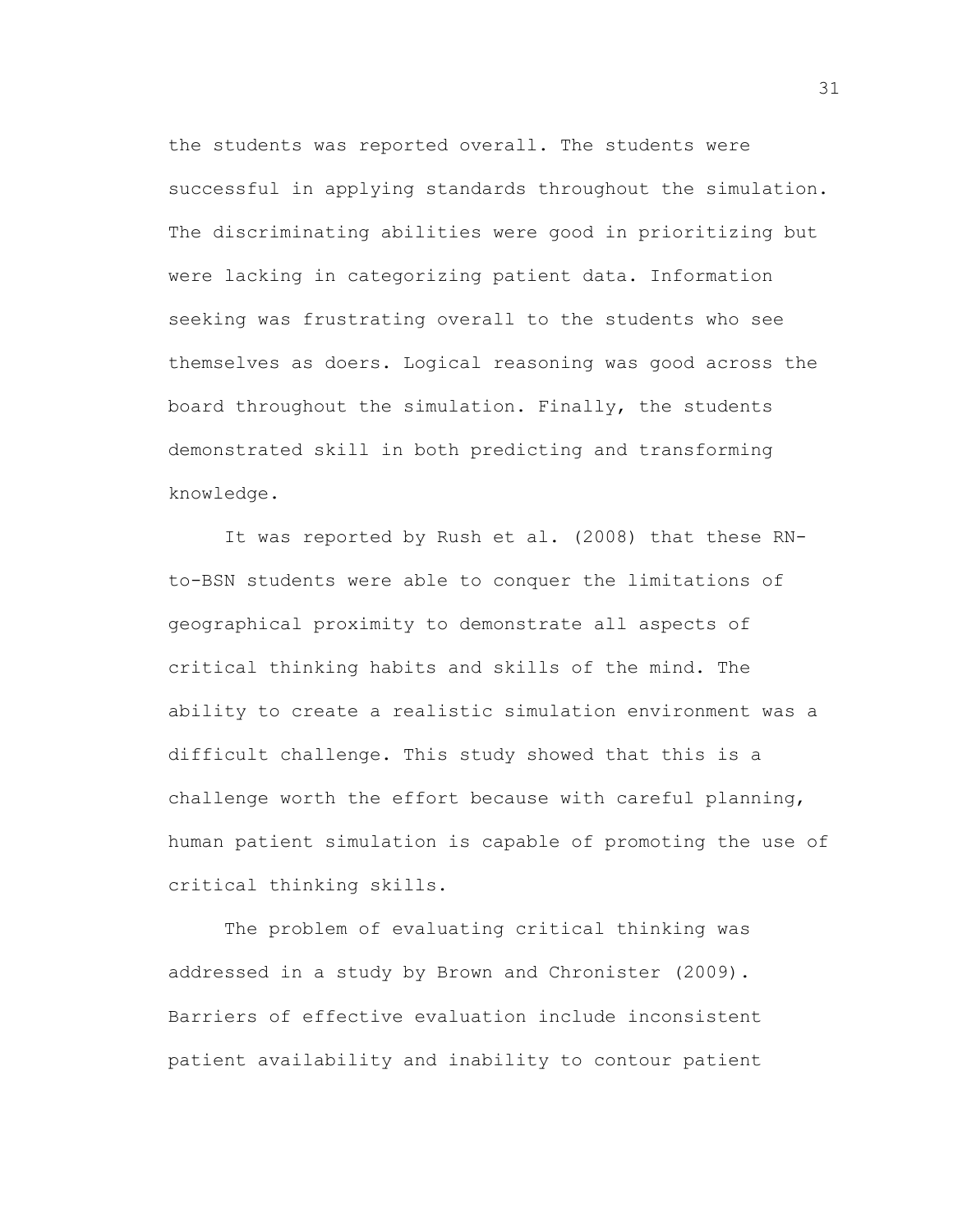assignment to challenge student level of knowledge. High fidelity human patient simulation can be a possible solution to overcome barriers of effective student evaluation. Skills acquired during patient simulation can assist student nurses in perceiving clinically meaningful patterns and expected outcomes, which builds their clinical competence and their clinical self-confidence (Brown & Chronister, 2009). The purpose of this study was to demonstrate the effect of simulation activities on critical thinking and self-confidence in an electrocardiogram nursing course. A framework was not identified for this study.

The study took place in the classrooms and simulation lab of a university. A convenience sample of 140 baccalaureate nursing students in their senior year and enrolled in a critical care course was selected. The students were randomly divided into treatment and control groups with 70 participants in each group. Students repeating the course were excluded.

A 30-item multiple choice computerized electrocardiogram exam (ECG SimTest) developed by Elsevier was used to measure critical thinking, assessment skills,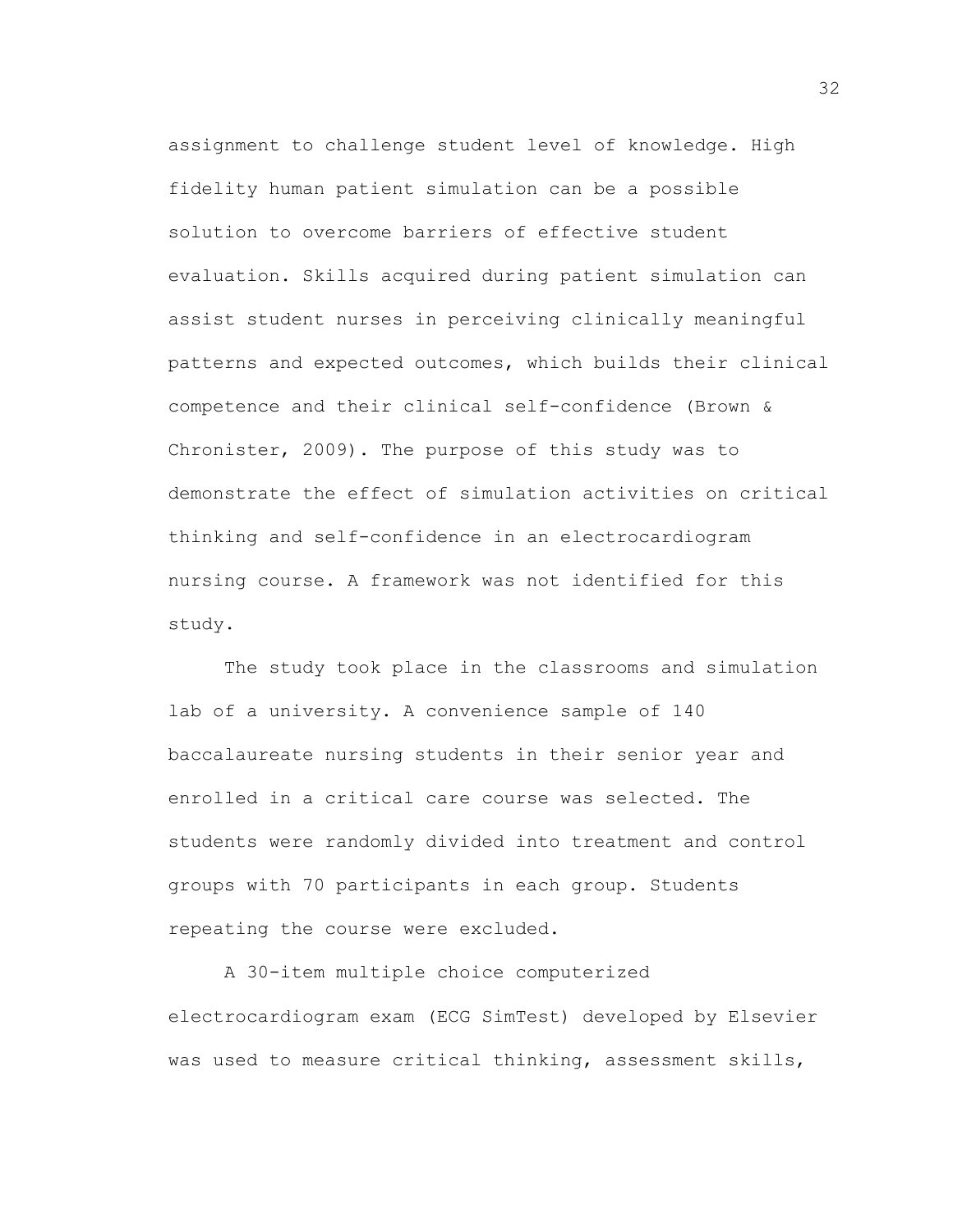and therapeutic nursing interventions. Reliability was reported for the instrument as a mean point biserial correlation coefficient of 0.22 using the Kuder-Richardson formula 20. A five-item questionnaire was developed by the researchers to measure self-confidence with each item rated on a 5-point Likert-type scale. Evidence of reliability was provided (Cronbach's alpha = .899).

During weeks 2-5 of the semester the treatment group received 350 minutes of didactic instruction and 150 minutes of simulation while the control group received 400 minutes of didactic instruction only. Both groups completed the ECG SimTest and the self-confidence tool. Over the next few weeks the control group received 100 minutes of simulation and the self-confidence test was readministered.

The researchers reported no statistically significant differences between the treatment and control group for critical thinking, assessment and communication. There were significant differences between groups for confidence in ECG rhythm recognition and benefit of instructions with the control group indicating higher self-confidence postsimulation. The data from the tests and both groups were combined and a correlation analysis showed a significant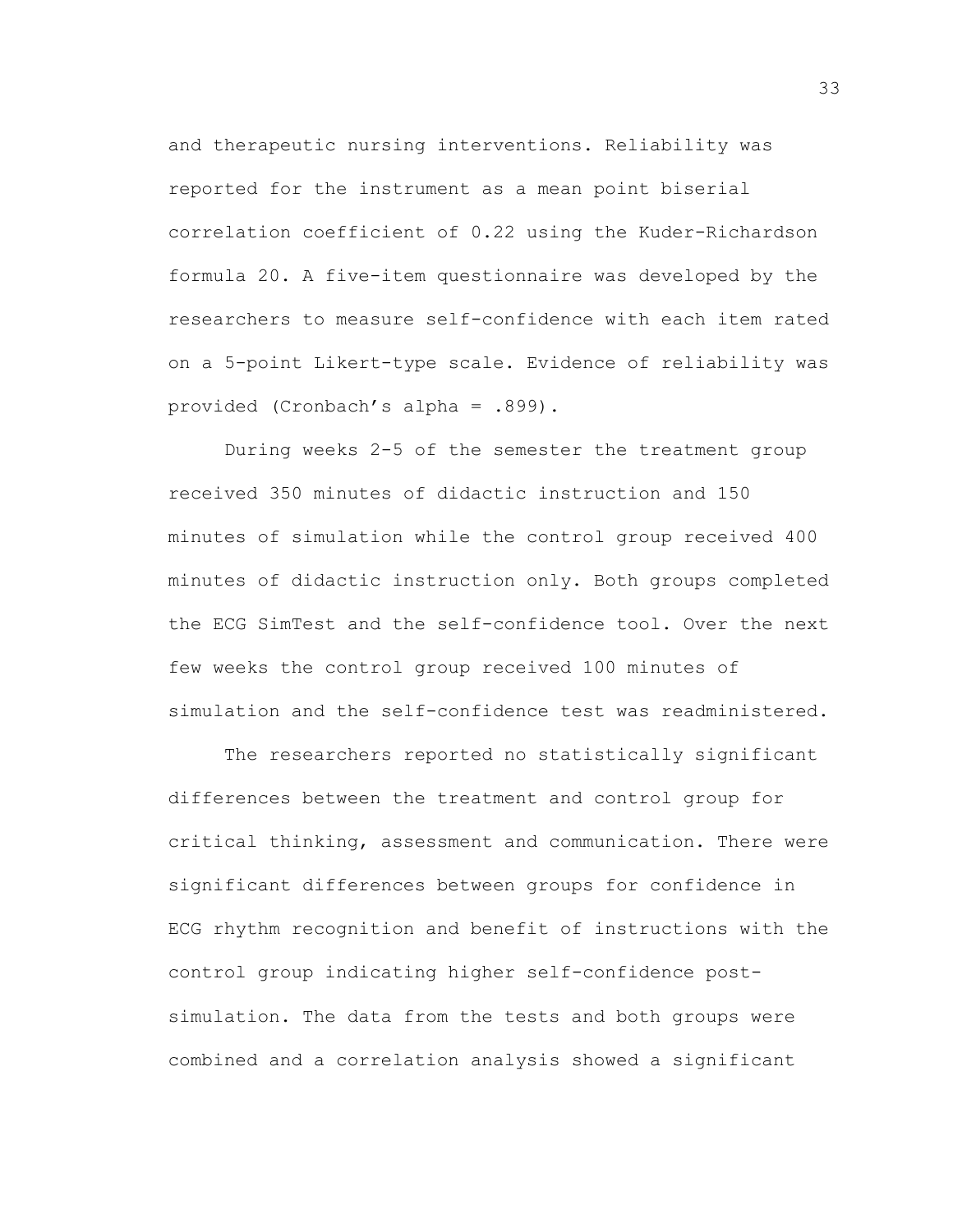positive correlation between questions 4 and 5 and the ECG SimTest scores. This indicated a connection between higher critical thinking scores and higher perceived selfconfidence scores. Further testing demonstrated no significant differences in ECG SimTest scores between students with telemetry experience and those who did not; but there was a significant difference between these two groups on questions 2, 4 and 5 of the self-confidence tool. Paired *t* testing showed statistically significant differences ( $p < .05$ ) in the control group when comparing scores pre and post simulation demonstrating an increase in self-confidence. Posttest self-confidence scores were compared between first and second semester seniors. As expected, the second semester students demonstrated significantly higher self-confidence ( $p < .05$ ).

Critical thinking scores specifically related to ECG concepts were not positively affected by simulation in this study. Critical thinking was affected by levels of experience as demonstrated by higher scores among second semester seniors and students with previous workplace exposure to telemetry. Simulation had a positive effect on the self-confidence of the students and, according to Brown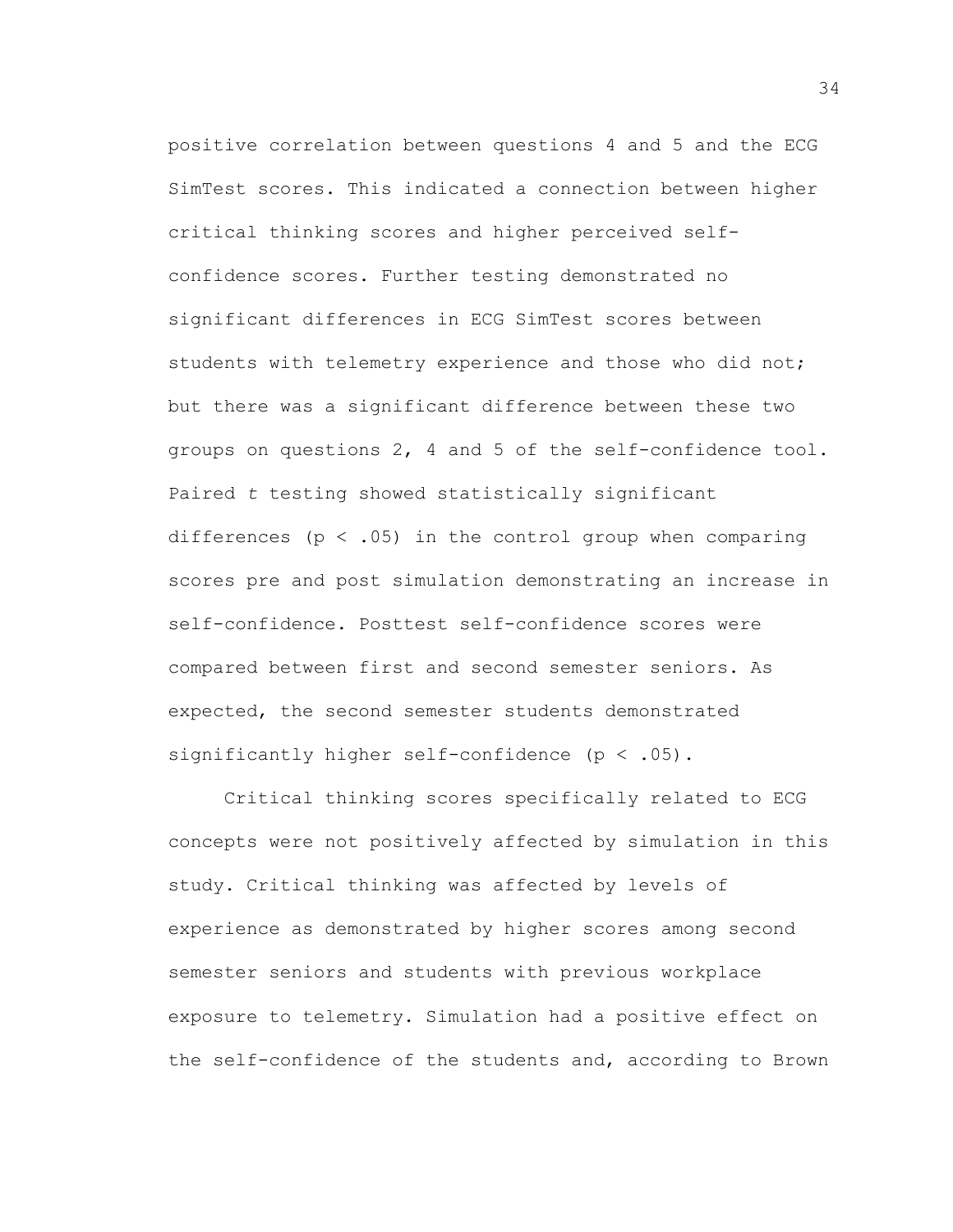and Chronister (2009), this may translate to the clinical setting. The researchers reported that more confident students tended to score higher on the critical thinking measurement tool indicating some positive effect of simulation on critical thinking. Brown and Chronister (2009) concluded that nursing students with increased selfconfidence tend to be better critical thinkers.

The development of different methods to evaluate students' critical thinking skills is essential for nursing program graduates to be successful and safe practitioners. Sullivan-Mann et al. (2009) completed a quantitative study to ascertain if simulation is an effective tool for developing these skills. The purpose of this study was to investigate the effect of using simulation as a teaching strategy on the critical thinking abilities of nursing students, particularly those in an associate degree nursing program. The Roy Adaptation Model was used as the conceptual framework for this study.

The setting for this study was the simulation lab of a Midwestern US college equipped with a high-fidelity simulator. An original sample of 56 Nursing II students was selected for the study with a final sample of 53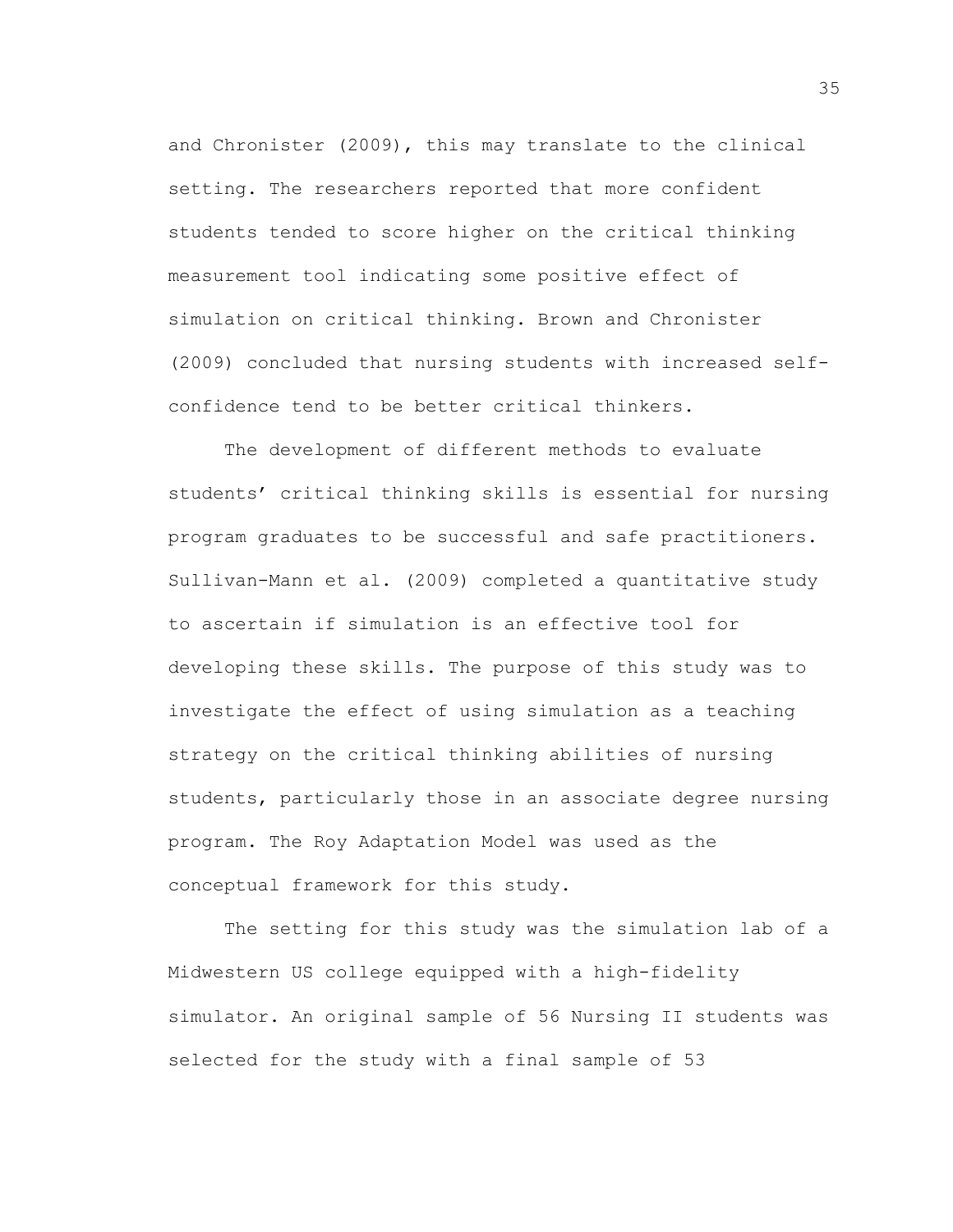participants divided into experimental and control groups. Both groups participated in two simulation scenarios throughout the semester with the experimental groups receiving three additional simulation scenarios. The only criterion for inclusion was to be enrolled into the medical-surgical portion of the Nursing II course.

The instrument used in the study was the Health Science Reasoning Test (HSRT), a computer-based instrument which measures the critical thinking skills of health science students. The HSRT contains a pretest and posttest to measure five critical thinking skills including interpretation, analysis, evaluation, explanation, and influence. Data included HSRT composite scores and five subscale scores for inductive and deductive reasoning, analysis, inference, and evaluation for all participants for the control and experimental groups (Sullivan-Mann et al., 2009). The researchers reported selection of this tool for its established reliability and validity.

The researchers reported findings for the five critical thinking skills along with the subscales for both the control and experimental groups. Pretest and posttest scores as well as composite scores were compared using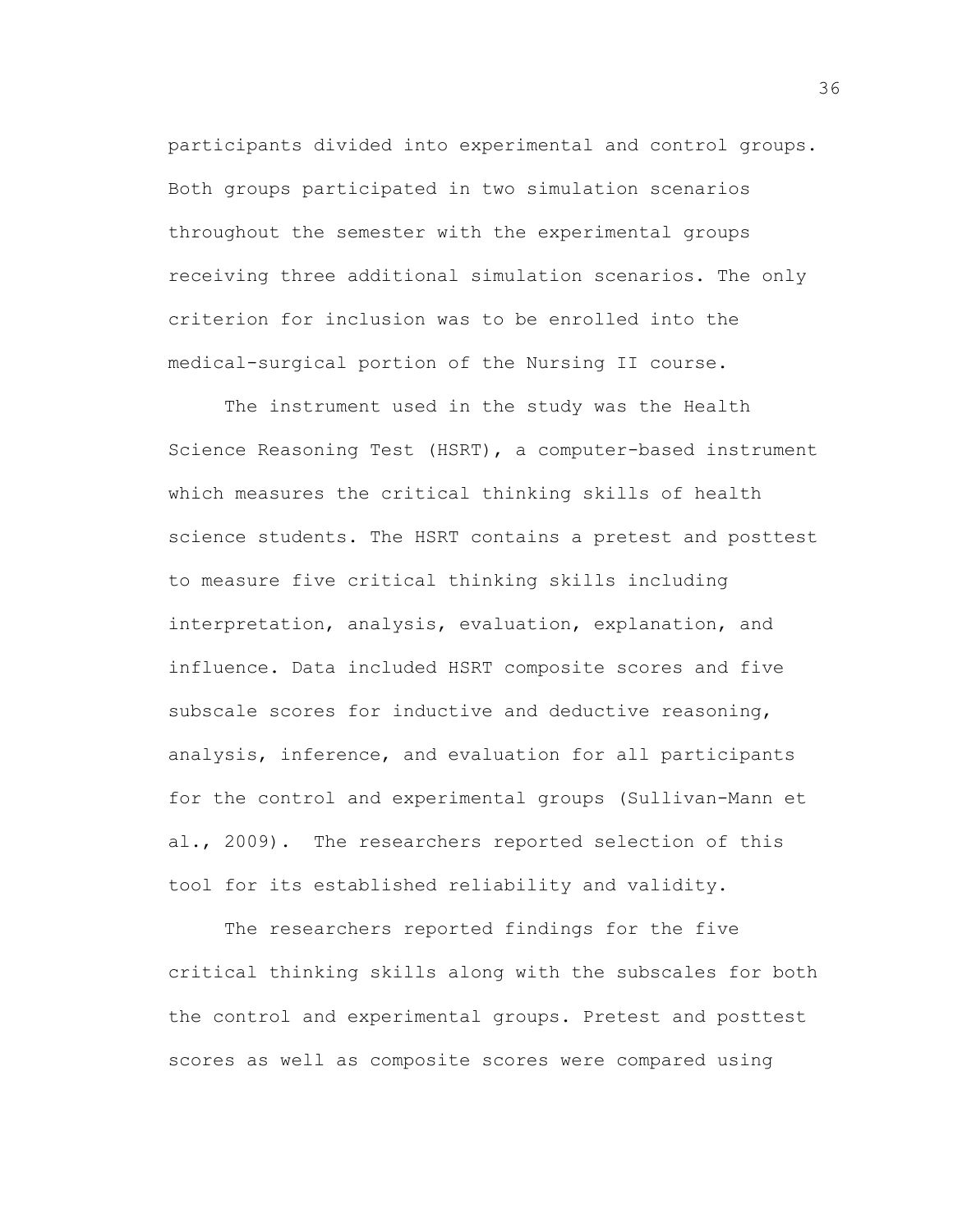ANOVA. The students in both the experimental and control groups answered more questions correctly on the posttest  $(F_{1,51.0} = 8.78, p \le .01)$ . The experimental group experienced three additional simulation scenarios and answered significantly more questions correctly on the posttest than on the pretest  $(F_{1,26.0} = 6.74, p < .05)$ . There was no significant difference in the pre and post test scores of the control group.

Sullivan-Mann et al. (2009) demonstrated that simulation does have a positive effect on the critical thinking of students as evidenced by significant differences between pre and post test scores for the experimental group. The authors concluded that the three additional simulation scenarios made a significant impact on student critical thinking skills. The researchers recommended that nurse educators strive to incorporate human patient simulation into the nursing curricula as an active learning strategy.

*The use of simulation to build and evaluate self confidence*

In nursing education the use of human patient simulation to facilitate the connection between what is learned in theory and clinical practice is important.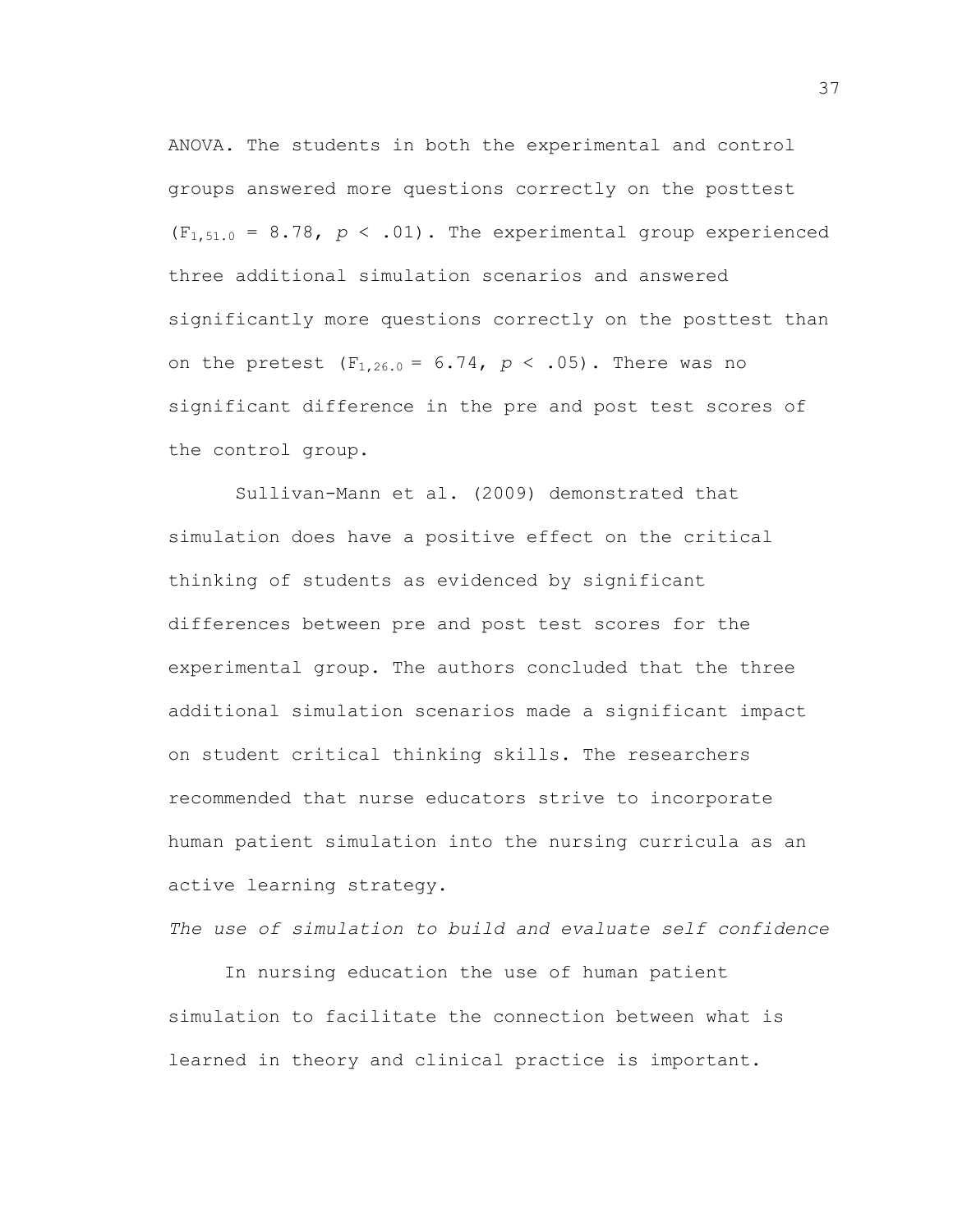Morrison et al. (2009) argue that the same degree of importance attached to the role of simulation in critical thinking development among distance RN-to-BSN students is appropriate for distance practical nursing students. As noted in the Bambini et al. (2009) study, clinical simulation experience can be effective in increasing students' self-efficacy in their ability to perform clinical skills. The purpose of this study was to examine the impact of human patient simulation on student selfconfidence. A conceptual framework by Jeffries was mentioned in the literature review but there was no discussion about how this framework was applied to the study. The study took place on a college campus. Students rotated through four stations: a classroom, 3 simulation labs, and a computer lab. A convenience sample of 33 firstyear distance practical nursing students was selected which was then separated into smaller, randomly assigned groups.

An experimental pre and post test was developed by the researchers to collect both quantitative and qualitative data. In addition, an evaluation survey was administered after the simulations. The pretest and posttest contained 25 identical questions measuring student knowledge in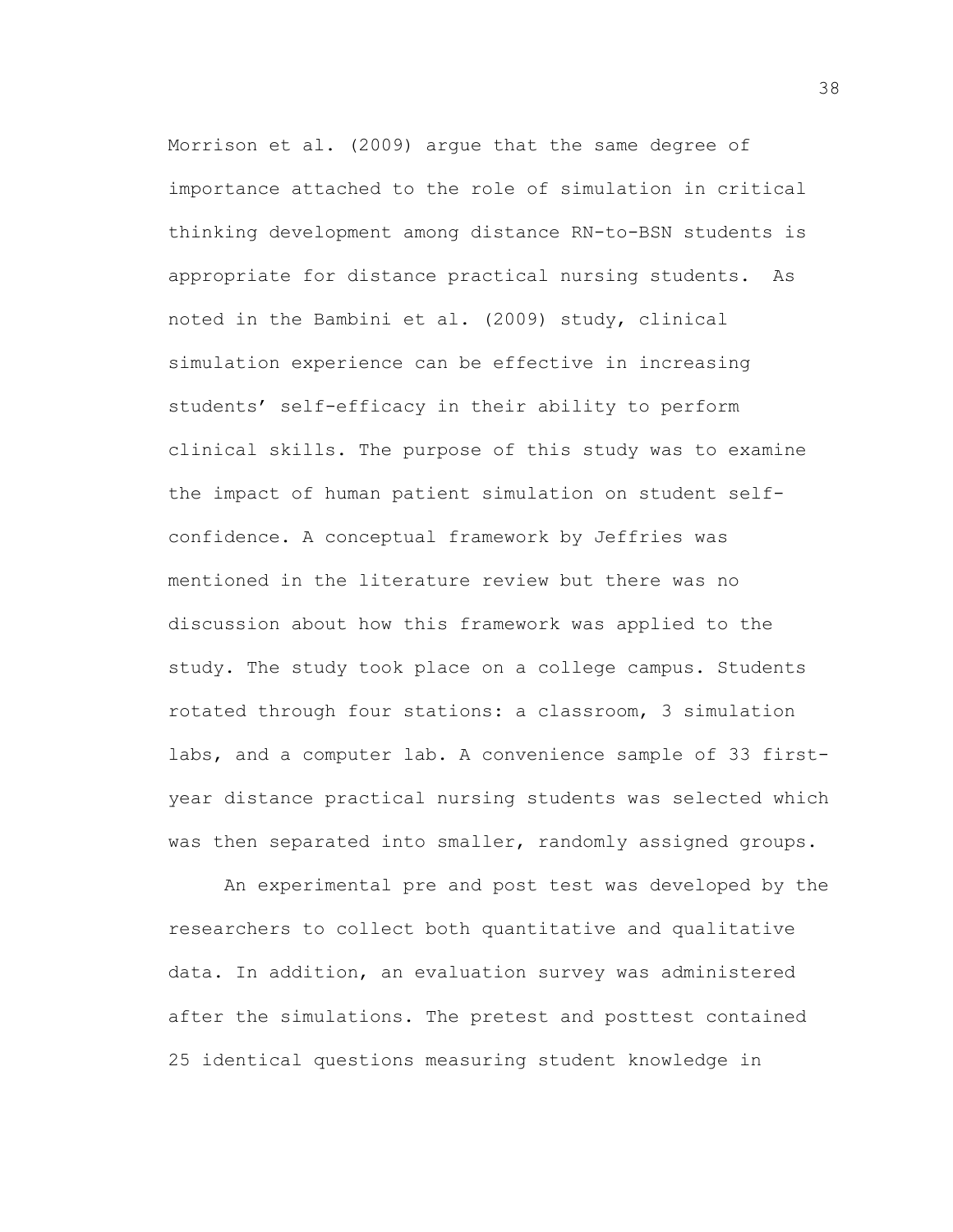nursing care of the mother and newborn during the antepartum, delivery, and postpartum phases. The tool was checked for content validity and validity was confirmed by three experts. Reliability was not reported. The simulation experience evaluation contained 27 Likert-type-scale questions and 6 open-ended questions. Addressed in this survey were categories of lab design, educational practices, and student self-confidence.

According to Morrison et al., quantitative data demonstrated an increase in student knowledge regarding nursing care of the maternal-infant and surgical patients  $(M = -2.48, SD = 1.95)$ . These data indicated a statistically significant increase in student knowledge post-simulation, (*t* (32) = -7.303, *p* < .05).

The data showed that 92.3% of the students agreed or strongly agreed that the simulation scenarios provided them with a chance to practice with disease processes they had not yet encountered in the clinical setting. One hundred percent of the students agreed or strongly agreed that the simulation offered them the opportunity to practice skills and apply knowledge in a safe environment. One hundred percent of the students agreed or strongly agreed that the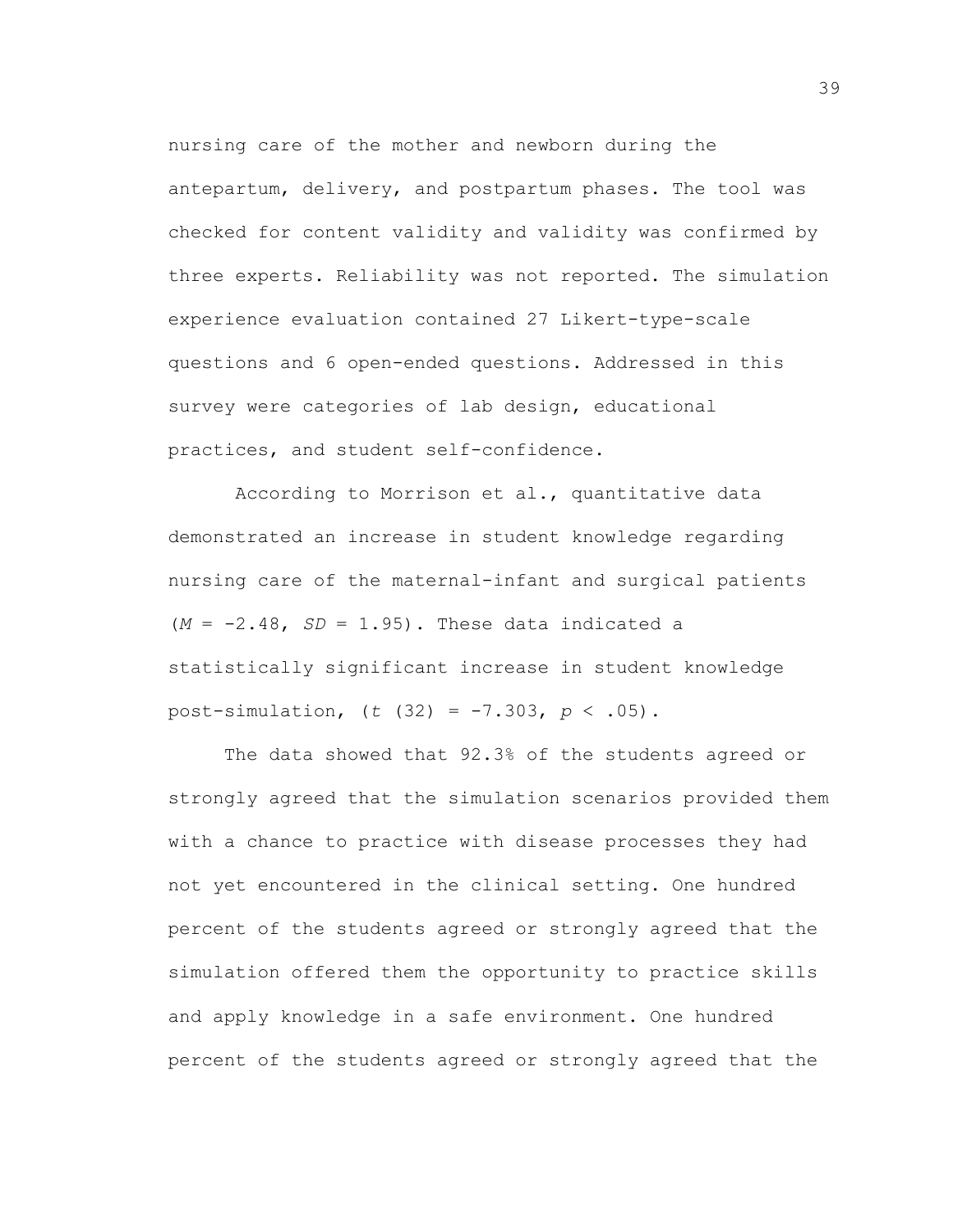simulations increased their confidence to practice in the true clinical setting.

Morrison et al. (2009) stated that both methodology and the instruments used for evaluation were limitations in this study. They also called for more research using a validated instrument such as the Educational Practice Scale for Simulation and Simulation Design Scale. The results of this study did indicate an increase in the students' knowledge and confidence which would hopefully translate to better critical thinking and clinical decision making.

Although simulation has been confirmed to have a positive effect on student learning, a study by Smith and Roehrs (2009) suggested that little is known about why. The purpose of this study was to examine the effects of simulation on student satisfaction and self-confidence and to identify other factors that correlate with student satisfaction and self-confidence. The Nursing Education Simulation Framework was used as the theoretical framework for this study.

The study setting was the simulation lab of a university. A convenience sample of 68 BSN students in their junior year and enrolled in a medical/surgical course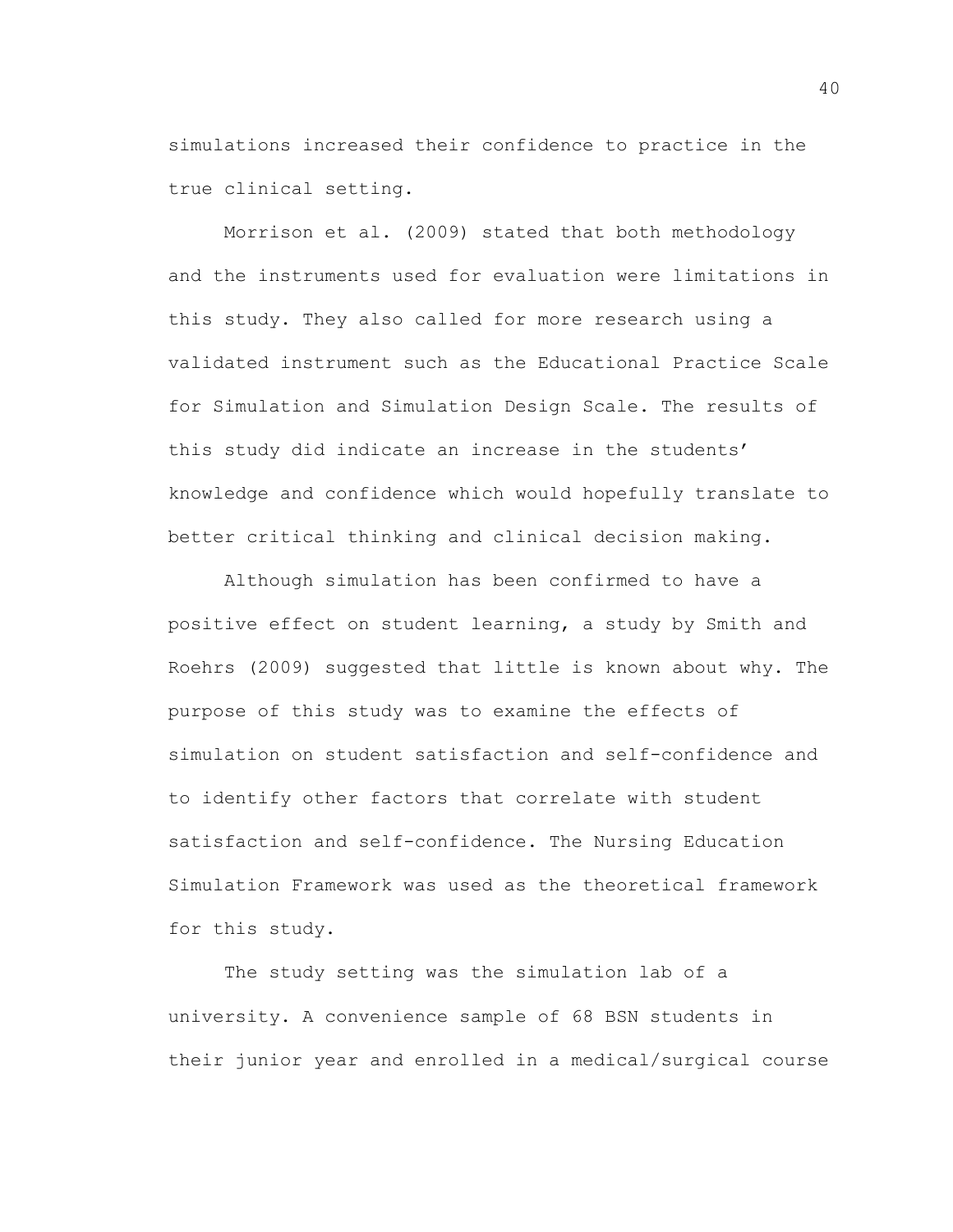was selected to participate. The students had to be in the first medical/surgical course following fundamentals.

An instrument designed by the researchers was used for the collection of demographic characteristics data which the researchers then used to run correlations between demographics, student satisfaction, and self-confidence. The 13-item Student Satisfaction and Self-Confidence in Learning Scale was used to measure student satisfaction and self-confidence using a 5-point Likert scale. Reliability was reported with a Cronbach's alpha of 0.94 for the satisfaction subscale and 0.87 for the self-confidence subscale. The 20-item Simulation Design Scale (SDS) was used to measure the 5 subscales of objectives, support, problem-solving, feedback, and fidelity using a 5-point Likert scale. Reliability was reported as a Cronbach's alpha of 0.92 for the SDS. Both the Student Satisfaction and Self-Confidence in Learning scale and the SDS were developed by the National League for Nursing (2007).

The students were satisfied with the simulation experience overall according to the scores (*M* = 4.5, *SD* = 0.5). Scores showed most students experienced increased self-confidence after the simulation experience (*M* = 4.2,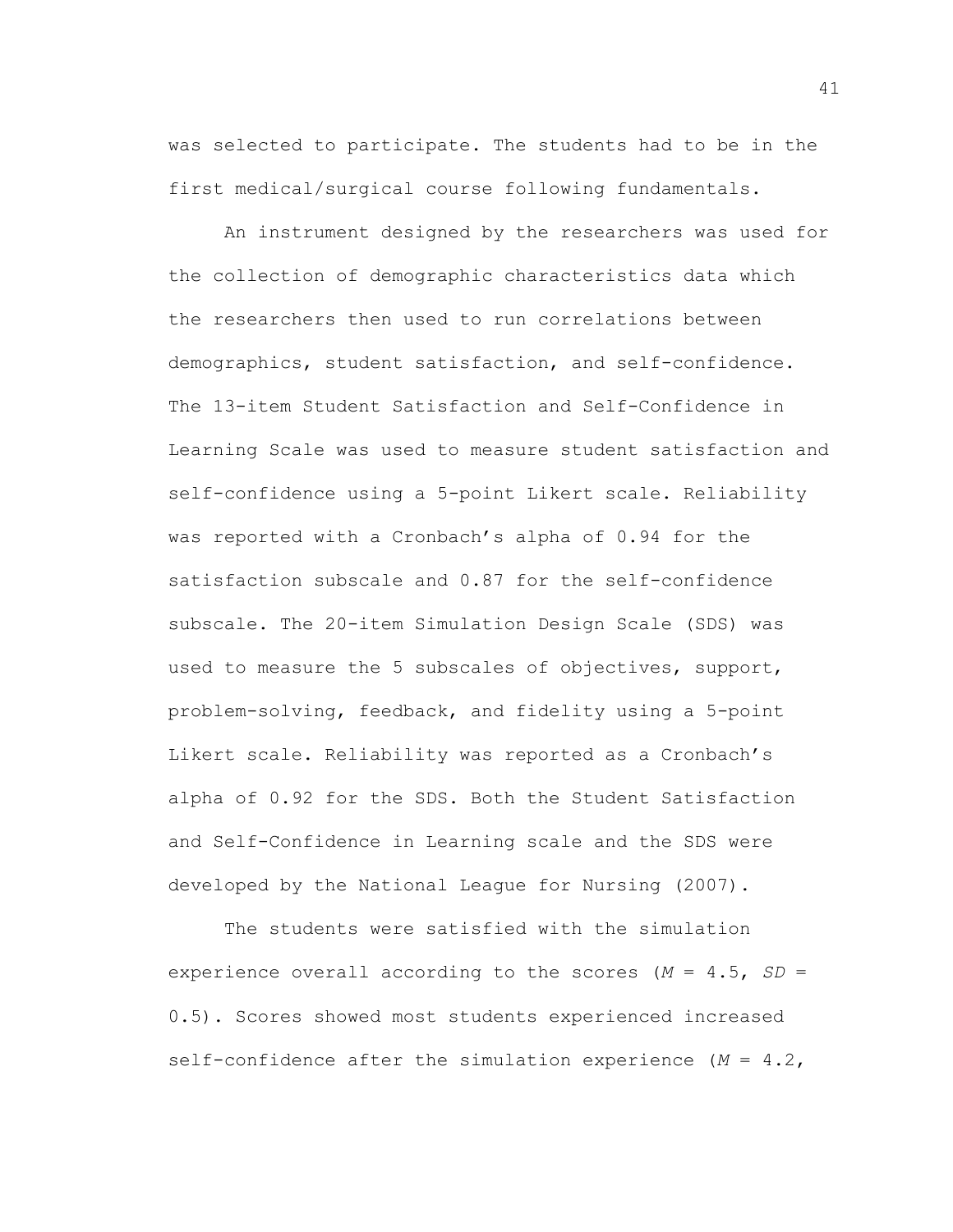*SD* = 0.4). A Mann-Whitney was conducted to determine any differences between students with experience with respiratory distress and students without experience. Scores were statistically insignificant. The scores for the SDS demonstrated positive responses from the majority of the students from the lowest mean score of Objectives (*M* = 4.4, *SD* = 0.5) to the highest mean score, Guided Reflection  $(M = 4.8, SD = 0.4)$ .

No strong correlations were found to exist between the simulation design characteristics and the outcomes of satisfaction and self-confidence. Both outcomes had the highest correlation to Objectives, (*rs* = 0.614) for satisfaction and  $(r_s = 0.573)$  for self confidence. Although they were the highest, they only demonstrated moderate correlation. The lowest correlation to satisfaction was Guided Reflection  $(r_s = 0.452)$  and the lowest correlation to self-confidence was Fidelity (*rs* = 0.430). Objectives and problem solving appeared to be significant factors in predicting the outcomes of satisfaction and selfconfidence. Further testing and analysis illustrated that no single variable had any significant correlation between that variable and the outcomes. There was significant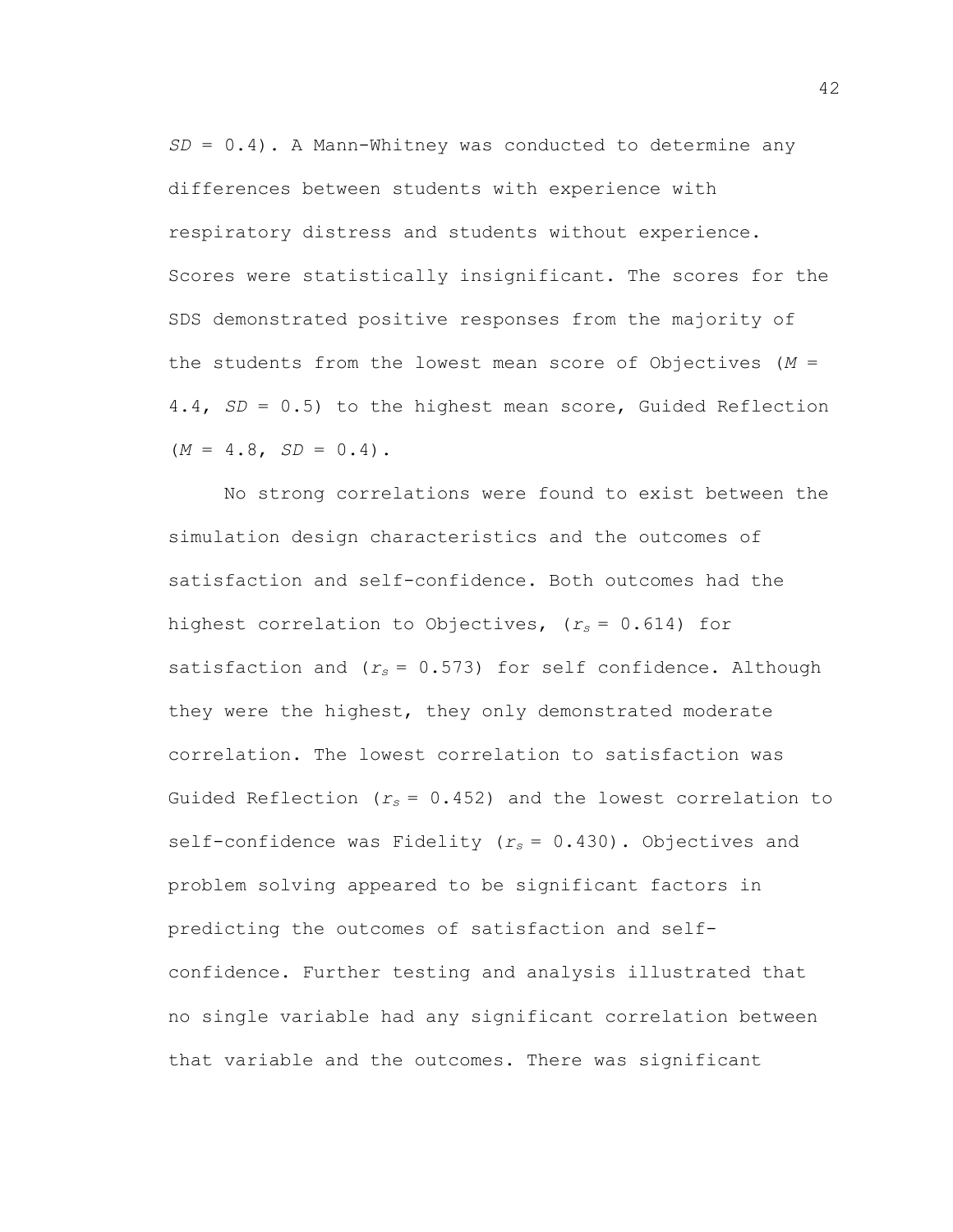correlation between the outcomes and combinations of variables.

Smith and Roehrs (2009) concluded that a combination of variables are correlated with student satisfaction and self-confidence in high fidelity simulation. The authors identified a need for further research regarding the outcomes of high-fidelity simulation

Bambini et al. (2009) hypothesized that self-efficacy is a major factor affecting a student's performance in the clinical setting. The use of patient simulation may increase this self perception; and therefore, increase clinical judgment. The purpose of this study was to evaluate simulated clinical experiences as a teaching/learning method to increase the self-efficacy of nursing students during their initial clinical course in a prelicensure program. Bandura's self-efficacy framework was used as the framework for this study.

The setting was simulation lab using low, medium and high fidelity simulators. A sample of 112 first semester baccalaureate nursing students was selected for the study. A subsample of 20 students completed the follow-up survey. The sample of 112 was a convenience sample; therefore, the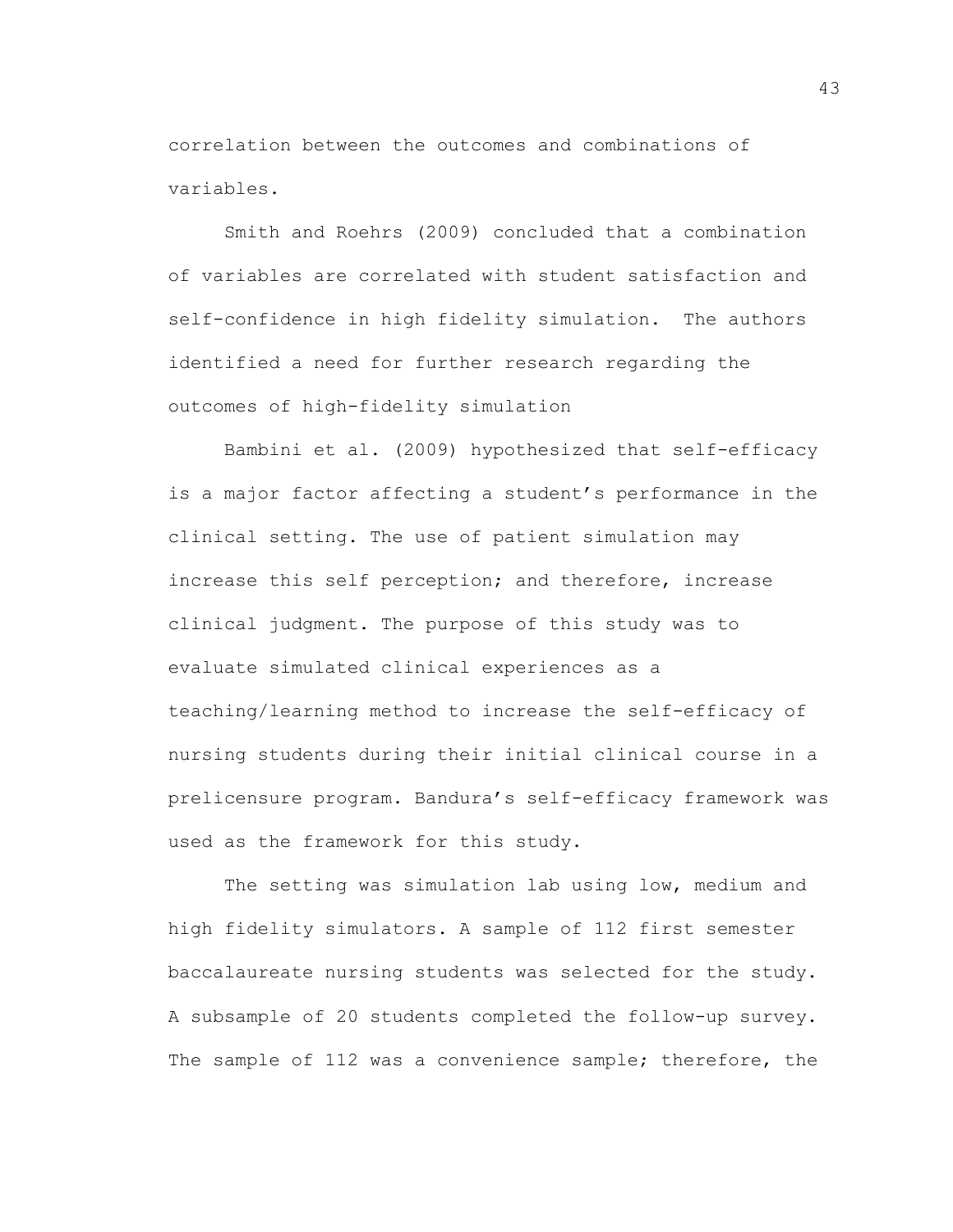only criterion was that they were preparing for their first clinical rotation.

A pre-test, post-test, and follow-up survey was developed to evaluate simulation as a method of instruction. Respondents rated their experiences using a 10-point Likert-type scale. Open-ended questions were included on the posttest and follow-up. The purpose of the surveys was to measure the self-efficacy level of students prior to and immediately after an eight station post-partum exam simulation experience. The follow-up was completed after the first day of the students' clinical experience. Content validity was determined by faculty with expertise in obstetric nursing and/or education but there was no reliability reported.

Quantitative findings reported by Bambini et al. (2009) showed a significant increase (*p* < 0.01) in student confidence with post-partum exam post-simulation (pretest *M* = 28.6607, *SD* = 7.7187; posttest *M* = 42.1429, *SD* = 7.4542). A significant increase in overall skills confidence was reported using the Wilcoxon Matched Pairs Rank test (-*M Ranks* = 5, +*M Ranks* = 55.46, *test statistic* = 2992.5, *p* < .001).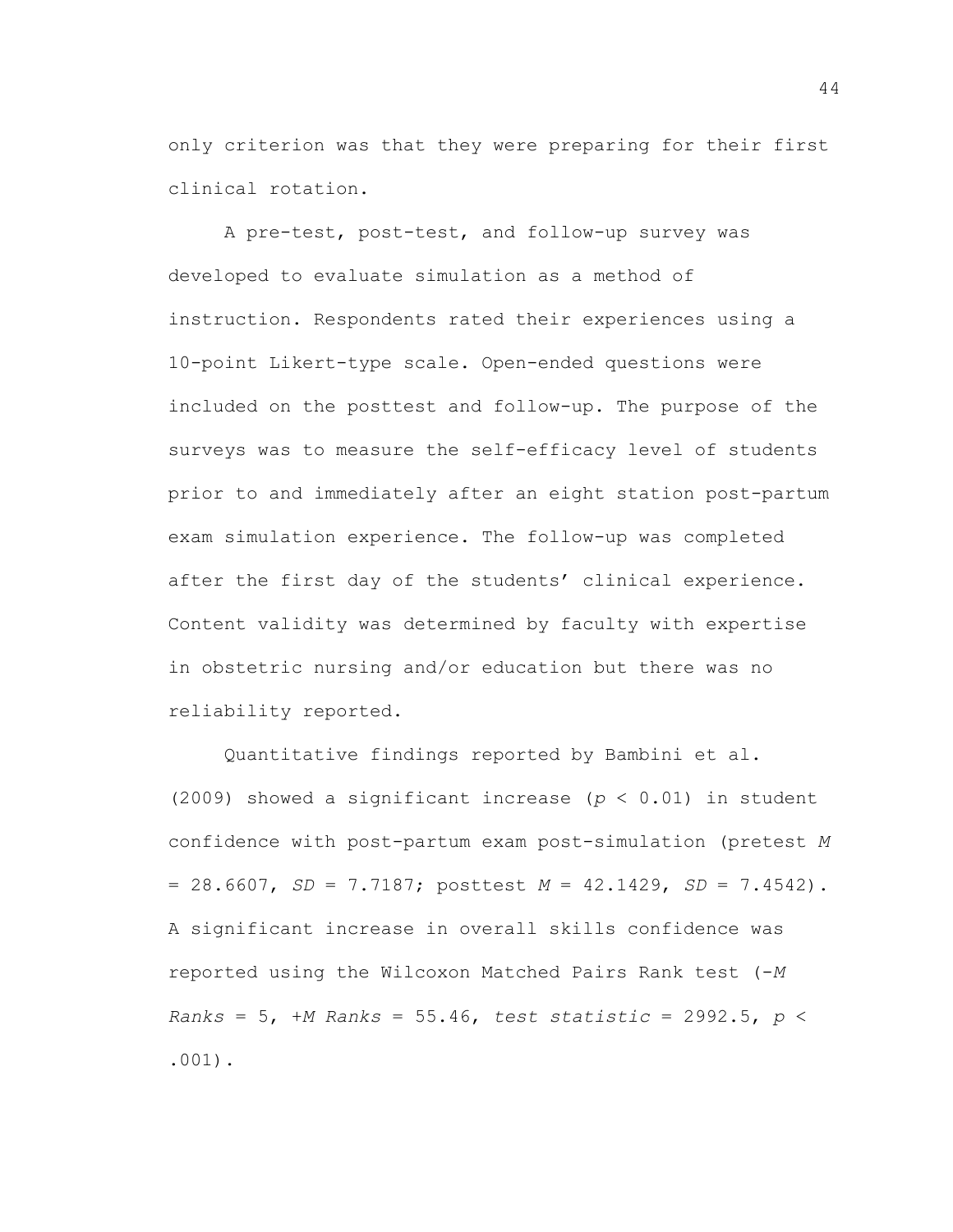The qualitative data demonstrated that student confidence increased in how to conduct themselves in the clinical setting and, more specifically, during fundus assessment. The three topics identified from the qualitative comments included: (a) *communication* – the importance of both verbal and non-verbal with patients and families, (b) *confidence* – the increase of student selfconfidence with patient interactions and psychomotor skills, and (c) *clinical judgment* – the importance of prioritizing, identifying abnormal findings, and knowing how and when to intercede.

The researchers concluded that although self-efficacy is important, simulation experiences should be focused on evaluating the patient care skills of students. The end result is to provide an atmosphere in simulation that will allow students to build confidence in their clinical skills, and hone their clinical judgment making for a safe well-rounded clinician. It is the authors' belief that simulation should be integrated into curricular design to help achieve this goal.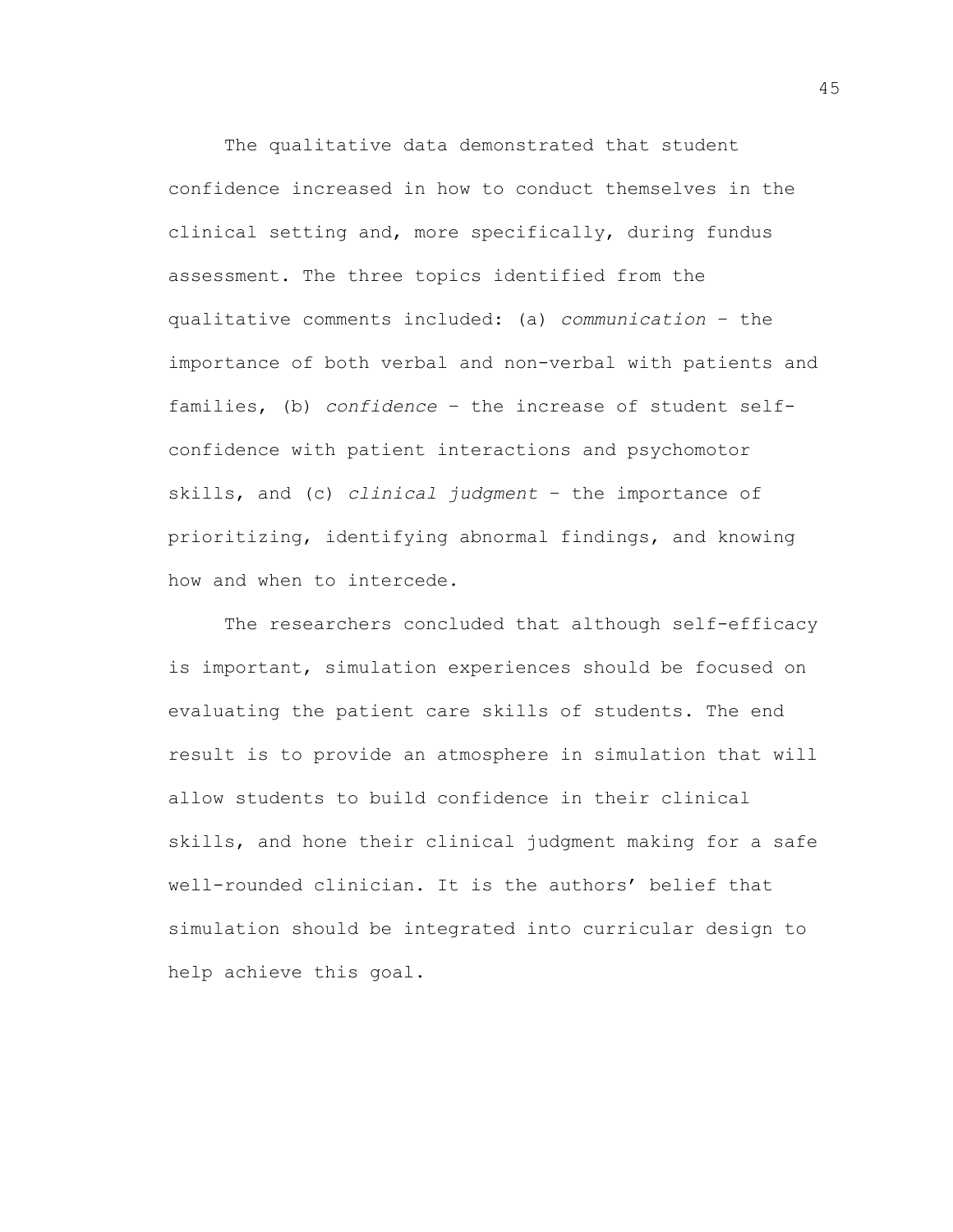*The use of simulation to enhance knowledge and performance.*

Students and faculty of nursing programs often miss scheduled clinical days for reasons beyond the control of the faculty. Reasons such as low census, site visits, and weather conditions do not excuse students from the minimum clinical time required by every state board. Missed clinical time reduces the valuable time students need to build their critical thinking and clinical judgment skills. A study by Bearnson and Wiker (2005) reported on the use of human patient simulation when faced with the dilemma of missed clinical days during the 2002 Winter Olympics. The purpose of this study was to explore the benefits and limitations of using a human patient simulator as a substitute for one day of actual clinical experience. There was no framework identified for this study.

The setting for this study was a university simulation lab equipped with human patient simulators. The sample size for this study was undisclosed and described only as "two groups of students" (Bearnson & Wiker, 2005, p.442). The only criterion for inclusion was that the students were first-year baccalaureate nursing students.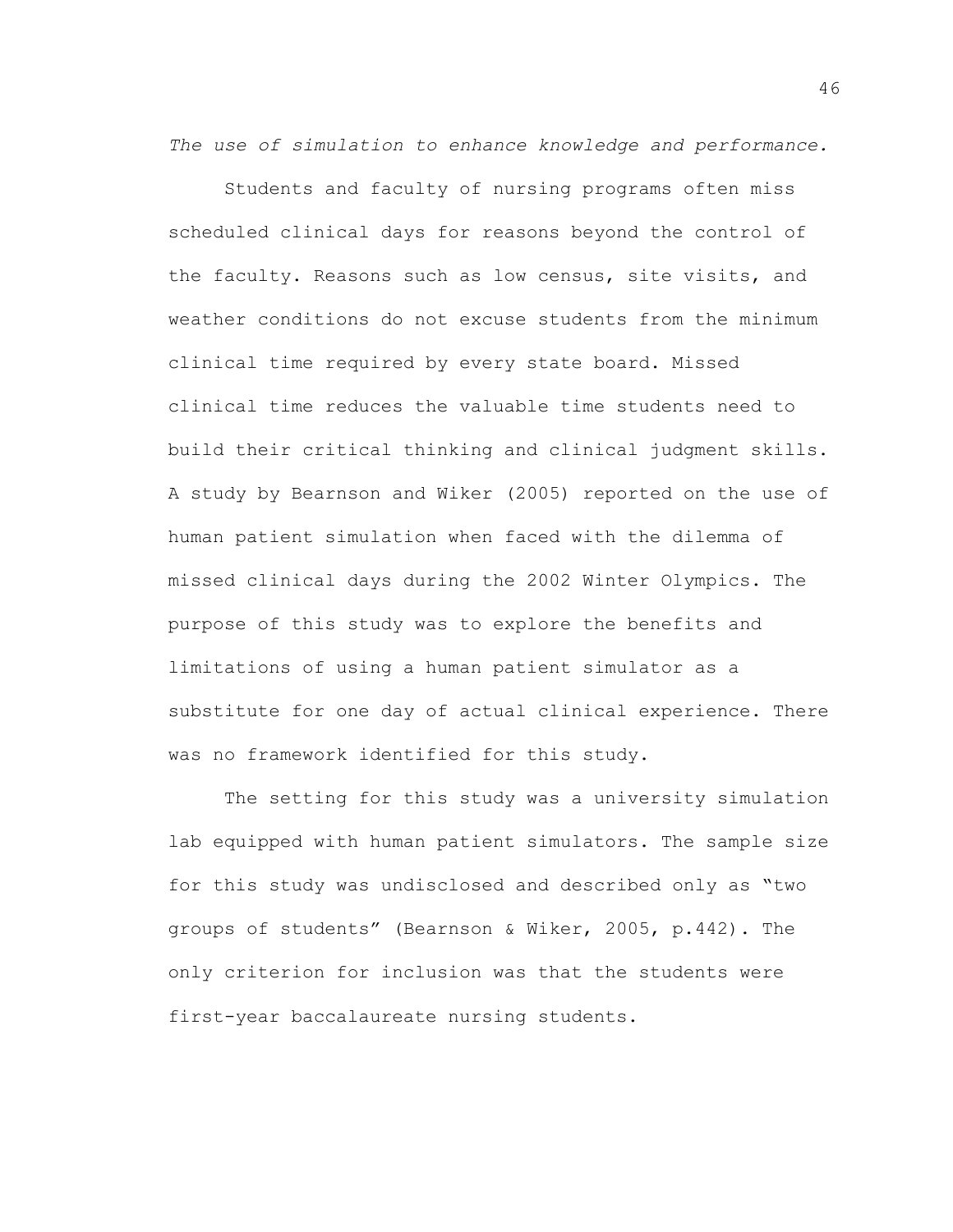The researchers created the instrument for this study. The instrument was a survey using a 4-point Likert-type scale containing four positive statements about the session and three open-ended questions. This instrument measured the students' perceptions of the learning experience using the simulators. Reliability of the instrument was not reported.

The students' responses were positive overall on the Likert-type statements. Mean scores reported on the four items were as follows: (a) increased knowledge of medication side effects (3.13), (b) increased knowledge of differences in patient responses (3.31), (c) increased ability to administer medications safely (3.06), and (d) increased confidence in medication administration skills (3.00).

In the open-ended questions the students indicated an increase in confidence post-simulation. They made positive comments on the importance of a thorough assessment, abnormal finding recognition, and the use of critical thinking. Students agreed that the use of a human patient simulator was a valuable experience and should be used in as an adjunct to clinical.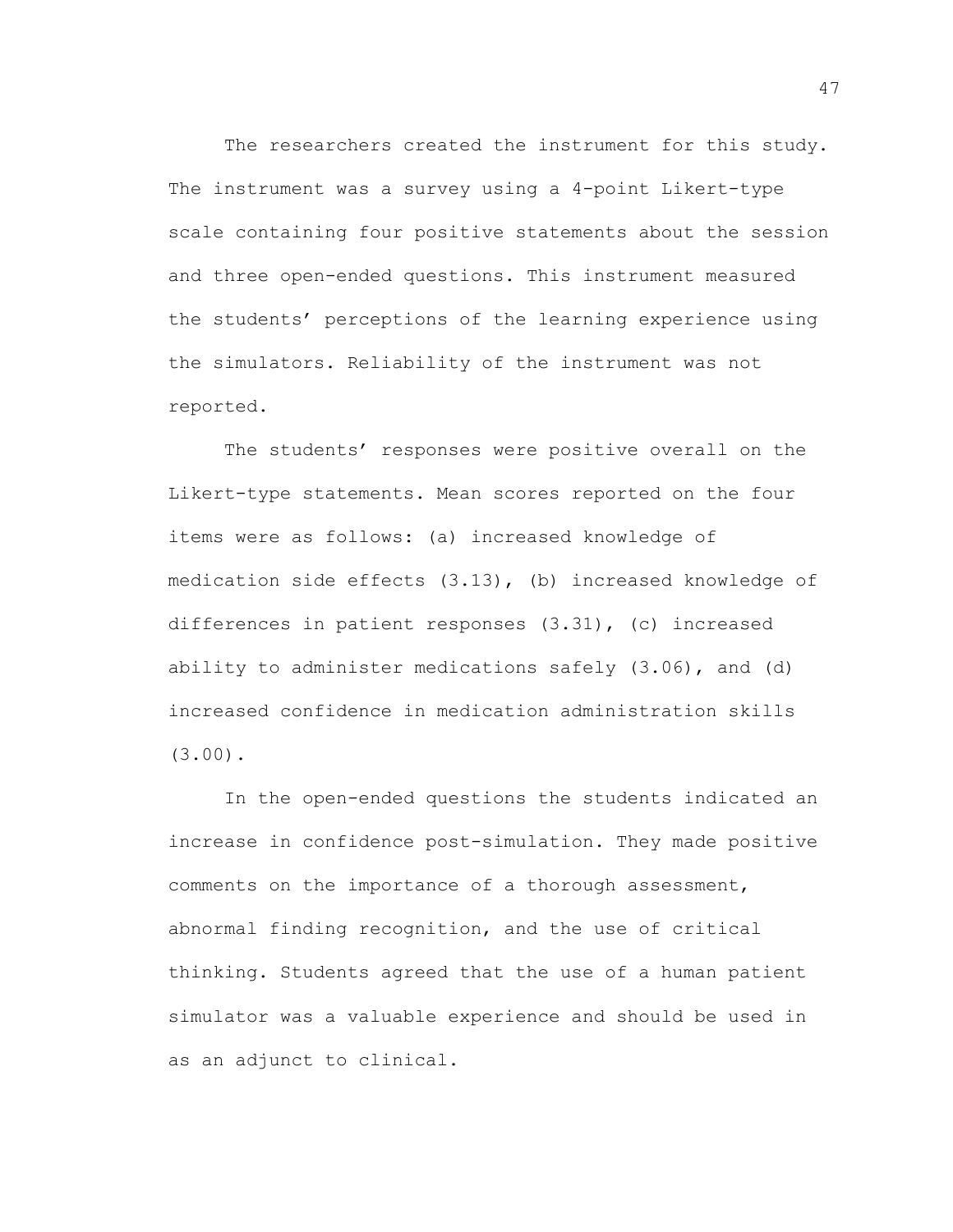Based on the overall positive responses to the simulation experience, Bearnson and Wiker (2005) concluded that the use of simulation was a useful learning strategy. Simulation was a fairly new strategy at the time of the study. The authors identified the need to further explore ways of incorporating this technology into the curricula.

According to Grady et al. (2008), not all simulation will produce the same results and in this study the researchers addressed training students using different levels of simulator fidelity. The purpose of this study was to identify differences in student perceptions and student attitudes when using high-fidelity and low-fidelity simulation with a secondary purpose of examining the acceptance of simulation by student gender. No framework was identified for this study.

The setting for the study was a university simulation lab. A sample of 52 first-year nursing students was selected to participate in this study with a final sample of 39 students completing all requirements. The final sample included 27 women and 12 men. The two nursing procedures used for this study were nasogastric tube insertion and urinary catheter insertion. A 21-item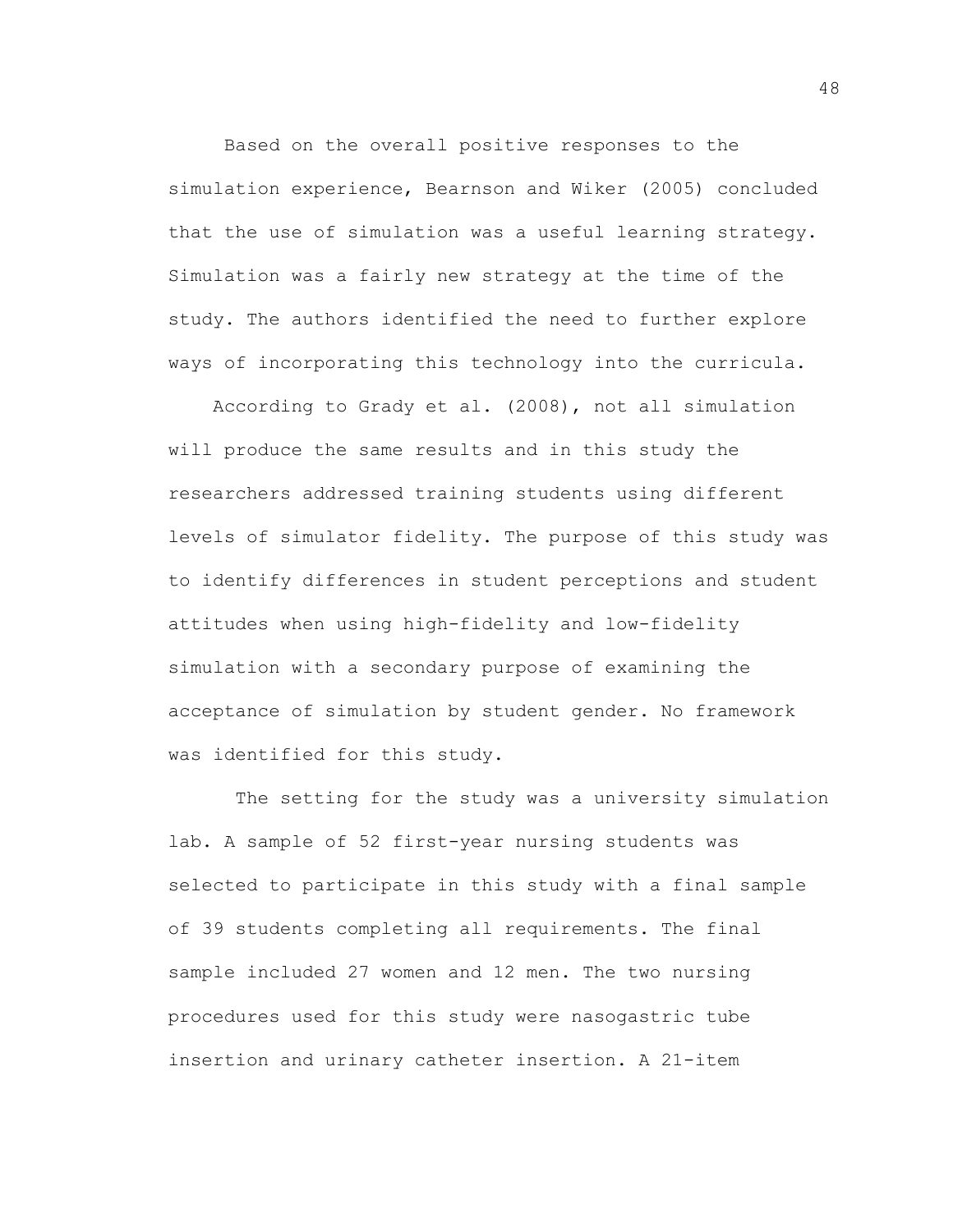observer-based performance assessment instrument was developed for the nasogastric insertion. A 15-item observer-based performance assessment instrument was developed for the urinary catheter insertion. Both instruments measured student performance of the nursing procedures. Reliability for the observer-based nasogastric instrument was reported as a coefficient alpha of 0.93 and the reliability for the observer-based urinary catheter instrument was reported as a coefficient alpha of 0.84 indicating high reliability for both instruments. An eightitem post-training self-report questionnaire was developed to measure student attitudes about the simulator-based training they received using a 5-point Likert-type scale. A nine-item post-evaluation self-report questionnaire was developed to measure student assessment of their performance, confidence, and opinions about the training using a six 5-point Likert-type scale items, one yes/no/uncertain-type item, and two open-ended questions. Reliability for the post-training instrument was reported as a coefficient alpha of 0.88 indicating high reliability.

First the effect of fidelity on training was reported. Results reported for the observer-based instruments used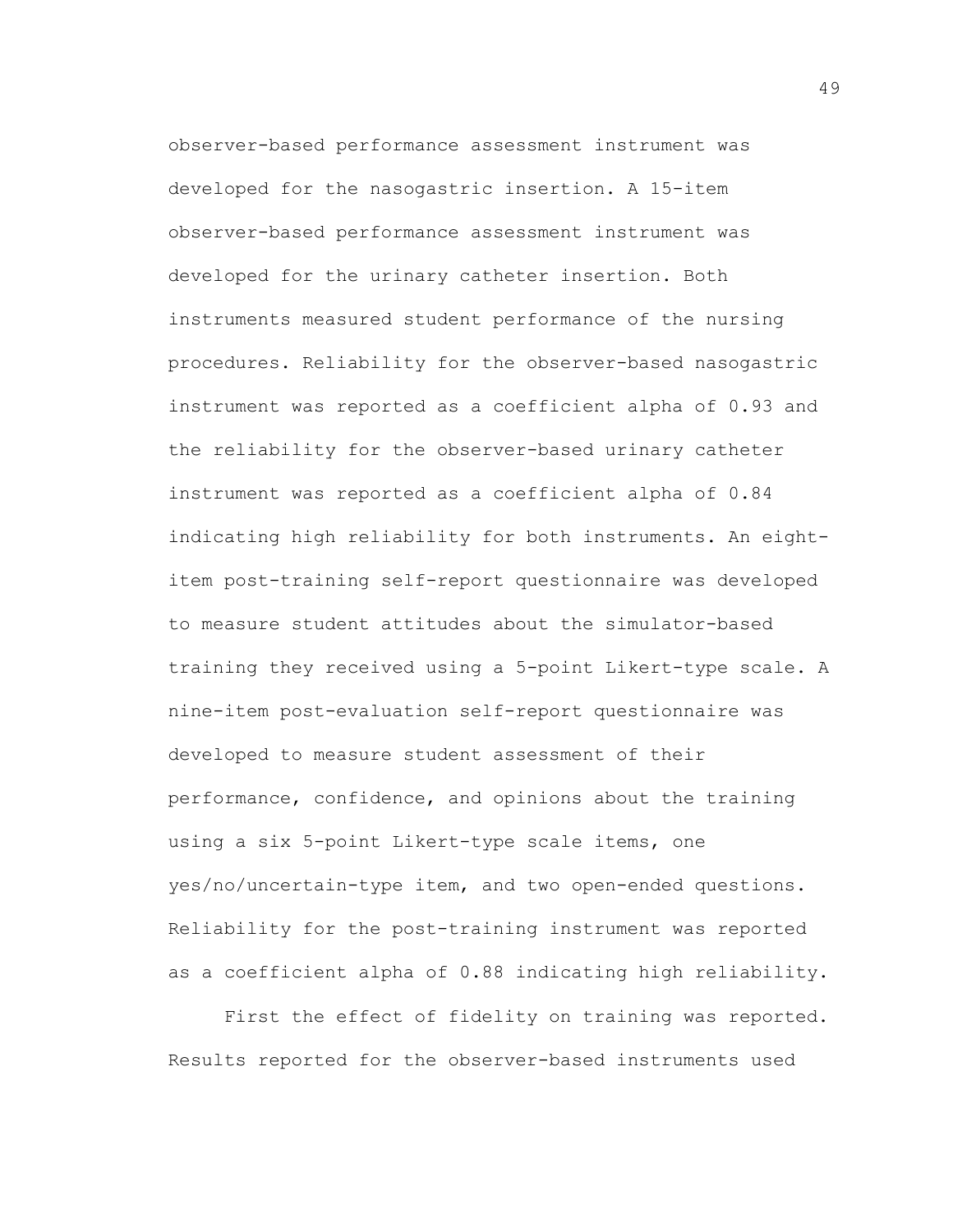for both procedures and both genders showed a significantly higher performance level. This higher performance level was observed when using high-fidelity simulators compared to the low-fidelity simulators,  $(F[1, 37] = 2.83, p < 0.05)$ , indicating enhanced training effectiveness with highfidelity. Results reported for the self-report questionnaire showed more positive student attitudes to using high-fidelity simulators compared to using low fidelity,  $(F[1, 37] = 3.22, p < 0.05)$ , indicating the advantages of high-fidelity reactivity and realism.

There was no overall difference in performance of procedures between the genders. There was a marginal significance in difference between the genders' interaction to simulator fidelity, (*F*[1,37] = 1.83, *p* < 0.10), indicating male students benefited more from high-fidelity than female students. Male students demonstrated more positive overall attitudes toward high fidelity compared to female students,  $(F[1, 37] = 5.01, p < 0.05)$ , indicating men were more receptive to novel technology than women.

Grady et al. (2008) concluded that simulation technology has positive impact on student learning. When compared with traditional teaching methods, the realism of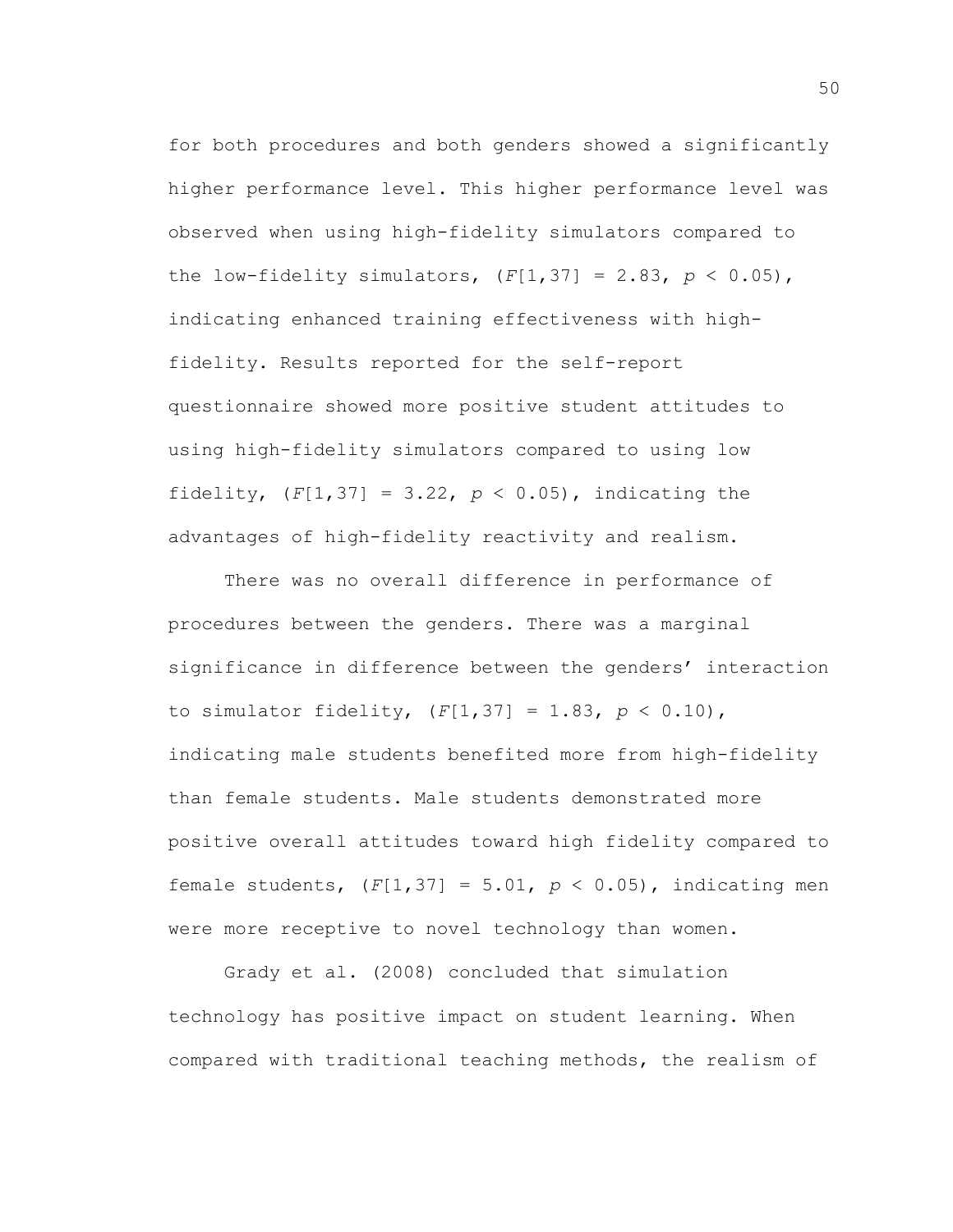high-fidelity simulation enhances the attainment and retention of knowledge, instills critical thinking and psychomotor skills, and increases student self-confidence. The researchers agree that more research is necessary into the influence of simulation across a variety of applications.

A study by Hicks et al. (2009) addressed the lack of research on the effectiveness of preparing students with necessary knowledge and critical thinking skills using simulation versus live clinical. The purposes of this study were to: (a) examine the differences between traditional clinical experience and simulation as teaching methods in pre-licensure nursing education, (b) analyze how simulation training may impact knowledge, clinical performance and confidence levels of undergraduate students and compare this with traditional clinical experience, and (c) contribute to the body of knowledge on the uses and limitations of simulation in pre-licensure nursing education for both regulators and educators. No framework was identified for this study.

The setting for this study was a university college of nursing simulation lab and a hospital critical care unit. A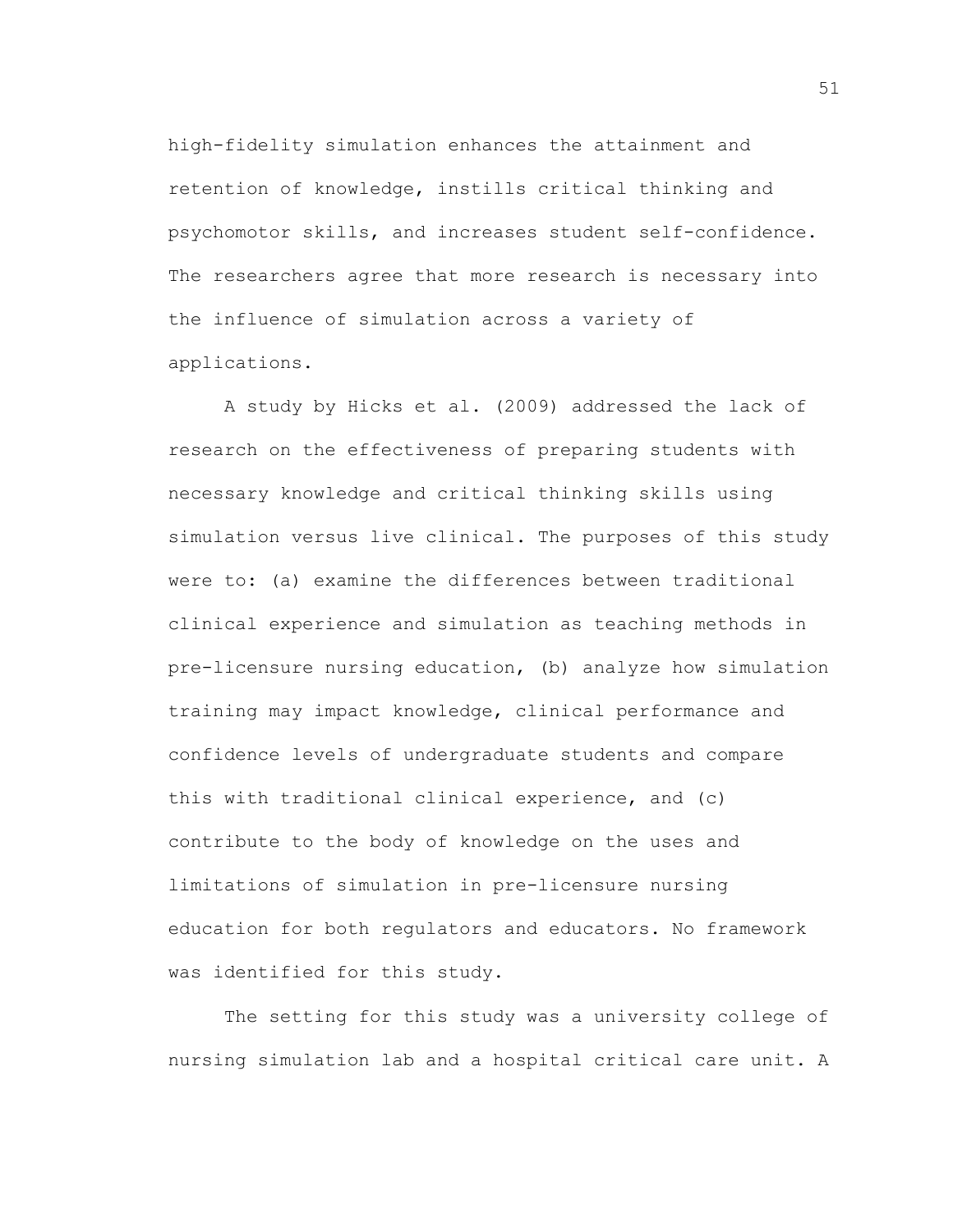sample of 58 senior baccalaureate nursing students divided into two cohorts of 23 (for 2006) and 25 (for 2007) was selected. Each cohort was divided via random selection and placed in one of three practicum groups; simulation only, simulation and live clinical combined, and live clinical only. Criterion for inclusion was for the students to be enrolled in a required critical care course in their senior year (Hicks et al., 2009).

To assess knowledge acquisition and retention, 50-item pre and post intervention examinations were given prior to and after the simulation/clinical experience depending on the group. Reliability on the exams was reported with Cronbach alphas ranging from 0.6 to 0.7. Clinical performance was measured with one of three tools created for the three different scenarios which included chest pain, shortness of breath, and loss of consciousness. These evaluation tools contained 28, 29 or 30 items depending on the scenario. Student performance was videotaped and then evaluated by faculty using these tools. Reliability for was reported as Cronbach alphas of 0.72 for chest pain, 0.78 for shortness of breath, and 0.78 for loss of consciousness indicating adequate reliability. Self confidence was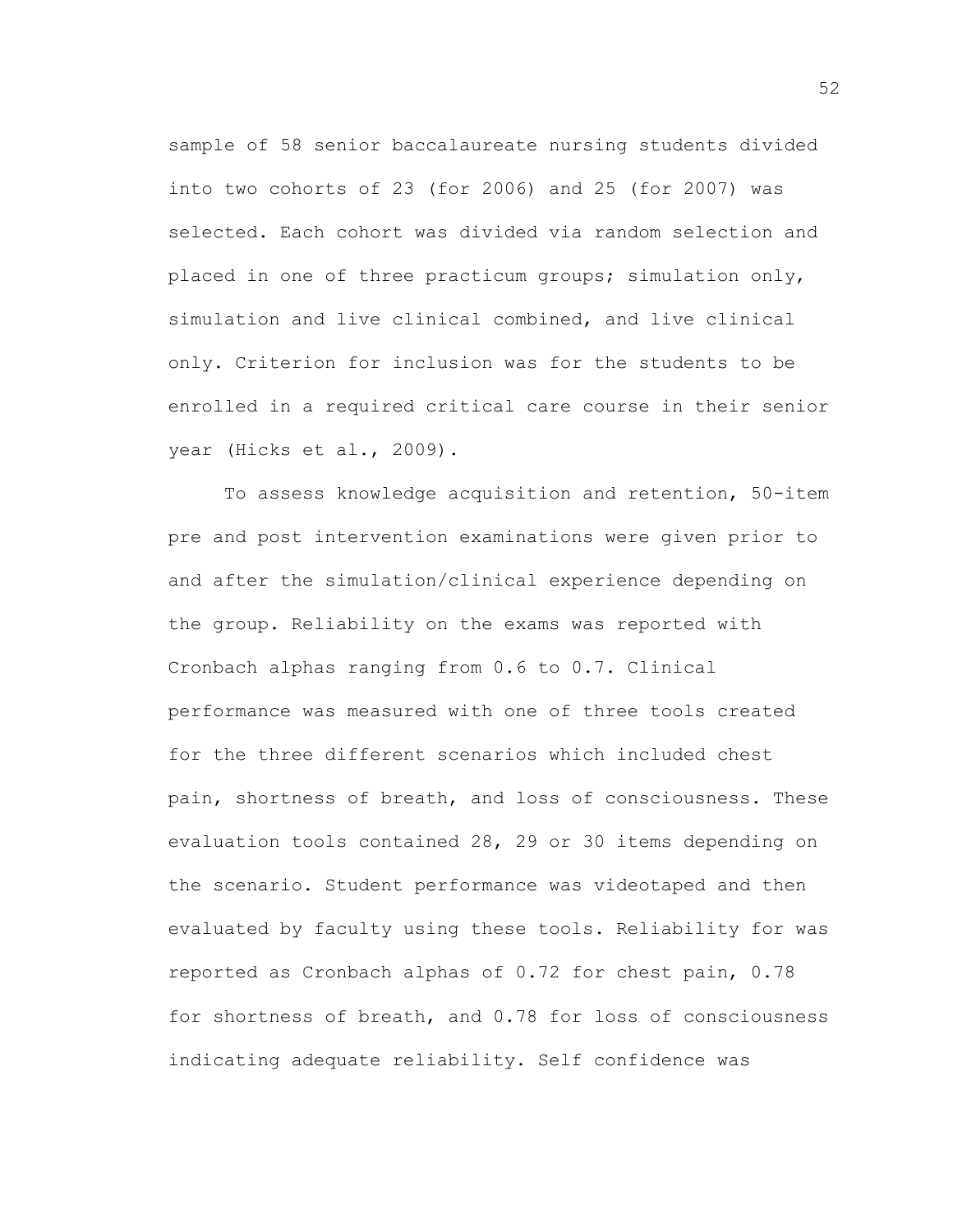measured pre and post intervention using a 4-point 12-item Likert-type scale. Reliability was reported as a Cronbach alpha of 0.93 for the pretest and 0.96 for the posttest indicating high internal consistency reliability. A 23-item questionnaire was given to live clinical and combination groups to evaluate their clinical experience. A 14-item questionnaire was given to the simulation and combination groups to evaluate whether they perceived the simulation experience to be beneficial to learning. Reliability was not reported for these tools (Hicks et al., 2009).

Data from the two cohorts was combined and analyzed as one group. Knowledge retention was highest in the live clinical group (88.5%) and lowest in the simulation only group (82.9%). There was no significant multivariate difference in knowledge change between the groups. However, there were statistically significant differences between groups at the 95% confidence level in the area of clinical performance with the live clinical and combo groups outperforming the simulation group. The live clinical and combo groups demonstrated higher levels in recognition of chest pain symptoms, chest pain assessment, assessment of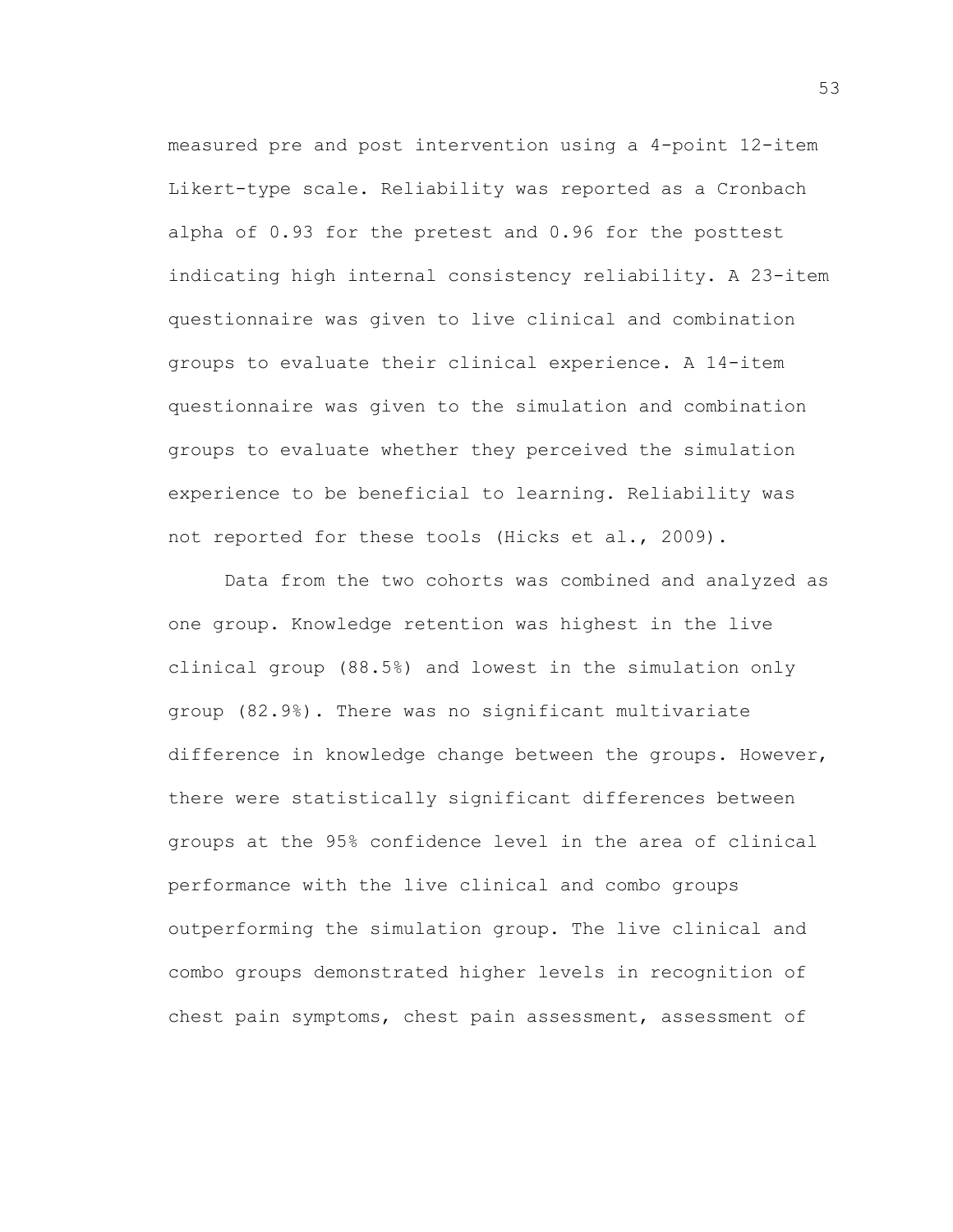shortness of breath, shortness of breath intervention and the overall shortness of breath items(Hicks et al., 2009).

The researchers reported that there were no overall statistically significant differences in the group performance but noted that the combination and clinical groups rated higher than the simulation-only groups. Selfconfidence in the simulation only and combination groups significantly increased after clinical/simulation experiences in the area of patients with acute changes in condition (*p* < 0.05). There was no significant change in self-confidence reported for the clinical only group. Most of the students in the clinical and combination groups either agreed or strongly agreed that their clinical experience was beneficial. Most of the students in the simulation and combination groups either agreed or strongly agreed that their simulation experience was beneficial (Hicks et al., 2009).

Due to the lack of statistical differences between the groups of students, Hicks et al. (2009) concluded that the effects of simulation on the clinical performance of nursing students remain inconclusive. Even though the evaluation showed significant increase in self-confidence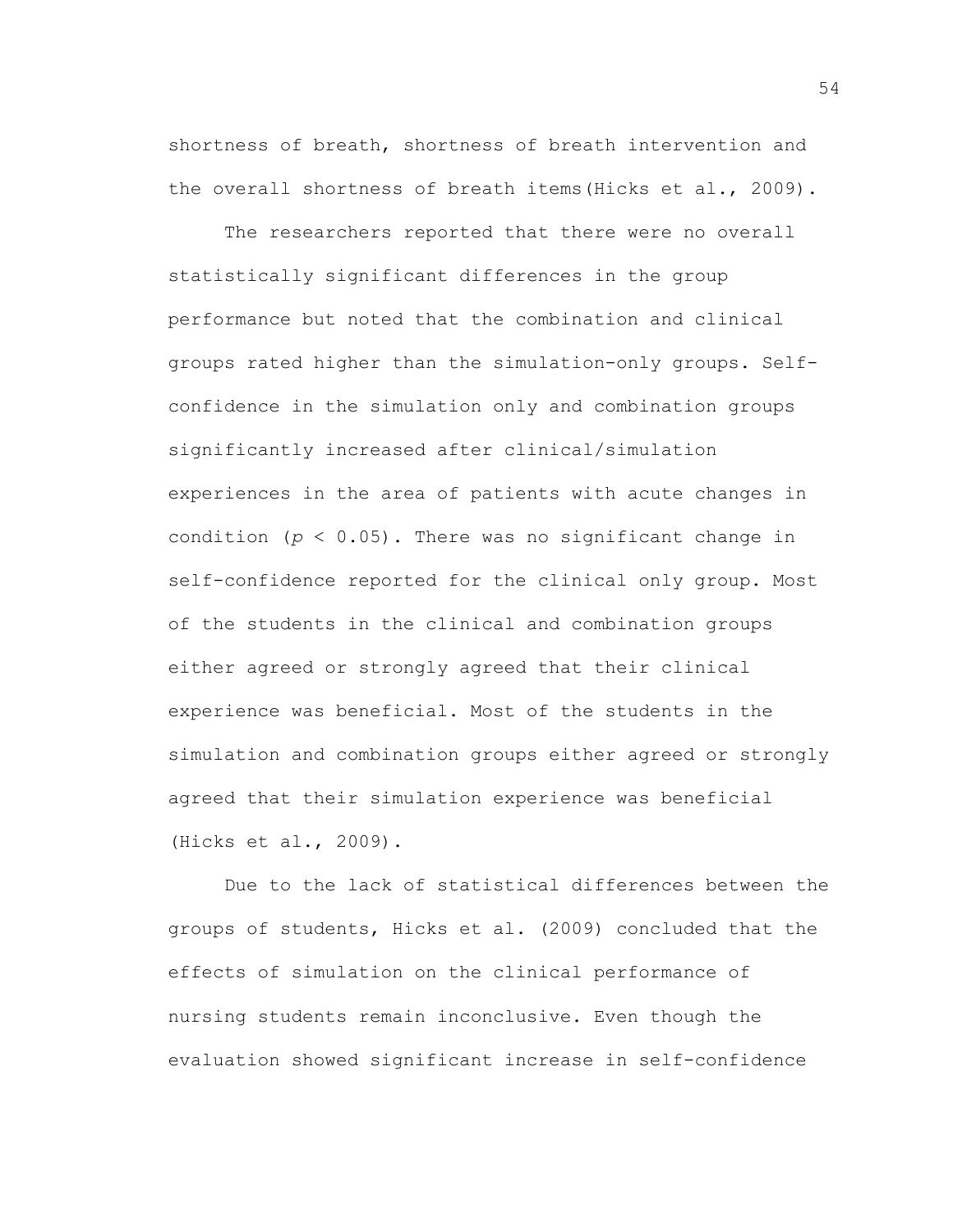and perceived abilities by the students, the researchers point out that this perception is not enough in determining higher level problem solving, decision making, and psychomotor skills.

#### *Summary*

With the increasing use of patient simulators in nursing education, evaluation of nursing students' learning using simulation as a tool has become necessary. The literature review provided evidence that simulation is, in most of the conclusions, an effective venue for assessment clinical judgment and other interrelated characteristics to support this learning.

The first Lasater (2007a) study examined the effect of simulation on students' clinical judgment. Lasater concluded that simulation provided a safe environment to assess this judgment. The second Lasater (2007b) study addressed the development and testing of a clinical judgment rubric. She concluded the rubric provided the necessary feedback to measure clinical judgment. The Dillard et al. (2009) study examined the effectiveness of simulation on clinical judgment. They concluded simulation is an effective method of providing a safe environment for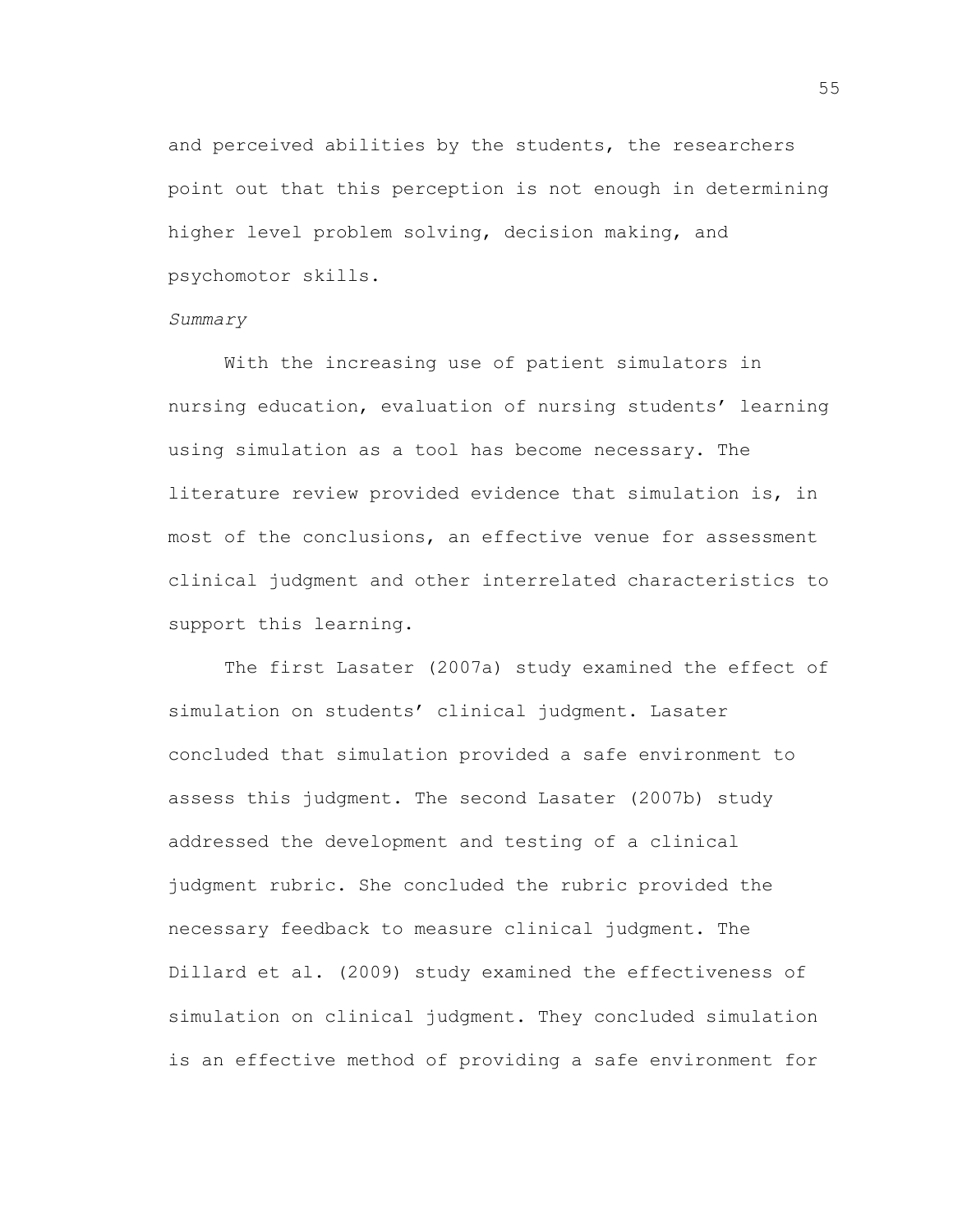students to focus on development of clinical judgment and critical thinking skills. In this study the researchers also recognized the lack of standardization of curriculum and evaluation regarding simulation.

This group of studies demonstrated clinical judgment can be assessed with simulation providing a safe, nonthreatening environment. They also demonstrated how a clinical judgment rubric can be effective in assessment of clinical judgment skills during patient simulation.

The study by Rush et al. (2008) examined impact of simulation on distance students' critical thinking ability. They concluded that human patient simulation is capable of promoting the use of critical thinking skills. Brown and Chronister (2009) examined the effect of simulation activities on critical thinking and self-confidence of nursing students. They concluded simulation had a positive effect on the self-confidence of the students and nursing students with increased self-confidence tend to be better critical thinkers. Sullivan-Mann et al. (2009) investigated the effect of using simulation as a teaching strategy on the critical thinking abilities of nursing students. They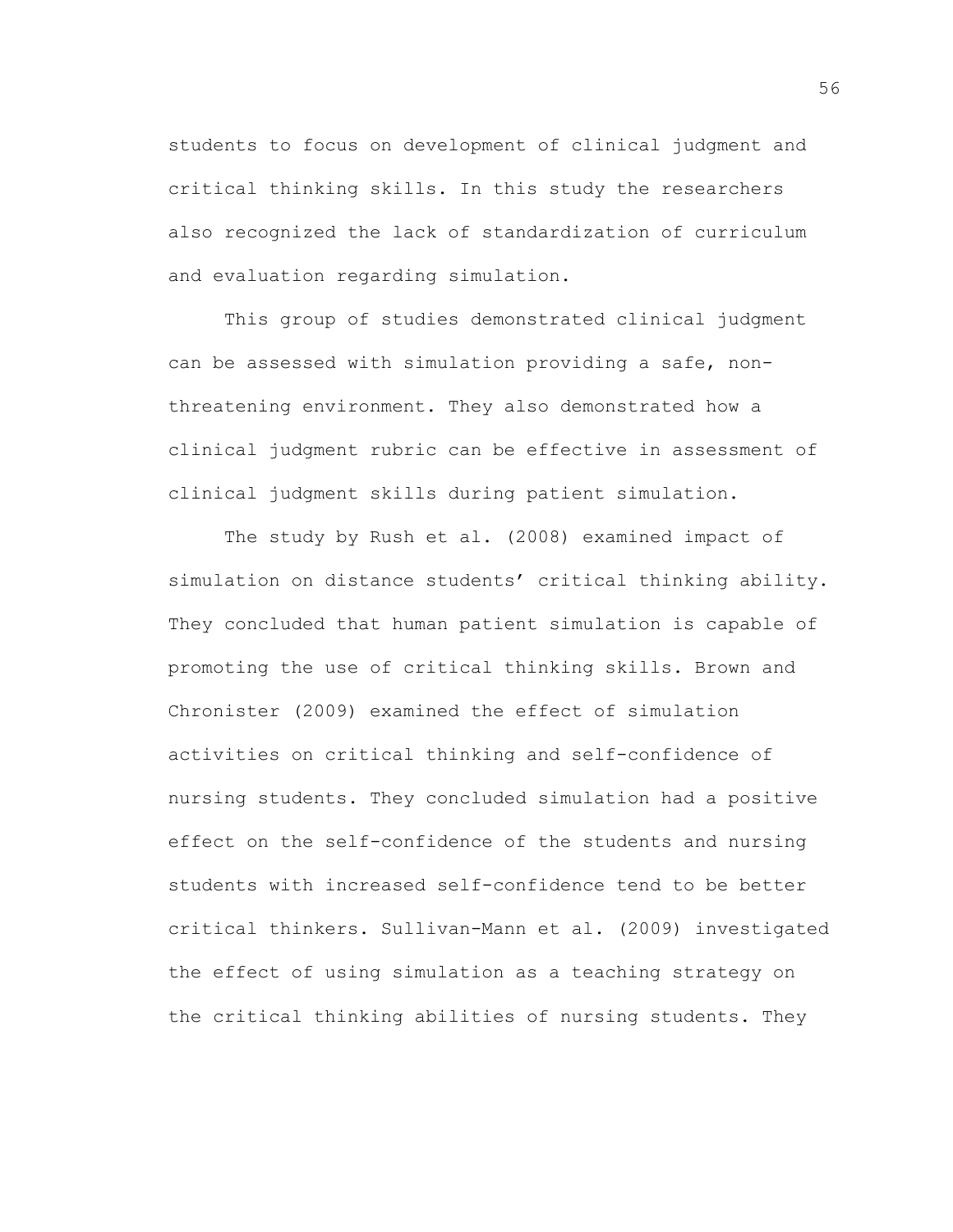concluded simulation does have a positive effect on the critical thinking of students.

This group of studies demonstrated simulation can be an effective tool in assessment and development of critical thinking skills. Although critical thinking and clinical judgment differ in definition, the link is close and supports the relevance to this proposal.

Morrison et al. (2009) examined the impact of human patient simulation on student self-confidence. They concluded students' knowledge and confidence was increased using simulation. Smith and Roehrs (2009) examined the effects of simulation on student satisfaction and selfconfidence and identified other factors that correlate with student satisfaction and self-confidence. They concluded a combination of variables come into play when correlating student satisfaction and self-confidence as two outcomes of high fidelity simulation. Bambini et al. (2009) evaluated simulated clinical experiences as a teaching/learning method to increase the self-efficacy. They concluded that although self-efficacy is important, simulation experiences should be focused on evaluating the patient care skills of students.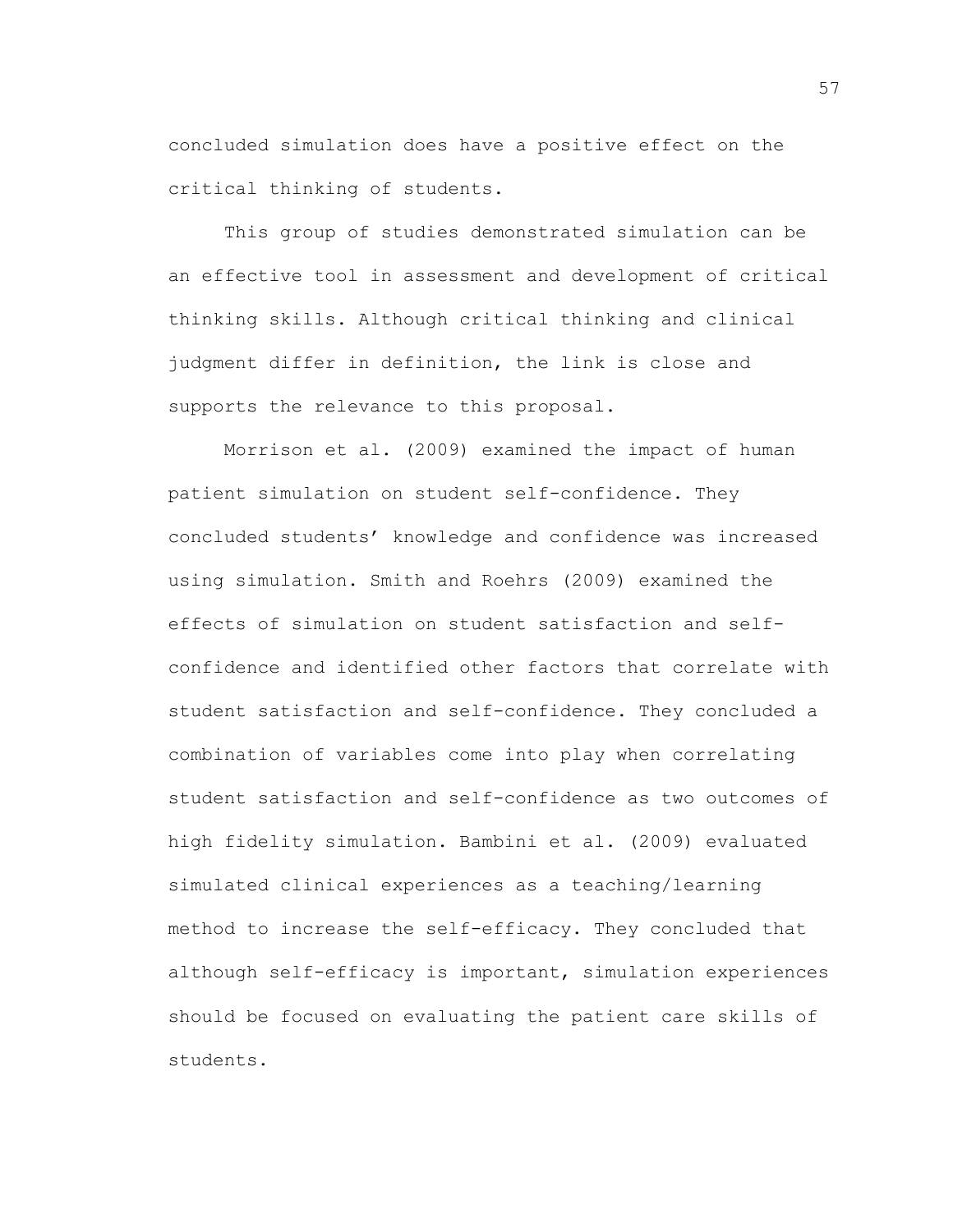This group of studies demonstrated the use of patient simulation in building student self-confidence. There is a theme throughout the literature suggesting a student with higher self confidence is apt to perform better in the clinical setting. Brown and Chronister (2009) went as far to suggest a student with higher self-confidence will be a better critical thinker.

Bearnson and Wiker (2005) reported on the use of human patient simulation in increasing student knowledge, ability, and confidence. They concluded the use of simulation was a useful learning strategy. Grady et al. (2008) assess for differences in student perceptions and student attitudes when using high-fidelity and low-fidelity simulation. They concluded that simulation technology had positive impact on student learning. Hicks et al. (2009) examined effectiveness of high-fidelity simulation compared to traditional clinical, with real patients. They concluded that the effects of simulation on the clinical performance of nursing students remain inconclusive.

The last group of studies demonstrated the positive impact of patient simulation on student learning. With the exception of the Hicks et al. (2009) study, which produced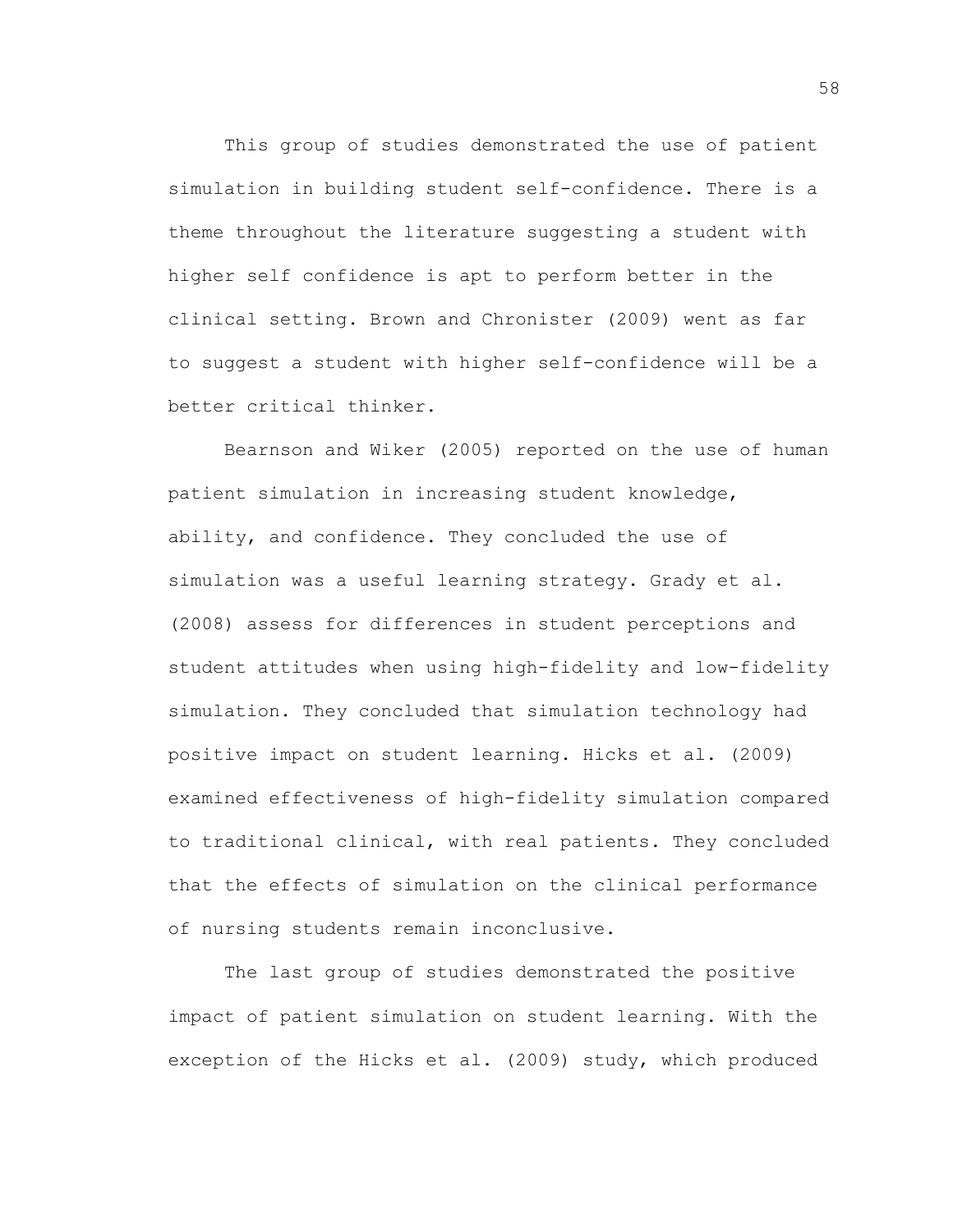inconclusive results, patient simulation was an effective strategy for student learning.

All of this literature is relevant to this new proposed study. The use of simulation to evaluate clinical judgment, critical thinking, self-confidence, and enhance knowledge; and performance is linked to the conceptual model. Tanner's model included evaluating the individual ability to notice, interpret, respond, and reflect. The Lasater Clinical Judgment Rubric was expanded from the Tanner model to include dimensions for evaluation of clinical judgment as well as the other three focus areas addressed in this proposal.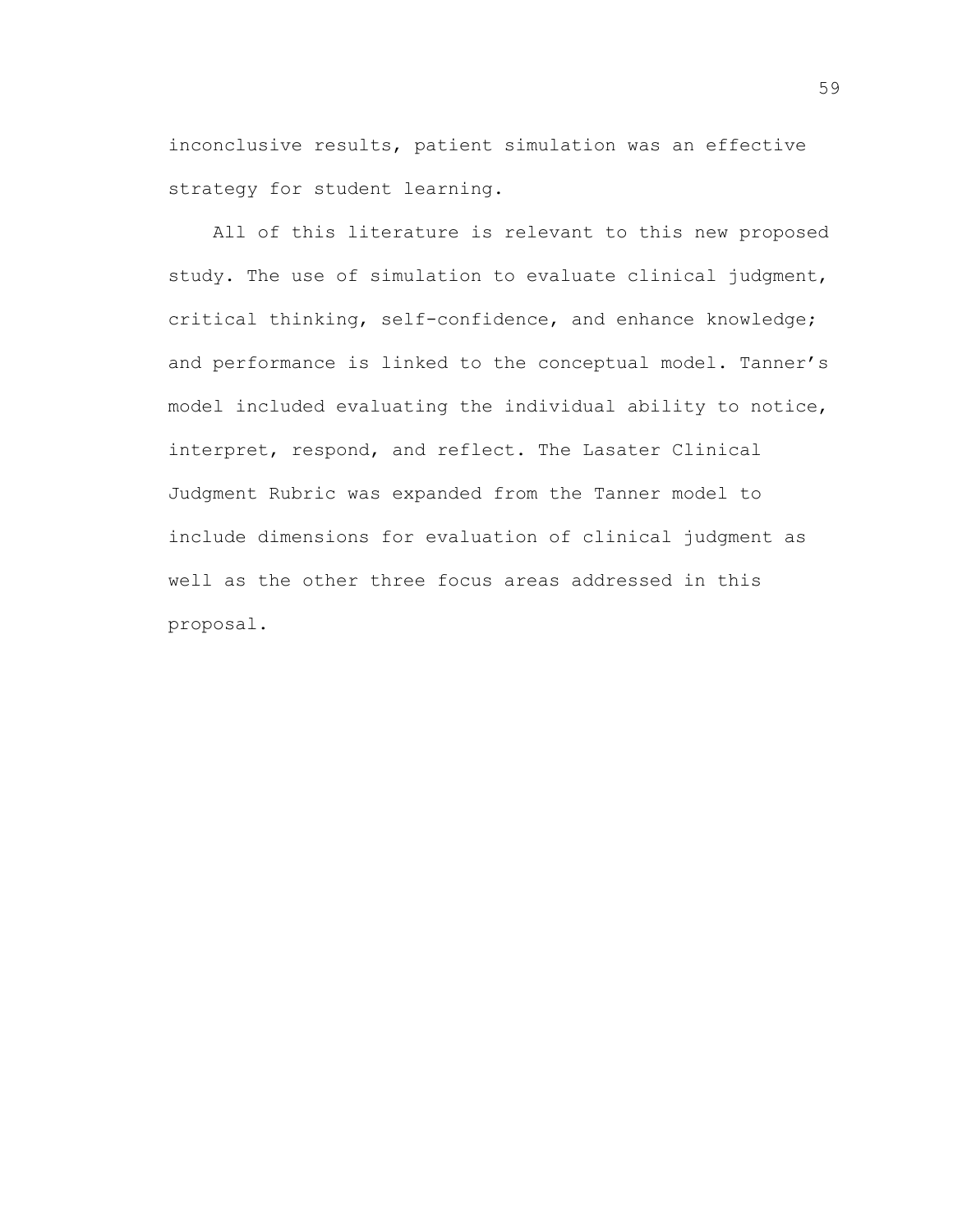# Chapter III

# *Methodology*

Assessment of a nursing students' ability to apply the didactic material learned in the classroom to the clinical setting and patient care is essential. Literature has shown that there are numerous barriers to overcome in the live clinical setting in order to accomplish this assessment. Human patient simulation has been identified as a possible solution to this problem. This is a partial replication of Dillard et al's. (2009) study. The purpose of this study is to gather perceptions of students in transferring classroom knowledge to simulated clinical practice. A second purpose is to gather student perceptions in transferring what is learned in simulation to the live clinical setting. A third purpose is to provide faculty opportunity to use the Lasater Clinical Judgment Rubric to evaluate student performance in simulation and clinical. The information in this chapter will include the population, sample,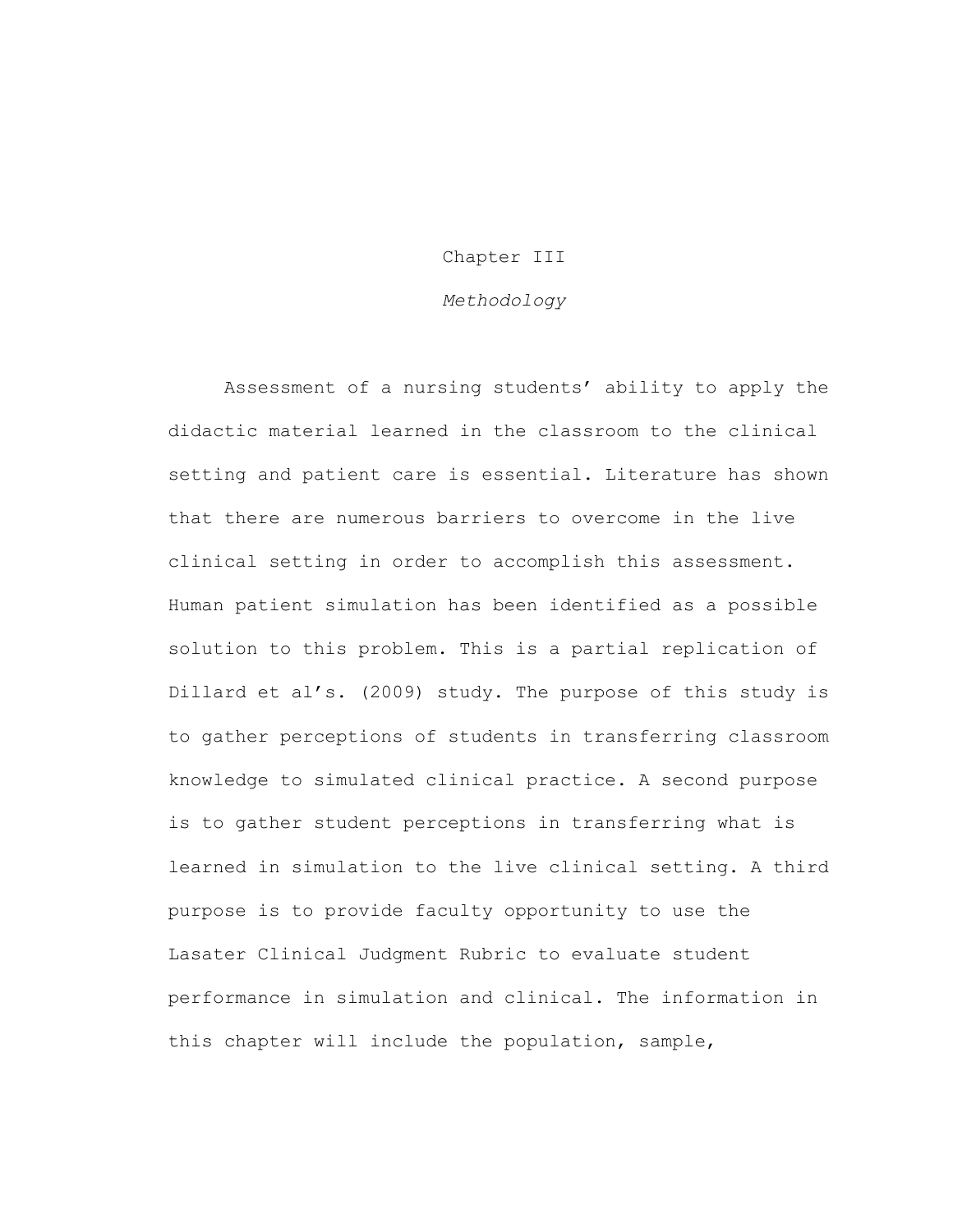procedure, measurement, methodology and design used to guide this study.

## *Research Questions*

- 1. What will student perceptions reflect regarding the transference of didactic knowledge to simulation?
- 2. What will student perceptions reflect regarding transference of knowledge from simulation to the live clinical setting?
- 3. What will faculty deductions reflect when using a clinical judgment rubric to evaluate student performance in simulation and clinical?

# *Population, Sample and Setting*

The population will include students matriculated in a southeastern state college associate degree nursing program with 670 enrolled students. The anticipated convenience sample will include all 168 third semester students who are in the level 3 medical-surgical course. The inclusion criteria for this sample will be students' enrollment in the required course who can meet the information needs of the study replication. Meeting the information needs includes participating in and completing all portions of the study including simulation, surveys, live clinical, and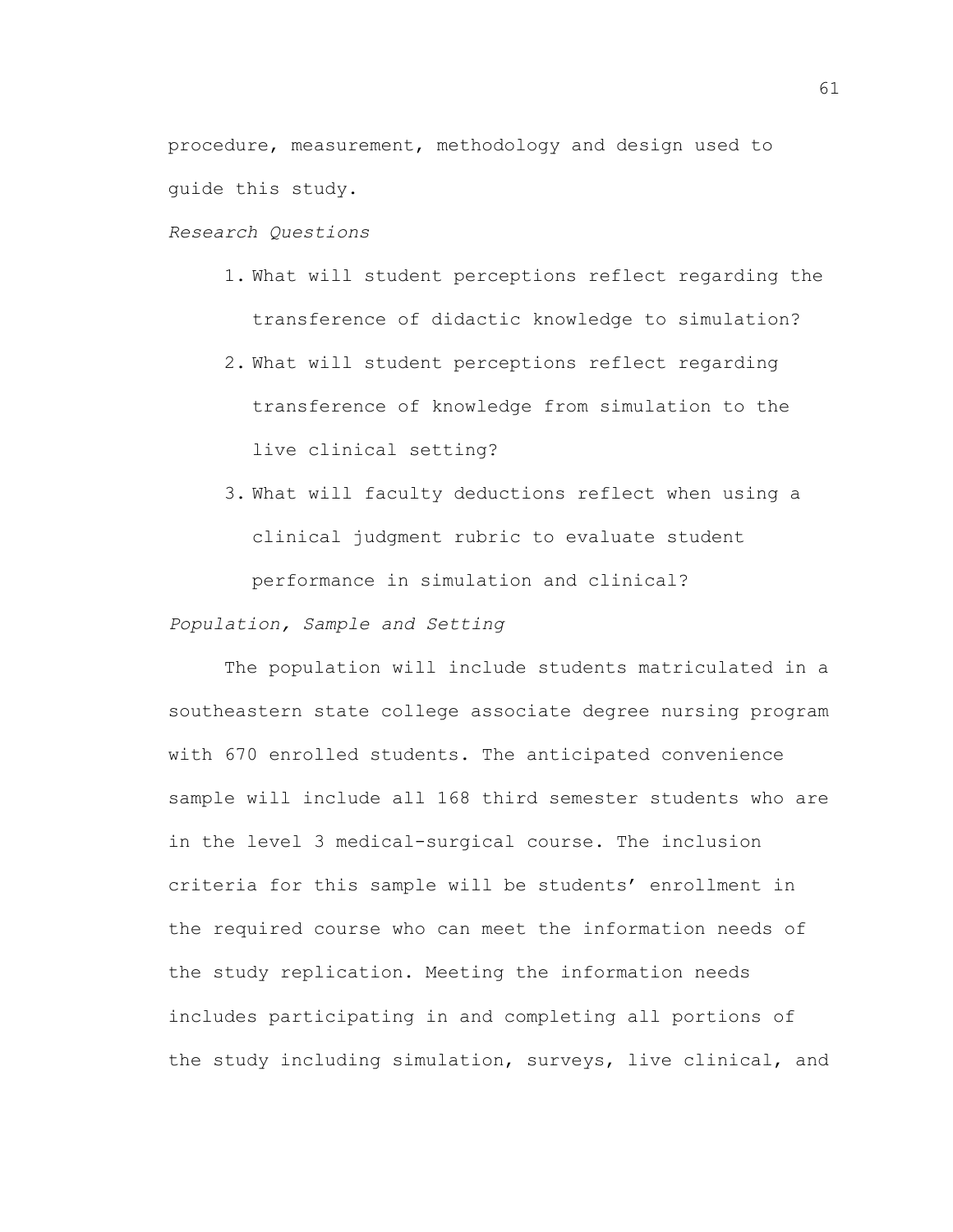reflection journal. Exclusion criteria are students who are repeating the third level and have had previous exposure to the selected scenarios. Also, participating in this study will be 14 master's prepared and above nursing faculty with 12-43 years of nursing/teaching experience.

This state college associate degree nursing program was selected based on the target population of entry level nursing students. In addition, this program has been using simulation since 1998 and now has a state of the art "mock hospital" with 6 high fidelity simulators and 7 medium fidelity simulators.

This study proposal will be submitted to the Ball State University Institutional Review Board and the Director of Institutional Research & Effectiveness of the college where the research will take place for approval prior to implementation.

#### *Protection of Human Subjects*

Strict adherence to all codes of ethics shall be paramount for this study. A risk/benefit analysis will be completed to ensure the research will provide a beneficial gain to nursing education versus any possible negative impact on the participants. Participant contribution to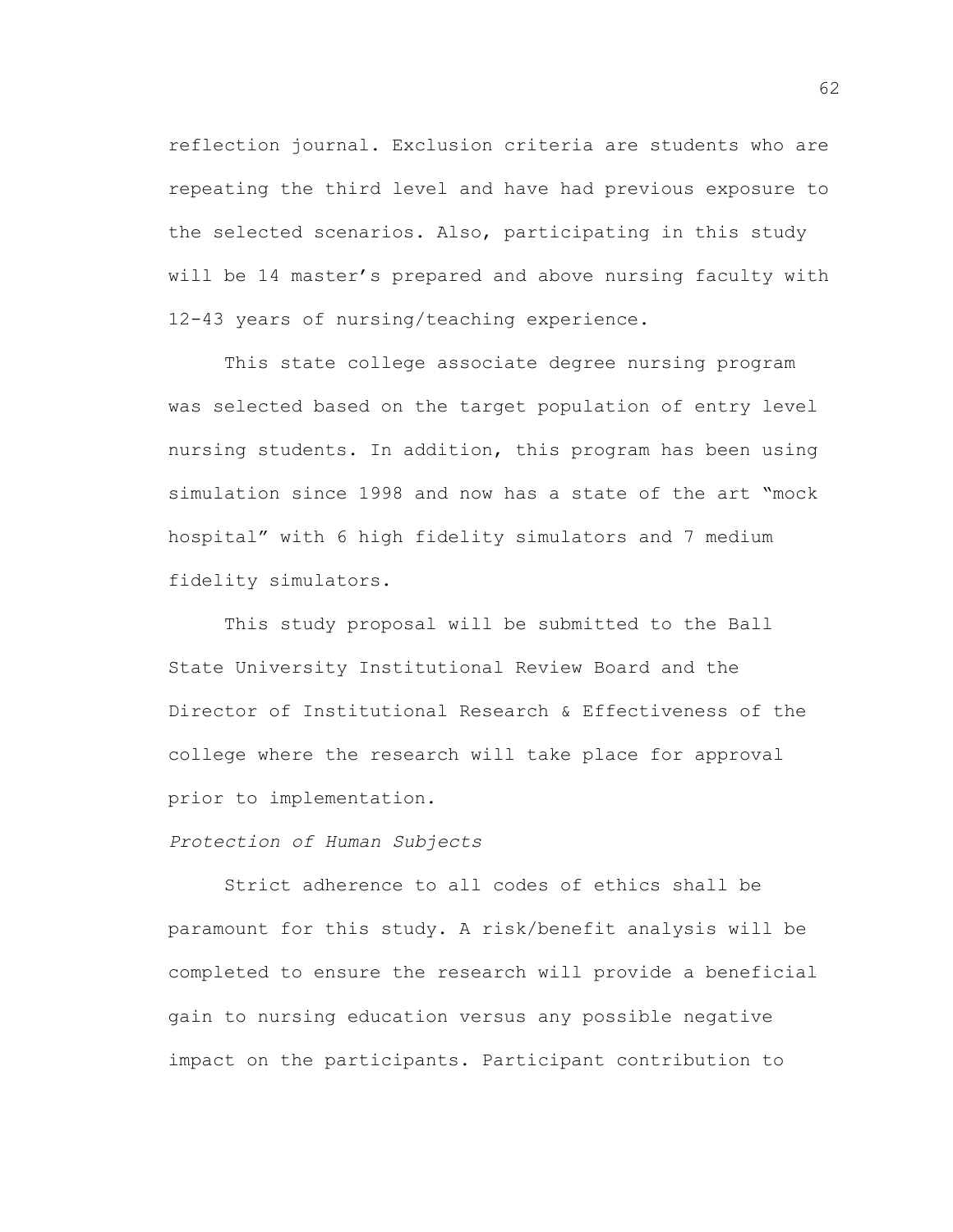this project include the increased ability to assess clinical judgment of nursing students using simulators and increased awareness of the students' need for additional assistance in developing the connection between theory and clinical. An additional benefit is the potential opportunity to use study data in strengthening the nursing program.

#### *Procedure*

After receiving IRB approval a letter of introduction will be sent to the Provost of the Health Education Center as well as the Dean of the College of Nursing explaining the purpose of the study. A meeting with the nursing Dean and Program Directors will be scheduled to discuss the details of the study, criteria for inclusion, anticipated sample, and instruments to be used. A meeting with the Director of Institutional Research & Effectiveness and the Provost will be arranged to discuss the details of the study, procedure details, and to obtain their approval.

The researcher will obtain a list of the students enrolled in the medical surgical course and arrange a briefing with the students and faculty. The researcher will invite the students and faculty to participate in the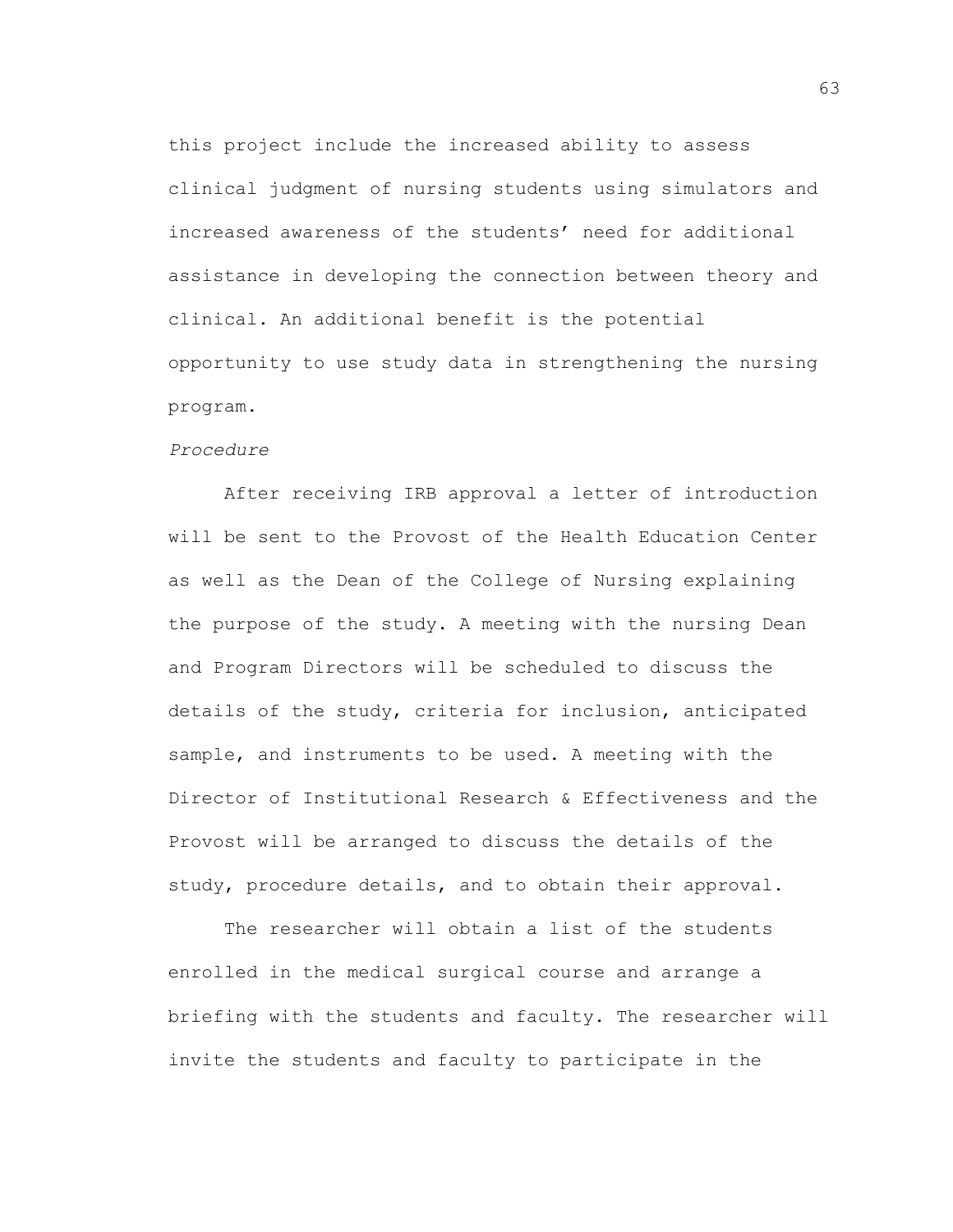study. The researcher will provide the potential participants with full disclosure of the study. If the participants agree to move forward, a written consent will be obtained.

The researcher will gather data from experiences of the faculty and students in a clinical simulation using human patient simulation including debriefing. Each student simulation session will be video-recorded. Each student will be evaluated by the faculty using the Lasater Clinical Judgment Rubric on how well they recognize, interpret, and respond to a patient in a heart failure exacerbation. Faculty will self-evaluate their use of the rubric. Post simulation students will self-evaluate on the understanding of simulation scenario objectives and on their clinical judgment skills in the clinical setting. *Instrumentation, reliability, and validity*

One deviation from the original study is the exclusion of the faculty workshop. Instead an information session will be held on a faculty development day on the use of the Lasater Clinical Judgment Rubric. Because of this exclusion only portions of the modified Ryan, Campbell and Brigham questionnaire will be used. The last 7 questions on faculty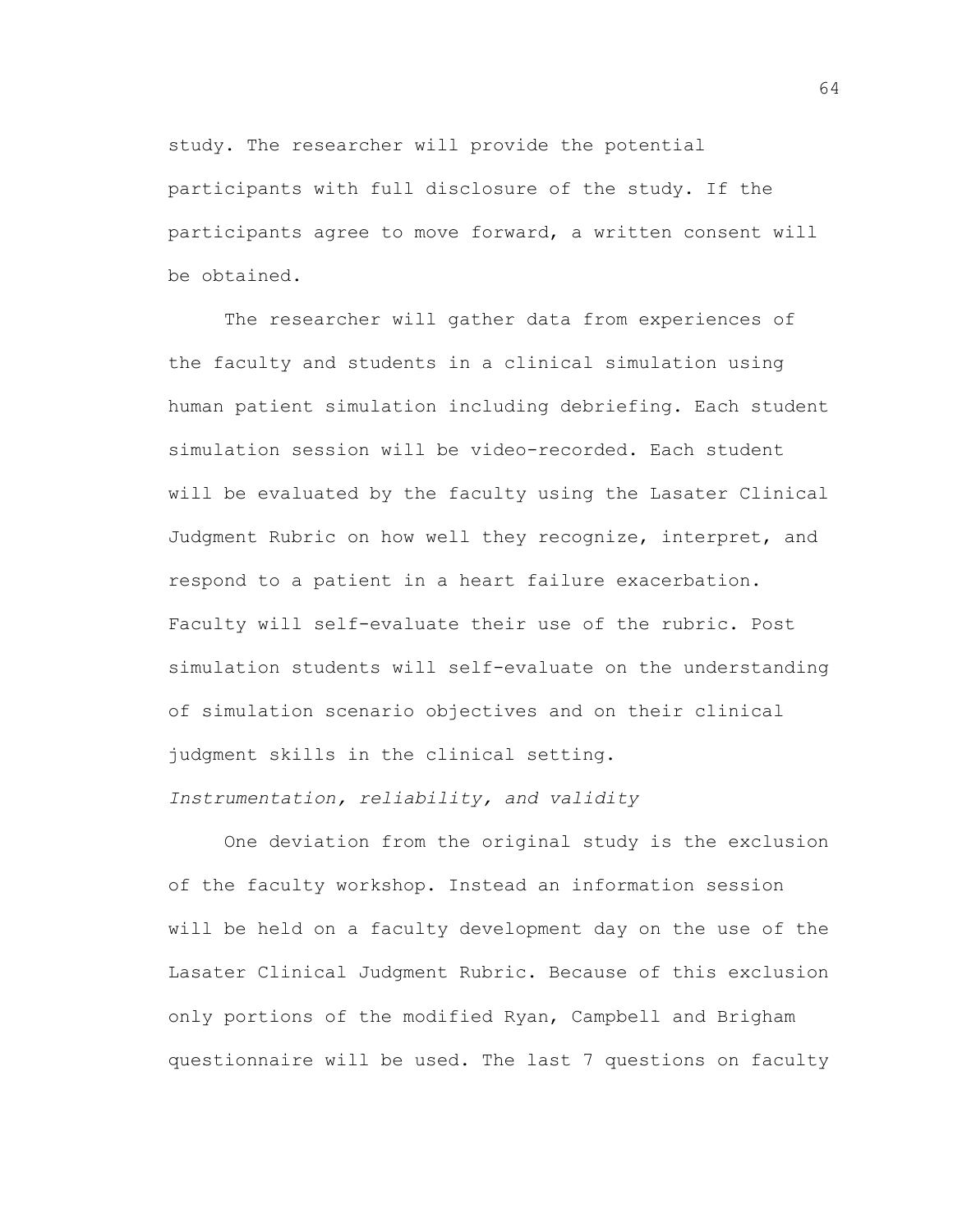self-evaluation on the application of the Clinical Judgment Model and Clinical Judgment Rubric will be used. Reliability of the original six subscale questionnaire was *r* = .94. Content validity will be evaluated by a panel of experts.

Student performance will be evaluated using the Lasater Clinical Judgment Rubric. This instrument is used to measure effective noticing, effective interpreting, effective responding, and effective reflecting. According to Dillard et al. (2009), the construct validity of the rubric was sustained by the faculty's ability to discern levels of student performance in simulation. Since validity varies in different samples and situations it should be examined in a study situation (Burns & Grove, 2005).

A six item questionnaire will be given to the students for self-evaluation of the simulation learning experience. The questionnaire will address the objectives of the simulation and measured using a 4-point Likert-type scale. Finally, the students will keep a journal reflecting their clinical decision making on all heart failure patients in the clinical setting. A t-test will be completed between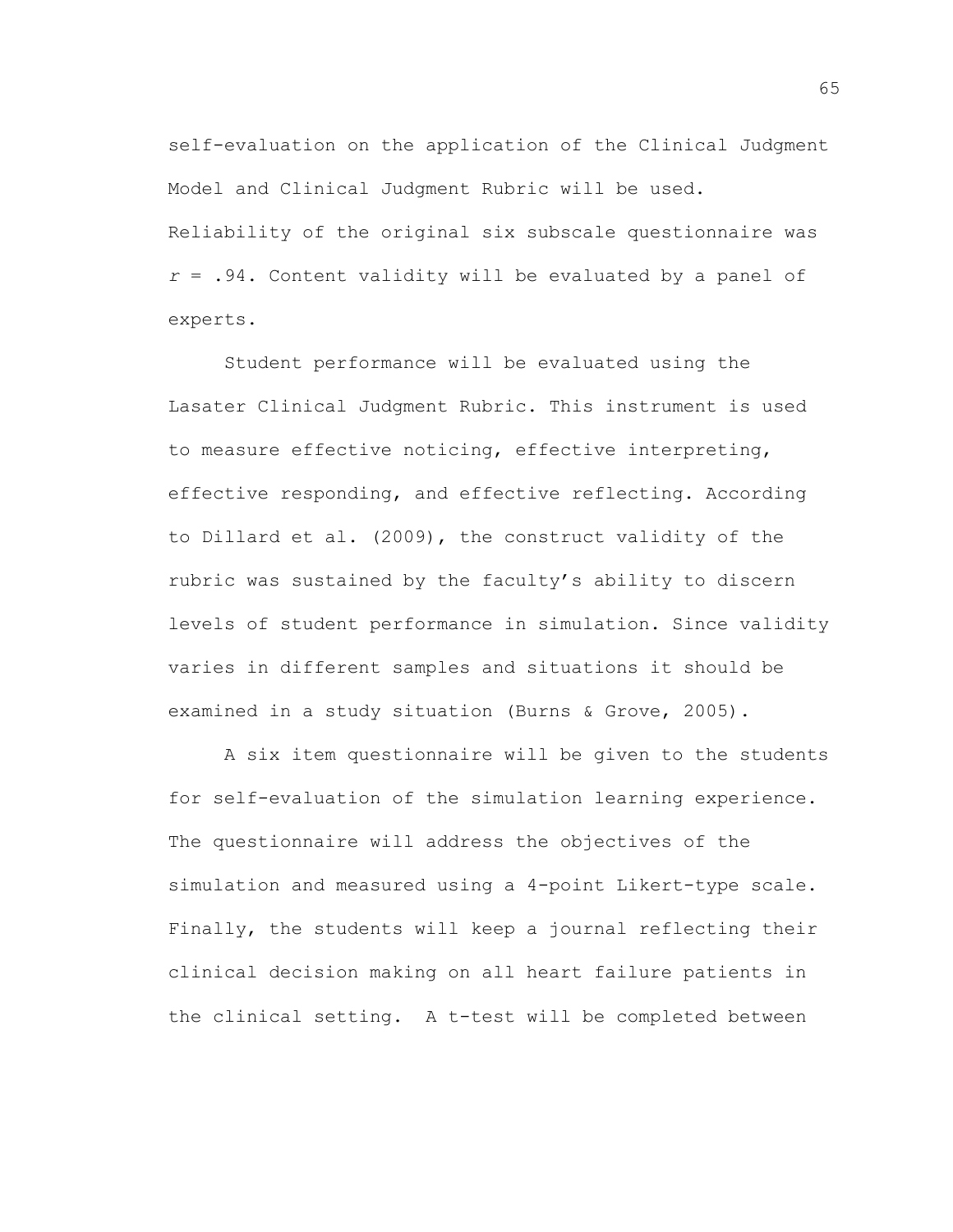the participating students and the students who choose not to participate.

#### *Design*

The design of this study is evaluative, descriptive, and non-experimental. Evaluative research is used for determining the effect or outcomes of a program, treatment, practice or policy (Lobiondo-Wood & Haber, 2002). This study will be evaluating the usefulness of a rubric, the ability of the faculty to use the rubric effectively, and the perceived effectiveness of human patient simulation. Due to the lack of randomization, manipulation, or control this study meets the criteria for a non-experimental study. *Methods of Data Analysis*

Descriptive statistics will be used for analyzing data from the faculty self-evaluation and student selfevaluation questionnaires. The reduction of data to manageable proportions using descriptive statistics will provide a clear summary of the data (Lobiondo-Wood & Haber, 2002). Reflection of student decision making and faculty conclusions using the rubric will be compiled and summarized.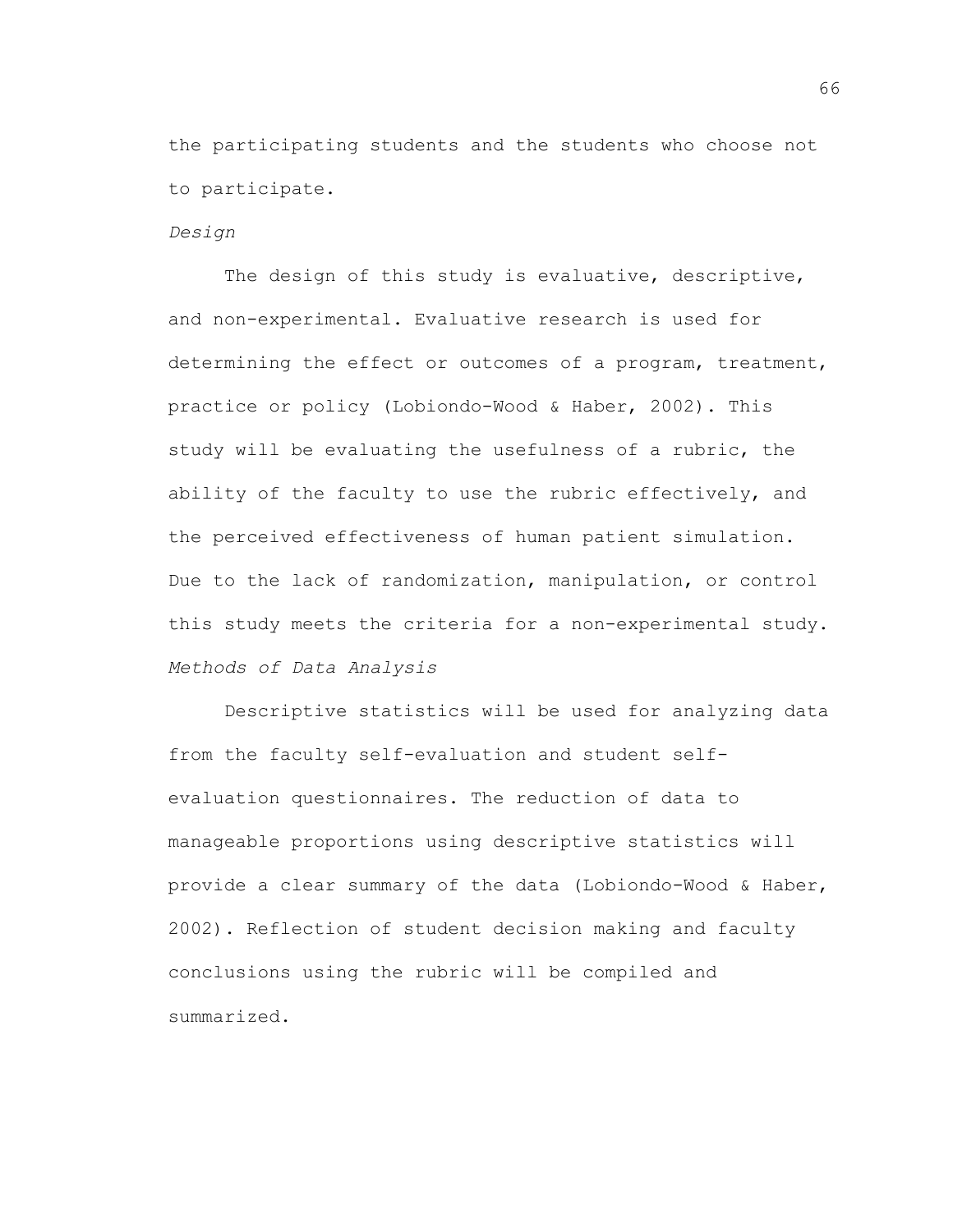## *Summary*

Evaluating clinical judgment of nursing students is essential to ensure that programs produce safe, critically thinking professionals. With dwindling availability and the hectic environment of the clinical sites, the use of human patient simulators has increased in the evaluative process. Faculty will have an opportunity to practice performance evaluation using a clinical judgment rubric. Students and faculty will record their perceptions of assimilating human patient simulation into the learning process as an effective tool in building clinical judgment. The transference of that judgment into the live setting is imperative to providing quality care.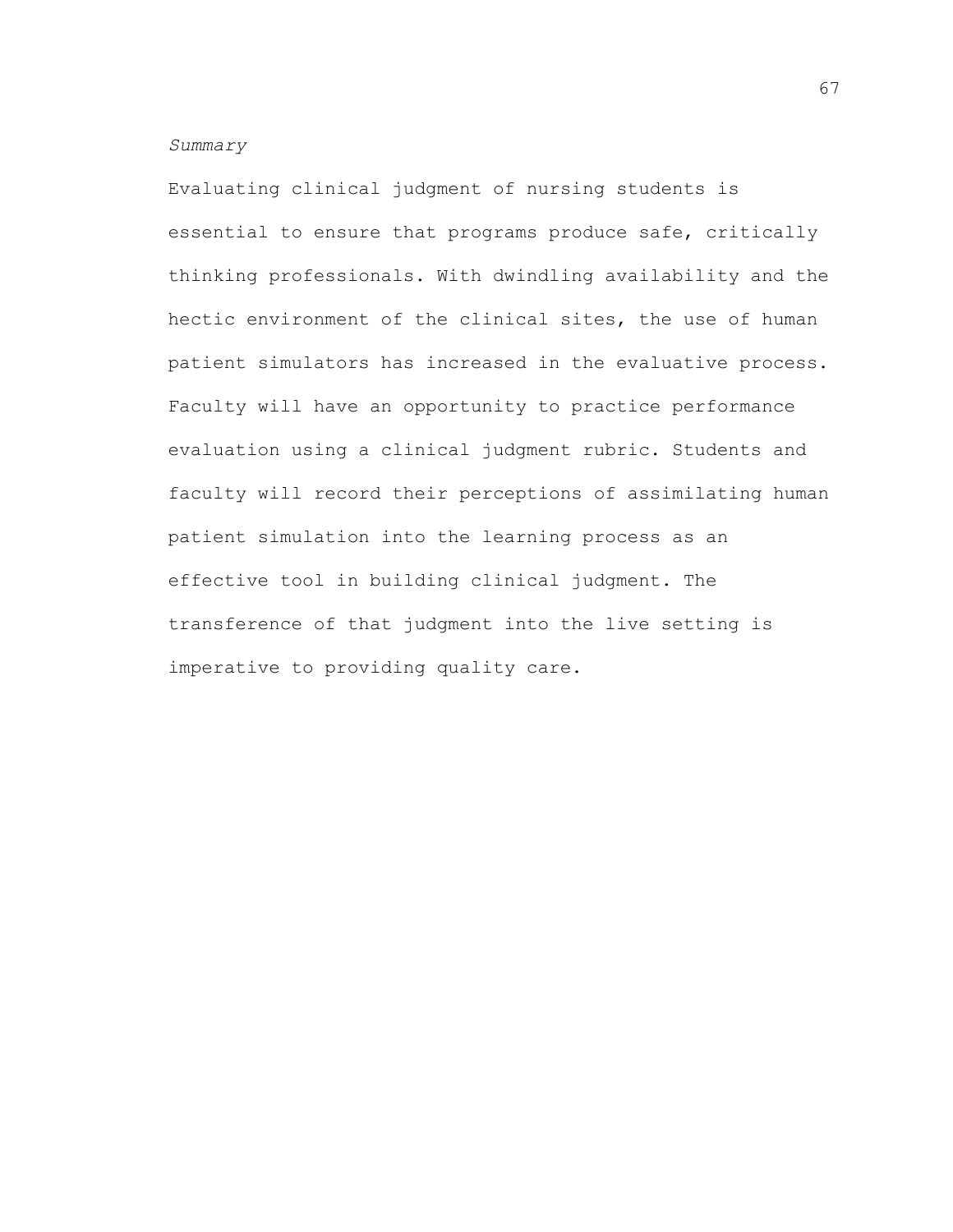## References

- Bambini, D., Washburn, J., & Perkins, R. (2009). Outcomes of clinical simulation for novice nursing students: Communication, confidence, clinical judgment. *Nursing Education Perspectives, 10*(2), 79-82. Retrieved from Academic Search Premier.
- Bearnson, C. S., & Wiker, K. M. (2005). Human patient simulators: A new face in baccalaureate nursing education at Brigham Young University. *Journal of Nursing Education, 44*(9), 421-425. Retrieved from Medline.
- Bradley, P. (2006). The history of simulation in medical education and possible future directions. *Medical Education, 40,* 254-262. Retrieved from Medline.
- Brown, D., & Chronister, C. (2009). The effect of simulation learning on critical thinking and selfconfidence when incorporated into an electrocardiogram nursing course. *Clincal Simulation in Nursing, 5*(1), e45-e52. Retrieved from Mosby's Nursing Consult.
- Burns, N., & Grove, S. (Eds.). (2005). *The practice of nursing research: Conduct, critique, and utilization* (5th ed.). St. Louis: Elsevier.

68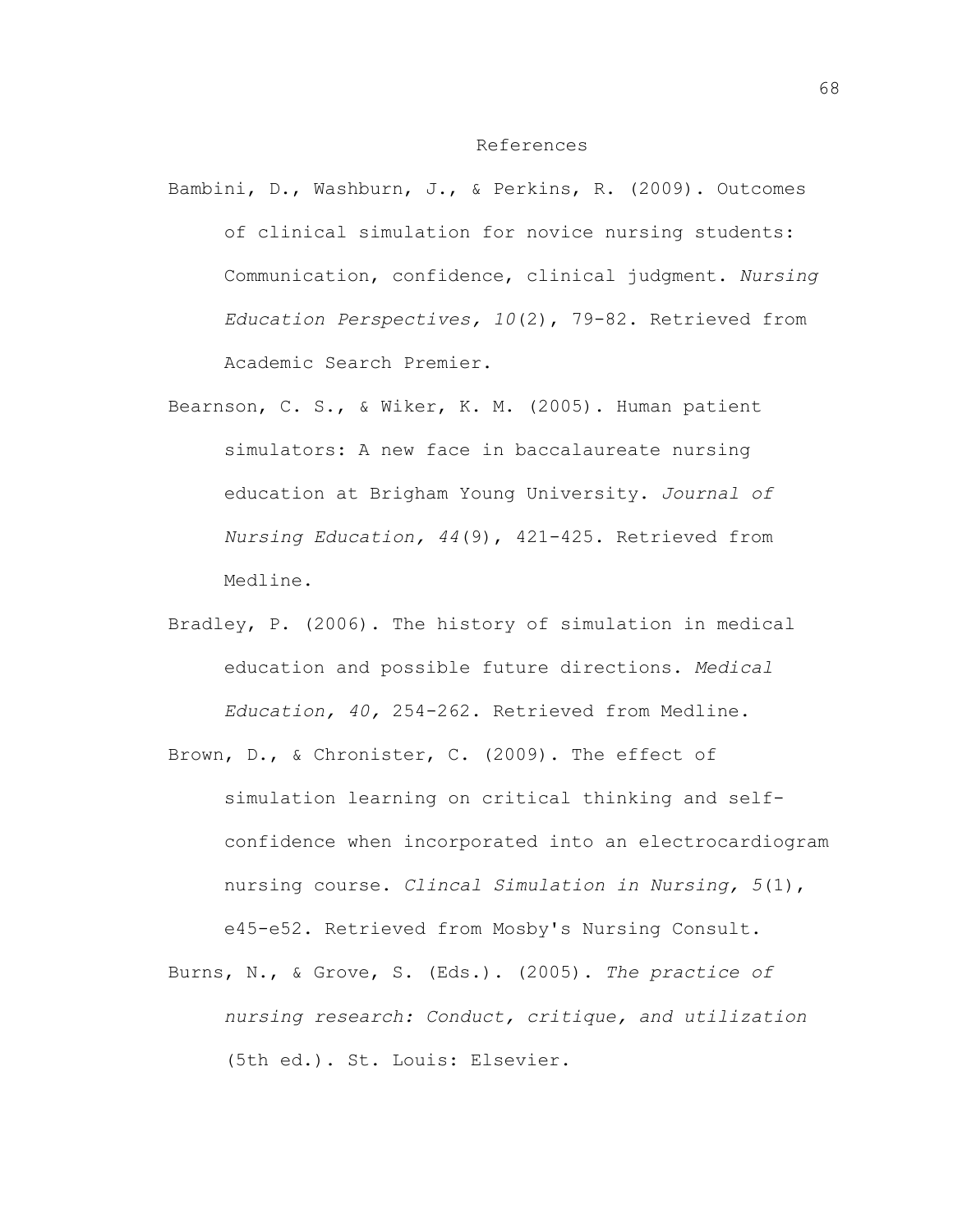- Carroll-Johnson, R. M. (2009). A day without a nurse. *Oncology Nursing Forum, 36*(3), 259. Retrieved from Medline.
- Dillard, N., Sideras, S., Ryan, M., Hodson Carlton, K., Lasater, K., & Siktberg, L. (2009). A collaborative project to apply and evaluate the clinical judgment model through simulation. *Nursing Education Perspectives, 30*(2), 99-104. Retrieved from Academic Search Premier.
- Facione, N. C., & Facione, P. A. (2008). Critical thinking and clinical judgment. In *Critical thinking and clinical reasoning in health sciences: A teaching anthology* (pp. 1-13). Millbrae, CA: The California Academic Press.
- Florida Board of Nursing. (2009). *Registered and practical nursing education programs*. Retrieved December 3, 2009, from Florida Department of Heealth Web site: http://www.doh.state.fl.us/mqa/nursing/nur\_edu\_info.ht ml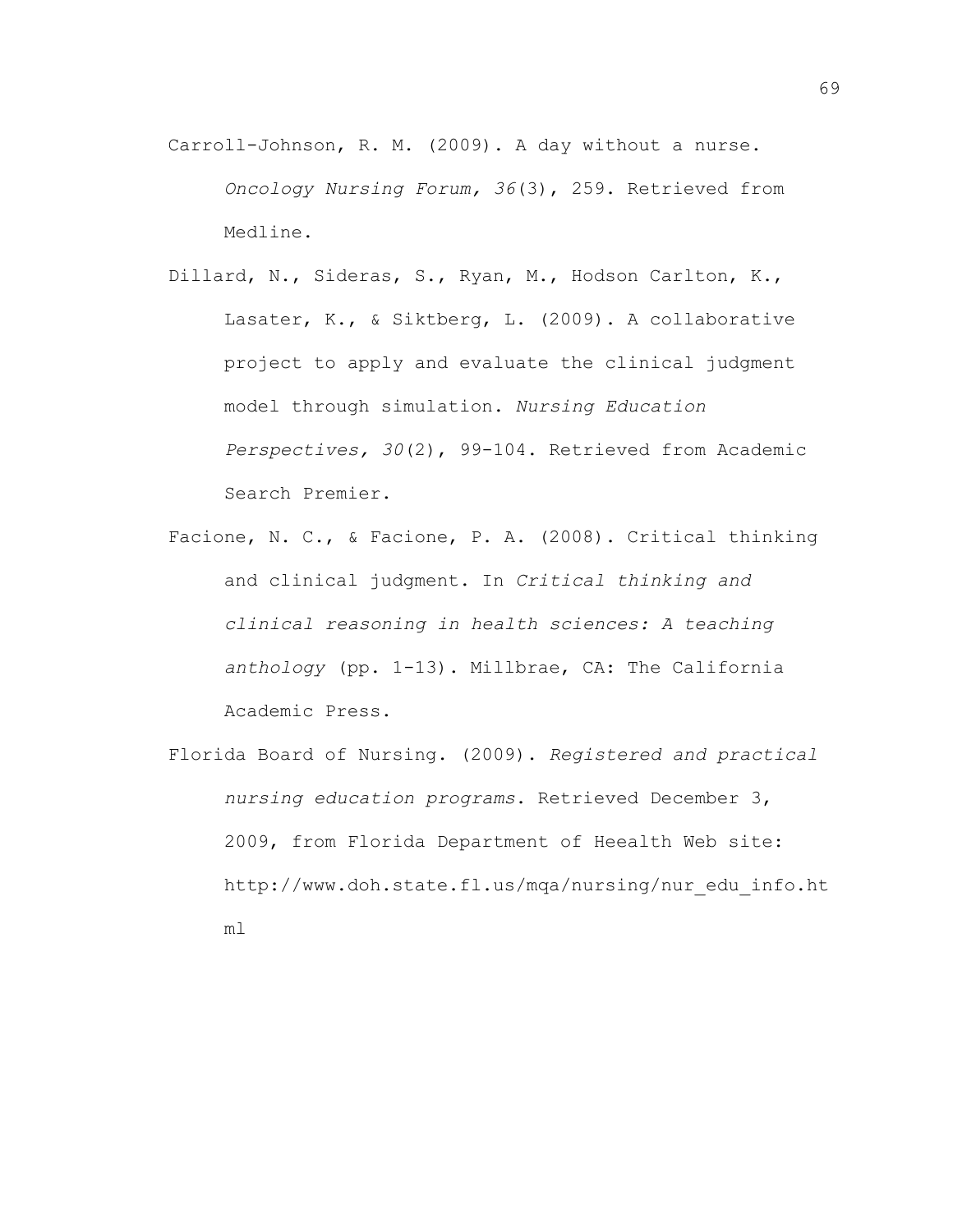- Florida State Board of Nursing. (2007). *Nurse practice act*. Retrieved December 3, 2009, from Florida Department of Health Web site: http://www.doh.state.fl.us/mqa/nursing/info\_PracticeAc t.pdf
- Grady, J. L., Kehrer, R. G., Trusty, C. E., Entin, E. B., Entin, E. E., & Brunye, T. T. (2008). Learning nursing procedures: the influence of simulator fidelity and student gender on teaching effectiveness. *Journal of Nursing Education, 47*(9), 403-408. Retrieved from Medline.
- Hicks, F. D., Coke, L., & Li, S. (2009). *The effect of high fidelity simulation on nursing students' knowledge and performance: A pilot study*. Retrieved September 17, 2009, from National Council of State Boards of Nursing Web site:

https://www.ncsbn.org/09 SimulationStudy Vol40 web wit h\_cover.pdf

Jeffries, P. R. (2005). A framework for designing, implementing, and evaluating simulations used as teaching strategies in nursing. *Nursing Education Perspectives, 26*(2), 96-103. Retrieved from Medline.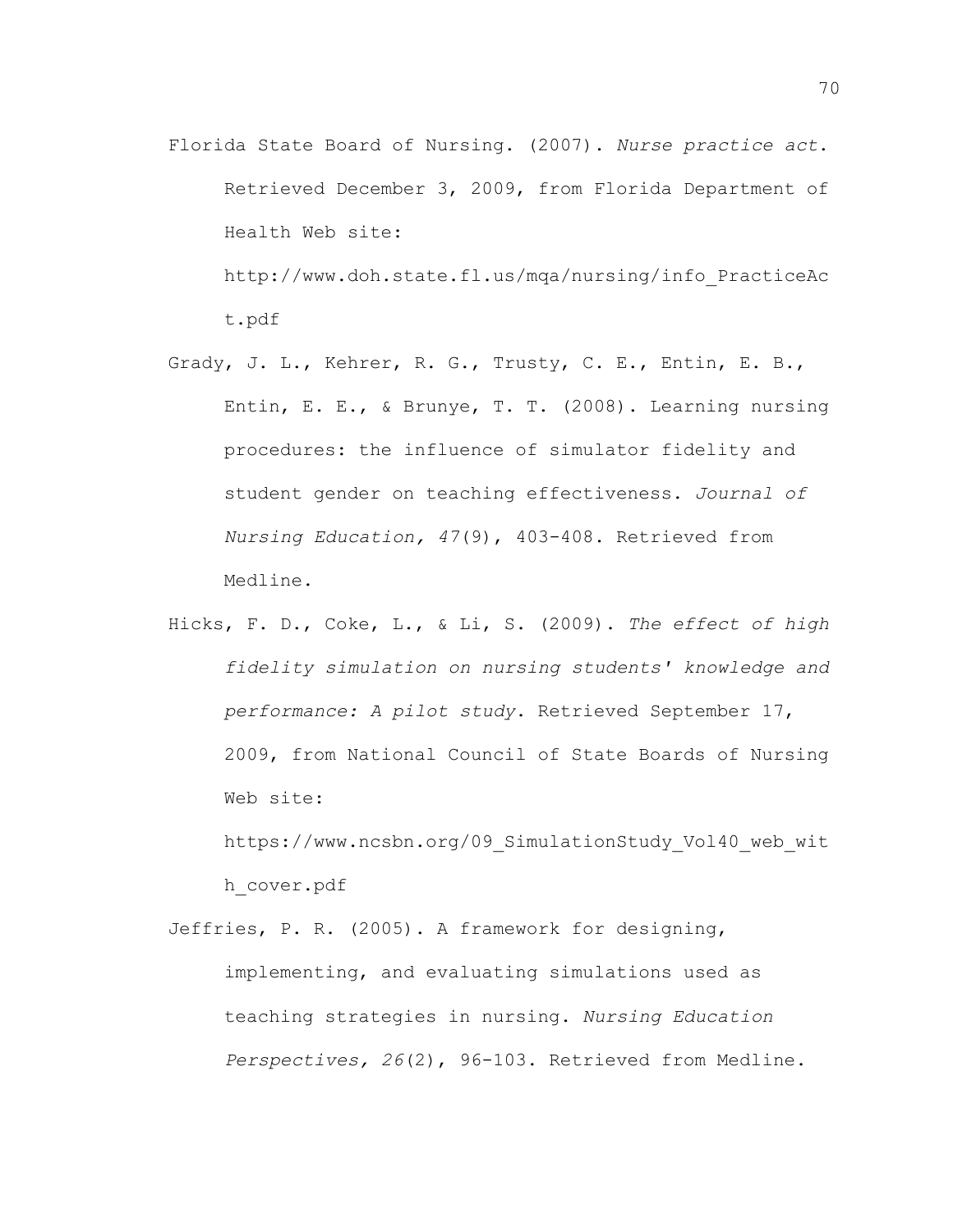- Lasater, K. (2007a). High-fidelity simulation and the development of clinical judgment: Students' experience. *Journal of Nursing Education, 46*(6), 269- 276. Retrieved from Medline.
- Lasater, K. (2007b). Clinical judgment development: Using simulation to create an assessment rubric. *Journal of Nursing education, 46*(11), 496-503. Retrieved from Medline.
- Leduc, K., & Kotzer, A. M. (2009). Bridging the gap: A comparison of the professional nursing values of students, new graduates, and seasoned professionals. *Nursing Education Perspectives, 30*(5), 279-284. Retrieved from Mosby's Nursing Consult.
- Lobiondo-Wood, G., & Haber, J. (Eds.). (2002). *Nursing research: Methods, critical appraisal, and utilization* (5th ed.). St. Louis: Mosby.
- Morrison, B., Scarcello, M., Thibeault, L., & Walker, D. (2009). The use of a simulated nursing practice lab in a distance practical nursing program. *Clinical Simulation in Nursing, 5*(2), e67-e71. Retrieved from Mosby's Clinical Consult.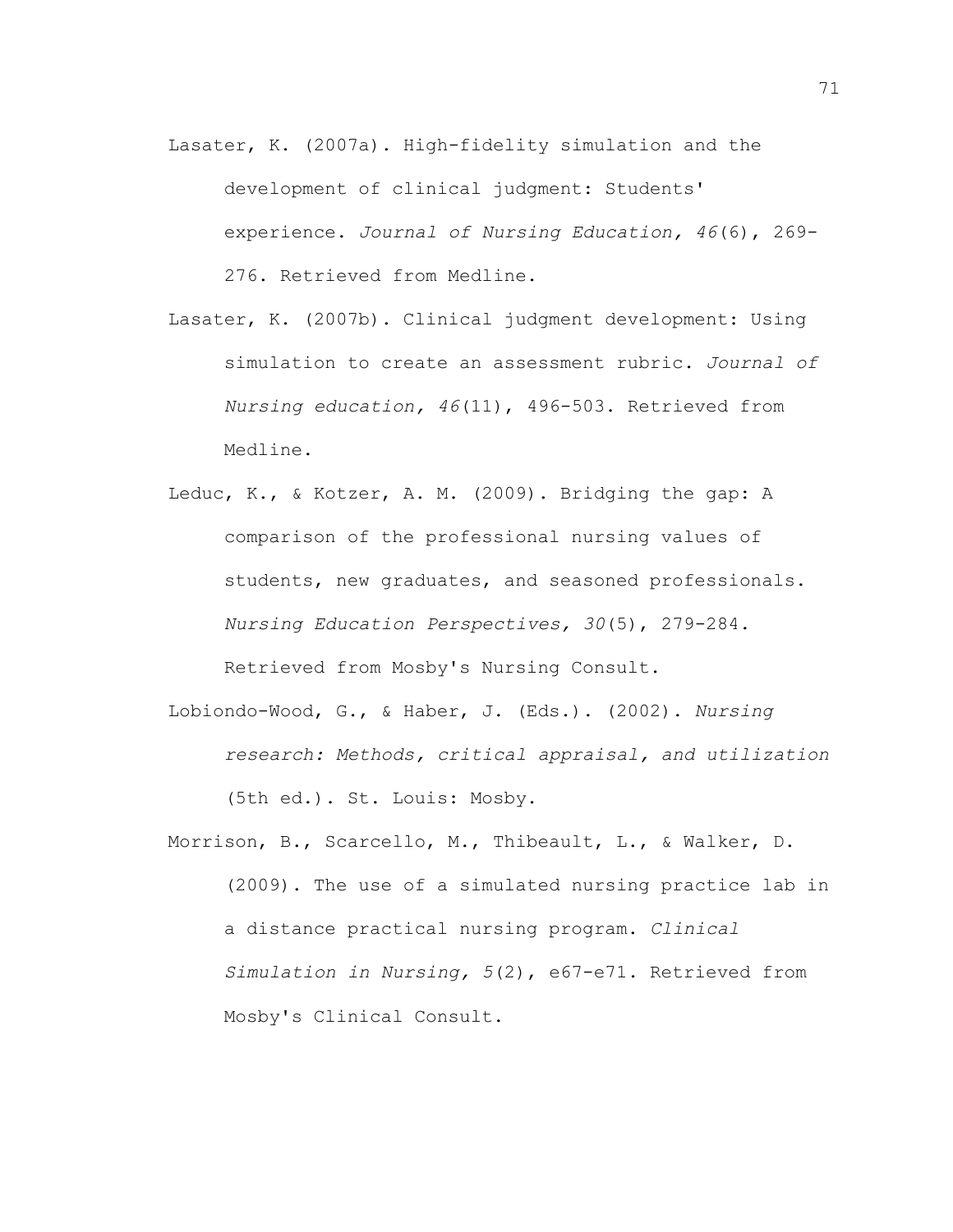National League for Nursing. (2007, March 5). *NLN publishes first comprehensive guide to simulations in nursing education*. Retrieved December 3, 2009, from

http://www.nln.org/newsreleases/simulation\_030507.htm

Nehring, W. M. (2008). U.S. boards of nursing and the use of high-fidelity patient simulators in nursing. *Journal of Professional Nursing, 24*(2), 109-117. Retrieved from Academic Premier.

- Rumble, M. (2009). Nursing internship program: Assisting new nurses in the transition from student to oncology nurse. *Oncology Nursing Forum, 36*(3), 59. Retrieved from Medline.
- Rush, K. L., Dyches, C. E., Waldrop, S., & Davis, A. (2008). Critical thinking among RN-to-BSN distance students participating in human patient simulation. *Journal of Nursing Education, 47*(11), 501-507. Retrieved from Medline.
- Smith, S. J., & Roehrs, C. J. (2009). High fidelity simulation: Factors correlated with nursing student satisfaction and self-confidence. *Nursing Education Perspectives, 30*(2), 74-78. Retrieved from Academic Search Premier.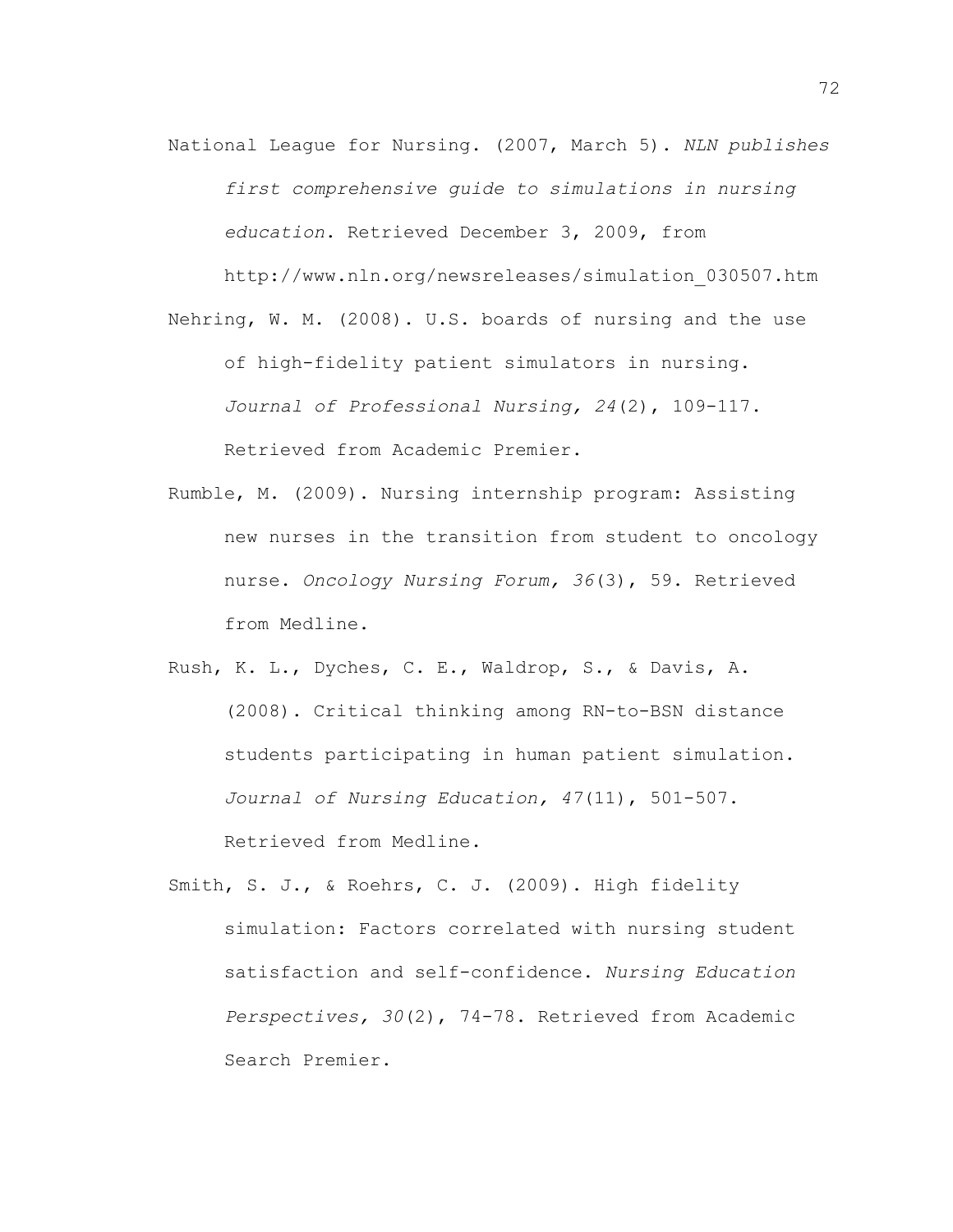- Sullivan-Mann, J., Perron, C. A., & Fellner, A. N. (2009). The effects of simulation on nursing students' critical thinking scores. *Newborn and Infant Nursing Reviews, 9*(2), 111-116. Retrieved from CINAHL.
- Tanner, C. A. (2006). Thinking like a nurse: A researchbased model of clinical judgment in nursing. *Journal of Nursing Education, 45*(6), 204-211.
- Weber, S. (2005). Promoting critical thinking in students. *Journal of the American Academy of Nurse Practitioners, 17*(6), 205-206.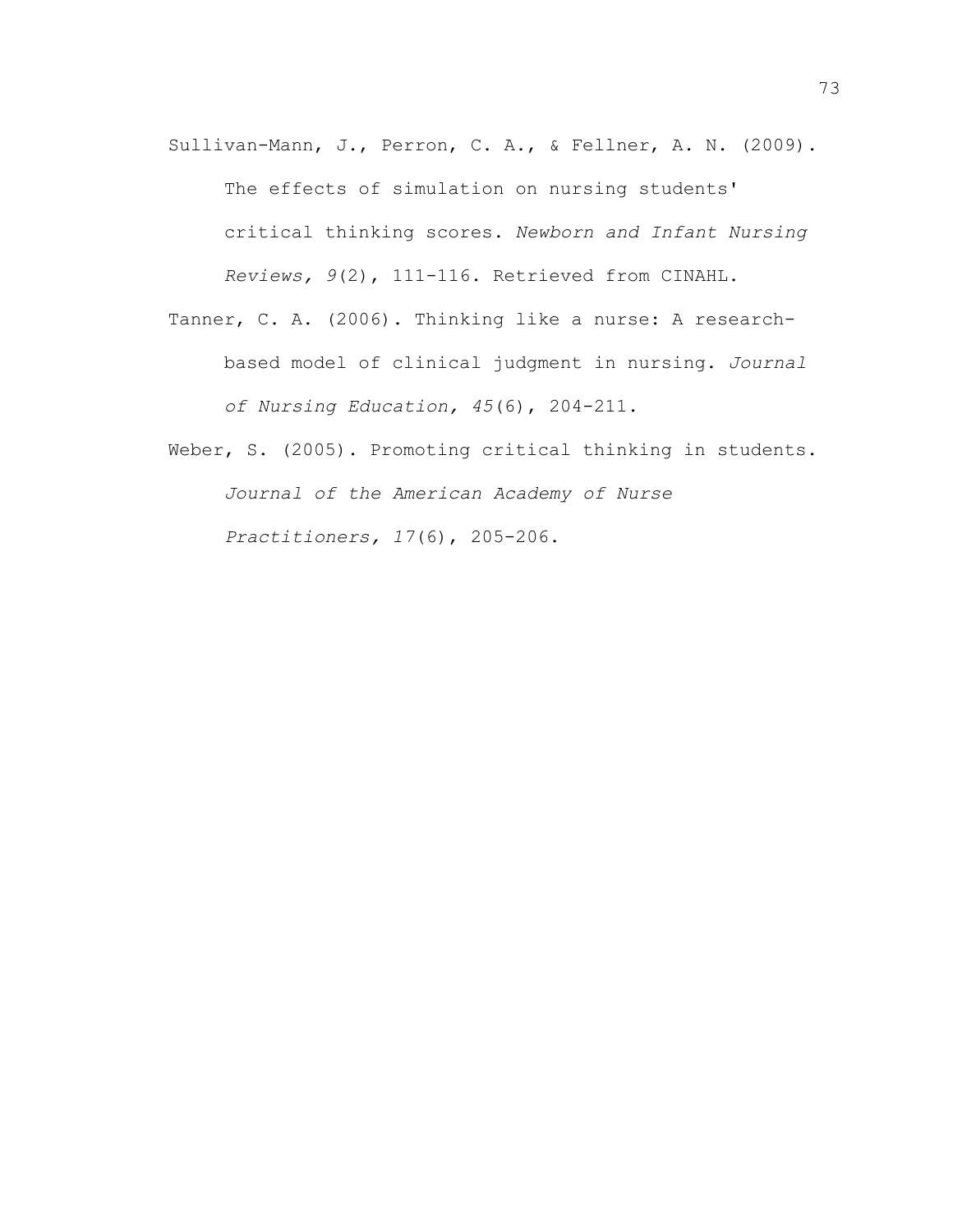## Literature Review Table

| Source  | Problem     | Purpose /   | Framework   | Sample      | Design       | Instruments | Results    |
|---------|-------------|-------------|-------------|-------------|--------------|-------------|------------|
|         |             | Research    | or Concepts |             |              |             |            |
|         |             | Questions   |             |             |              |             |            |
| Lasater | One of the  | Describe    | Tanner's    | 39 junior   | $Non-$       | Lasater     | Lasater's  |
| (2007a) | most        | students'   | Clinical    | students    | experimental | Clinical    | Clinical   |
|         | difficult   | responses   | Judgment    | enrolled in |              | Judgment    | Judgment   |
|         | skills to   | to          | Model       | an adult    | Methodologi- | Rubric      | Rubric     |
|         | assess in   | simulation  |             | medical-    | ca1          |             | provided   |
|         | the         | scenarios   |             | surgical    |              |             | the        |
|         | clinical    | within the  |             | clinical    |              |             | necessary  |
|         | area is the | framework   |             | course      |              |             | feedback   |
|         | students'   | of Tanner's |             |             |              |             | for        |
|         | clinical    | Clinical    |             | A smaller   |              |             | measuring  |
|         | judgment    | Judgment    |             | sample of   |              |             | clinical   |
|         | abilities.  | Model,      |             | 26 observed |              |             | judgment   |
|         |             | develop a   |             | in the      |              |             | developmen |
|         |             | rubric that |             | scoring     |              |             | t.         |
|         |             | describes   |             |             |              |             |            |
|         |             | levels of   |             | A sample of |              |             | Validity   |
|         |             | performance |             | eight       |              |             | of the     |
|         |             | in clinical |             | partici-    |              |             | findings   |
|         |             | judgment,   |             | pating in a |              |             | may have   |
|         |             | and pilot   |             | final focus |              |             | been       |
|         |             | test rubric |             | group       |              |             | affected   |
|         |             | in scoring  |             |             |              |             | by         |
|         |             | students'   |             |             |              |             | continuing |
|         |             | performance |             |             |              |             | evolution  |
|         |             |             |             |             |              |             | of the     |
|         |             |             |             |             |              |             | rubric     |
|         |             |             |             |             |              |             | during the |
|         |             |             |             |             |              |             | scoring.   |
|         |             |             |             |             |              |             |            |
|         |             |             |             |             |              |             |            |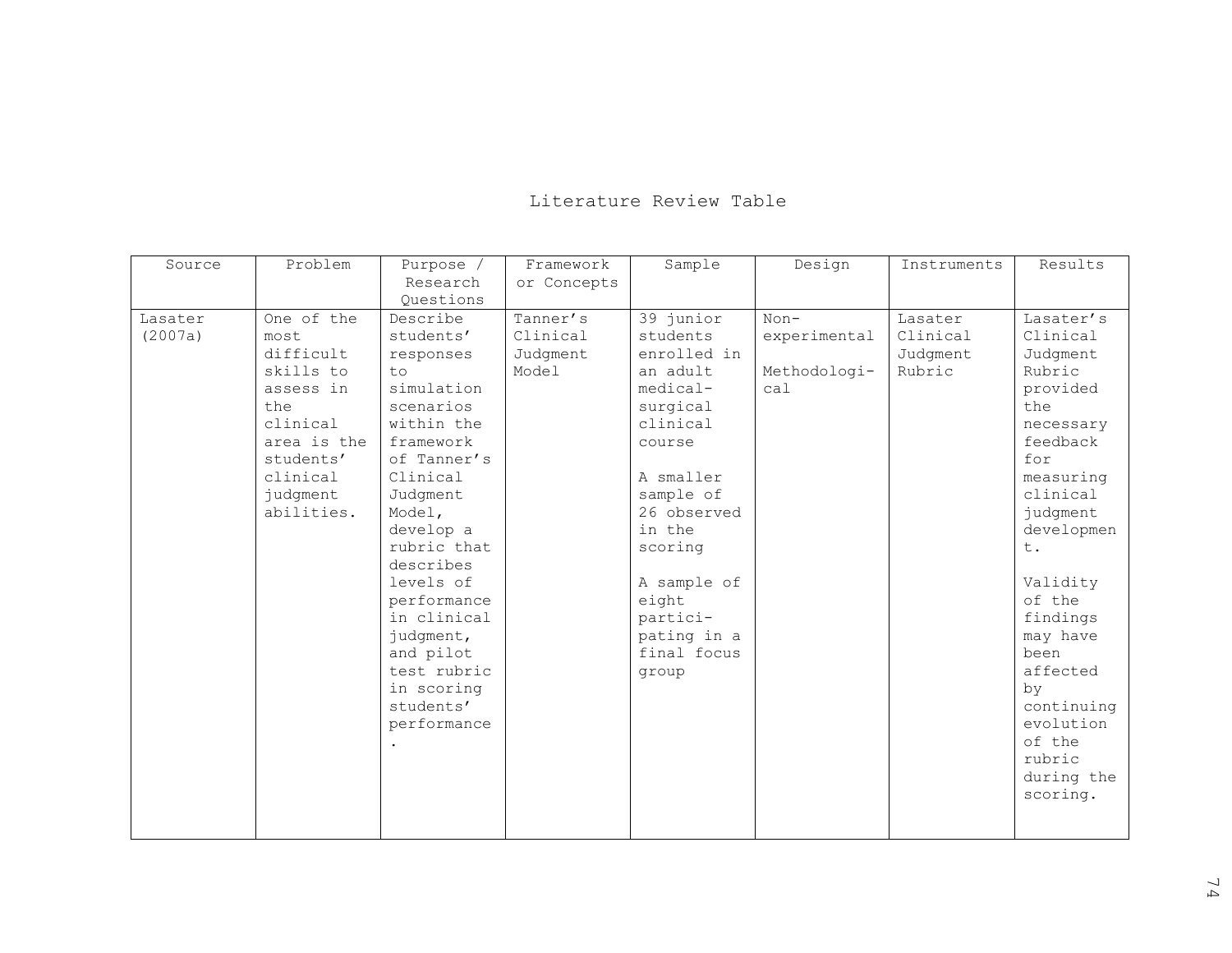| Source                       | Problem     | Purpose /   | Framework   | Sample      | Design       | Instruments               | Results                  |
|------------------------------|-------------|-------------|-------------|-------------|--------------|---------------------------|--------------------------|
|                              |             | Research    | or Concepts |             |              |                           |                          |
|                              |             | Questions   |             |             |              |                           |                          |
| Lasater                      | Develop-    | Examine the | Tanner's    | Eight out   | $Non-$       | Retrospec-                | Programs                 |
| (2007b)                      | ment of     | effect of   | Clinical    | of 48       | experimental | tive                      | using high               |
|                              | higher      | high        | Judgment    | students    | Exploratory  | analysis of               | fidelity                 |
|                              | level       | fidelity    | Model       | participati | focus group  | videotaped                | simulation               |
|                              | critical    | simulation  |             | ng in a     |              | focus group               | should use               |
|                              | thinking    | on the      |             | larger      |              | using five                | focus                    |
|                              | and         | clinical    |             | study on    |              | major                     | groups at                |
|                              | clinical    | judgment of |             | the same    |              | codes,                    | least once               |
|                              | judgment by | students    |             | subject     |              | including                 | a year to                |
|                              | students is | using this  |             | were        |              | simulation                | qather                   |
|                              | challenge.  | technology  |             | selected.   |              | strengths                 | Students'                |
|                              |             | for the     |             |             |              | and limita-               | perception               |
|                              |             | first time. |             |             |              | tions, the                | s of the<br>simulation   |
|                              |             |             |             |             |              | paradoxical<br>nature of  |                          |
|                              |             |             |             |             |              |                           | experience<br>and assess |
|                              |             |             |             |             |              | simulation,<br>desire for | the                      |
|                              |             |             |             |             |              | feedback,                 | effectiven               |
|                              |             |             |             |             |              | value of                  | ess.                     |
|                              |             |             |             |             |              | connections               |                          |
|                              |             |             |             |             |              | with other                |                          |
|                              |             |             |             |             |              | students,                 |                          |
|                              |             |             |             |             |              | and                       |                          |
|                              |             |             |             |             |              | recommenda-               |                          |
|                              |             |             |             |             |              | tions for                 |                          |
|                              |             |             |             |             |              | better                    |                          |
|                              |             |             |             |             |              | learning                  |                          |
| $\overline{\text{Dilard}}$ , | What        | Create a    | Tanner's    | A sample of | $Non-$       | Faculty                   | Standardiz               |
| Sideras,                     | students    | workshop to | Clinical    | 68 junior   | experimental | $self-$                   | ation of                 |
| Ryan,                        | learn in    | examine     | Judgment    | students    |              | evaluation                | curriculum               |
| Hodson                       | the         | faculty     | Model       | enrolled in | Evaluative   | question-                 | and                      |
| Carlton,                     | classroom   | effective-  |             | an adult    |              | naire on                  | evaluation               |
| Lasater,                     | does not    | ness in     |             | health      |              | application               | for                      |
| & Siktberg                   | always      | evaluating  |             | course.     |              | of the                    | simulation               |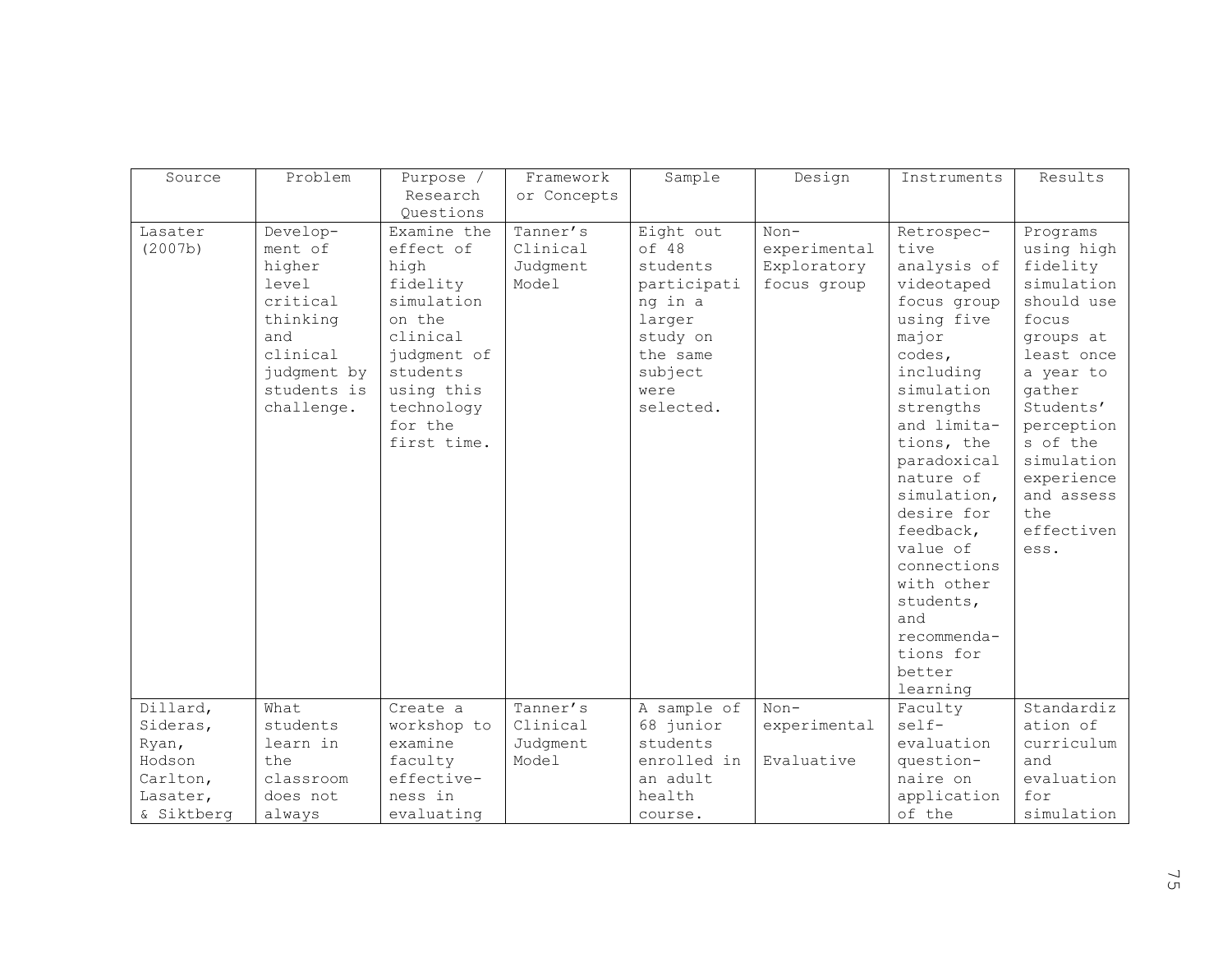| Source     | Problem     | Purpose /   | Framework   | Sample      | Design       | Instruments | Results        |
|------------|-------------|-------------|-------------|-------------|--------------|-------------|----------------|
|            |             | Research    | or Concepts |             |              |             |                |
|            |             | Questions   |             |             |              |             |                |
| (2009)     | transfer to | students'   |             | A subset of |              | Clinical    | $\frac{1}{2}S$ |
|            | their       | clinical    |             | 25 students |              | Judgment    | lacking.       |
|            | judgment in | judgment    |             | partici-    |              | Model and   |                |
|            | the         | and         |             | pated in    |              | Clinical    | The use of     |
|            | clinical    | students'   |             | the final   |              | Judgment    | clinical       |
|            | setting.    | learning    |             | stage to    |              | Rubric.     | simulation     |
|            |             | following a |             | reflect on  |              |             | can be         |
|            |             | single      |             | clinical    |              | Likert type | used as a      |
|            |             | simulation  |             | practice    |              | scale to    | supplement     |
|            |             | scenario;   |             |             |              | measure the | for            |
|            |             | analyze     |             |             |              | self-       | allowing       |
|            |             | students'   |             |             |              | assessed    | the            |
|            |             | and         |             |             |              | students'   | student to     |
|            |             | faculties'  |             |             |              | understand- | focus on       |
|            |             | perceptions |             |             |              | ing of six  | critical       |
|            |             | on the      |             |             |              | selected    | thinking       |
|            |             | effective-  |             |             |              | simulation  | and            |
|            |             | ness of     |             |             |              | objectives. | clinical       |
|            |             | using       |             |             |              |             | judgment.      |
|            |             | simulation  |             |             |              | Lasater's   |                |
|            |             | to improve  |             |             |              | Clinical    |                |
|            |             | clinical    |             |             |              | Judgment    |                |
|            |             | practice    |             |             |              | Rubric      |                |
| Rush,      | With more   | Understand  | Concept-ual | 33 distance | $Non-$       | Written     | Students       |
| Dyches,    | and more    | the         | framework   | RN-to-BSN   | experimental | responses   | were able      |
| Waldrop, & | distance    | critical    | of critical | students in |              | and         | to conquer     |
| Davis      | nursing     | thinking of | thinking by | first       | Exploratory  | interactive | the            |
| (2008)     | programs,   | distance    | Scheffer    | semester    |              | questions   | limitation     |
|            | the need    | RN-to-BSN   | and         |             |              | guided by   | s of           |
|            | for         | students    | Rubenfeld   |             |              | the 17      | geographic     |
|            | monitoring  | who         |             |             |              | major       | a1             |
|            | critical    | participate |             |             |              | components  | proximity      |
|            | thinking    | d in a      |             |             |              | of the      | to             |
|            | ability has | simulation  |             |             |              | Scheffer    |                |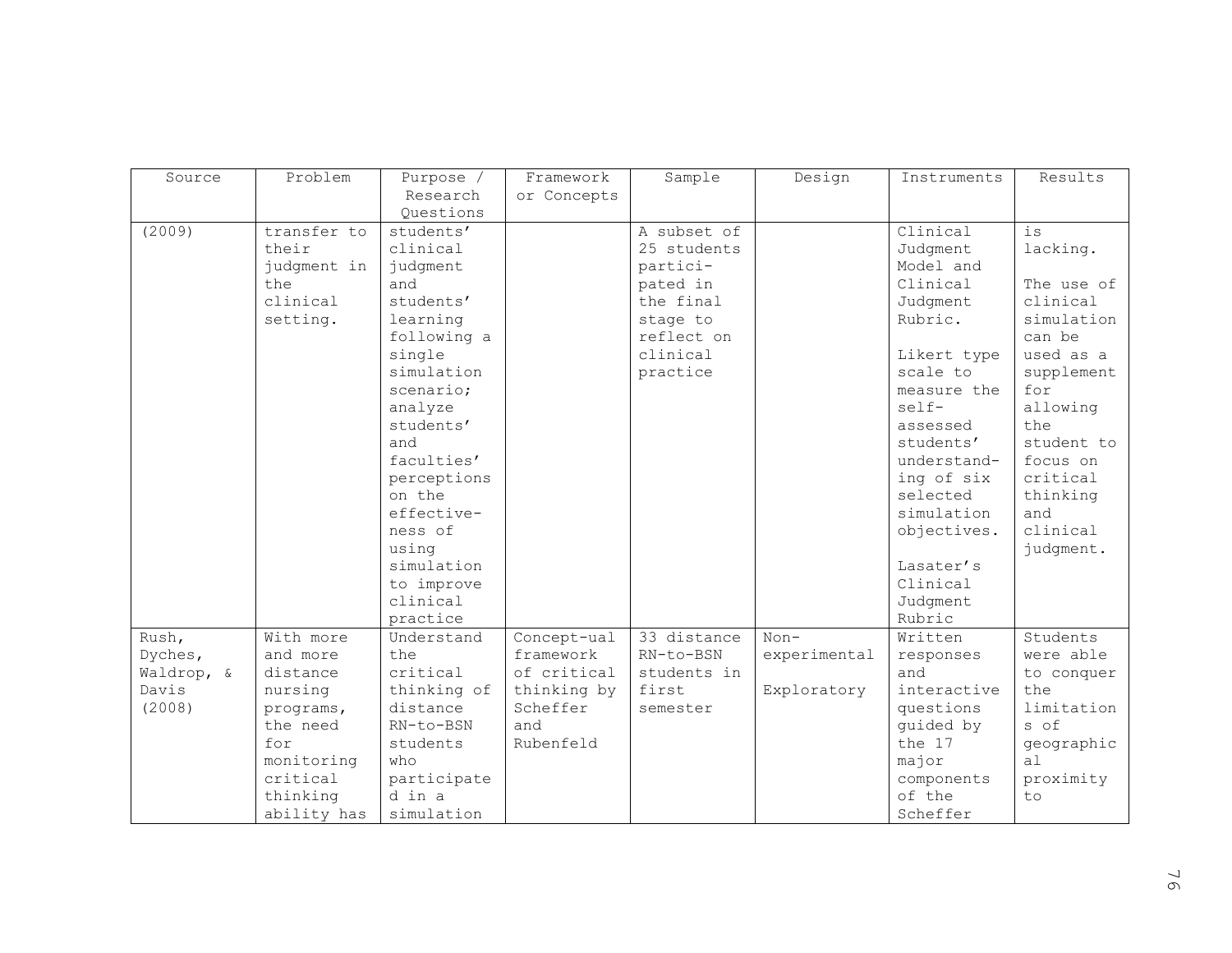| Source     | Problem              | Purpose /               | Framework   | Sample      | Design       | Instruments             | Results                |
|------------|----------------------|-------------------------|-------------|-------------|--------------|-------------------------|------------------------|
|            |                      | Research                | or Concepts |             |              |                         |                        |
|            |                      | Questions               |             |             |              |                         |                        |
|            | become an            | designed                |             |             |              | and                     | demonstrat             |
|            | increasing           | with<br>interactive     |             |             |              | Rubenfeld<br>framework. | e all                  |
|            | challenge.           | questions               |             |             |              |                         | aspects of<br>critical |
|            |                      |                         |             |             |              |                         | thinking               |
|            |                      |                         |             |             |              |                         | habits and             |
|            |                      |                         |             |             |              |                         | skills of              |
|            |                      |                         |             |             |              |                         | the mind.              |
| Brown &    | Evaluation           | Demonstrate             | No          | 140 baccal- | Quasi-       | $30 - i$ tem            | Higher                 |
| Chronister | of critical          | the effect              | framework   | aureate     | experimental | multiple                | critical               |
| (2009)     | thinking,            | of                      | identi-fied | nursing     |              | choice                  | thinking               |
|            | clinical             | simulation              | for this    | students in | Comparative  | computerize             | scores on              |
|            | judgment             | activities              | study       | senior year | correlation- | d.                      | the ECG                |
|            | and                  | on critical             |             | and         | a1           | electrocard             | SimTest                |
|            | overcoming           | thinking                |             | enrolled in |              | iogram exam             | correspond             |
|            | barriers of          | and self-<br>confidence |             | a critical  |              | (ECG                    | to higher              |
|            | effective<br>student | in an                   |             | care course |              | SimTest)<br>developed   | perceived<br>self-     |
|            | evaluation           | electrocard             |             | group.      |              | by Elsevier             | confidence             |
|            | such as              | iogram                  |             |             |              | was used to             | scores.                |
|            | inconsist-           | nursing                 |             |             |              | measure                 |                        |
|            | ent patient          | course                  |             |             |              | critical                | The                    |
|            |                      |                         |             |             |              | thinking,               | control                |
|            |                      |                         |             |             |              | assessment              | group                  |
|            |                      |                         |             |             |              | skills, and             | scored                 |
|            |                      |                         |             |             |              | therapeutic             | higher in              |
|            |                      |                         |             |             |              |                         | a11                    |
|            |                      |                         |             |             |              |                         | confidence             |
|            |                      |                         |             |             |              |                         | measures               |
|            |                      |                         |             |             |              |                         | and the                |
|            |                      |                         |             |             |              |                         | <b>ECG</b>             |
|            |                      |                         |             |             |              |                         | SimTest                |
|            |                      |                         |             |             |              |                         | scores,                |
|            |                      |                         |             |             |              |                         | with a                 |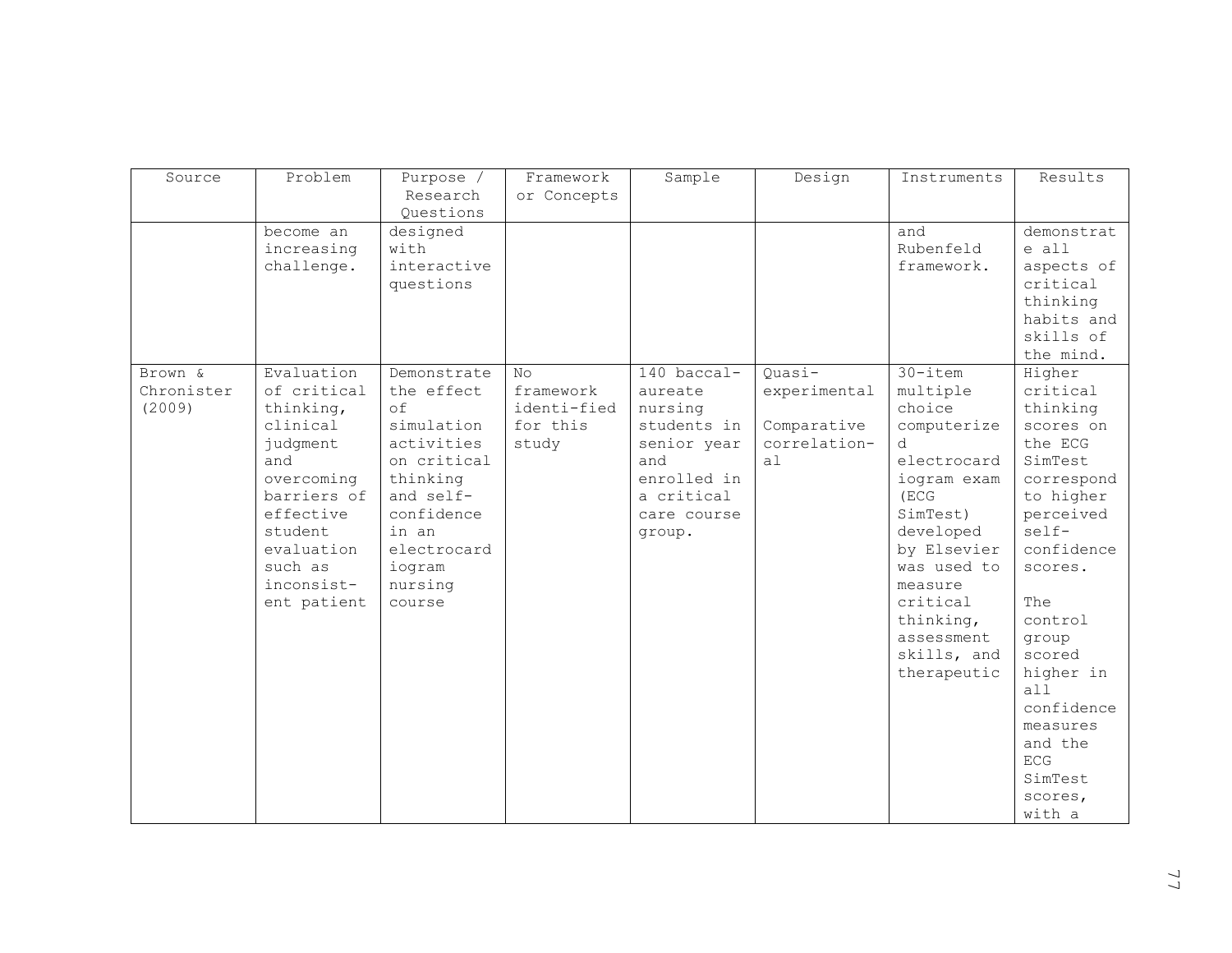| Source    | Problem    | Purpose /             | Framework   | Sample      | Design       | Instruments | Results                  |
|-----------|------------|-----------------------|-------------|-------------|--------------|-------------|--------------------------|
|           |            | Research              | or Concepts |             |              |             |                          |
|           | availabil- | Questions             |             | Students    |              | nursing     | positive                 |
|           | ity and    |                       |             | were        |              | Intervene-  | correlatio               |
|           | inability  |                       |             | randomly    |              | tions.      | n between                |
|           | to contour |                       |             | divided     |              |             | $self-$                  |
|           | patient    |                       |             | into        |              |             | confidence               |
|           | assignment |                       |             | treatment   |              |             | and ECG                  |
|           | t.o        |                       |             | and control |              |             | SimTest                  |
|           | challenge  |                       |             | groups with |              |             | scores                   |
|           | student's  |                       |             | 70 partici- |              |             |                          |
|           | level of   |                       |             | pants in    |              |             | Increased                |
|           | knowledge  |                       |             | each.       |              |             | confidence<br>translates |
|           |            |                       |             |             |              |             | into                     |
|           |            |                       |             |             |              |             | higher                   |
|           |            |                       |             |             |              |             | critical                 |
|           |            |                       |             |             |              |             | thinking                 |
|           |            |                       |             |             |              |             | scores.                  |
| Sullivan- | Developing | Investigate           | Roy Adapta- | 53 Nursing  | $Quasi-$     | Health      | Simulation               |
| Mann,     | different  | effect of             | tion Model  | II students | experimental | Science     | does have                |
| Perron, & | methods of | using                 |             | divided,    |              | Reasoning   | a positive               |
| Fellner   | evaluating | simulation            |             | experi-     | 2x2 Mixed    | Test,       | effect on                |
| (2009)    | critical   | as a                  |             | mental and  | model        | including   | critical                 |
|           | thinking   | teaching              |             | control     |              | pretest and | thinking                 |
|           | skills is  | strategy on           |             | groups      |              | posttest.   | $\circ$ f                |
|           | essential  | critical              |             |             |              |             | students                 |
|           | to nursing | thinking<br>abilities |             |             |              |             | as<br>evidenced          |
|           | programs.  | of nursing            |             |             |              |             | by                       |
|           |            | students              |             |             |              |             | significan               |
|           |            | particular-           |             |             |              |             | $\pm$                    |
|           |            | ly in                 |             |             |              |             | difference               |
|           |            | associate             |             |             |              |             | s between                |
|           |            | degree                |             |             |              |             | pre and                  |
|           |            | nursing               |             |             |              |             | post test                |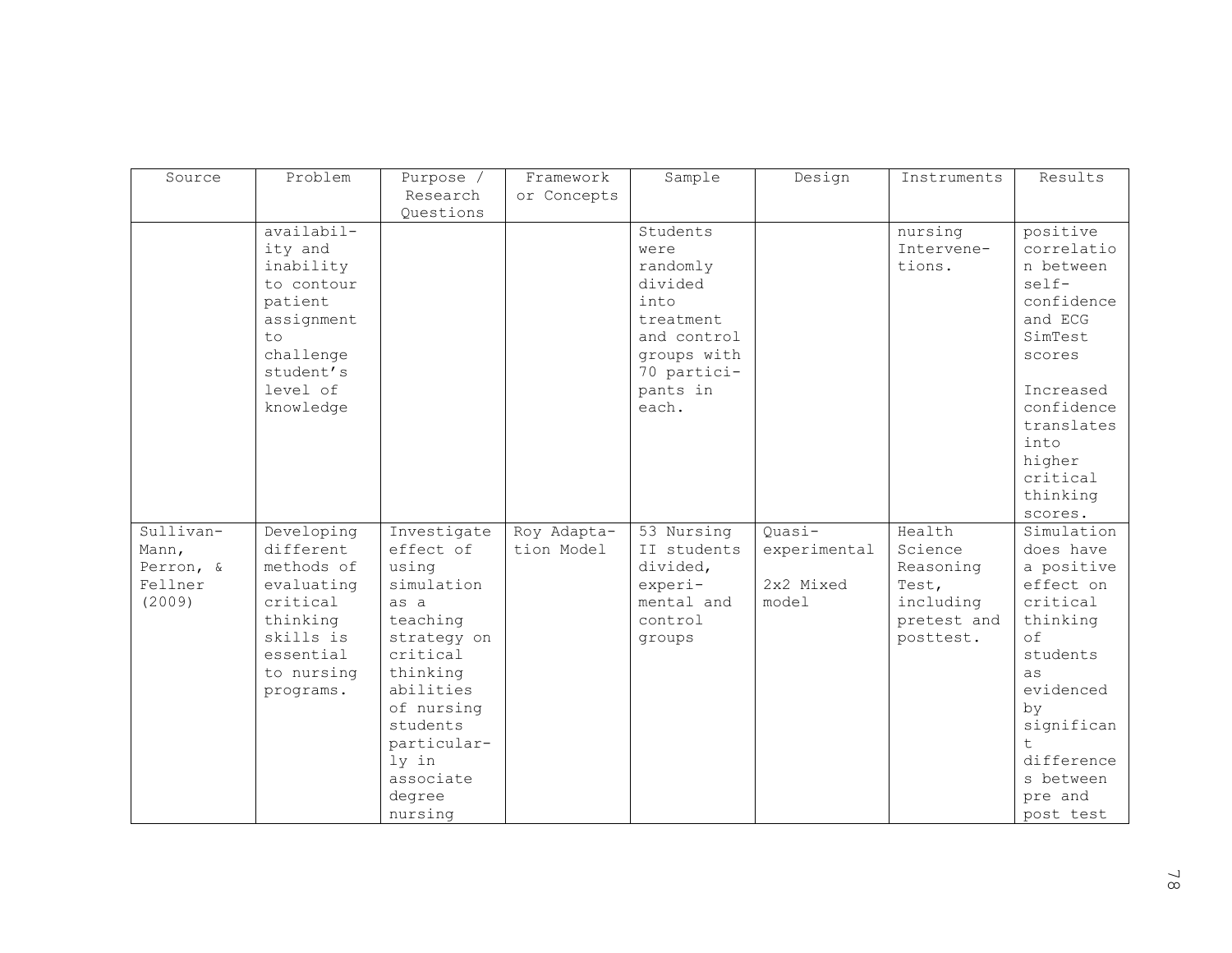| Framework<br>Sample<br>Results<br>Source<br>Purpose /<br>Design<br>Instruments<br>Research<br>or Concepts<br>Questions<br>scores for<br>programs.<br>the<br>experiment<br>al group.<br>The three<br>additional |         |  |  |            |
|----------------------------------------------------------------------------------------------------------------------------------------------------------------------------------------------------------------|---------|--|--|------------|
|                                                                                                                                                                                                                | Problem |  |  |            |
|                                                                                                                                                                                                                |         |  |  |            |
|                                                                                                                                                                                                                |         |  |  |            |
|                                                                                                                                                                                                                |         |  |  |            |
|                                                                                                                                                                                                                |         |  |  |            |
|                                                                                                                                                                                                                |         |  |  |            |
|                                                                                                                                                                                                                |         |  |  |            |
|                                                                                                                                                                                                                |         |  |  |            |
|                                                                                                                                                                                                                |         |  |  |            |
|                                                                                                                                                                                                                |         |  |  |            |
|                                                                                                                                                                                                                |         |  |  | simulation |
| scenarios                                                                                                                                                                                                      |         |  |  |            |
| made a                                                                                                                                                                                                         |         |  |  |            |
|                                                                                                                                                                                                                |         |  |  | Significan |
| $\pm$                                                                                                                                                                                                          |         |  |  |            |
| impact on                                                                                                                                                                                                      |         |  |  |            |
| student                                                                                                                                                                                                        |         |  |  |            |
| scores                                                                                                                                                                                                         |         |  |  |            |
|                                                                                                                                                                                                                |         |  |  |            |
|                                                                                                                                                                                                                |         |  |  | demonstrat |
| ing                                                                                                                                                                                                            |         |  |  |            |
| increased                                                                                                                                                                                                      |         |  |  |            |
| knowledge                                                                                                                                                                                                      |         |  |  |            |
| and                                                                                                                                                                                                            |         |  |  |            |
| critical                                                                                                                                                                                                       |         |  |  |            |
| thinking                                                                                                                                                                                                       |         |  |  |            |
| skills.                                                                                                                                                                                                        |         |  |  |            |
| $33$ first-<br>Morrison,<br>In nursing<br>Examine the<br>Quasi-<br>Concept-ual<br>$\overline{A}$<br>More                                                                                                       |         |  |  |            |
| education,<br>researcher<br>Scarcello,<br>impact of<br>framework<br>experimental<br>research<br>year                                                                                                           |         |  |  |            |
| Thibeault,<br>connection<br>human<br>by Jeffries<br>distance<br>developed<br>should be                                                                                                                         |         |  |  |            |
| & Walker<br>Within<br>conducted<br>between<br>patient<br>practical<br>pretest and                                                                                                                              |         |  |  |            |
| (2009)<br>what is<br>simulation<br>nursing<br>subject<br>using a<br>posttest                                                                                                                                   |         |  |  |            |
| learned in<br>validated<br>on student<br>students<br>design<br>contained                                                                                                                                       |         |  |  |            |
| 25<br>self-<br>theory to<br>separated                                                                                                                                                                          |         |  |  | instrument |
| confidence.<br>clinical<br>into<br>identical<br>, such as                                                                                                                                                      |         |  |  |            |
| practice is<br>smaller<br>questions                                                                                                                                                                            |         |  |  | Educationa |
| randomly<br>important<br>measuring                                                                                                                                                                             |         |  |  | 1 Practice |
| in the<br>assigned<br>Scale for<br>students'                                                                                                                                                                   |         |  |  |            |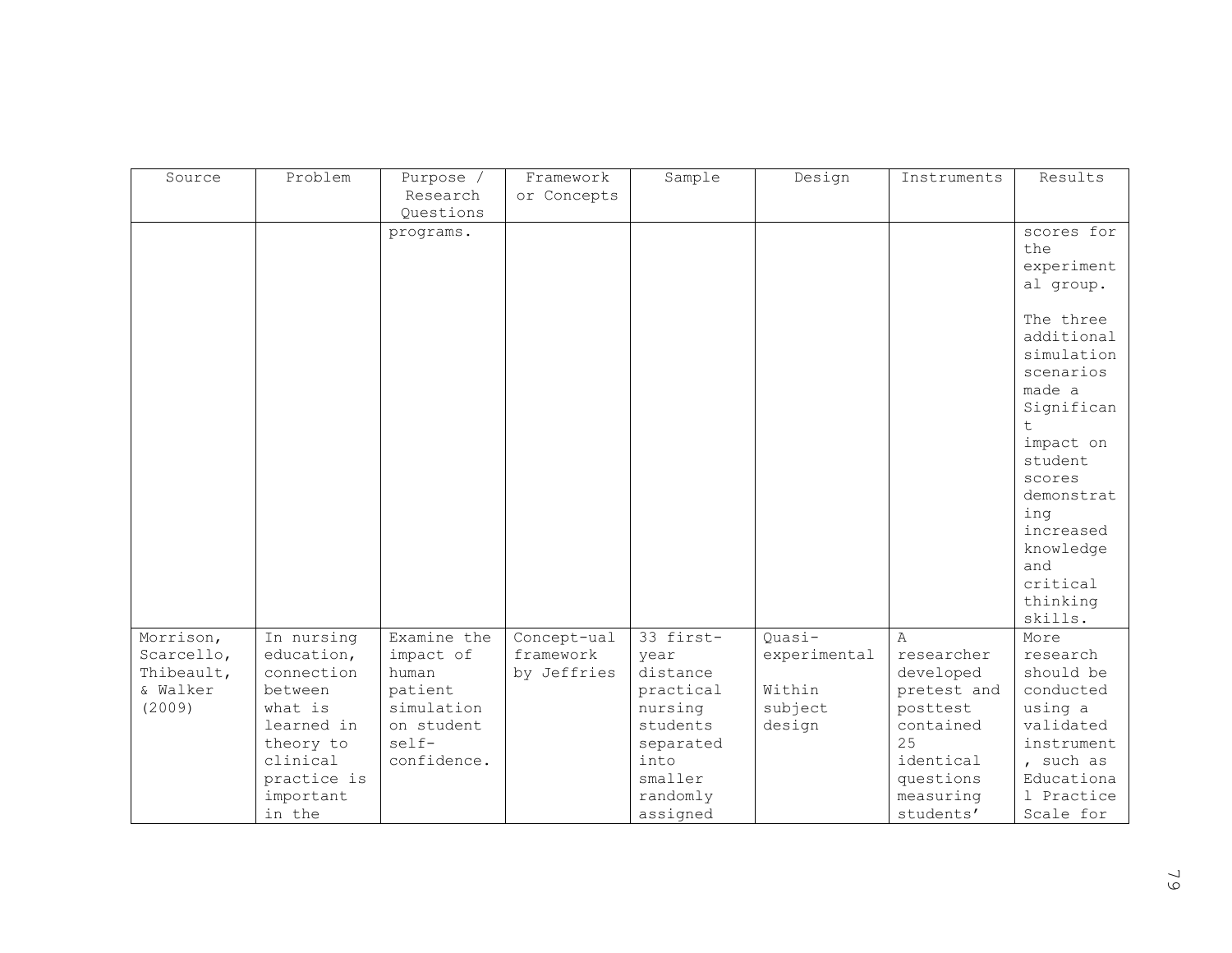| Source                      | Problem                                                                                                                                                                 | Purpose /                                                                                                                                                          | Framework                                            | Sample                                                                                                     | Design                                                     | Instruments                                                                                                                                                                                             | Results                                                                                                                                                                                     |
|-----------------------------|-------------------------------------------------------------------------------------------------------------------------------------------------------------------------|--------------------------------------------------------------------------------------------------------------------------------------------------------------------|------------------------------------------------------|------------------------------------------------------------------------------------------------------------|------------------------------------------------------------|---------------------------------------------------------------------------------------------------------------------------------------------------------------------------------------------------------|---------------------------------------------------------------------------------------------------------------------------------------------------------------------------------------------|
|                             |                                                                                                                                                                         | Research                                                                                                                                                           | or Concepts                                          |                                                                                                            |                                                            |                                                                                                                                                                                                         |                                                                                                                                                                                             |
|                             |                                                                                                                                                                         | Questions                                                                                                                                                          |                                                      |                                                                                                            |                                                            |                                                                                                                                                                                                         |                                                                                                                                                                                             |
|                             | develop-<br>ment of<br>critical<br>thinking<br>and self-<br>confi-<br>dence. The<br>need for<br>methods to<br>facilitate<br>this<br>develop-<br>ment is a<br>challenge. |                                                                                                                                                                    |                                                      | groups                                                                                                     |                                                            | knowledge<br>in nursing<br>care of the<br>mother and<br>newborn<br>during the<br>antepartum,<br>delivery,<br>and<br>postpartum<br>phases.                                                               | Simulation<br>and<br>Simulation<br>Design<br>Scale<br>instrument<br>$S$ .<br>Results<br>indicated<br>a<br>significan<br>t increase<br>in the<br>students'<br>knowledge<br>and<br>confidence |
| Smith &<br>Roehrs<br>(2009) | Although<br>simulation<br>has been<br>confirmed<br>to have a<br>positive<br>effect on<br>student<br>learning,<br>little is<br>known about<br>why.                       | Examine<br>effects of<br>simulation<br>on<br>students'<br>satisfac-<br>tion and<br>self-<br>confidence<br>and<br>identify<br>other<br>factors<br>that<br>correlate | The Nursing<br>Education<br>Simula-tion<br>Framework | 68 BSN<br>students in<br>their<br>junior year<br>and<br>enrolled in<br>a<br>medical/sur<br>gical<br>course | $Non-$<br>experimental<br>Descriptive<br>correlationa<br>1 | $\mathsf{A}$<br>researcher<br>developed<br>$13$ -item<br>Student<br>Satisfactio<br>n and Self-<br>Confidence<br>in Learning<br>Scale was<br>used to<br>measure<br>student<br>satisfactio<br>n and self- | $\overline{A}$<br>combinatio<br>n of<br>variables<br>come into<br>play when<br>correlatin<br>q student<br>satisfacti<br>on and<br>self-<br>confidence<br>as two<br>outcomes<br>of high      |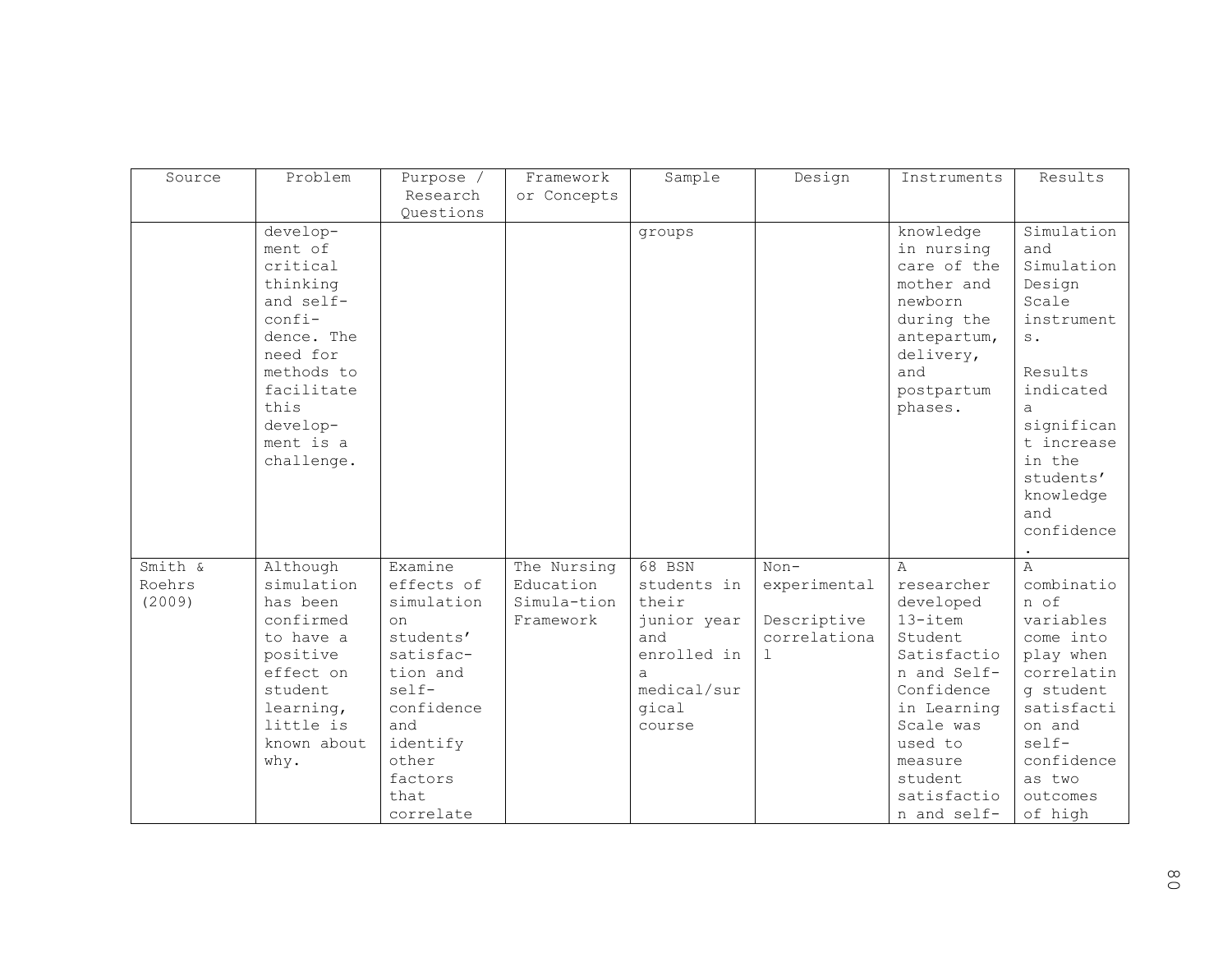| Source | Problem | Purpose /   | Framework   | Sample | Design | Instruments | Results             |
|--------|---------|-------------|-------------|--------|--------|-------------|---------------------|
|        |         | Research    | or Concepts |        |        |             |                     |
|        |         | Questions   |             |        |        |             |                     |
|        |         | with        |             |        |        | confidence. | fidelity            |
|        |         | $students'$ |             |        |        |             | simulation          |
|        |         | satisfac-   |             |        |        | The         | $\bullet$           |
|        |         | tion and    |             |        |        | Simulation  |                     |
|        |         | self-       |             |        |        | Design      | There was           |
|        |         | confidence  |             |        |        | Scale (SDS) | a moderate          |
|        |         |             |             |        |        |             | correlatio          |
|        |         |             |             |        |        |             | n between           |
|        |         |             |             |        |        |             | both                |
|        |         |             |             |        |        |             | student             |
|        |         |             |             |        |        |             | satisfacti          |
|        |         |             |             |        |        |             | on and<br>self-     |
|        |         |             |             |        |        |             | confidence          |
|        |         |             |             |        |        |             | and                 |
|        |         |             |             |        |        |             | objectives          |
|        |         |             |             |        |        |             |                     |
|        |         |             |             |        |        |             |                     |
|        |         |             |             |        |        |             | The lowest          |
|        |         |             |             |        |        |             | correlatio          |
|        |         |             |             |        |        |             | n to                |
|        |         |             |             |        |        |             | satisfacti          |
|        |         |             |             |        |        |             | on was              |
|        |         |             |             |        |        |             | guided              |
|        |         |             |             |        |        |             | refection.          |
|        |         |             |             |        |        |             |                     |
|        |         |             |             |        |        |             | The lowest          |
|        |         |             |             |        |        |             | correlatio          |
|        |         |             |             |        |        |             | n to self-          |
|        |         |             |             |        |        |             | confidence          |
|        |         |             |             |        |        |             | was                 |
|        |         |             |             |        |        |             | fidelity.           |
|        |         |             |             |        |        |             |                     |
|        |         |             |             |        |        |             | Further<br>research |
|        |         |             |             |        |        |             |                     |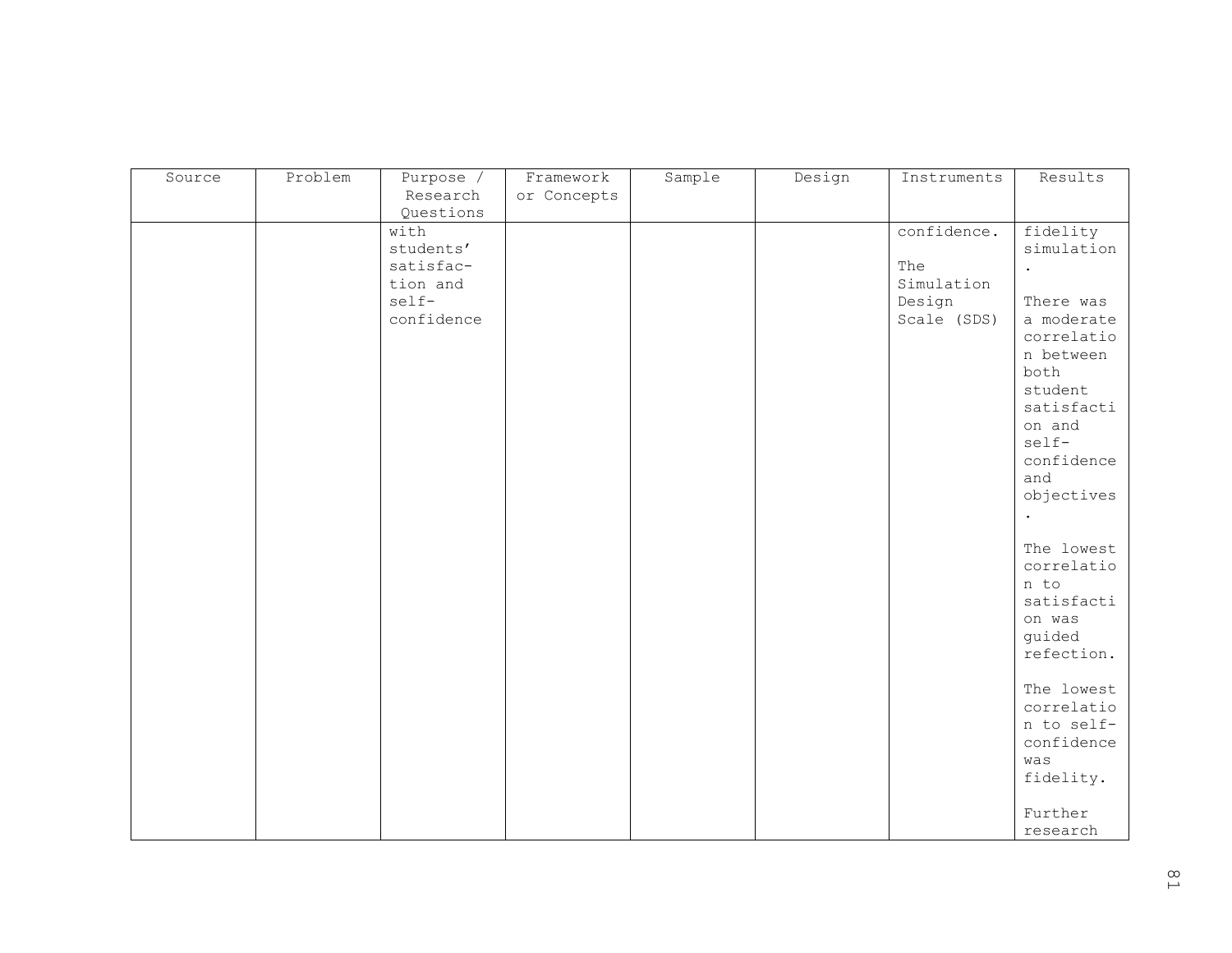| Source      | Problem   | Purpose /   | Framework   | Sample      | Design       | Instruments | Results              |
|-------------|-----------|-------------|-------------|-------------|--------------|-------------|----------------------|
|             |           | Research    |             |             |              |             |                      |
|             |           |             | or Concepts |             |              |             |                      |
|             |           | Questions   |             |             |              |             |                      |
|             |           |             |             |             |              |             | is needed            |
|             |           |             |             |             |              |             | regarding            |
|             |           |             |             |             |              |             | the                  |
|             |           |             |             |             |              |             | outcomes             |
|             |           |             |             |             |              |             | of high-             |
|             |           |             |             |             |              |             | fidelity             |
|             |           |             |             |             |              |             | simulation           |
|             |           |             |             |             |              |             | addressed            |
|             |           |             |             |             |              |             | in this              |
|             |           |             |             |             |              |             | study as             |
|             |           |             |             |             |              |             | well as              |
|             |           |             |             |             |              |             | other                |
|             |           |             |             |             |              |             | outcomes,            |
|             |           |             |             |             |              |             | such as              |
|             |           |             |             |             |              |             | learning,            |
|             |           |             |             |             |              |             | performanc           |
|             |           |             |             |             |              |             | e, and               |
|             |           |             |             |             |              |             | critical             |
|             |           |             |             |             |              |             | thinking             |
|             |           |             |             |             |              |             | to test              |
|             |           |             |             |             |              |             | relationsh           |
|             |           |             |             |             |              |             | ips of               |
|             |           |             |             |             |              |             | this                 |
|             |           |             |             |             |              |             |                      |
|             |           |             |             |             |              |             | simulation           |
|             |           |             |             |             |              |             | framework.           |
| Bambini,    | A major   | Evaluate    | Bandura's   | 112 first   | Quasi-       | Pretest,    | Although             |
| Washburn, & | factor    | simulated   | Self-       | semester    | experimental | posttest,   | self-                |
| Perkins     | which     | clinical    | Efficacy    | baccalaurea |              | and follow- | efficacy             |
| (2009)      | affects a | experiences | Framework   | te nursing  | Repeated     | up survey   | $\rm \dot{1}\,\rm S$ |
|             | student's | as a        |             | students    | measure      |             | important,           |
|             | perfor-   | teaching/   |             |             |              |             | simulation           |
|             | mance in  | learning    |             | A subsample |              |             | experience           |
|             | the       | method to   |             | of 20       |              |             | s should             |
|             | clinical  | increase    |             | students    |              |             | be focused           |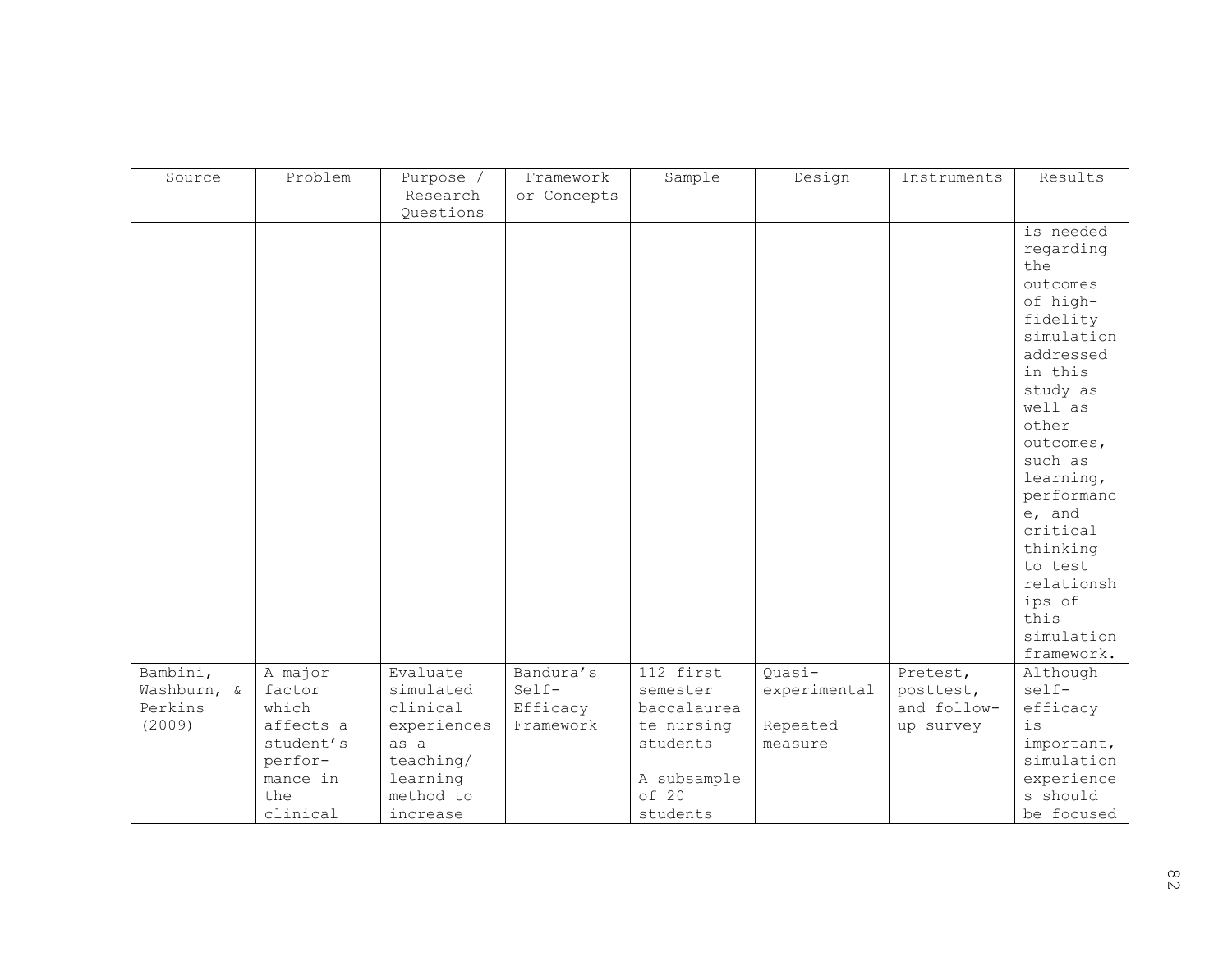| Source | Problem     | Purpose /   | Framework   | Sample      | Design | Instruments | Results    |
|--------|-------------|-------------|-------------|-------------|--------|-------------|------------|
|        |             | Research    | or Concepts |             |        |             |            |
|        |             |             |             |             |        |             |            |
|        |             | Questions   |             |             |        |             |            |
|        | setting is  | self-       |             | completed   |        |             | on         |
|        | self-       | efficacy of |             | the follow- |        |             | evaluating |
|        | efficacy, a | nursing     |             | up survey   |        |             | the        |
|        | challenge   | students    |             |             |        |             | patient    |
|        | to          | during      |             |             |        |             | care       |
|        | increase.   | initial     |             |             |        |             | skills of  |
|        |             | clinical    |             |             |        |             | students.  |
|        |             | course in a |             |             |        |             |            |
|        |             | prelicensur |             |             |        |             | Students   |
|        |             | e program   |             |             |        |             | more       |
|        |             |             |             |             |        |             | confident  |
|        |             |             |             |             |        |             | in         |
|        |             |             |             |             |        |             | performing |
|        |             |             |             |             |        |             | tasks      |
|        |             |             |             |             |        |             |            |
|        |             |             |             |             |        |             | Students   |
|        |             |             |             |             |        |             | were more  |
|        |             |             |             |             |        |             | confident  |
|        |             |             |             |             |        |             | in         |
|        |             |             |             |             |        |             |            |
|        |             |             |             |             |        |             | providing  |
|        |             |             |             |             |        |             | care to    |
|        |             |             |             |             |        |             | post       |
|        |             |             |             |             |        |             | partum     |
|        |             |             |             |             |        |             | patients   |
|        |             |             |             |             |        |             | Feelings   |
|        |             |             |             |             |        |             | of self-   |
|        |             |             |             |             |        |             | efficacy   |
|        |             |             |             |             |        |             | should     |
|        |             |             |             |             |        |             | translate  |
|        |             |             |             |             |        |             | into       |
|        |             |             |             |             |        |             | practice   |
|        |             |             |             |             |        |             | by         |
|        |             |             |             |             |        |             | affecting  |
|        |             |             |             |             |        |             | nursing    |
|        |             |             |             |             |        |             | care       |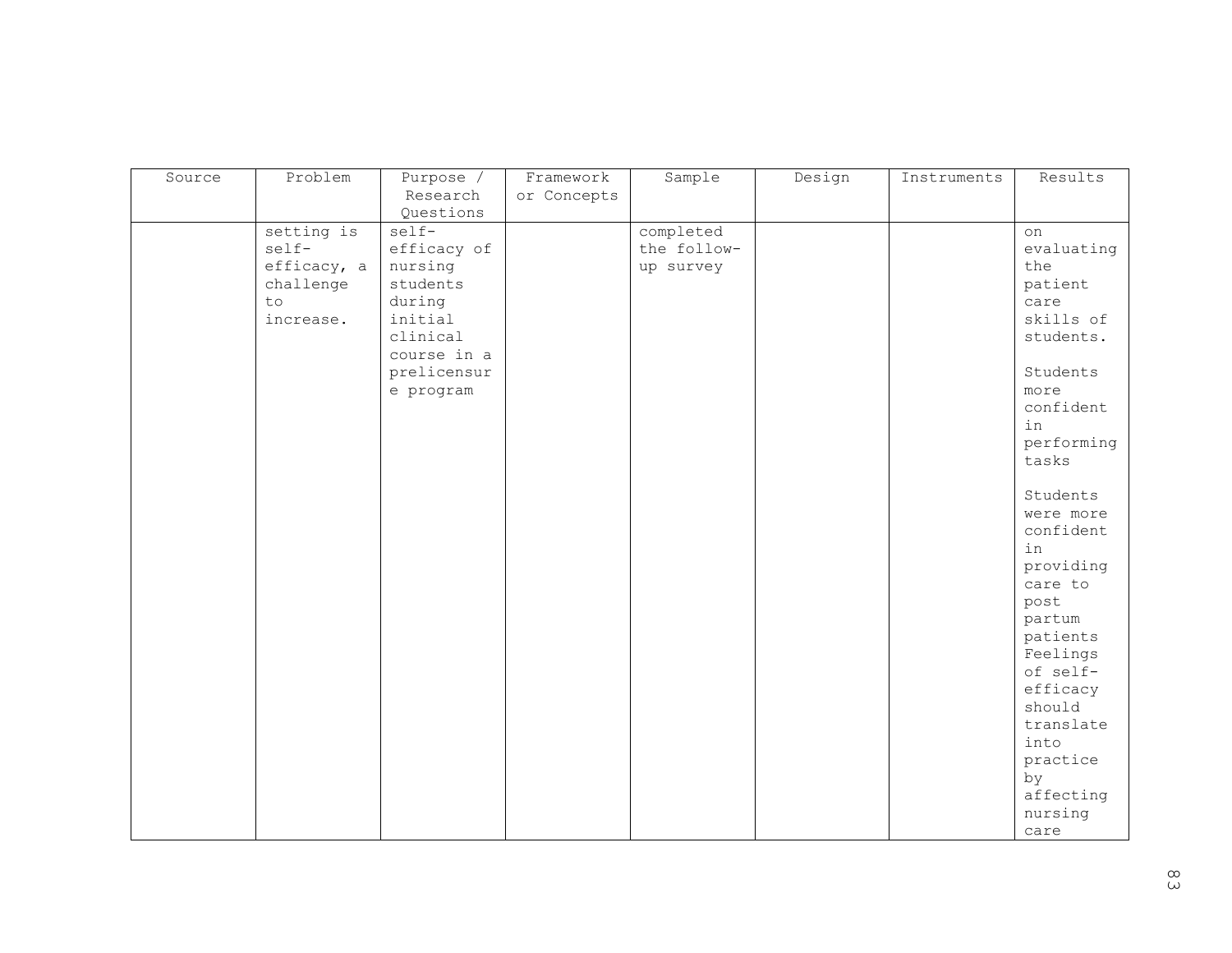| Source                        | Problem                                                                                                                                                        | Purpose /<br>Research<br>Questions                                                                                                                                        | Framework<br>or Concepts                                  | Sample                                                                                                                                                                                                 | Design                                                | Instruments                                                                                                                                                                                                                                                                                       | Results                                                                                                                                                                                                                                                                                          |
|-------------------------------|----------------------------------------------------------------------------------------------------------------------------------------------------------------|---------------------------------------------------------------------------------------------------------------------------------------------------------------------------|-----------------------------------------------------------|--------------------------------------------------------------------------------------------------------------------------------------------------------------------------------------------------------|-------------------------------------------------------|---------------------------------------------------------------------------------------------------------------------------------------------------------------------------------------------------------------------------------------------------------------------------------------------------|--------------------------------------------------------------------------------------------------------------------------------------------------------------------------------------------------------------------------------------------------------------------------------------------------|
|                               |                                                                                                                                                                |                                                                                                                                                                           |                                                           |                                                                                                                                                                                                        |                                                       |                                                                                                                                                                                                                                                                                                   | behaviors.                                                                                                                                                                                                                                                                                       |
| Bearnson &<br>Wiker<br>(2005) | Students<br>and faculty<br>of nursing<br>programs<br>often miss<br>scheduled<br>clinical<br>days for<br>reasons<br>beyond the<br>control of<br>the<br>faculty. | Explore the<br>benefits<br>and<br>limitations<br>of using a<br>human<br>patient<br>simulator<br>as a<br>substitute<br>for one day<br>of actual<br>clinical<br>experience. | No<br>framework<br>was identi-<br>fied for<br>this study. | The sample<br>size was<br>$undis-$<br>closed and<br>described<br>only as<br>"two groups<br>$\circ$ f<br>students"<br>The<br>students<br>were first-<br>year bacca-<br>laureate<br>nursing<br>students. | $Non-$<br>experimental<br>Exploratory,<br>descriptive | Researcher<br>developed<br>survey<br>using a 4-<br>point<br>Likert-type<br>scale with<br>four<br>positive<br>statements<br>about the<br>session and<br>three open-<br>ended<br>questions.<br>Measured<br>students'<br>perceptions<br>of the<br>learning<br>experience<br>using the<br>simulators. | With<br>overall<br>positive<br>responses<br>to the<br>simulation<br>experience<br>, the use<br>$\circ$ f<br>simulation<br>was a<br>useful<br>learning<br>strategy.<br>Further<br>research<br>was needed<br>to explore<br>ways to<br>incorporat<br>e this<br>technology<br>into the<br>curricula. |
| Grady,                        | It is                                                                                                                                                          | Assess for                                                                                                                                                                | No frame-                                                 | 39 first-                                                                                                                                                                                              | Ouasi-                                                | A 21-item                                                                                                                                                                                                                                                                                         | Simulation                                                                                                                                                                                                                                                                                       |
| Kehrer,<br>Trusty,            | important<br>to know if                                                                                                                                        | differences<br>in student                                                                                                                                                 | work was<br>identi-fied                                   | year<br>nursing                                                                                                                                                                                        | experimental                                          | observer-<br>based                                                                                                                                                                                                                                                                                | technology<br>has                                                                                                                                                                                                                                                                                |
| Entin,                        | all levels                                                                                                                                                     | perceptions                                                                                                                                                               | for this                                                  | students                                                                                                                                                                                               |                                                       | performance                                                                                                                                                                                                                                                                                       | positive                                                                                                                                                                                                                                                                                         |
| Entin, &                      | of simula-                                                                                                                                                     | and student                                                                                                                                                               | study.                                                    |                                                                                                                                                                                                        |                                                       | assessment                                                                                                                                                                                                                                                                                        | impact on                                                                                                                                                                                                                                                                                        |
| Brunye                        | tion                                                                                                                                                           | attitudes                                                                                                                                                                 |                                                           |                                                                                                                                                                                                        |                                                       | instrument                                                                                                                                                                                                                                                                                        | student                                                                                                                                                                                                                                                                                          |
| (2008)                        | fidelity                                                                                                                                                       | when using                                                                                                                                                                |                                                           |                                                                                                                                                                                                        |                                                       | was                                                                                                                                                                                                                                                                                               | learning.                                                                                                                                                                                                                                                                                        |
|                               | are equally                                                                                                                                                    | high-                                                                                                                                                                     |                                                           |                                                                                                                                                                                                        |                                                       | developed                                                                                                                                                                                                                                                                                         |                                                                                                                                                                                                                                                                                                  |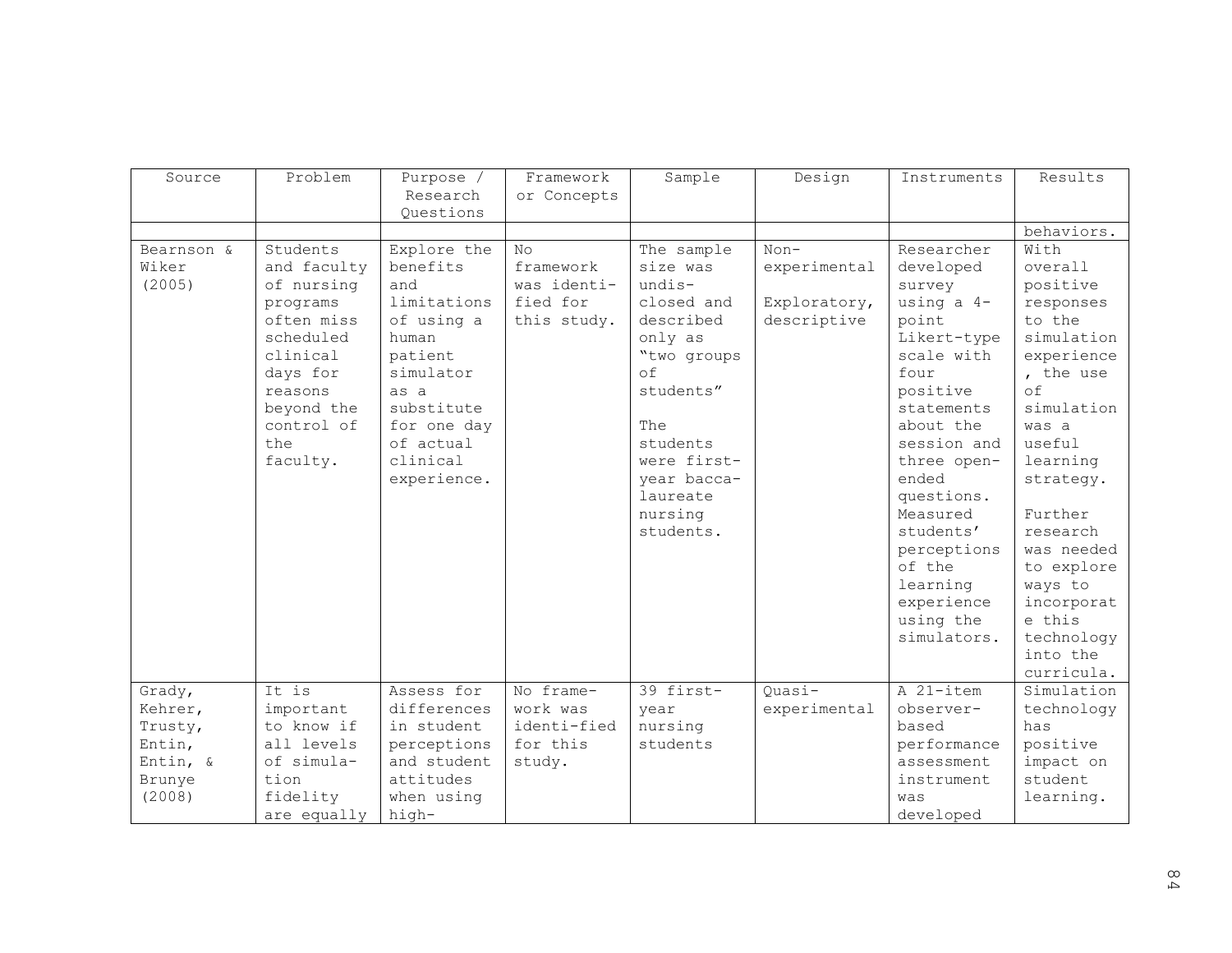| Source | Problem | Purpose /  | Framework   | Sample | Design | Instruments | Results    |
|--------|---------|------------|-------------|--------|--------|-------------|------------|
|        |         | Research   | or Concepts |        |        |             |            |
|        |         | Questions  |             |        |        |             |            |
|        | effect- | fidelity   |             |        |        | for the     | When       |
|        | tive.   | and low-   |             |        |        | nasogastric | compared   |
|        |         | fidelity   |             |        |        | insertion.  | with       |
|        |         | simulation |             |        |        |             | traditiona |
|        |         | with a     |             |        |        | A 15-item   | 1 teaching |
|        |         | secondary  |             |        |        | observer-   | methods,   |
|        |         | purpose of |             |        |        | based       | the        |
|        |         | examining  |             |        |        | performance | realism of |
|        |         | the        |             |        |        | assessment  | high-      |
|        |         | acceptance |             |        |        | instrument  | fidelity   |
|        |         | of         |             |        |        | was         | simulation |
|        |         | simulation |             |        |        | developed   | enhances   |
|        |         | by student |             |        |        | for the     | the        |
|        |         | gender.    |             |        |        | urinary     | attainment |
|        |         |            |             |        |        | catheter    | and        |
|        |         |            |             |        |        | insertion.  | retention  |
|        |         |            |             |        |        |             | of         |
|        |         |            |             |        |        | An eight-   | knowledge, |
|        |         |            |             |        |        | item post-  | instill    |
|        |         |            |             |        |        | training    | critical   |
|        |         |            |             |        |        | self-report | thinking   |
|        |         |            |             |        |        | question-   | and        |
|        |         |            |             |        |        | naire was   | psychomoto |
|        |         |            |             |        |        | developed   | r skills,  |
|        |         |            |             |        |        | to measure  | and        |
|        |         |            |             |        |        | student     | increases  |
|        |         |            |             |        |        | attitudes   | student    |
|        |         |            |             |        |        | about the   | self-      |
|        |         |            |             |        |        | simulator-  | confidence |
|        |         |            |             |        |        | based       |            |
|        |         |            |             |        |        | training    |            |
|        |         |            |             |        |        | they        | More       |
|        |         |            |             |        |        | received    | research   |
|        |         |            |             |        |        | using a 5-  | is         |
|        |         |            |             |        |        | point       | necessary  |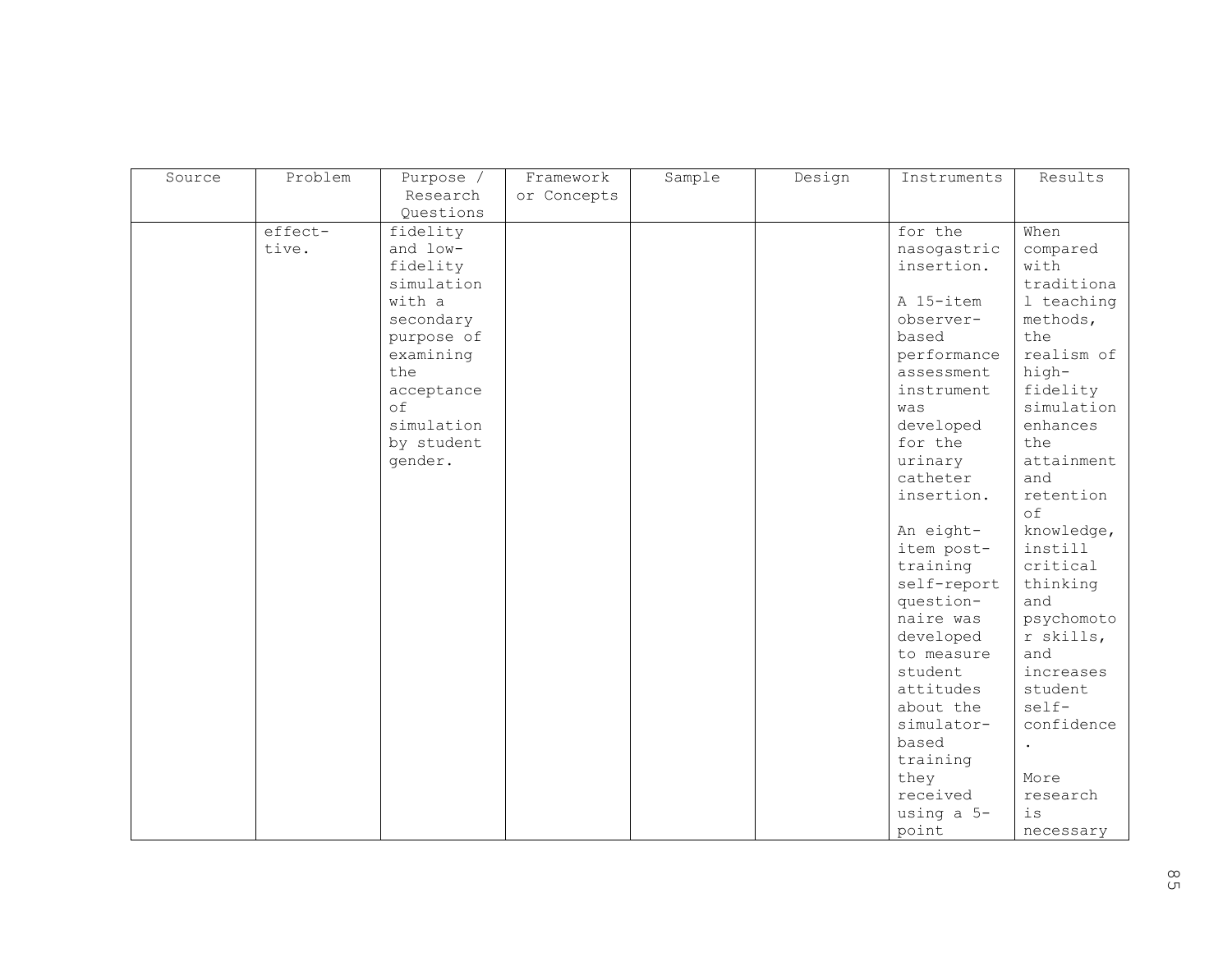| Source | Problem | Purpose / | Framework   | Sample | Design | Instruments           | Results    |
|--------|---------|-----------|-------------|--------|--------|-----------------------|------------|
|        |         | Research  | or Concepts |        |        |                       |            |
|        |         | Questions |             |        |        |                       |            |
|        |         |           |             |        |        | Likert-type           | into the   |
|        |         |           |             |        |        | scale                 | influence  |
|        |         |           |             |        |        |                       | of         |
|        |         |           |             |        |        | A nine-item           | simulation |
|        |         |           |             |        |        | post-                 | across a   |
|        |         |           |             |        |        | evaluation            | variety of |
|        |         |           |             |        |        | self-report           | applicatio |
|        |         |           |             |        |        | question-             | ns.        |
|        |         |           |             |        |        | naire was             |            |
|        |         |           |             |        |        | developed             |            |
|        |         |           |             |        |        | to. measure           |            |
|        |         |           |             |        |        | student               |            |
|        |         |           |             |        |        | assessment            |            |
|        |         |           |             |        |        | of their              |            |
|        |         |           |             |        |        | perfor-               |            |
|        |         |           |             |        |        | mance,                |            |
|        |         |           |             |        |        | confidence,           |            |
|        |         |           |             |        |        | and                   |            |
|        |         |           |             |        |        | opinions              |            |
|        |         |           |             |        |        | about the             |            |
|        |         |           |             |        |        | training              |            |
|        |         |           |             |        |        | using a six           |            |
|        |         |           |             |        |        | 5-point               |            |
|        |         |           |             |        |        | Likert-type           |            |
|        |         |           |             |        |        | scale                 |            |
|        |         |           |             |        |        | items, one            |            |
|        |         |           |             |        |        | yes/no/<br>uncertain- |            |
|        |         |           |             |        |        | type item,            |            |
|        |         |           |             |        |        | and two               |            |
|        |         |           |             |        |        | open ended            |            |
|        |         |           |             |        |        | questions.            |            |
|        |         |           |             |        |        |                       |            |
|        |         |           |             |        |        |                       |            |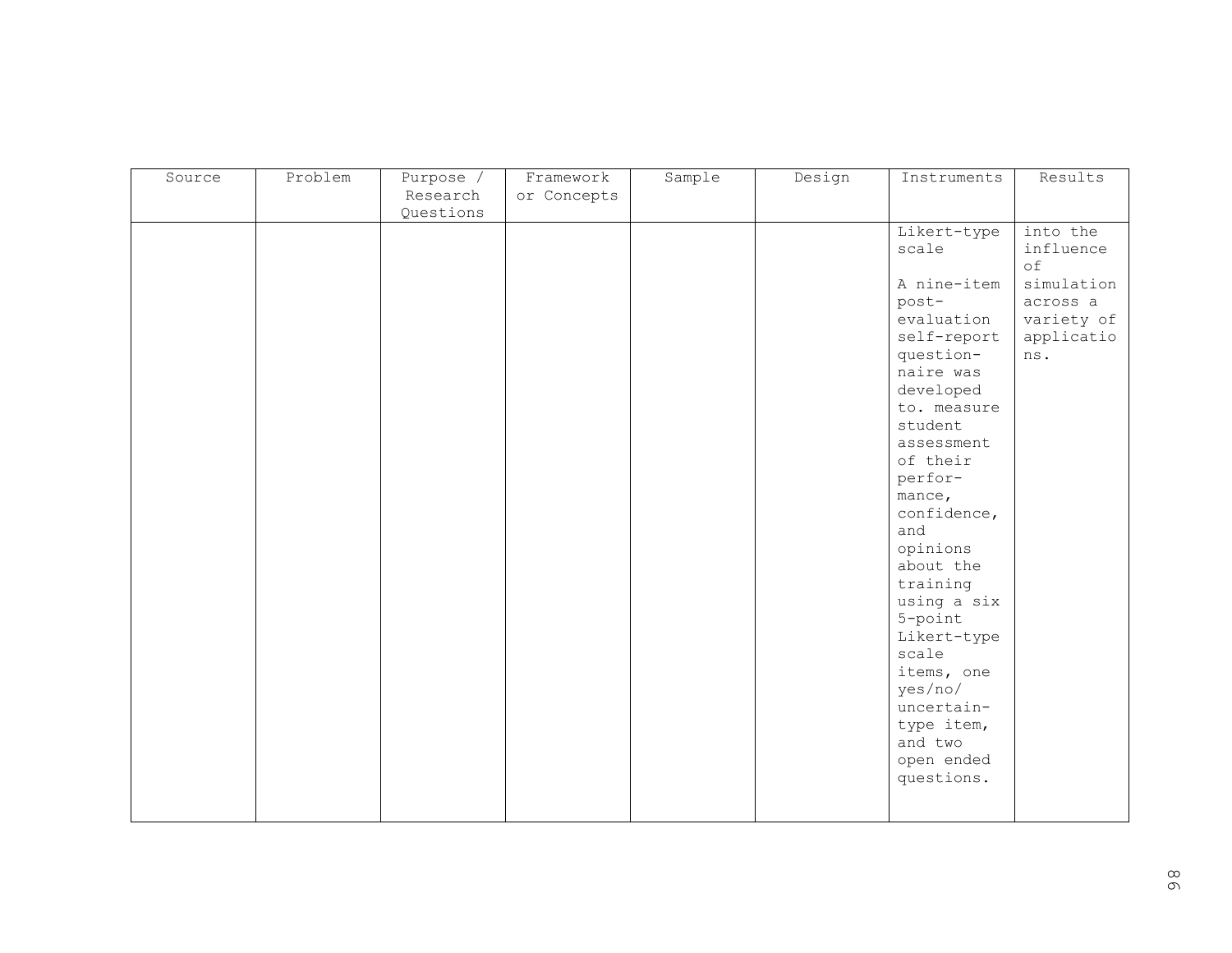| Source     | Problem               | Purpose /                 | Framework      | Sample            | Design       | Instruments        | Results             |
|------------|-----------------------|---------------------------|----------------|-------------------|--------------|--------------------|---------------------|
|            |                       | Research                  | or Concepts    |                   |              |                    |                     |
|            |                       | Questions                 |                |                   |              |                    |                     |
| Hicks,     | There is a            | Examine the               | N <sub>O</sub> | 58 senior         | Quasi-       | 50-item pre        | No overall          |
| Coke, & Li | lack of               | differences               | framework      | bacca-            | experimental | and post           | statistica          |
| (2009)     | research on           | between                   | was identi-    | laureate          |              | interventio        | lly                 |
|            | the                   | traditional               | fied for       | nursing           | Randomized   | n                  | significan          |
|            | effective-            | clinical                  | this study.    | students          | controlled   | examination        |                     |
|            | ness of               | experience                |                | enrolled in       | design with  | s to assess        | difference          |
|            | high-                 | and                       |                | a required        | repeated     | knowledge          | s in the            |
|            | fidelity              | simulation                |                | critical          | measures of  | acquisition        | group               |
|            | simulation            | as teaching               |                | care              | pre and post | and                | performanc          |
|            | compared to           | methods in                |                | course.           | treatment    | retention.         | e.                  |
|            | tradition-<br>a1      | pre-<br>licensure         |                |                   | design       | Clinical           | Due to the          |
|            | clinical,             | nursing                   |                | They were<br>then |              |                    | lack of             |
|            | with real             | education.                |                | divided           |              | performance<br>was | statistica          |
|            |                       |                           |                | into two          |              | measured           |                     |
|            | patients,<br>in       |                           |                | cohorts of        |              | with one of        | difference          |
|            |                       | Analyze how<br>simulation |                | 23 (for           |              | three tools        | s the               |
|            | preparing<br>students |                           |                | 2006) and         |              | created for        | effects of          |
|            | with the              | training                  |                | 25 (for           |              | the three          | simulation          |
|            |                       | may impact                |                | $2007$ ).         |              | different          | on the              |
|            | knowledge             | knowledge,                |                |                   |              |                    |                     |
|            | and                   | clinical                  |                |                   |              | scenarios          | clinical            |
|            | critical              |                           |                | Each cohort       |              | and<br>contained   | performanc<br>e of  |
|            | thinking<br>skills    |                           |                | was               |              |                    |                     |
|            |                       |                           |                |                   |              | 28,                | nursing<br>students |
|            | required              |                           |                |                   |              |                    | remain              |
|            |                       |                           |                |                   |              |                    | inconclusi          |
|            |                       |                           |                |                   |              |                    | ve.                 |
|            | to be a               | performance               |                | divided via       |              | 29 or 30           |                     |
|            | safe nurse.           | and                       |                | random            |              | items              | Even                |
|            |                       | confidence                |                | selection         |              | depending          | though the          |
|            |                       | levels of                 |                | and placed        |              | on the             | evaluation          |
|            |                       | undergrad-                |                | in one of         |              | Scenario.          | showed              |
|            |                       | uate                      |                | three             |              | Self               |                     |
|            |                       |                           |                |                   |              |                    |                     |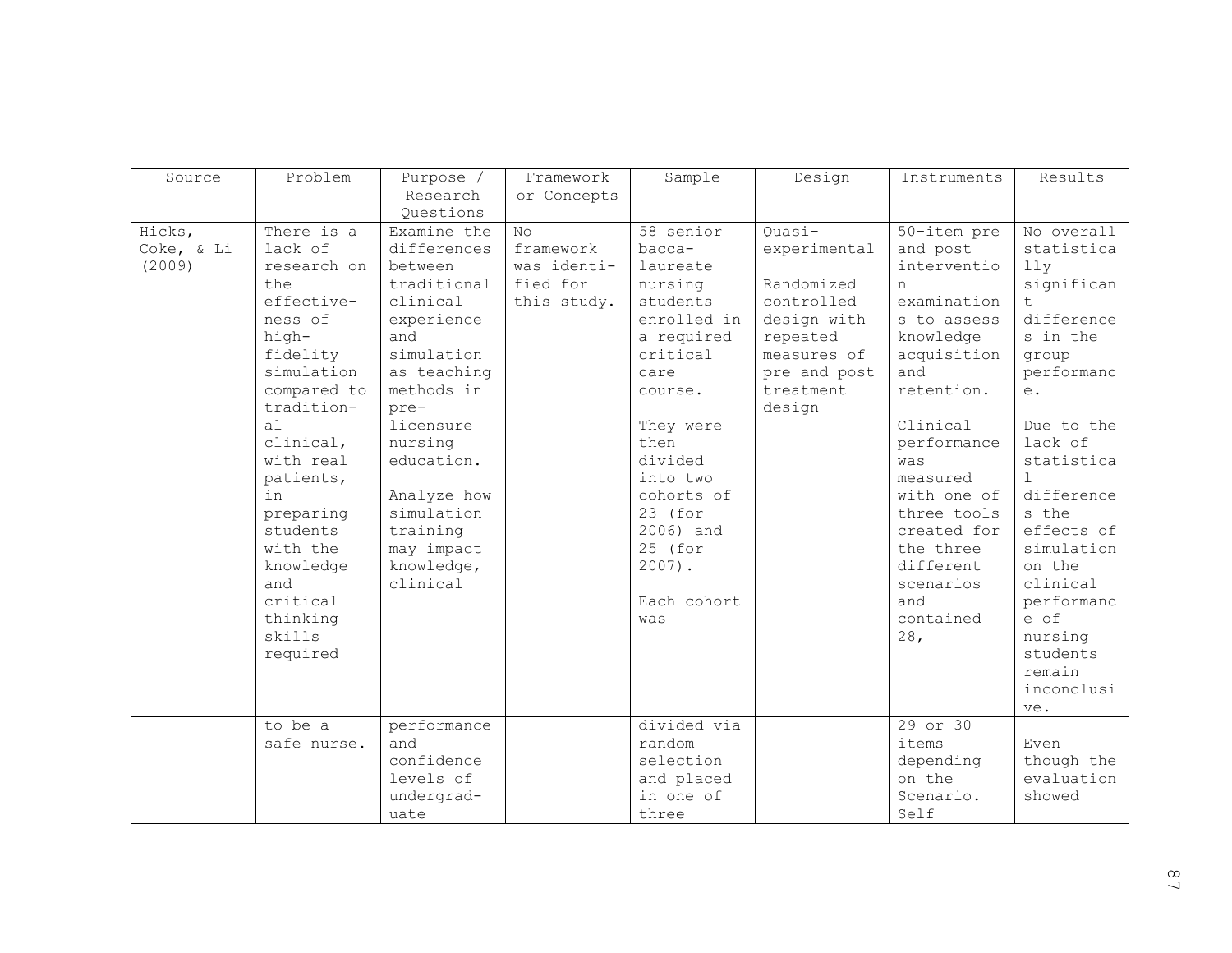| Source | Problem | Purpose /   | Framework   | Sample     | Design | Instruments       | Results    |
|--------|---------|-------------|-------------|------------|--------|-------------------|------------|
|        |         | Research    | or Concepts |            |        |                   |            |
|        |         | Questions   |             |            |        |                   |            |
|        |         | students    |             | practicum  |        | confidence        | significan |
|        |         | and compare |             | groups;    |        | was               | t increase |
|        |         | with        |             | simulation |        | measured          | in self-   |
|        |         | traditional |             | only,      |        | pre and           | confidence |
|        |         | clinical    |             | simulation |        | post              | and        |
|        |         | experience. |             | and live   |        | interventio       | perceived  |
|        |         |             |             | clinical   |        | n using a         | abilities  |
|        |         | Contribute  |             | combined,  |        | $4$ -point $12$ - | by the     |
|        |         | to the body |             | live       |        | item              | students,  |
|        |         | of          |             | clinical   |        | Likert-type       | the        |
|        |         | knowledge   |             | only.      |        | scale.            | researcher |
|        |         | on the uses |             |            |        |                   | s point    |
|        |         | and         |             |            |        | $23 - i$ tem      | out that   |
|        |         | limitations |             |            |        | question-         | this       |
|        |         | of          |             |            |        | naire was         | perception |
|        |         | simulation  |             |            |        | given to          | is not     |
|        |         | in pre-     |             |            |        | live              | enough in  |
|        |         | licensure   |             |            |        | clinical          | determinin |
|        |         | nursing     |             |            |        | and               | g higher   |
|        |         | education   |             |            |        | combination       | level      |
|        |         | for both    |             |            |        | groups to         | problem    |
|        |         | regulators  |             |            |        | evaluate          | solving,   |
|        |         | and         |             |            |        | their             | decision   |
|        |         | educators.  |             |            |        | clinical          | making,    |
|        |         |             |             |            |        | experience.       | and        |
|        |         |             |             |            |        |                   | psychomoto |
|        |         |             |             |            |        | 14-item           | r skills.  |
|        |         |             |             |            |        | question-         |            |
|        |         |             |             |            |        | naire was         |            |
|        |         |             |             |            |        | given to          |            |
|        |         |             |             |            |        | the               |            |
|        |         |             |             |            |        | simulation        |            |
|        |         |             |             |            |        | and               |            |
|        |         |             |             |            |        | combination       |            |